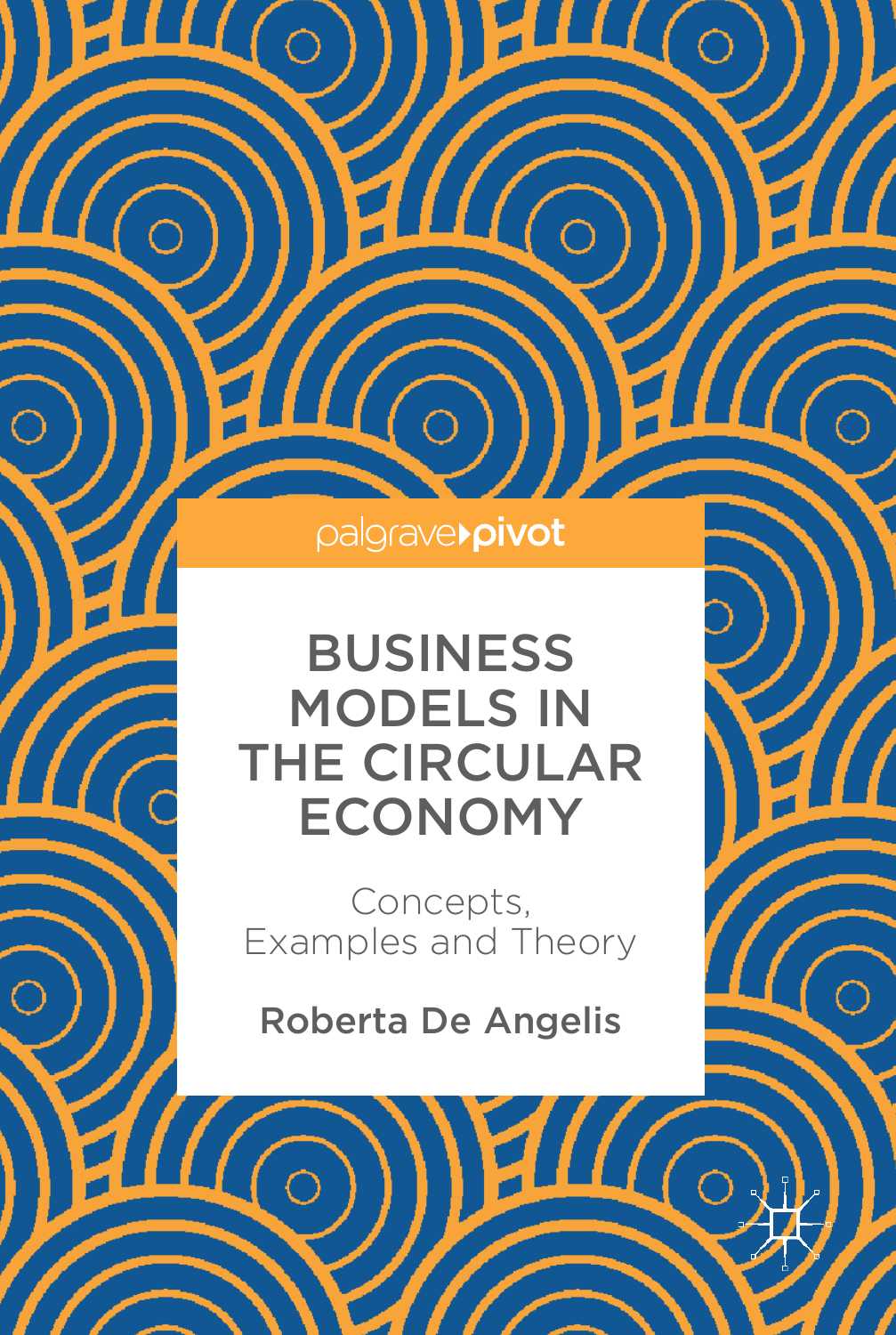# Business Models in the Circular Economy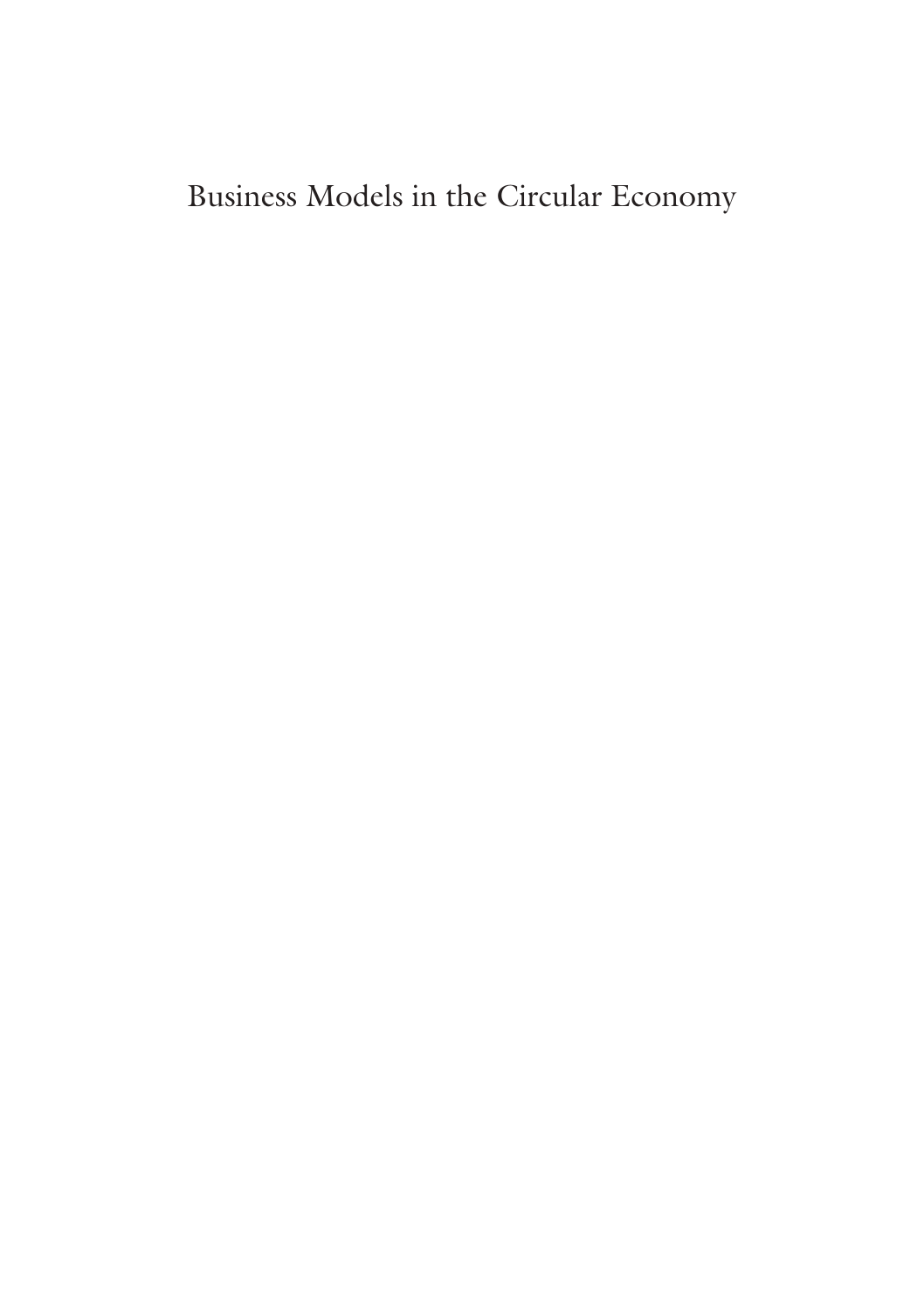Roberta De Angelis

# Business Models in the Circular Economy

Concepts, Examples and Theory

palgrave macmillan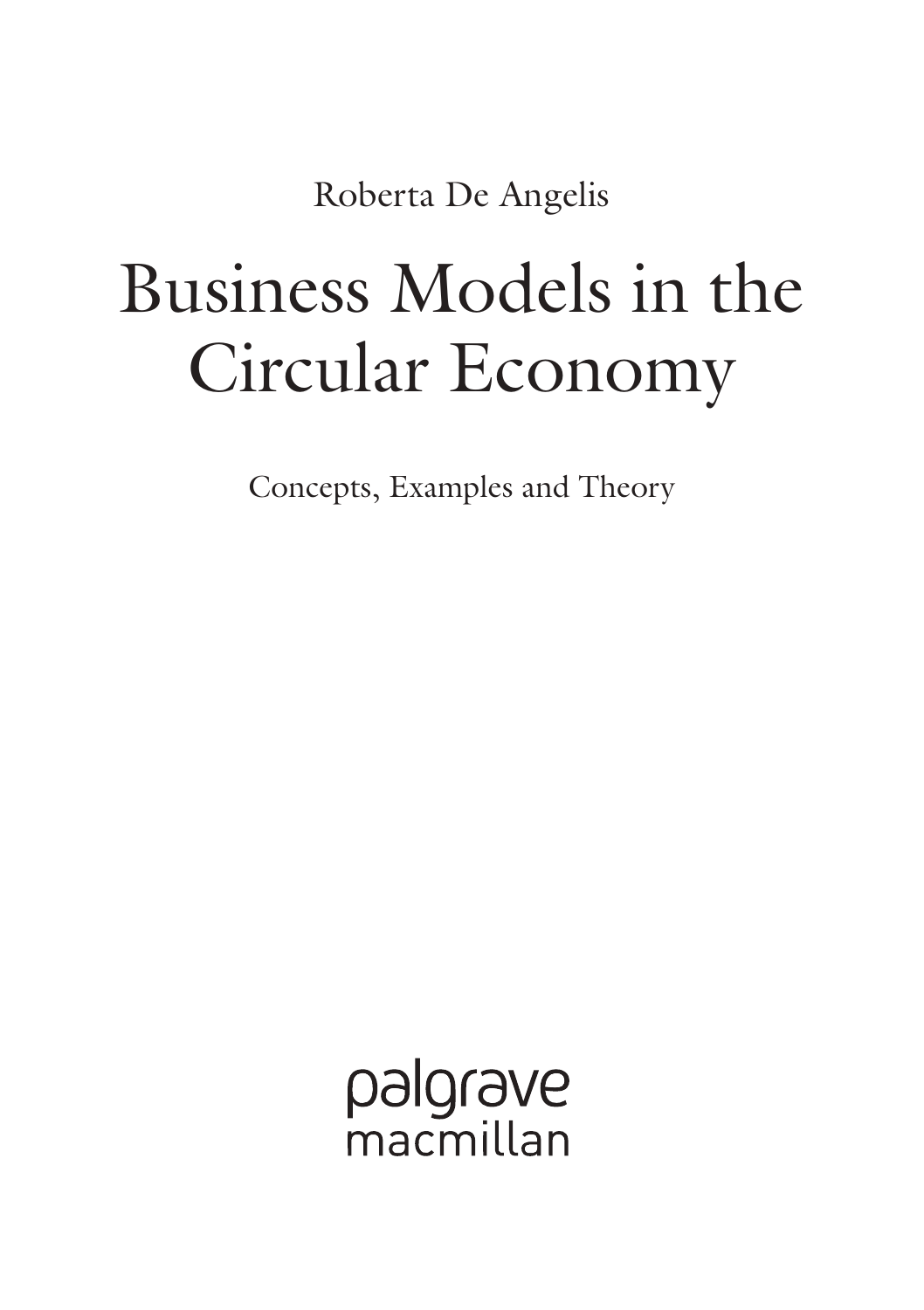Roberta De Angelis University of Exeter Exeter, UK

#### ISBN 978-3-319-75126-9 ISBN 978-3-319-75127-6 (eBook) https://doi.org/10.1007/978-3-319-75127-6

Library of Congress Control Number: 2018930345

 $\odot$  The Editor(s) (if applicable) and The Author(s), under exclusive licence to Springer International Publishing AG, part of Springer Nature 2018

This work is subject to copyright. All rights are solely and exclusively licensed by the Publisher, whether the whole or part of the material is concerned, specifcally the rights of translation, reprinting, reuse of illustrations, recitation, broadcasting, reproduction on microflms or in any other physical way, and transmission or information storage and retrieval, electronic adaptation, computer software, or by similar or dissimilar methodology now known or hereafter developed.

The use of general descriptive names, registered names, trademarks, service marks, etc. in this publication does not imply, even in the absence of a specifc statement, that such names are exempt from the relevant protective laws and regulations and therefore free for general use. The publisher, the authors and the editors are safe to assume that the advice and information in this book are believed to be true and accurate at the date of publication. Neither the publisher nor the authors or the editors give a warranty, express or implied, with respect to the material contained herein or for any errors or omissions that may have been made. The publisher remains neutral with regard to jurisdictional claims in published maps and institutional affliations.

Cover illustration: © John Rawsterne/patternhead.com

Printed on acid-free paper

This Palgrave Pivot imprint is published by the registered company Springer International Publishing AG part of Springer Nature The registered company address is: Gewerbestrasse 11, 6330 Cham, Switzerland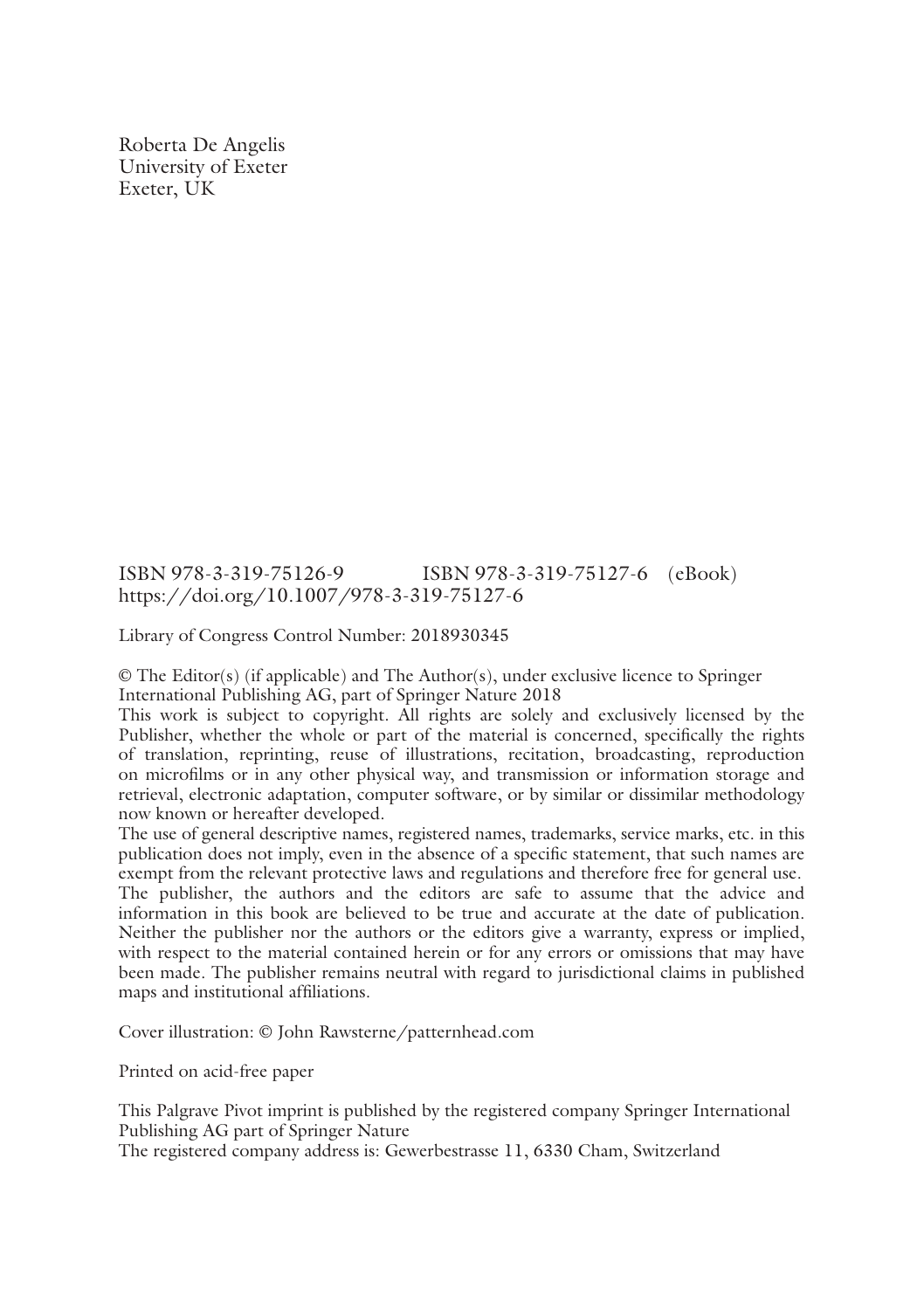*To my father and my grandmother. I feel that they have never ceased to be on my side. With their lives they taught me generosity, determination and spirit of sacrifce: three precious gifts that have assisted me during my life.*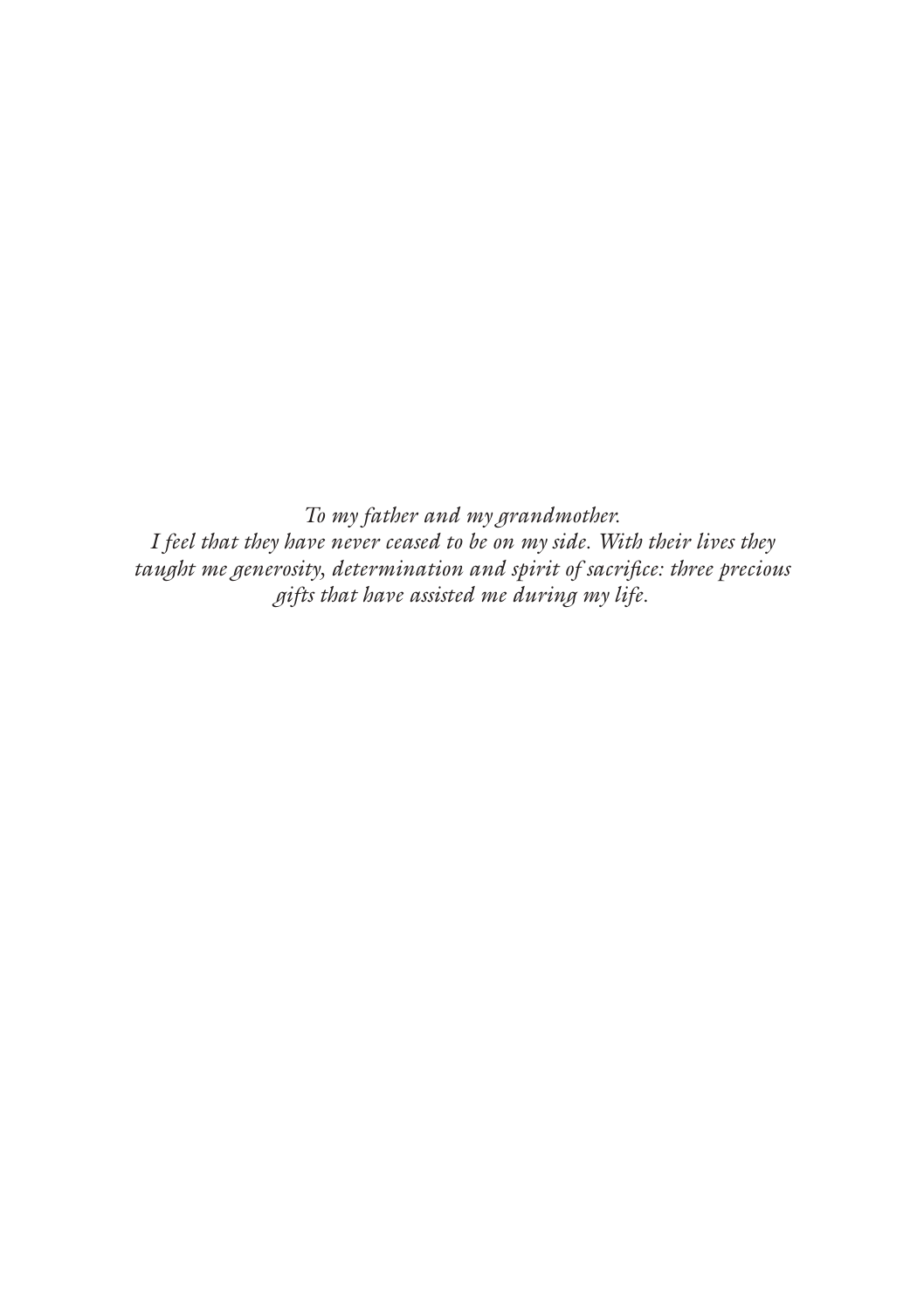### **FOREWORD**

We have no long-term future unless we can reorganise ourselves to live within our ecological boundaries, and this necessitates a conversion of our economic system from one based on a linear pattern of materials use to another that is cyclical. Fortuitously, in the last decade, the concept of the circular economy has become more mainstream, with the UK Government including it as an objective in its new industrial strategy published at the end of 2017. Accordingly, this requires the debate to move on from *what* needs to be done to *how* it can be achieved. Reconfguring materials use towards a cyclic system is a convoluted challenge. It is likely to be achieved through an evolutionary progression, with people, policies and organisations who explore circular potential changing the economic landscape and thus offering new challenges and opportunities to others.

The involvement of businesses in fnding a path through is crucial because of their immense infuence on resource use. Nevertheless, while many frms recognise the ecological boundaries of our existing system, they can fnd it diffcult to work out how to develop new ways of doing business that encourage a shift towards a circular economy. They need new business models that let them create value in a manner which encourages the regeneration of resources.

Very little has been written yet in the academic literature on business strategy for advancing the circular economy. Consequently, this book has signifcant worth in making a start in occupying this big space. It creatively takes ideas from the practitioner literature on the circular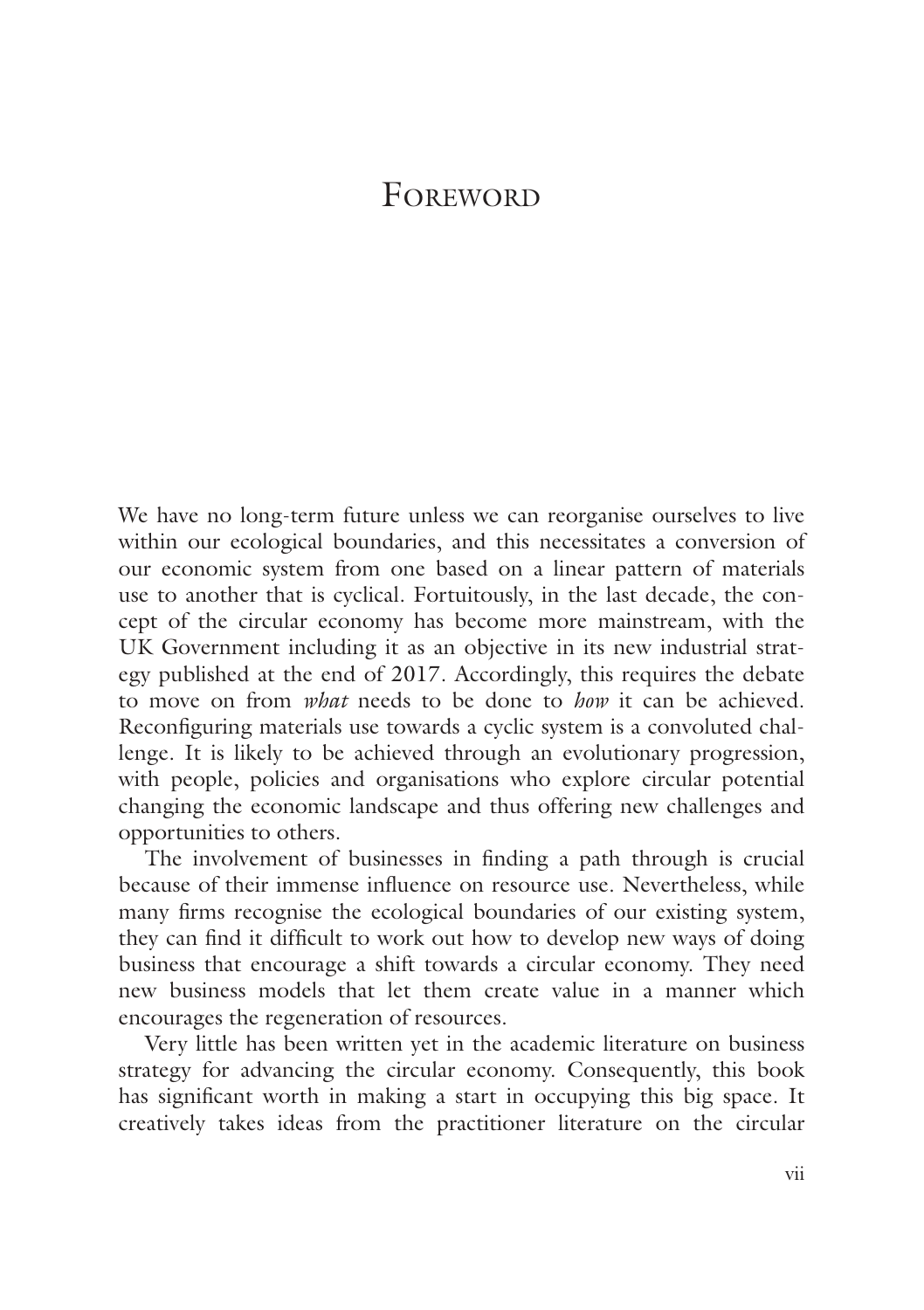economy and explores how these can be effectively affliated with the academic literature on business models and business strategy. Thereby, it begins to lay down foundations for a more effective theoretical discourse, as well as playing a part in bringing clarity to the business community on how circular business models can bring prosperity to both them and the planet.

Exeter, UK Julie Whittaker Honorary Associate Research Fellow University of Exeter Business School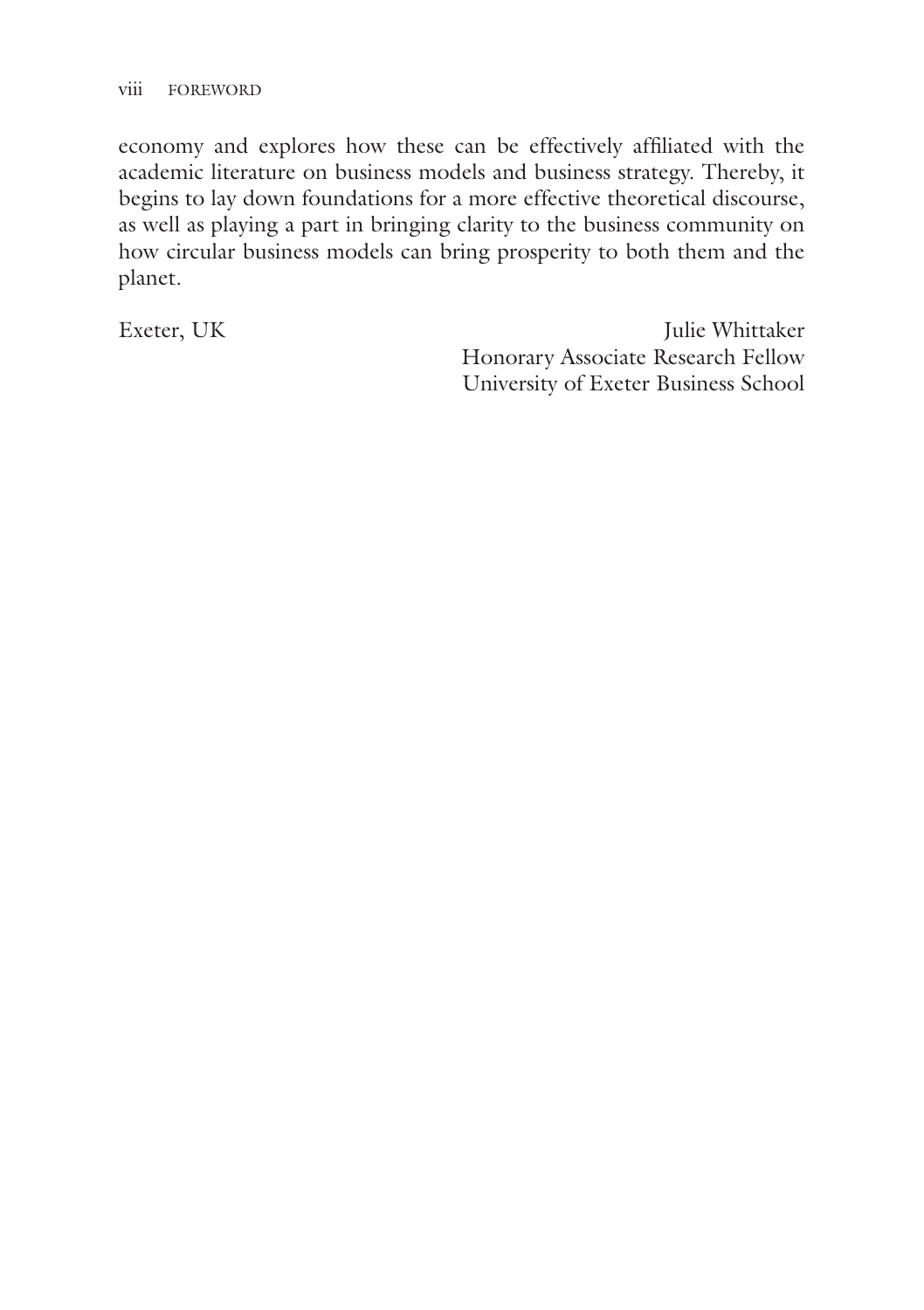### **PREFACE**

Nowadays, the scale of the ecological and social crises has reached unprecedented levels and multiples are the voices demanding signifcant, societal-wide investments in change to invert this trajectory. In relation to how to address environmental problems more effectively, this book is neither about macro, system-level approaches nor about micro, individual responsibilities. Rather it is focussed on corporations and the role they might perform in the transition towards a more environmentally friendly economy. Corporate efforts have mostly reduced negative impact and consequently, they are demanded to do 'more'. In this respect, pertinent questions are: what exactly is 'more'? And, has it to fnd inspiration in the concepts of sustainable development and corporate sustainability? Despite the fact that sustainable development is a concept in vogue since the late 1980s and corporate sustainability initiatives have been proliferating, this book believes that the answer to these questions is to be found somewhere else. Particularly, in an emergent and more powerful model for an economy that works within ecological limits, which is already motivating pioneering innovators across the globe to fundamentally rethink their business practices, and is known as 'the circular economy'.

By proposing more resource-efficient industrial processes that mirror the cyclical functioning of the eco-system where the concept of waste does not exist, the implementation of the circular economy could have signifcant positive impact on production and consumption systems and circular economy thinking is gaining consensus across business, policy and academic circles. The role of corporations in the circular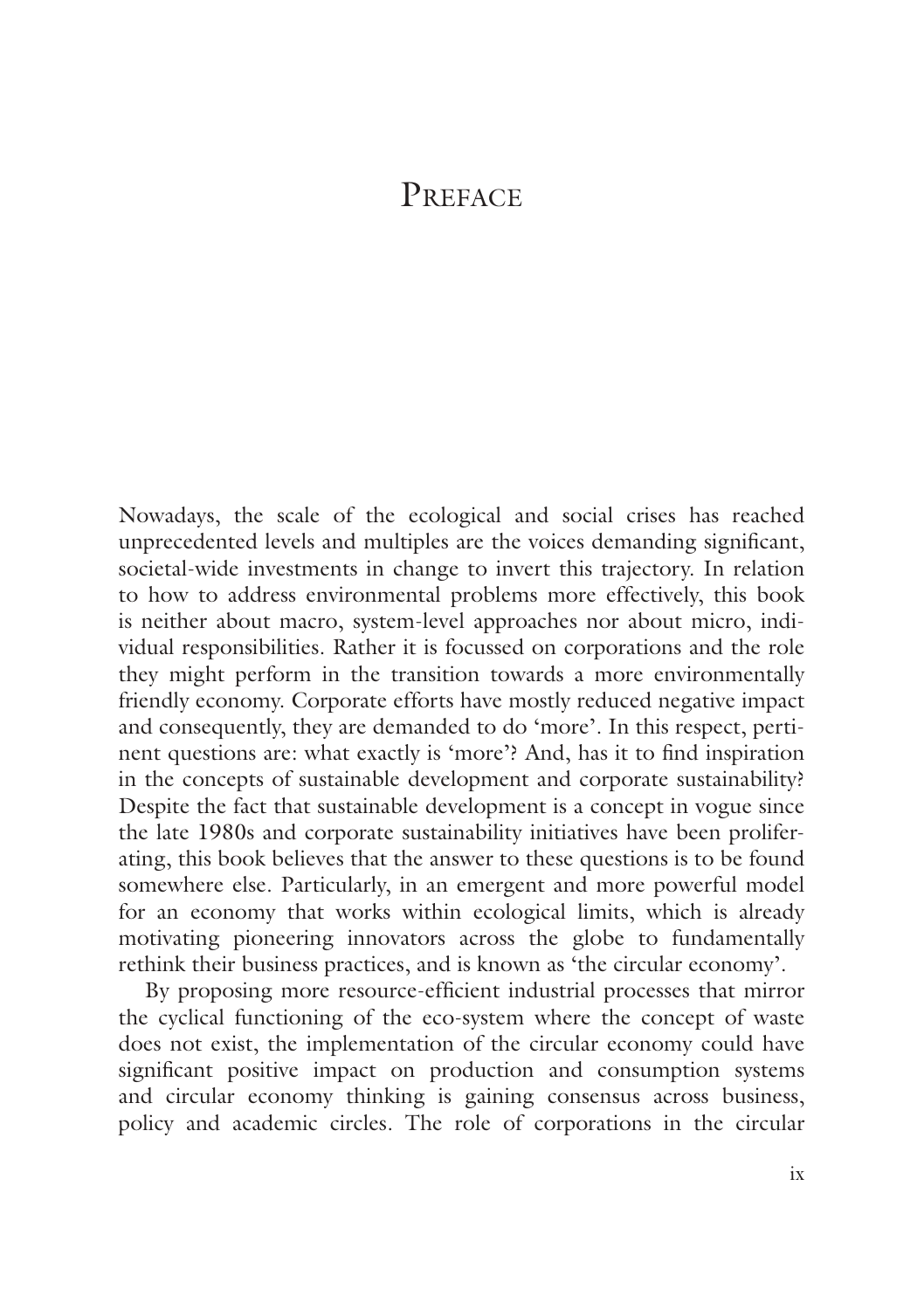economy model is central since a crucial constituent in the achievement of such an economy is business model innovation. However, while there is some evidence of circular business models elements, categories, strategies, frameworks, canvases and archetypes within academic and practitioner literature, the concept of the circular business model is not clearly understood, with potential negative consequences for theory building and practical implementation. In addition, the theoretical understanding of circular business models appears very limited to date. Hence, this book contributes to the literature at the intersection between the circular economy and business models by elaborating a set of propositions leading to a preliminary conceptualisation of the circular business model, which can be considered a stepping stone towards clarity and theory building in the relevant literature. It also investigates the theoretical foundations of circular business models in relation to the rationale for adopting them. The key themes and conceptual frameworks used in this book are derived from academic and practitioner literature on the circular economy as well as from the business model, strategic management and neo-institutional literature. The conceptual themes are enriched with examples concerning circular economy practices derived from secondary data.

After an initial overview of the book's aims and structure, this monograph introduces the reader to the circular economy thinking outlining its origins, principles and relationship with the concepts of sustainable development and corporate sustainability. Some critical perspectives of the concept are also sketched. The central part of the book reviews the literature on business models in the circular economy proposing a preliminary conceptualisation of the circular business model. It also explains the rationale for adopting circular business models under strategic management and neo-institutional lenses. Recommendations for future studies on circular business models are also given in this central section. Research contribution and limitations are summarised in the concluding chapter.

This book is aimed at students and researchers in the circular economy, circular business models and corporate sustainability. It can also be useful to practitioners interested in the circular economy concept and related business models.

My intellectual journey, including the writing of this book, has been supported by my close relatives and friends. I am very grateful first and foremost to Julie Whittaker for she provided a valuable feedback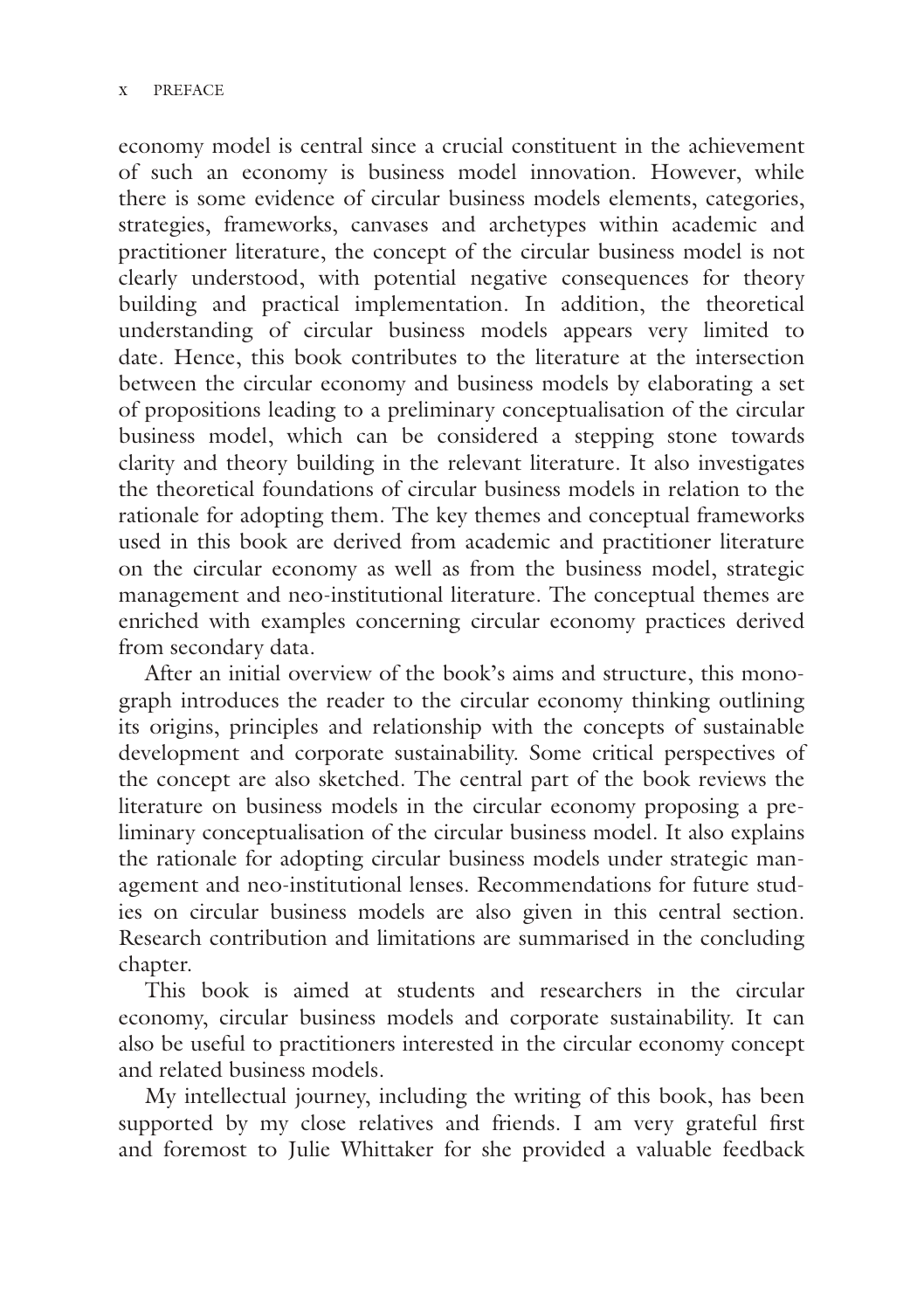on a preliminary version of this manuscript and, even more, because it is with her that I shared my passionate research interest in the circular economy since the beginning of my postgraduate career. She has always accompanied my research with dedication and care providing competent, thoughtful and challenging insights that have enriched and enlightened my understanding of the circular economy. Very special thanks also go to my husband, Giancarlo, who has always demonstrated comprehension and encouraged the preparation of this manuscript, and to my sister Laura, who is taking care of my relatives with daily commitment and love.

Exeter, UK Roberta De Angelis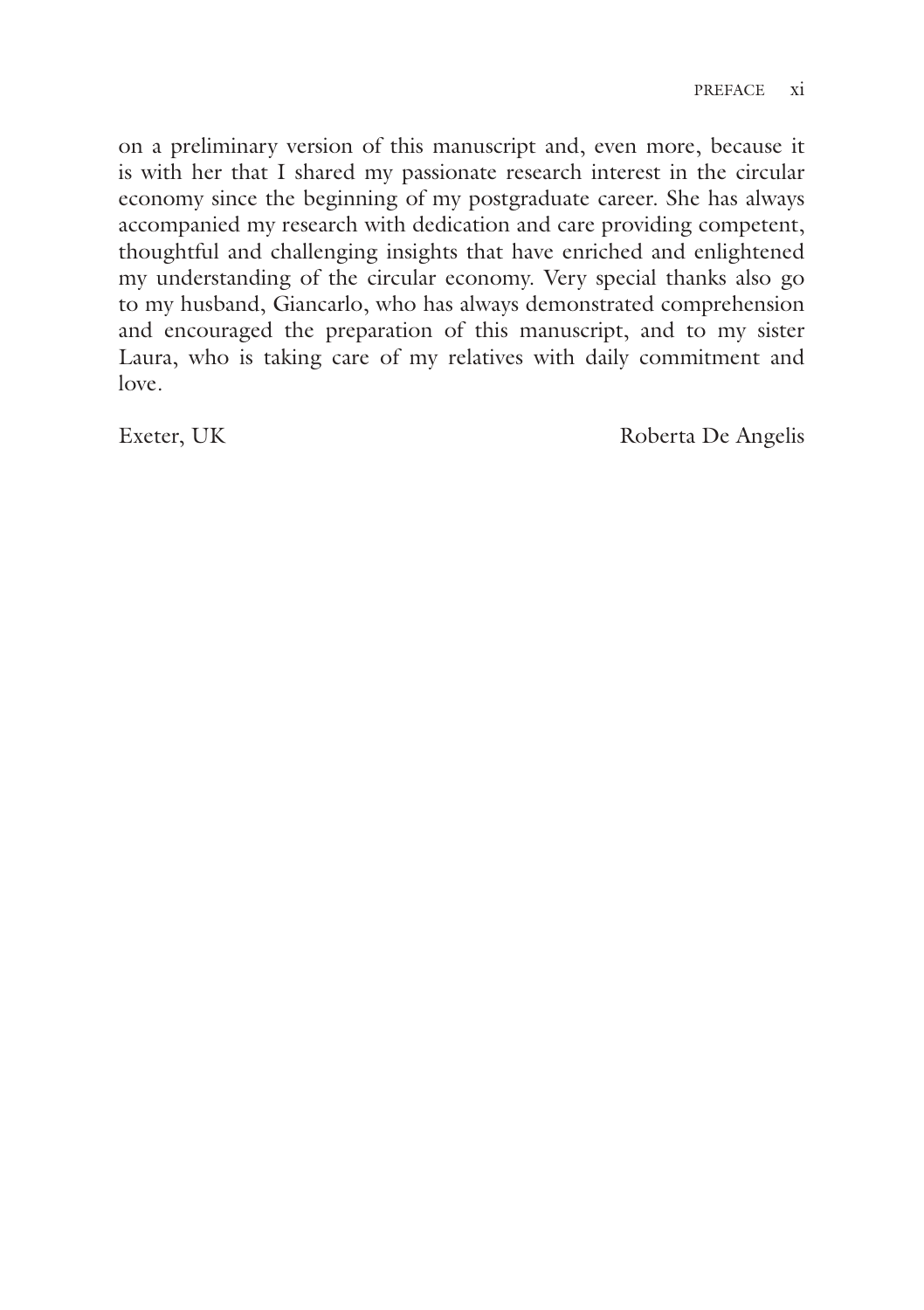### **CONTENTS**

| L | Introduction                                        |                                                            | 1  |  |
|---|-----------------------------------------------------|------------------------------------------------------------|----|--|
|   |                                                     | 1.1 Book Aims                                              | 1  |  |
|   |                                                     | 1.2 Book Structure                                         | 5  |  |
|   | References                                          |                                                            |    |  |
| 2 | Sustainable Development, Corporate Sustainability   |                                                            |    |  |
|   |                                                     | and the Circular Economy                                   | 11 |  |
|   | 2.1                                                 | Introduction                                               | 11 |  |
|   | 2.2                                                 | Sustainable Development and Corporate Sustainability:      |    |  |
|   |                                                     | An Assessment                                              | 12 |  |
|   |                                                     | 2.3 The Circular Economy: Context, Principles, Limitations |    |  |
|   |                                                     | and Relationships                                          | 19 |  |
|   | 2.4                                                 | The Circular Economy: Originators                          | 29 |  |
|   | 2.5                                                 | Summary                                                    | 33 |  |
|   | References                                          |                                                            | 34 |  |
| 3 | <b>Business Models and Circular Business Models</b> |                                                            | 45 |  |
|   | 3.1                                                 | Introduction                                               | 45 |  |
|   |                                                     | 3.2 Business Models                                        | 47 |  |
|   |                                                     | 3.3 Circular Business Models: State of the Art             |    |  |
|   |                                                     | in the Current Literature                                  | 49 |  |
|   | 3.4                                                 | Circular Business Models: Towards a Conceptualisation      | 59 |  |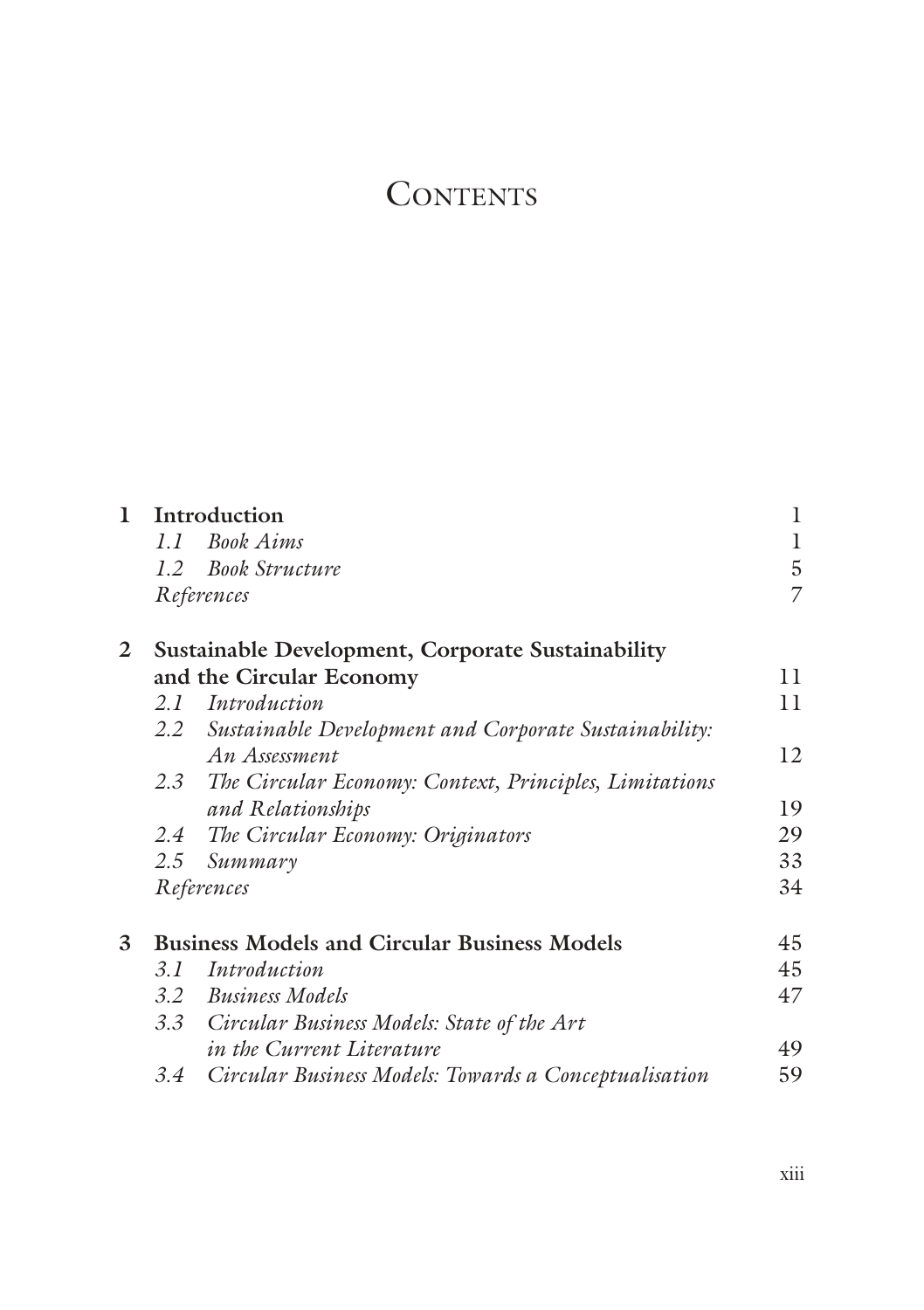|    |                           | 3.5 Summary                                                    | 67  |
|----|---------------------------|----------------------------------------------------------------|-----|
|    |                           | References                                                     | 68  |
| 4  |                           | Circular Business Models: Some Theoretical Insights            | 75  |
|    | 4. I                      | Introduction                                                   | 75  |
|    | 4.2                       | The Theoretical Foundations of Circular Business Models        | 77  |
|    |                           | 4.3 The Natural-Resource-Based-View of the Firm                | 79  |
|    |                           | 4.4 Institutions and the Neo-Institutional Theory              | 83  |
|    | 4.5                       | The UK's Circular Economy Field                                | 87  |
|    | 4.6                       | Summary                                                        | 91  |
|    | References                |                                                                | 93  |
| 5. | <b>Concluding Remarks</b> |                                                                | 103 |
|    | 5. I                      | Research Contribution                                          | 103 |
|    | 5.2                       | <b>Implications for Practitioners and Research Limitations</b> | 104 |
|    | 5.3                       | A Final Reflection                                             | 107 |
|    |                           | References                                                     | 108 |
|    | Index                     |                                                                | 111 |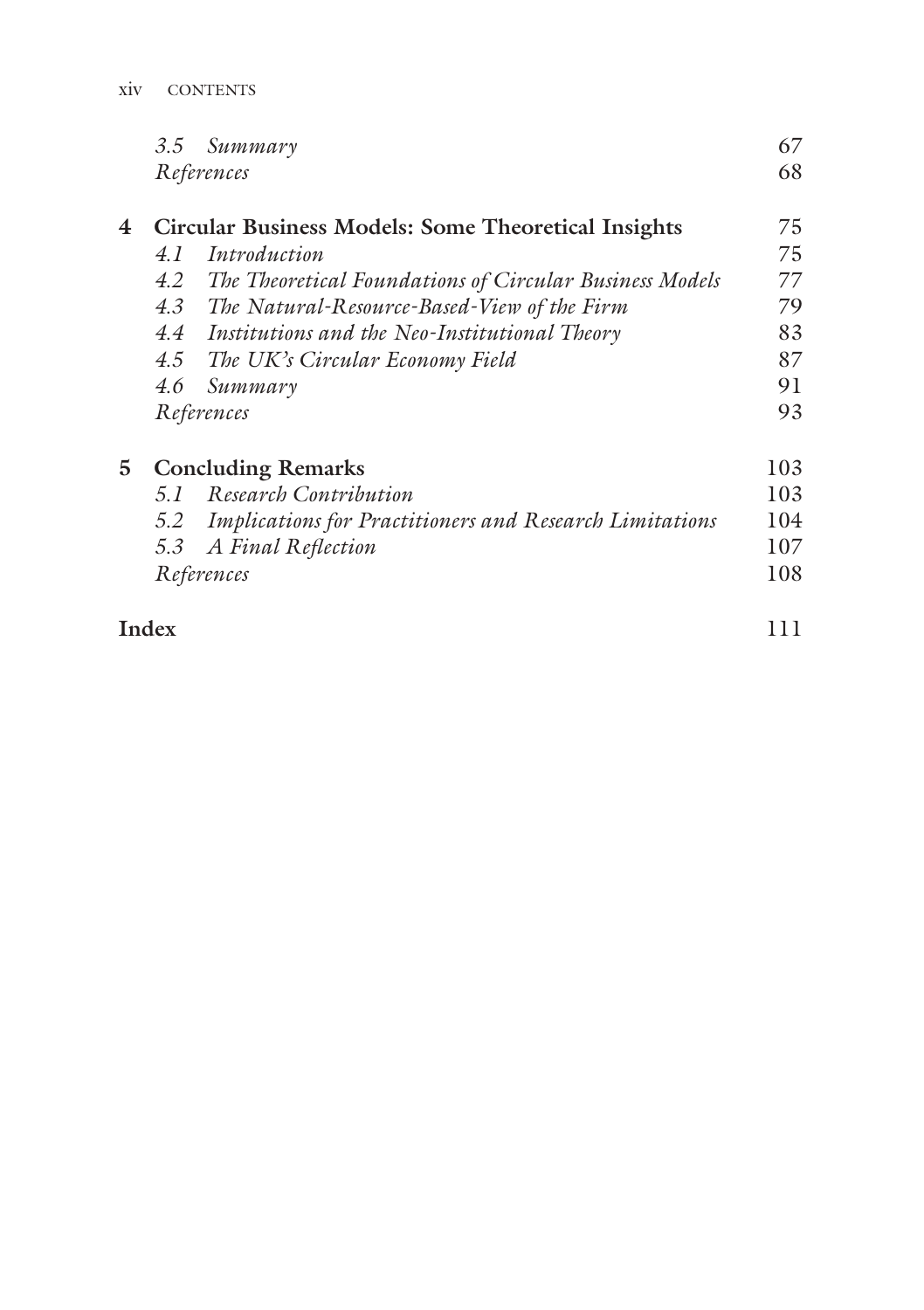### **ABBREVIATIONS**

| BМ               | <b>Business Model</b>                              |
|------------------|----------------------------------------------------|
| <b>BMs</b>       | <b>Business Models</b>                             |
| CBM              | Circular Business Model                            |
| <b>CBMs</b>      | Circular Business Models                           |
| CЕ               | Circular Economy                                   |
| <b>CEO</b>       | Chief Executive Officer                            |
| <b>DEFRA</b>     | Department for Environment, Food and Rural Affairs |
| EС               | European Commission                                |
| EMF              | Ellen MacArthur Foundation                         |
| EU               | European Union                                     |
| GDP              | Gross Domestic Product                             |
| NGO <sub>s</sub> | Non-Governmental Organisations                     |
| <b>NRBV</b>      | Natural-Resource-Based-View                        |
| <b>SMEs</b>      | <b>Small Medium Enterprises</b>                    |
| UK               | United Kingdom                                     |
| USA              | United States of America                           |
| WRAP             | Waste and Resource Action Plan                     |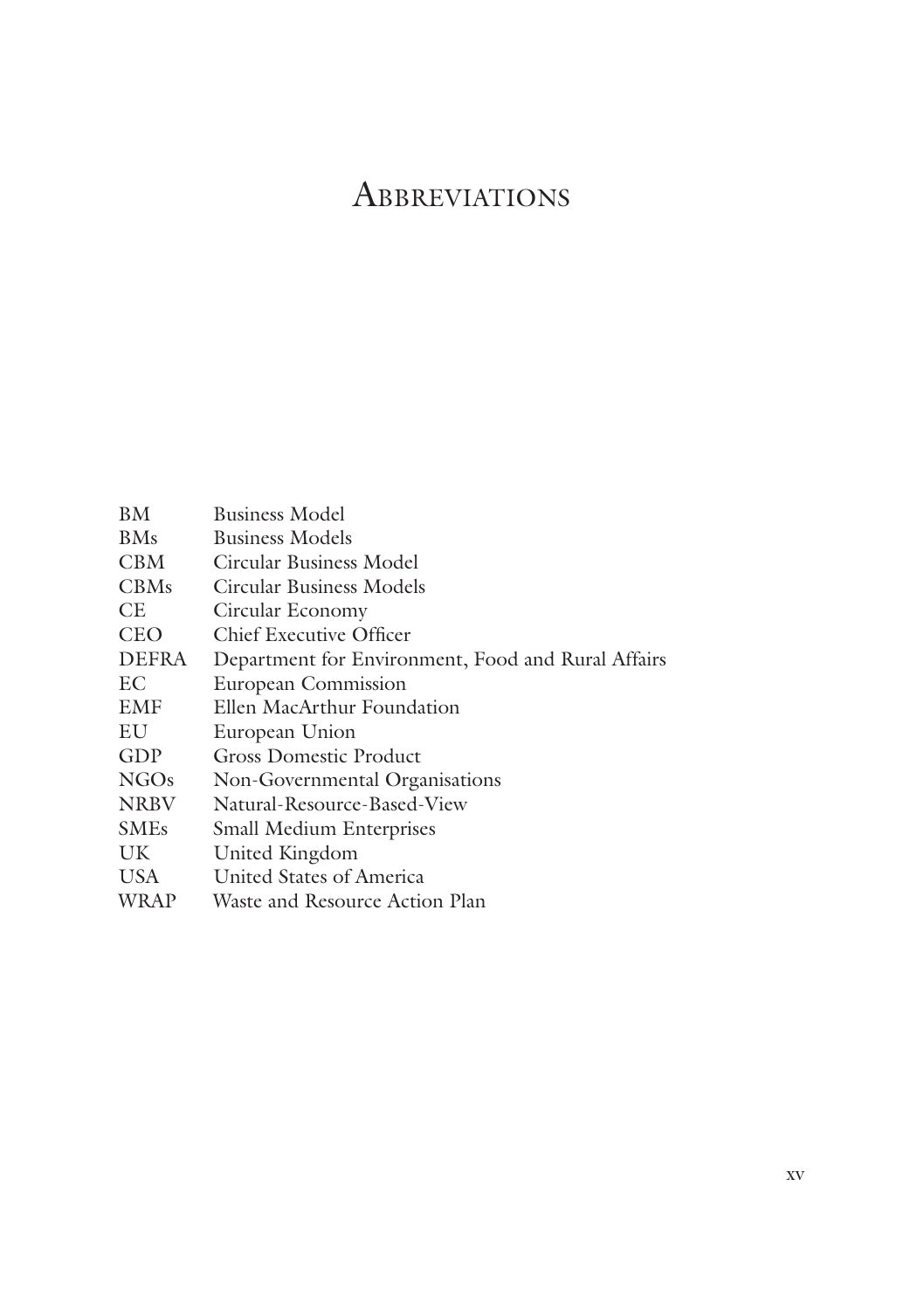# LIST OF FIGURES

| Fig. 2.1 A linear versus a circular industrial model |    |
|------------------------------------------------------|----|
| Fig. 3.1 The process to conceptualise the CBM        | 60 |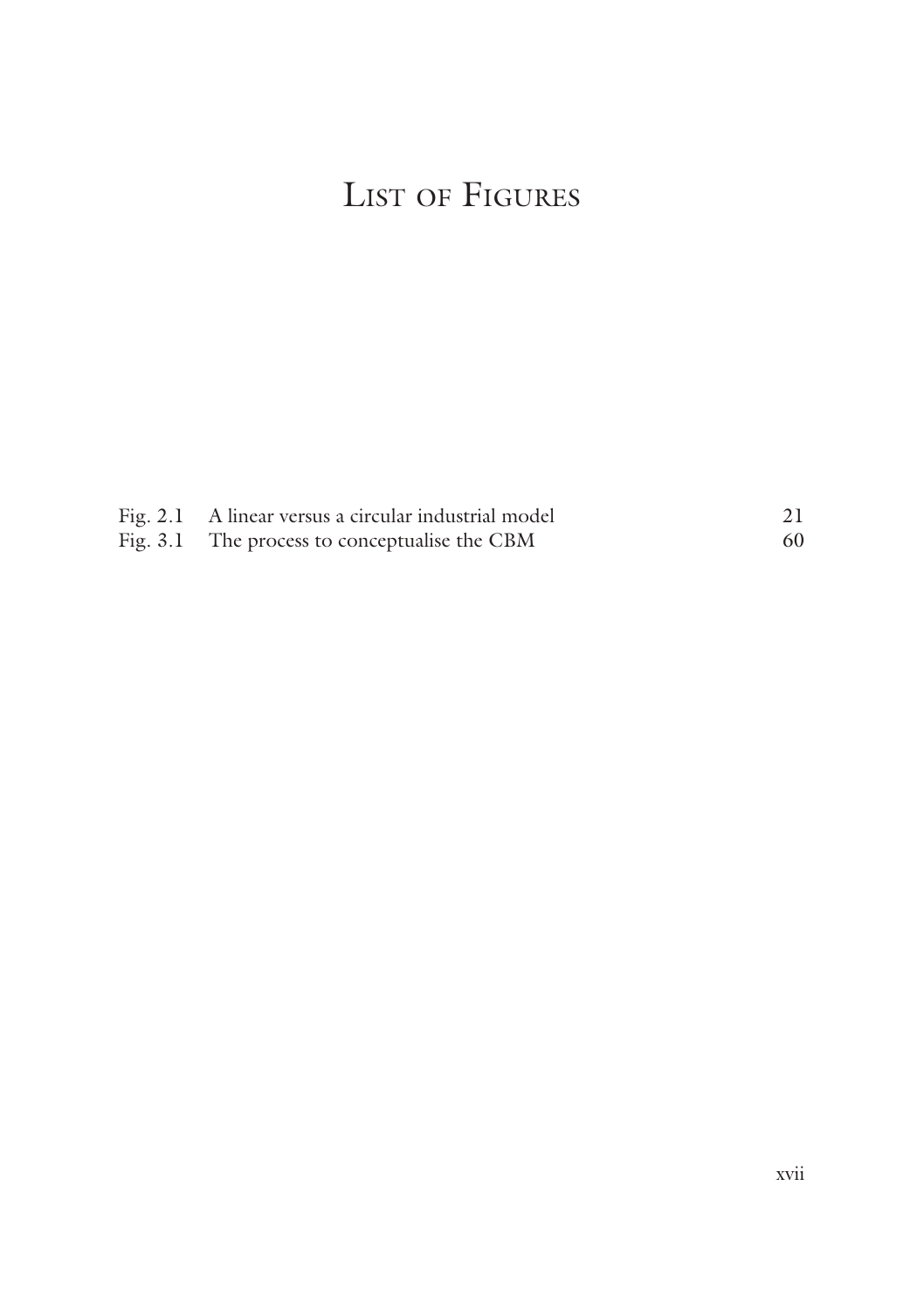# List of Tables

| Table 2.1 Circular economy originators                            | 32 |
|-------------------------------------------------------------------|----|
| Table 3.1 The BM concept in the BM literature                     | 49 |
| Table 3.2 Examples of business innovations based on CE principles | 51 |
| Table 3.3 Results of the academic literature search               | 53 |
| Table 3.4 CBMs archetypes, canvases, categories, elements,        |    |
| frameworks and strategies                                         | 55 |
| Table 3.5 Features of CBMs and conceptualisation                  | 65 |
|                                                                   |    |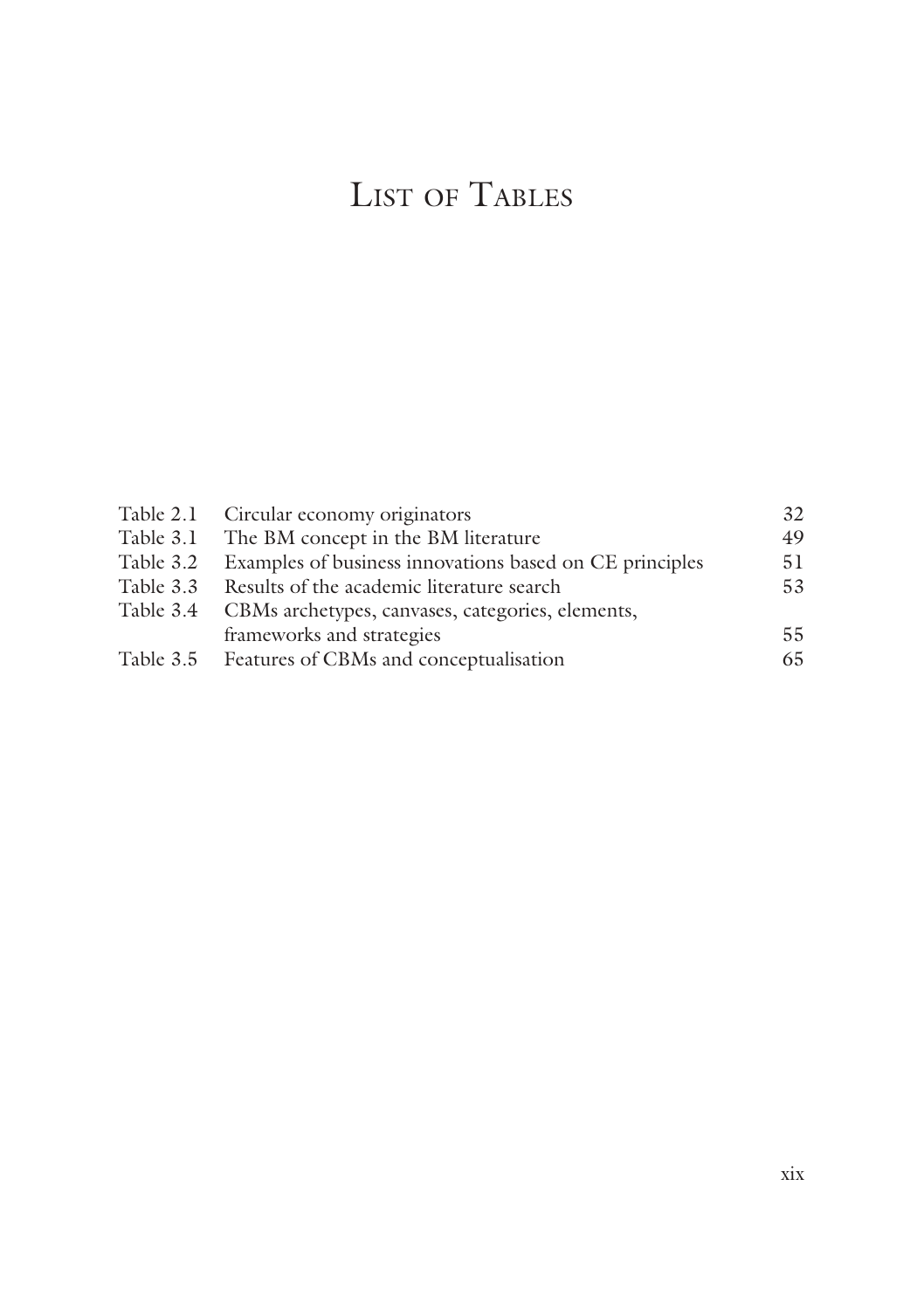### <span id="page-15-0"></span>Introduction

**Abstract** This chapter presents the book structure and aims. It outlines that the focus of this book is business model innovation in the context of the circular economy. This chapter also sketches points of difference from other publications on the circular economy.

**Keywords** Sustainable development · Corporate sustainability Circular economy

#### 1.1 Book Aims

We live in an economy that is exhausting natural capital: 'by 2012, the bio-capacity equivalent of 1.6 earths was needed to provide the natural resources and services humanity consumed in that year' (WWF [2016,](#page-24-0) p. 2). Surely humanity be better off in a capital restoring, and regenerative circular economy (EMF and McKinsey [2012\)](#page-21-1). But what does such an economy look like, and exactly why do we need it? Who are the key players in creating and maintaining a circular economy, and what changes will they need to adopt for such an economy to flourish?

In 2000, Nobel Prize-winning scientists Paul Crutzen and Eugene F. Stoermer anticipated the emergence of 'the Anthropocene', a new geological epoch in which the scale of the human impact on planet Earth had reached unprecedented levels causing signifcant alteration of many of the Earth's ecosystems (Crutzen and Stoermer [2000](#page-21-2)). Over the years,

© The Author(s) 2018 R. De Angelis, *Business Models in the Circular Economy*, https://doi.org/10.1007/978-3-319-75127-6\_1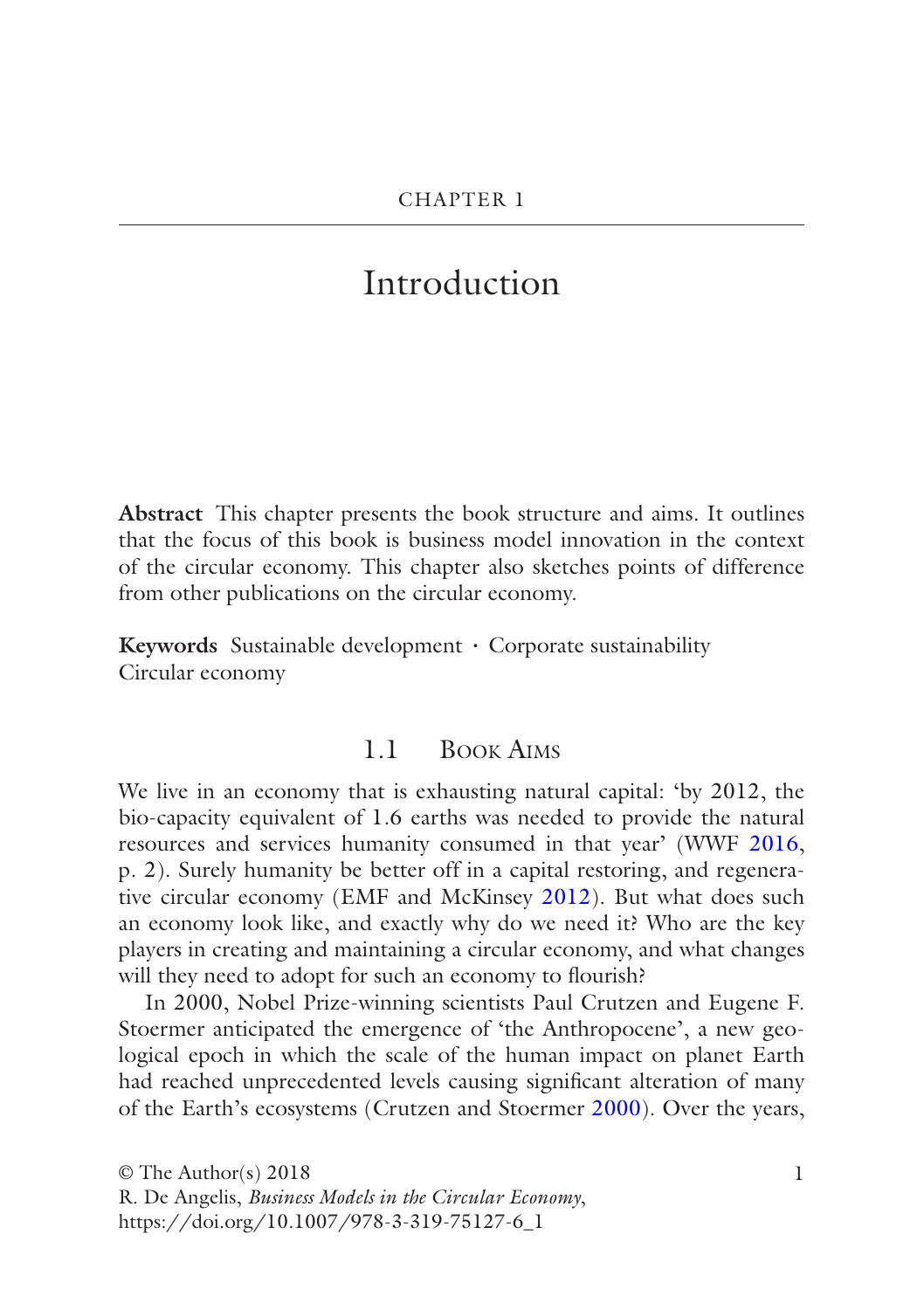concordant scientifc evidence has supported their claim. Four planetary boundaries (biophysical thresholds): climate change, rate of biodiversity loss, land system change and biogeochemical cycles (phosphorus and nitrogen) have been already exceeded putting future prosperity of humanity under serious threat (Steffen et al. [2015](#page-24-1), p. 7). Clearly, signifcant changes to redirect human activities towards a more harmonious relationship with the natural environment are necessary. There has been signifcant debate on this for several decades, with much discussion emanating from the concept of sustainable development, defned by the *Brundtland Report* as 'development that meets the needs of the present without compromising the ability of future generations to meet their own needs' (WECD [1987](#page-24-2), *Our Common Future*, Chapter 2). The role of business in sustainable development has been discussed in the management literature under the nomenclature of corporate sustainability. While there are many defnitions of precisely what this amounts to, encouragingly attention to social and environmental sustainability has grown signifcantly within the business community over time (Dillick and Muff [2015](#page-21-3)), moving away from it being positioned as 'heresy' to mainstream 'dogma' (Haigh and Hoffman [2014,](#page-22-0) p. 224). Yet at the same time, ecological sustainability and social equality continue to deteriorate (Gladwin [2012;](#page-22-1) Haigh and Hoffman [2014;](#page-22-0) Laszlo [2015\)](#page-23-0).

Given the preamble to this chapter, the reader may be wondering about the nature of this book, maybe concluding that this is just one of the many attempts that fall within the 'doom and gloom' approach that has characterised many environmental publications and debates so far. This would not be surprising since a negative environmental rhetoric often prevails advanced by environmentalists and amplifed by the media with the consequence of often creating confusion and inaction about environmental issues rather than generating an empowering attitude (Hollander [2003](#page-23-1); Meyer and Kersten [2016\)](#page-23-2). As Princen as said there is a danger that 'sinks of hope convert the resourcefulness of hope to the despair of hopelessness' (Princen [2010,](#page-23-3) p. 184). But let me assure you here: this book has no intention to fall in the 'doom and gloom' category. Instead it concurs with Princen in believing that we need 'a better metaphor  $(...)$  a better language  $(...)$  that enables living with nature'  $(p. 12)$ to more adequately address environmental problems. *What exactly is this book about, then? And which is the 'better metaphor' it connects with?*

This book is neither about macro, system-level approaches, nor about micro, individual responsibilities in relation to how to address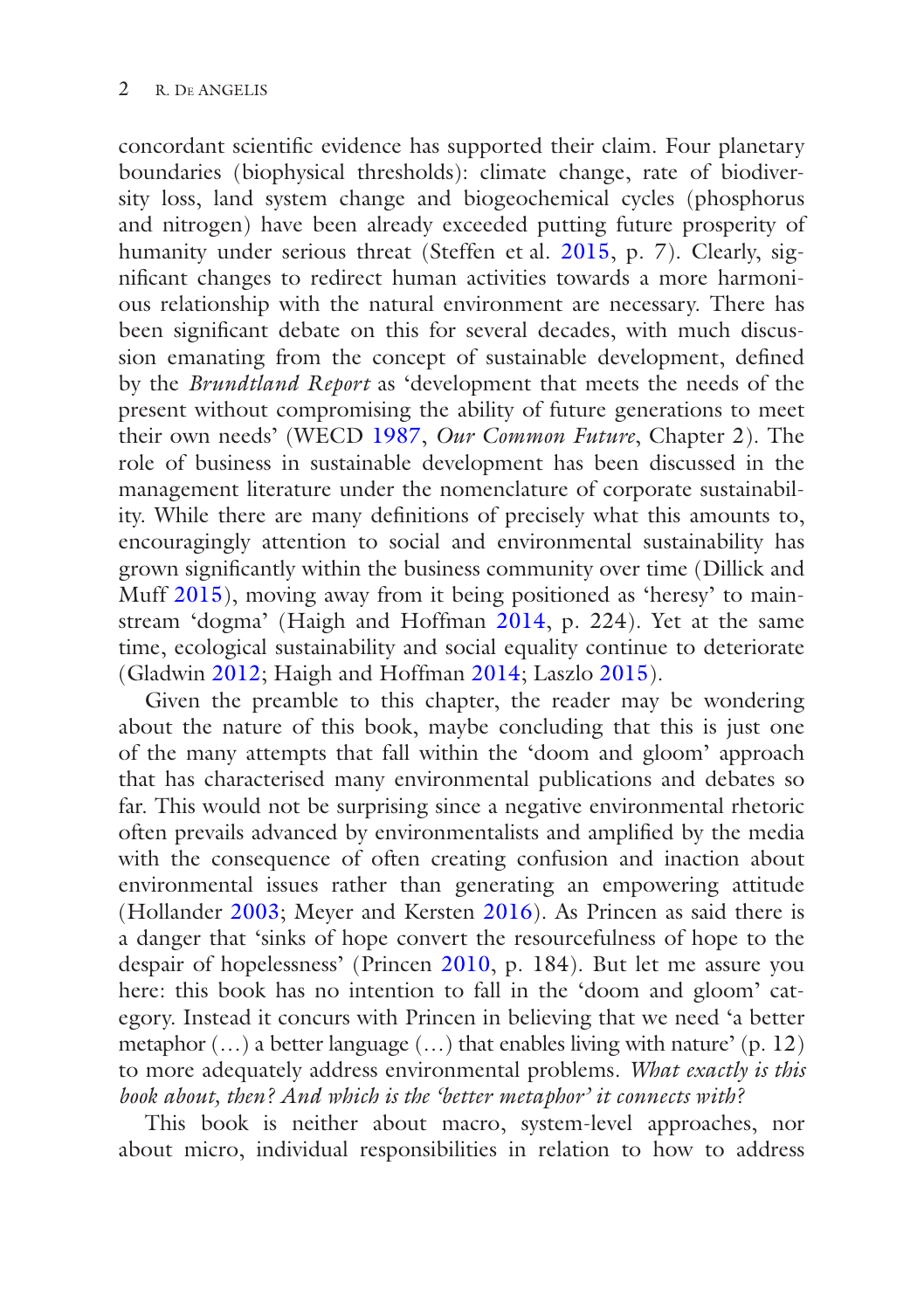environmental problems more effectively. Rather it is focussed on corporations and the role they might perform in the transition towards a more environmentally friendly economy. This level of investigation can be justifed on the following grounds. Firstly, corporations are the most infuential organisations within the market, which in turn, is the most dominant coordinating institution on Earth (Hoffman and Ehrenfeld [2015](#page-22-2)). Consequently, any strategy aiming at increasing ecological or social sustainability cannot be pursued without the involvement of businesses (ibid.). Secondly, our market-based economy and corporations, that dominate economic activity, are accused of contributing to the current ecological crisis (Porter and Kramer [2011;](#page-23-4) Schaltegger et al. [2016](#page-24-3); Schaltegger and Wagner [2011\)](#page-23-5) and thus the proactive involvement of the business community is necessary in the transition towards a more sustainable economy (Hahn and Figge [2011;](#page-22-3) Schaltegger et al. [2016](#page-24-3); Wells [2016](#page-24-4)). Thirdly, corporations are endowed with resources and capabilities and thus they have the potential to drive the change towards a more sustainable economy (Shrivastava et al. [2013;](#page-24-5) Winn and Pogutz [2013](#page-24-6)). A failure to do so can risk greater tensions arising from societal expectations, thereby ultimately affecting their legitimacy to operate (Hart [2010;](#page-22-4) Naughton et al. [2010](#page-23-6); Wells [2013;](#page-24-7) Winn and Pogutz [2013\)](#page-24-6). Playing an active role in addressing environmental and societal concerns as a matter that is central to doing business rather than as a marginal activity, would contribute to overcoming the separation between businesses and society that the prevalent instrumental logic to sustainability, with a lack of a system perspective, has produced (Gao and Bansal [2013](#page-22-5); Porter and Kramer [2011\)](#page-23-4). Corporations are demanded to do 'more' given that corporate efforts have mostly reduced negative impact (Gorissen et al. [2016;](#page-22-6) Hawken et al. [2010;](#page-22-7) Laszlo [2015](#page-23-0)), but what exactly is 'more'? Has it to be grounded in the concepts of sustainable development and corporate sustainability? For reasons that will become clearer in its subsequent parts and particularly in Chapter [2,](http://dx.doi.org/10.1007/978-3-319-75127-6_2) this book believes that the answer to these questions is not within these existing concepts.

On the contrary, maybe our economy can thrive by learning from the cyclical functioning of ecosystems where not only are resources used more efficiently but where the concept of waste does not exist (EMF and McKinsey [2013](#page-21-4)). These principles are at the heart of the circular economy thinking, which aims at reintegrating economy within ecological limits (EMF et al. [2015\)](#page-21-5), and it is the circular economy the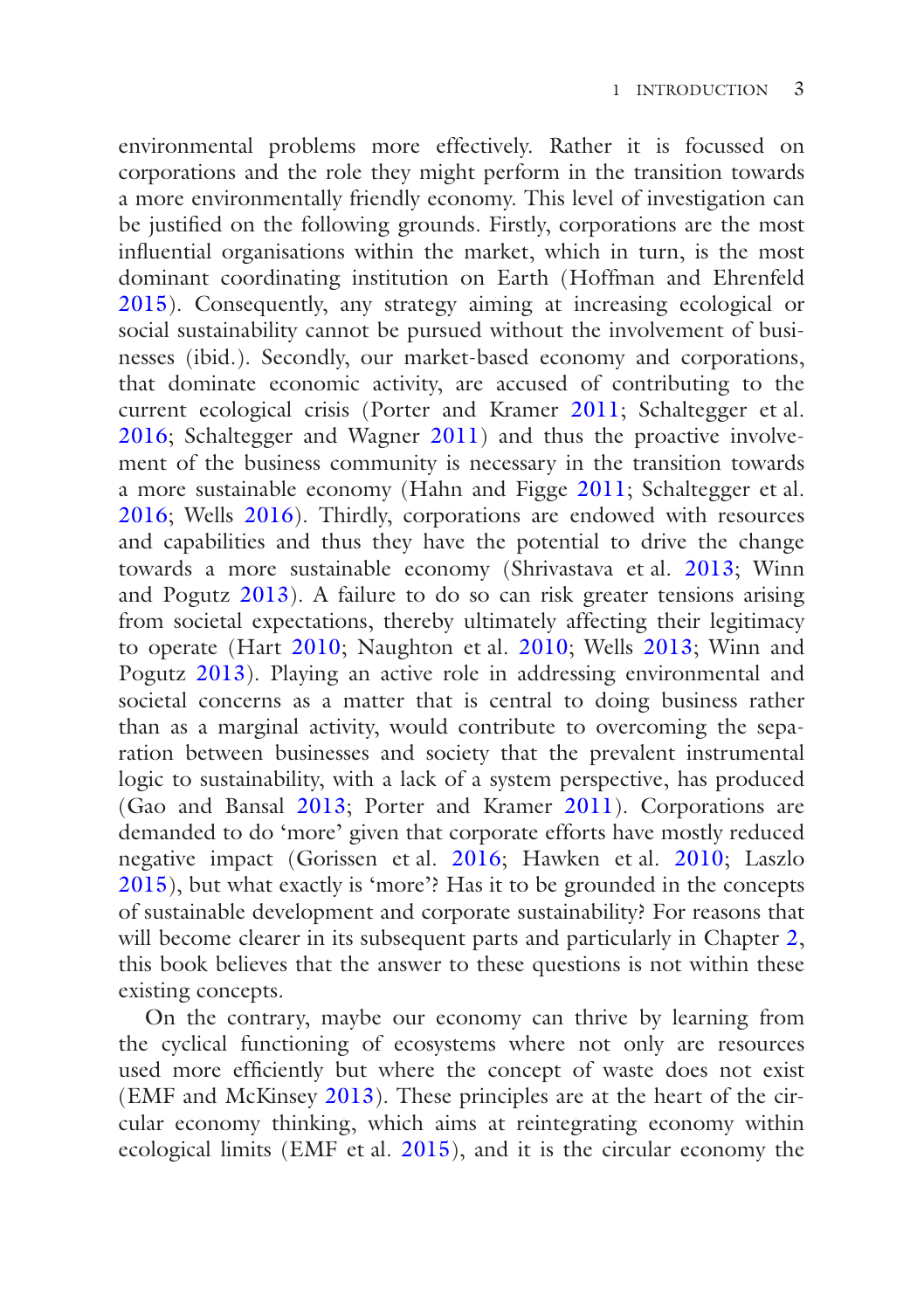'better metaphor' this book engages with. EMF and McKinsey [\(2012\)](#page-21-1) describe it well as 'an industrial system that is restorative or regenerative by intention and design [that] replaces the end-of life concept with restoration, shifts towards the use of renewable energy, eliminates the use of toxic chemicals, which impairs reuse and aims for the elimination of waste through the superior design of materials, products, systems, and within this, business models' (p. 7). The implementation of the circular economy could have signifcant positive impact on production and consumption systems. Notably, it is 'an economy that provides multiple value creation mechanisms which are decoupled from the consumption of fnite resources' (EMF et al. [2015](#page-21-5), p. 23). Pioneering innovators from across the globe have already been motivated to fundamentally rethink their business practices. Business model innovation is a crucial constituent for achieving a circular economy (EMF [2015;](#page-21-6) EMF and McKinsey [2012](#page-21-1); Hopkinson et al. [2016;](#page-23-7) Lacy and Rutqvist [2015](#page-23-8); Scheepens et al. [2016](#page-24-8)). Therefore, the role of business leaders in guiding the transition is central. Although a relatively new concept, circular economy thinking is attracting the interest of business leaders, policymakers and increasingly the academic community. Consequently, a book on the circular economy is timely and pertinent. But what has this book to offer that it is not already written?

The system-wide changes required in a transition towards the circular economy have been sketched in a number of academic and practitioner publications (e.g. Ex'tax Project [2016](#page-22-8); Green Alliance [2013;](#page-22-9) Lacy and Rutqvist [2015](#page-23-8); Moreau et al. [2017](#page-23-9)). By contrast, little has been said about the business angle of the circular economy (Franco [2017](#page-22-10)) and it is here that this book focusses. It concentrates on the role of companies in the transition and the transformation, in the form of business model innovation, they need to undertake to reap its benefts. This is a signifcant area of enquiry because more clarity is needed in the business community to enable business leaders to fully grasp what circular business models mean for their business practices. It is also relevant, since in the academic literature, multiple and divergent constructs are emerging around terms relating to both the circular economy and circular business models. The absence of a common ground elucidating frst what a circular business model exactly is means that theory building is constrained. This book elaborates a set of propositions that are conducive to a preliminary, more systematic conceptualisation of the circular business model. It also investigates the theoretical foundations of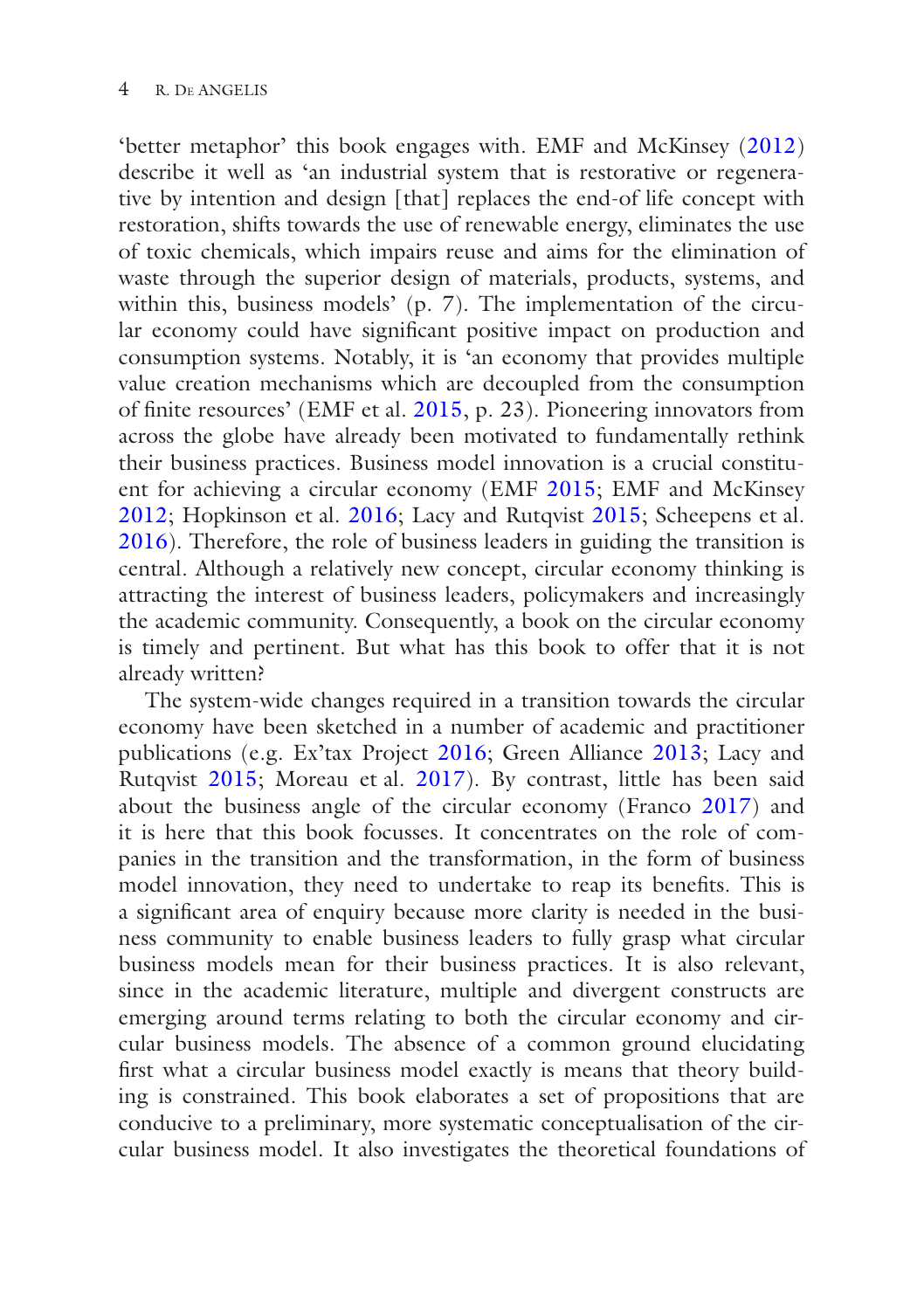<span id="page-19-0"></span>business model innovation in the context of the circular economy. Both currently appear almost missing from the relevant literature. The conceptualisation offered in this book is built from existing examples in the academic and practitioner literature on both business models and the circular economy. Business models are 'many and varied and contextualised' (Wells [2013,](#page-24-7) pp. 134–135) and, therefore, this book does not aim to provide a defnite answer in relation to how circular business models can be conceptualised. The systematic conceptualisation presented here can be considered as a stepping stone towards greater clarity and theory building. In so doing it provides some direction for future research and elucidates and makes the circular economy language more amenable to the business community. The perspective adopted is rooted in management studies and contributes to the rather limited discussion on the circular economy that has come from the business disciplines to date (Moreno et al. [2016\)](#page-23-10). This book also bridges the academic and practitioner literature on the circular economy which has developed rather in silos so far with scant cross-fertilisation. Some studies have traced the origins of the circular economy concept and in some cases, they have highlighted the similarities between the circular economy thinking and its originators (e.g. Bocken et al. [2016;](#page-21-7) EMF and McKinsey [2012;](#page-21-1) Lacy and Rutqvist [2015](#page-23-8); Weetman [2017](#page-24-9)). This book acknowledges the foundations of the concept while underlining the differences from the related schools of thought. Furthermore, whereas some literature has dealt with the relationship between the concept of sustainable development and the circular economy noting differences and similarities, concluding they are consistent and incompatible (e.g. Geissdoerfer et al. [2017](#page-22-11); Ghisellini et al. [2016;](#page-22-12) Korhonen et al. [2018](#page-23-11); Murray et al. [2015;](#page-23-12) Sauvé et al. [2016](#page-23-13)), this study does not place these two concepts in relation to each other for reasons that will be elucidated in Chapter [2.](http://dx.doi.org/10.1007/978-3-319-75127-6_2)

#### 1.2 Book Structure

Following this introductory chapter, the remaining parts of this book are organised in the following way.

Chapter [2](http://dx.doi.org/10.1007/978-3-319-75127-6_2) sets the level of the research context of this book. The aspect of which concepts and models are more effective and can inspire business leaders towards the development of industrial systems that are more respectful of the natural world is addressed. This chapter focusses on the concept of the circular economy. Nonetheless, to engage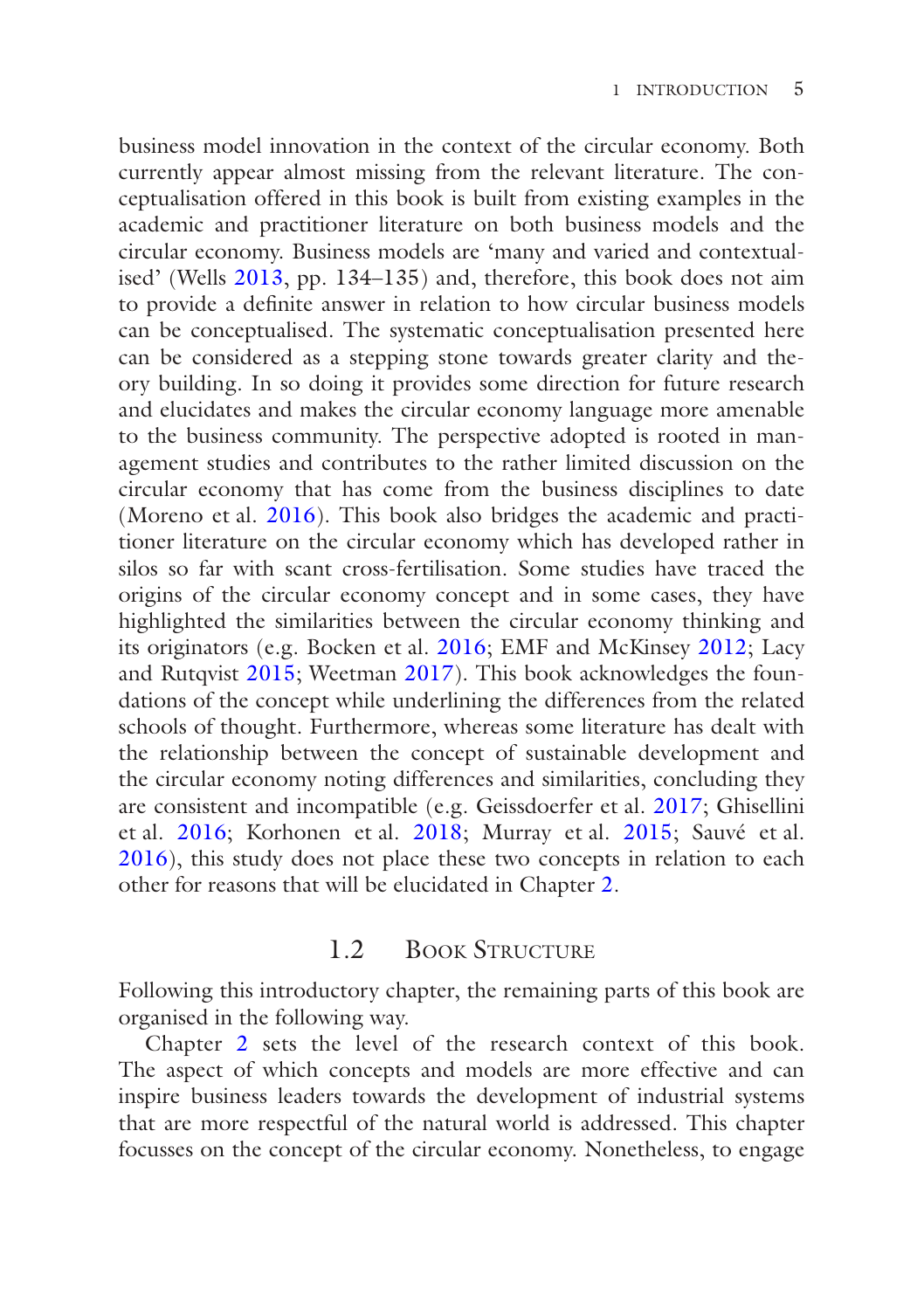the reader with a more inclusive narrative of the models that have been proposed to move towards a more environmentally and socially sustainable economy, this chapter briefy reviews some critical perspectives of 'sustainable development', 'corporate sustainability' and other proposals that have been discussed in the literature in the recent years. This discursive section contributes to clarify the perspective taken in this book in relation to why it is believed that the circular economy is a more powerful model that brings the hope of transforming our current economy to one that is ecologically strong. The context within which the circular economy thinking has emerged and its characteristics are discussed alongside its relationship with 'sustainable development', 'corporate sustainability' and its originators. Some critical reviews of the concept are also sketched.

Chapter [3](http://dx.doi.org/10.1007/978-3-319-75127-6_3) responds to the need for more clarity in the lexicon in use in the circular economy feld. From 2010 on, the visibility of the circular economy thinking has increased at the academic, policy and business levels. However, confusion on the meaning of the words circular economy and divergence in the circular economy terminology in use exist (Bocken et al. [2016;](#page-21-7) Gallaud and Laperche [2016;](#page-22-13) Murray et al. [2015](#page-23-12)). This chapter frst presents a review of the business model literature and provides more defnition to the term of business model and its main characteristics. Secondly, it reviews the academic, practitioner and grey literature on circular business models to identify the current state of the research in the feld. Thirdly, it presents a set of propositions leading to a preliminary conceptualisation of the circular business model merging themes from the business model literature with the implications for business models deriving from the application of the circular economy thinking inferred from practical examples and the literature. The chapter concludes with a summary and recommendations for future work on circular business models. Recommendations relate to the type of the industry and company to investigate and appropriate research method.

Chapter [4](http://dx.doi.org/10.1007/978-3-319-75127-6_4) starts laying the theoretical foundations of business model innovation in the context of the circular economy. This is a pertinent area of enquiry since the theoretical understanding of the rationale for adopting innovative circular business models or transforming existing ones is currently overlooked. To contribute to address this limitation, Chapter [4](http://dx.doi.org/10.1007/978-3-319-75127-6_4) seeks to understand how the rationale for adopting circular business models can be explained. The integrated theoretical framework used combines the natural-resource-based-view of the frm (Hart [1995\)](#page-22-14)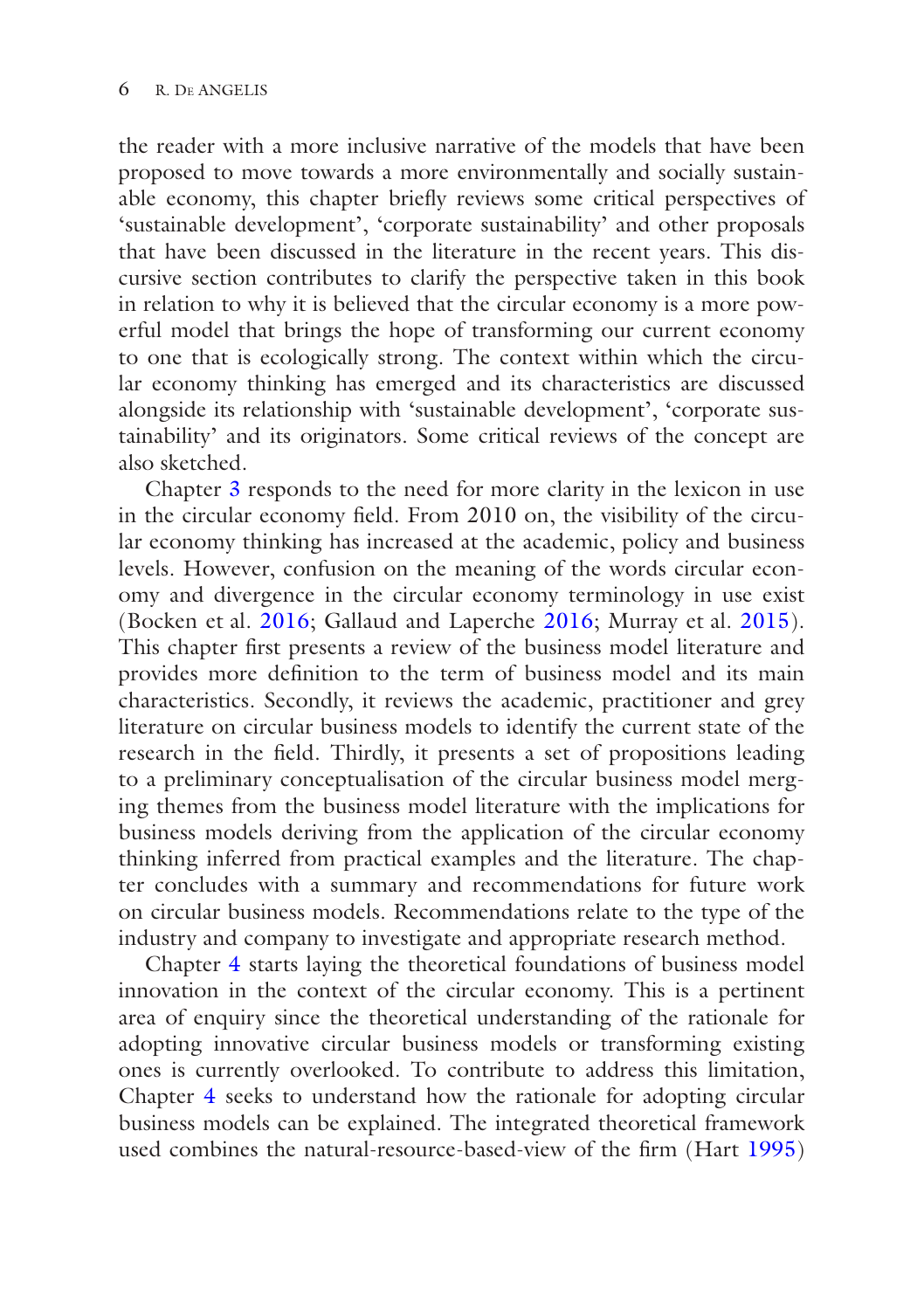<span id="page-21-0"></span>and the neo-institutional theory (Di Maggio and Powell [1983](#page-21-8)) from the strategic management and institutional theory literature, respectively, to coalesce factors relating to the internal workings of the frm, with the external environment. This chapter also discusses (a) the potential through which circular business models advance the theoretical framework, and (b) the extent to which the implications of circular business models are source of tensions for the theoretical framework used. The concluding section summarises the contribution of this chapter in addition to identifying opportunities for future research.

Chapter [5](http://dx.doi.org/10.1007/978-3-319-75127-6_5) provides a fnal refection, which highlights the specifc contribution that this enquiry brings to the academic literature, its limitations and implications for practitioners wishing to implement circular economy-driven business model innovation.

#### **REFERENCES**

- <span id="page-21-7"></span>Bocken, N., de Pauw, I., Bakker, C., & van der Grinten, B. (2016). Product design and business model strategies for a circular economy. *Journal of Industrial and Production Engineering, 33,* 308–320.
- <span id="page-21-2"></span>Crutzen, P., & Stoermer, E. (2000). The "Anthropocene". *Global Change Newsletter, 41,* 17–18.
- <span id="page-21-8"></span>Di Maggio, P., & Powell, W. (1983). The iron cage revisited: Institutional isomorphism and collective rationality in organizational felds. *American Sociological Review, 48,* 147–160.
- <span id="page-21-3"></span>Dillick, T., & Muff, K. (2015). Clarifying the meaning of sustainable business: Introducing a typology from business-as-usual to true business sustainability. *Organization & Environment*. [https://doi.org/10.1177/1086026615575176](http://dx.doi.org/10.1177/1086026615575176).
- <span id="page-21-6"></span>EMF (Ellen MacArthur Foundation). (2015). *Towards a circular economy: Business rationale for an accelerated transition*. Retrieved November 2016, from [https://www.ellenmacarthurfoundation.org/publications/](https://www.ellenmacarthurfoundation.org/publications/towards-a-circular-economy-business-rationale-for-an-accelerated-transition) [towards-a-circular-economy-business-rationale-for-an-accelerated-transition](https://www.ellenmacarthurfoundation.org/publications/towards-a-circular-economy-business-rationale-for-an-accelerated-transition).
- <span id="page-21-1"></span>EMF, & McKinsey. (2012). *Towards the circular economy: Economic and business rationale for an accelerated transition*. Retrieved May 2013, from [http://](http://www.ellenmacarthurfoundation.org/business/reports) [www.ellenmacarthurfoundation.org/business/reports.](http://www.ellenmacarthurfoundation.org/business/reports)
- <span id="page-21-4"></span>EMF, & McKinsey. (2013). *Towards the circular economy: Opportunities for the consumer goods sector*. Retrieved November 2013, from [http://www.ellen](http://www.ellenmacarthurfoundation.org/business/reports)[macarthurfoundation.org/business/reports](http://www.ellenmacarthurfoundation.org/business/reports).
- <span id="page-21-5"></span>EMF, McKinsey, & SUN. (2015)*. Growth within: A circular economy vision for a competitive Europe.* Retrieved July 2015, from [http://www.ellenmacarthur](http://www.ellenmacarthurfoundation.org/business/reports)[foundation.org/business/reports.](http://www.ellenmacarthurfoundation.org/business/reports)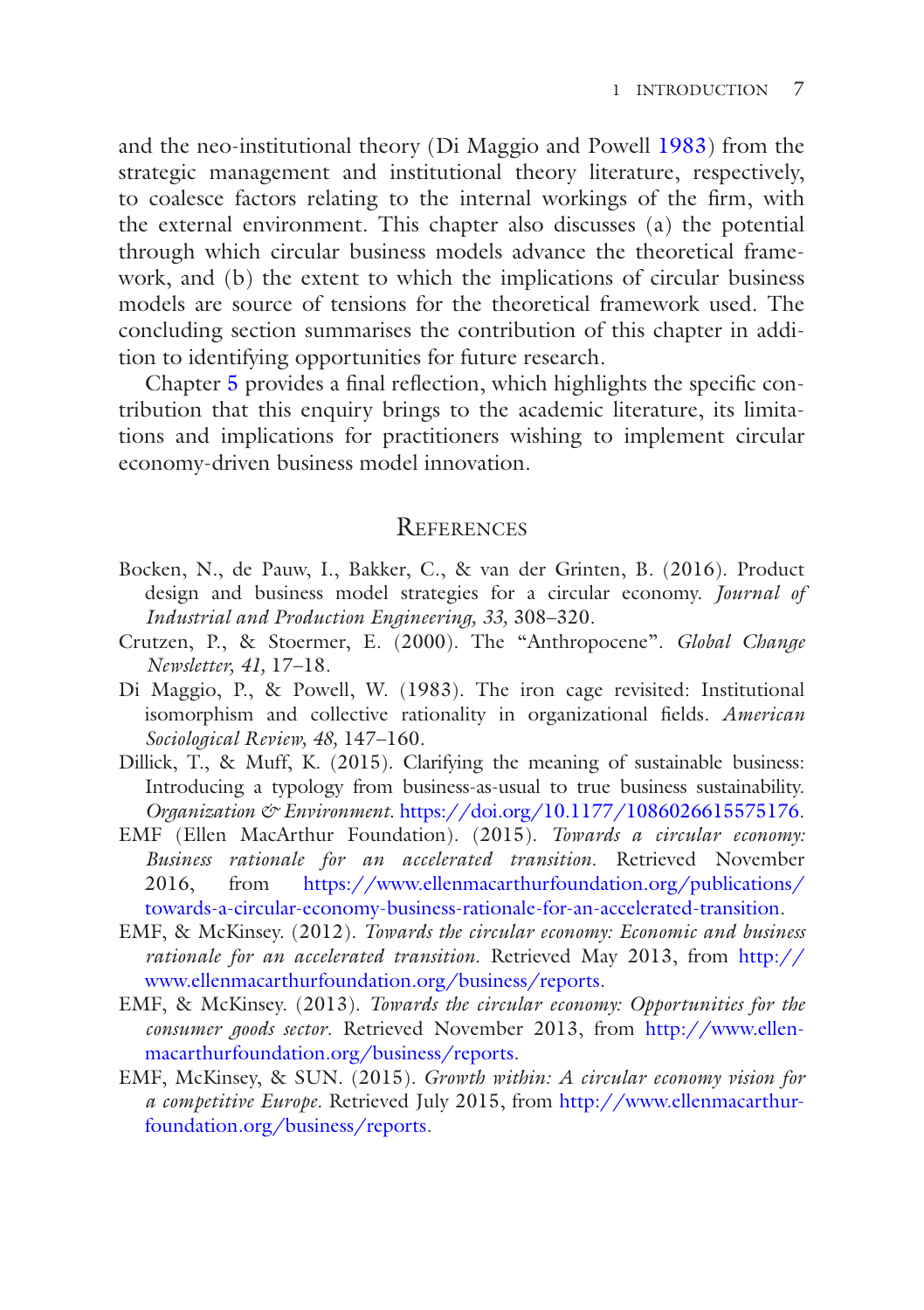- <span id="page-22-8"></span>Ex'tax Project, et al. (2016). *New era. New plan. Europe. A fscal strategy for an inclusive, circular economy.* Retrieved March 2017, from [http://www.newer](http://www.neweranewplan.com)[anewplan.com.](http://www.neweranewplan.com)
- <span id="page-22-10"></span>Franco, M. (2017). Circular economy at the micro level: A dynamic view of incumbents' struggles and challenges in the textile industry. *Journal of Cleaner Production, 168,* 833–845.
- <span id="page-22-13"></span>Gallaud, D., & Laperche, B. (2016). *Circular economy, industrial ecology and short supply chain: Towards sustainable territories*. Hoboken: Wiley.
- <span id="page-22-5"></span>Gao, J., & Bansal, P. (2013). Instrumental and integrative logics in business sustainability. *Journal of Business Ethics, 112,* 241–255.
- <span id="page-22-11"></span>Geissdoerfer, M., Savaget, P., Bocken, N., & Hultink, E. (2017). The circular economy—A new sustainability paradigm? *Journal of Cleaner Production, 143,* 757–768.
- <span id="page-22-12"></span>Ghisellini, P., Cialani, C., & Ulgiati, S. (2016). A review on circular economy: The expected transition to a balanced interplay of environmental and economic systems. *Journal of Cleaner Production, 114,* 11–32.
- <span id="page-22-1"></span>Gladwin, T. (2012). Capitalism critique: Systemic limits on business harmony with nature. In A. J. Hoffman & P. Bansal (Eds.), *The Oxford handbook of business and natural environment* (pp. 657–674). Oxford: Oxford University Press.
- <span id="page-22-6"></span>Gorissen, L., Vrancken, K., & Manshoven, S. (2016). Transition thinking and business model innovation—Towards a transformative business model and new role for the reuse centers of Limburg, Belgium. *Sustainability, 8,* 1–23.
- <span id="page-22-9"></span>Green Alliance. (2013). *Resource resilient UK. A report from the circular economy task force.* Retrieved April 2015, from <http://www.green-alliance.org.uk>.
- <span id="page-22-3"></span>Hahn, T., & Figge, F. (2011). Beyond the bounded instrumentality in current corporate sustainability research: Toward an inclusive notion of proftability. *Journal of Business Ethics, 104,* 325–345.
- <span id="page-22-0"></span>Haigh, N., & Hoffman, A. (2014). The new heretics: Hybrid organizations and the challenges they present to corporate sustainability. *Organization & Environment, 27,* 223–241.
- <span id="page-22-14"></span>Hart, S. (1995). A natural-resource-based-view of the frm. *Academy of Management Review, 20,* 986–1014.
- <span id="page-22-4"></span>Hart, S. (2010). *Capitalism at the crossroad: Next generation business strategies for a post-crisis world* (3rd ed.). Upper Saddle River, NJ: Prentice Hall.
- <span id="page-22-7"></span>Hawken, P., Lovins, A., & Lovins, L. (2010). *Natural capitalism: The next industrial revolution* (10th anniversary ed.). Abingdon: Routledge.
- <span id="page-22-2"></span>Hoffman, A., & Ehrenfeld, J. (2015). The fourth wave: Management science and practice in the age of the Anthropocene. In S. Mohrman, J. O'Toole, & E. Lawler III (Eds.), *Corporate stewardship: Achieving sustainable effectiveness* (pp. 227–246). Sheffeld, UK: Greenleaf.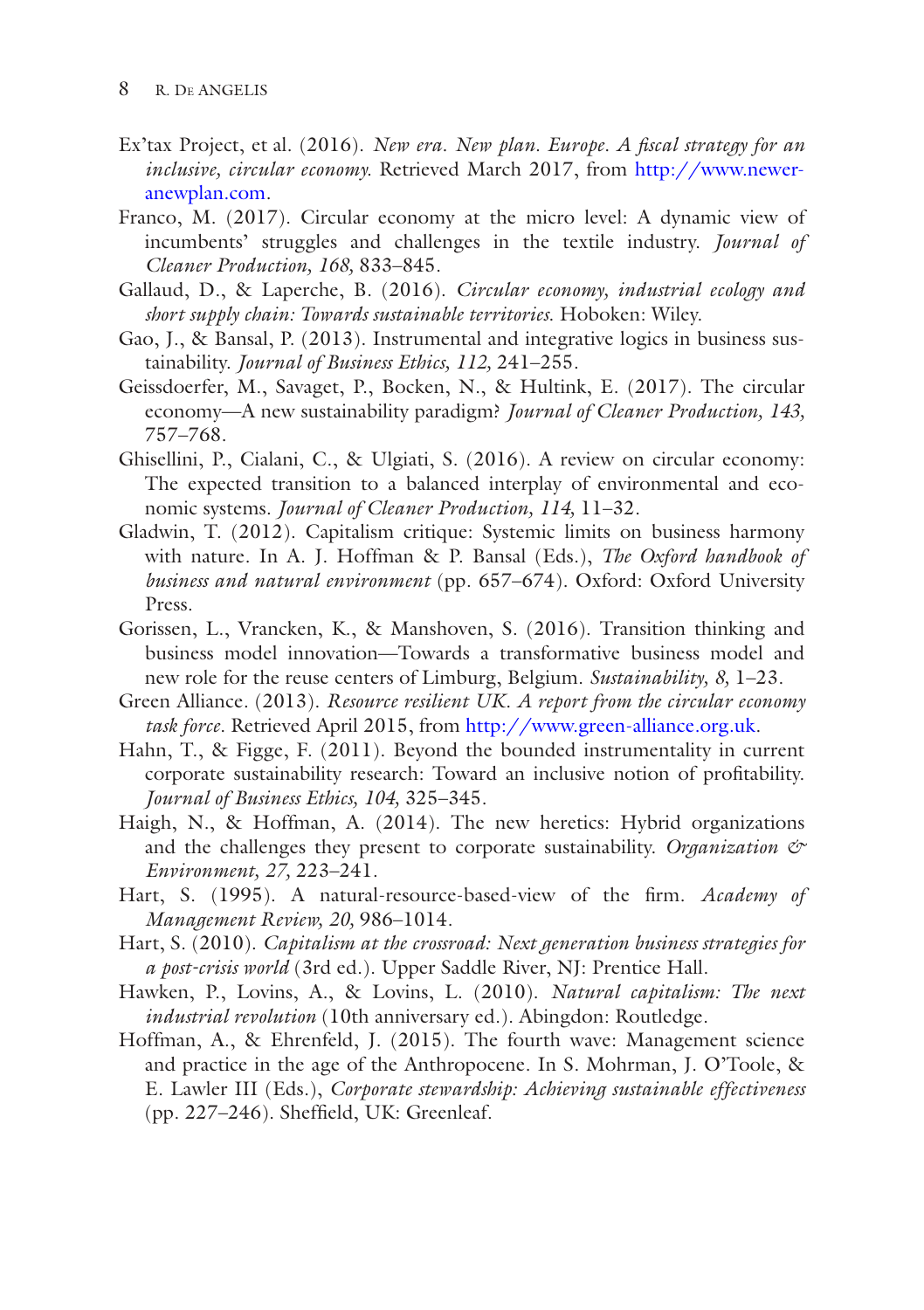- <span id="page-23-1"></span>Hollander, J. (2003). *The real environmental crisis. Why poverty, not affuence, is the environment's number one enemy.* Berkeley: University of California Press.
- <span id="page-23-7"></span>Hopkinson, P., Zils, M., & Hawkins, P. (2016). Challenges and capabilities for scaling up circular economy business models. A change management perspective. In Ellen MacArthur Foundation (Ed.), *A new dynamic 2 effective systems in a circular economy* (pp. 157–176). Cowes, UK: Ellen MacArthur Foundation.
- <span id="page-23-11"></span>Korhonen, J., Honkasalo, A., & Seppälä, J. (2018). The circular economy: Concepts and its limitations. *Ecological Economics, 143,* 37–46.
- <span id="page-23-8"></span>Lacy, P., & Rutqvist, J. (2015). *Waste to wealth: The circular economy advantage*. New York: Palgrave Macmillan.
- <span id="page-23-0"></span>Laszlo, C. (2015). Sustainability for strategic advantage. In S. Mohrman, J. O'Toole, & E. Lawler III (Eds.), *Corporate stewardship: Achieving sustainable effectiveness* (pp. 94–111). Sheffeld, UK: Greenleaf.
- <span id="page-23-2"></span>Meyer, J., & Kersten, J. (2016). Introduction. Environmentalism and everyday life. In J. Meyer & J. Kersten (Eds.), *The greening of everyday life: Challenging practices, imagining possibilities* (pp. 1–11). Oxford Scholarship Online.
- <span id="page-23-9"></span>Moreau, V., Sahakian, M., van Griethuysen, P., & Vuille, F. (2017). Coming full circle. Why social and institutional dimensions matter for the circular economy. *Journal of Industrial Ecology*. [https://doi.org/10.1111/jiec.12598](http://dx.doi.org/10.1111/jiec.12598).
- <span id="page-23-10"></span>Moreno, M., De los Rios, C., Rowe, Z., & Charnley, F. (2016). A conceptual framework for circular design. *Sustainability, 8,* 1–15.
- <span id="page-23-12"></span>Murray, A., Skene, K., & Haynes, K. (2015). The circular economy: An interdisciplinary exploration of the concept and application in a global context. *Journal of Business Ethics*, 1–12. [https://doi.org/10.1007/](http://dx.doi.org/10.1007/s10551-015-2693-2) [s10551-015-2693-2](http://dx.doi.org/10.1007/s10551-015-2693-2).
- <span id="page-23-6"></span>Naughton, M., Habisch, A., & Lenssen, G. (2010). Practical wisdom in management from the Christian tradition. *Journal of Management Development, 29*(7–8), guest editorial.
- <span id="page-23-4"></span>Porter, M., & Kramer, M. (2011, January–February). Shared value. How to reinvent capitalism and unleash a wave of innovation and growth. *Harvard Business Review,* 62–77.
- <span id="page-23-3"></span>Princen, T. (2010). *Treading softly: Paths to ecological order*. Cambridge, MA: MIT Press.
- <span id="page-23-13"></span>Sauvé, S., Bernard, S., & Sloan, P. (2016). Environmental sciences, sustainable development and circular economy: Alternative concepts for trans-disciplinary research. *Environmental Development, 17,* 48–56.
- <span id="page-23-5"></span>Schaltegger, S., & Wagner, M. (2011). Sustainable entrepreneurship and sustainability innovation: Categories and interactions. *Business Strategy and the Environment, 20,* 222–237.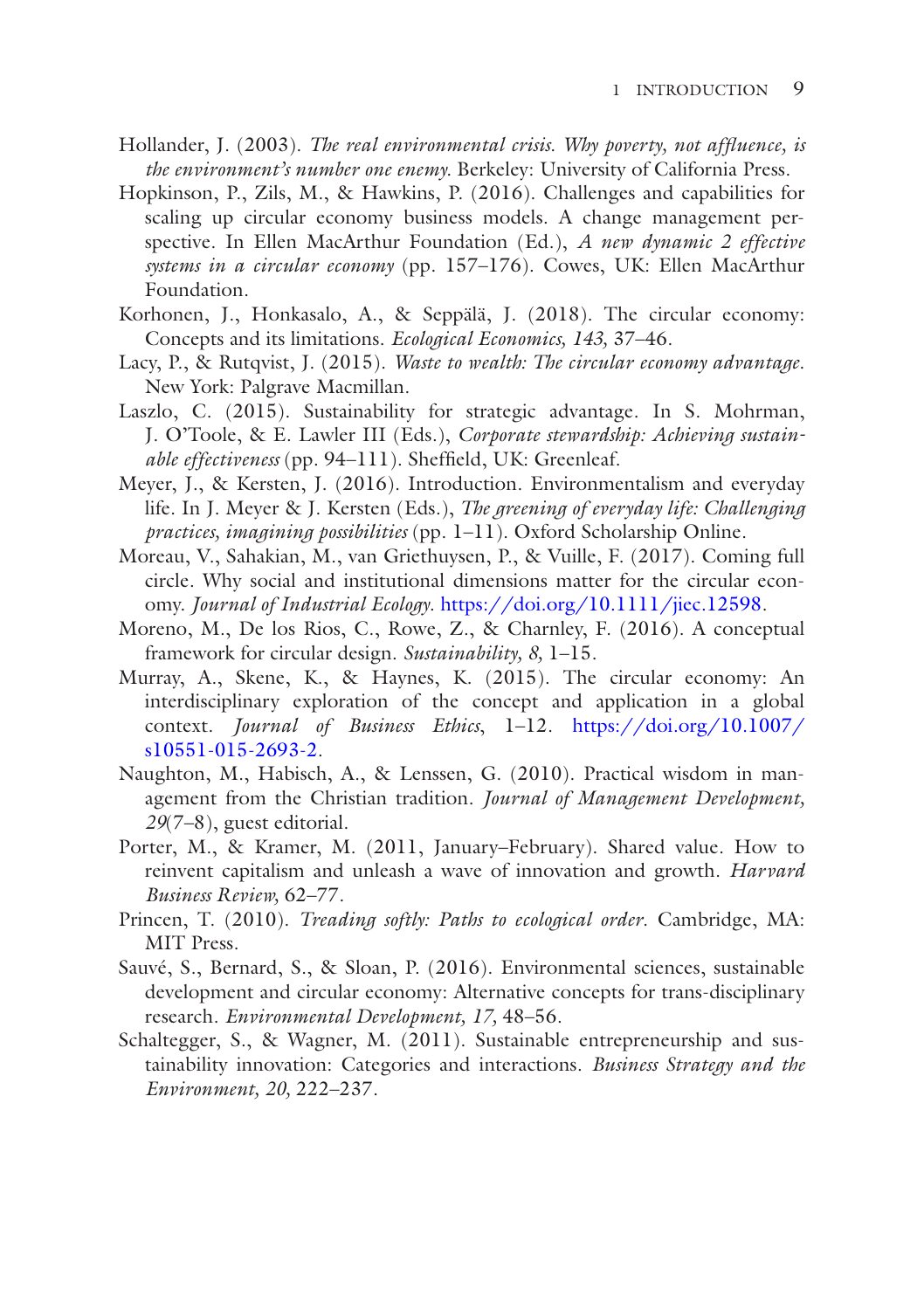- <span id="page-24-3"></span>Schaltegger, S., Lüdeke-Freund, F., & Hansen, E. (2016). Business models for sustainability: A co-evolutionary analysis of sustainable entrepreneurship, innovation, and transformation. *Organization & Environment, 29,* 264–289.
- <span id="page-24-8"></span>Scheepens, A., Vogtländer, J., & Brezet, J. (2016). Two life cycle assessment (LCA) based methods to analyse and design complex (regional) circular economy systems. Case: Making water tourism more sustainable. *Journal of Cleaner Production, 114,* 257–268.
- <span id="page-24-5"></span>Shrivastava, P., Ivanaj, S., & Persson, S. (2013). Transdisciplinary study of sustainable enterprise. *Business Strategy and the Environment, 22,* 230–244.
- <span id="page-24-1"></span>Steffen, W., Richardson, K., Rockström, J., et al. (2015). Planetary boundaries: Guiding human development on a changing planet. *Science, 347,* 1–10.
- <span id="page-24-2"></span>WECD (World Commission on Environment and Development). (1987). *Our common future.* Retrieved February 2015, from [http://www.un-documents.](http://www.un-documents.net/our-common.future.pdf) [net/our-common.future.pdf](http://www.un-documents.net/our-common.future.pdf).
- <span id="page-24-9"></span>Weetman, C. (2017). *A circular economy handbook for business and supply chains: Repair, remake, redesign, rethink*. London: Kogan Page.
- <span id="page-24-7"></span>Wells, P. (2013). *Business models for sustainability.* Cheltenham, UK: Edward Elgar.
- <span id="page-24-4"></span>Wells, P. (2016). Economies of scale versus small is beautiful: A business model approach based on architecture, principles and components in the beer industry. *Organization & Environment, 29,* 36–52.
- <span id="page-24-6"></span>Winn, M., & Pogutz, S. (2013). Business, ecosystems, and biodiversity: New horizons for management research. *Organization & Environment, 26,* 203–229.
- <span id="page-24-0"></span>WWF (World Wildlife Fund). (2016). *Living planet report*. Retrieved November 2016, from [http://assets.wwf.org.uk/custom/lpr2016/.](http://assets.wwf.org.uk/custom/lpr2016/)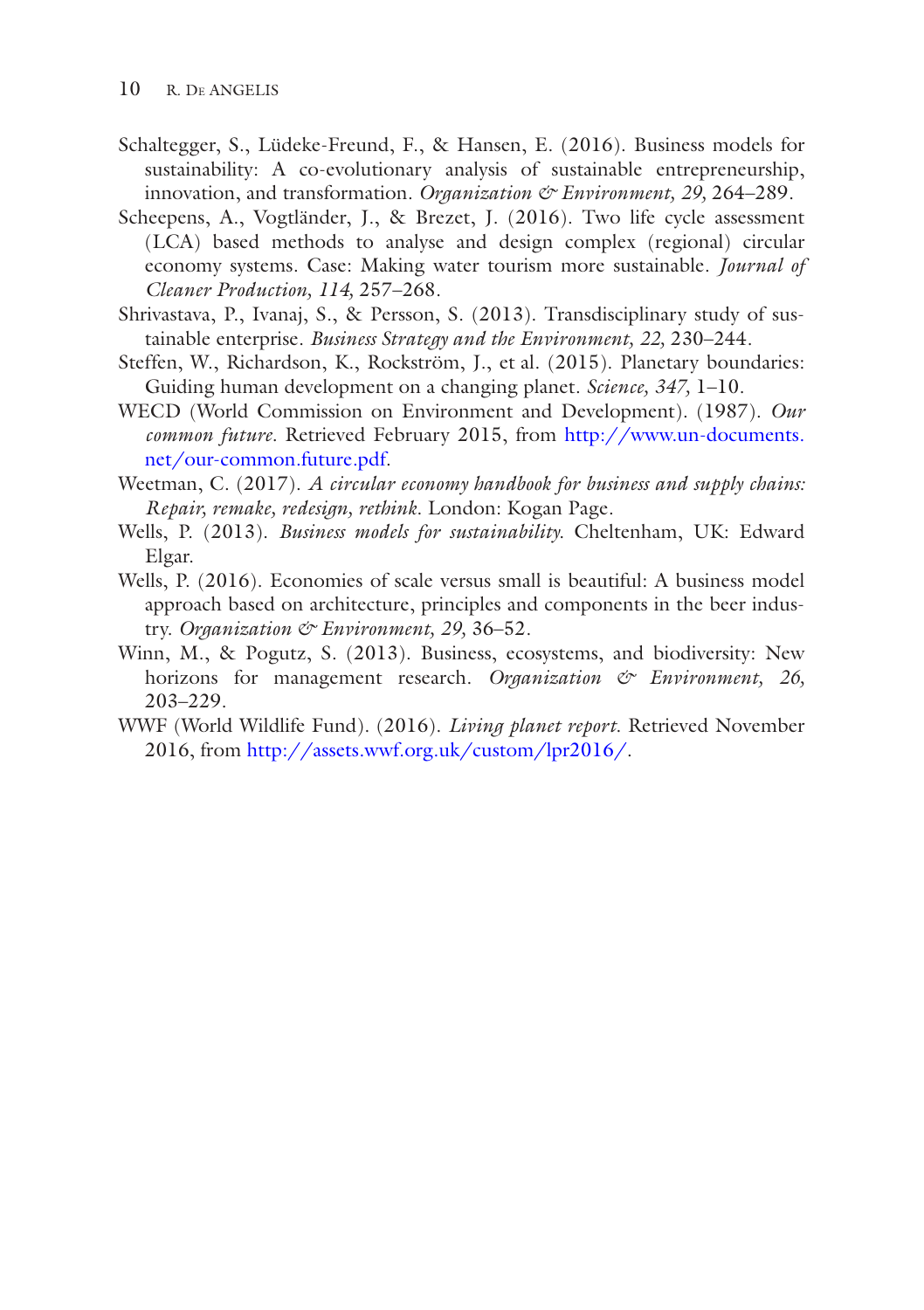# Sustainable Development, Corporate Sustainability and the Circular Economy

**Abstract** This chapter focusses on the circular economy. Nonetheless, to engage the reader with a more inclusive narrative of the models that have been proposed to move towards a more environmentally and socially sustainable economy, this chapter briefy reviews some critical perspectives of 'sustainable development', 'corporate sustainability' and other proposals discussed in the literature in the recent years. This chapter also describes the context within which the circular economy thinking has emerged and its characteristics. It refects on its relationship with 'sustainable development' and 'corporate sustainability' as well as with its originators, and it reviews some critical perspectives of the concept.

**Keywords** Sustainability · Corporate environmentalism Circular economy

#### 2.1 INTRODUCTION

What are the concepts and models that can lead successfully to a more ecologically benign economy and are more effective in engaging corporations in the development process? The introductory section of this manuscript has already briefy outlined the perspective taken in this book. Therefore, it comes as no surprise that the answer to this question is frmly rooted in the circular economy (CE hereafter), which is the focus of this chapter. Particularly, in the second part (from Sect. 2.3 on),

© The Author(s) 2018 R. De Angelis, *Business Models in the Circular Economy*, https://doi.org/10.1007/978-3-319-75127-6\_2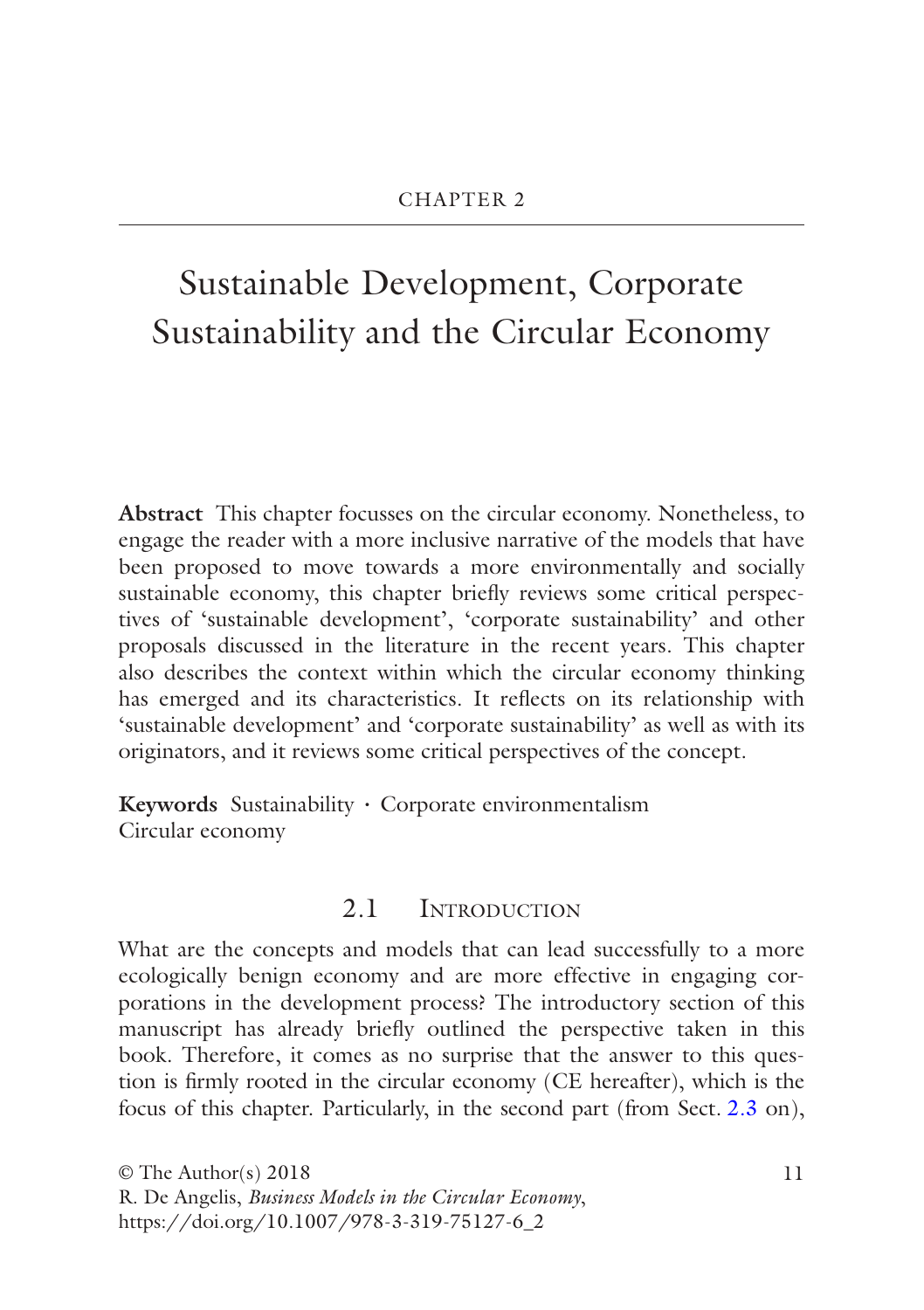the CE thinking is introduced, outlining the origins of the concept, its main principles, how it differs from its originators and the context within which it is gaining consensus along with a review of some critical perspectives of the concept. Nonetheless, to offer a more comprehensive and detailed explanation of the viewpoint taken in this book and consequently of the answer given to this chapter question, the frst part of this chapter (Sect. 2.2) reviews some critical perspectives over the concepts of 'sustainable development' and 'corporate sustainability'. It also briefy analyses other proposals for progressing towards a more environmentally and socially sustainable economy. The faws in the concepts of 'sustainable development', 'corporate sustainability' and the other models reviewed, help clarify the reasons why the CE is a more powerful model for a positive transformation of the economy to one that operates and thrives within ecological limits.

### 2.2 SUSTAINABLE DEVELOPMENT AND CORPORATE Sustainability: An Assessment

In *Our Common Future*, the 1987 report of the World Commission on the Environment and Development also known as *Brundtland Report*, the most widely acknowledged defnition of sustainable development was proposed (Banerjee 2003; Gladwin et al. [1995](#page-52-0)). The concept of sustainable development has been object of an extensive debate over the last thirty years and additional defnitions have been proliferating. 'Strong' and 'weak' sustainability are the two main declinations of the concept (Beckerman 1994). While advocates of 'strong' sustainability counsel that advances in technologies will not suffice to eliminate pressure on fnite resources and that there are no substitutes for 'critical' natural capital, i.e. those environmental goods and services that cannot be replaced because of the function they explicate, 'weak' sustainability places greater emphasis on progress in resources and energy efficiency to attain environmental sustainability, and implies that some substitution of natural capital with man-made capital is possible provided that this substitution increases welfare (Costanza et al. [1997](#page-50-0); Revell [2008](#page-55-0)). The *Brundtland Report* defnition has attracted several criticisms for (a) not offering any guidance for action (Banerjee 2003; Montiel and Delgado-Ceballos [2014\)](#page-55-1); (b) not specifying what 'needs' exactly mean and which needs should be prioritised (Starik and Kanashiro [2013;](#page-56-0)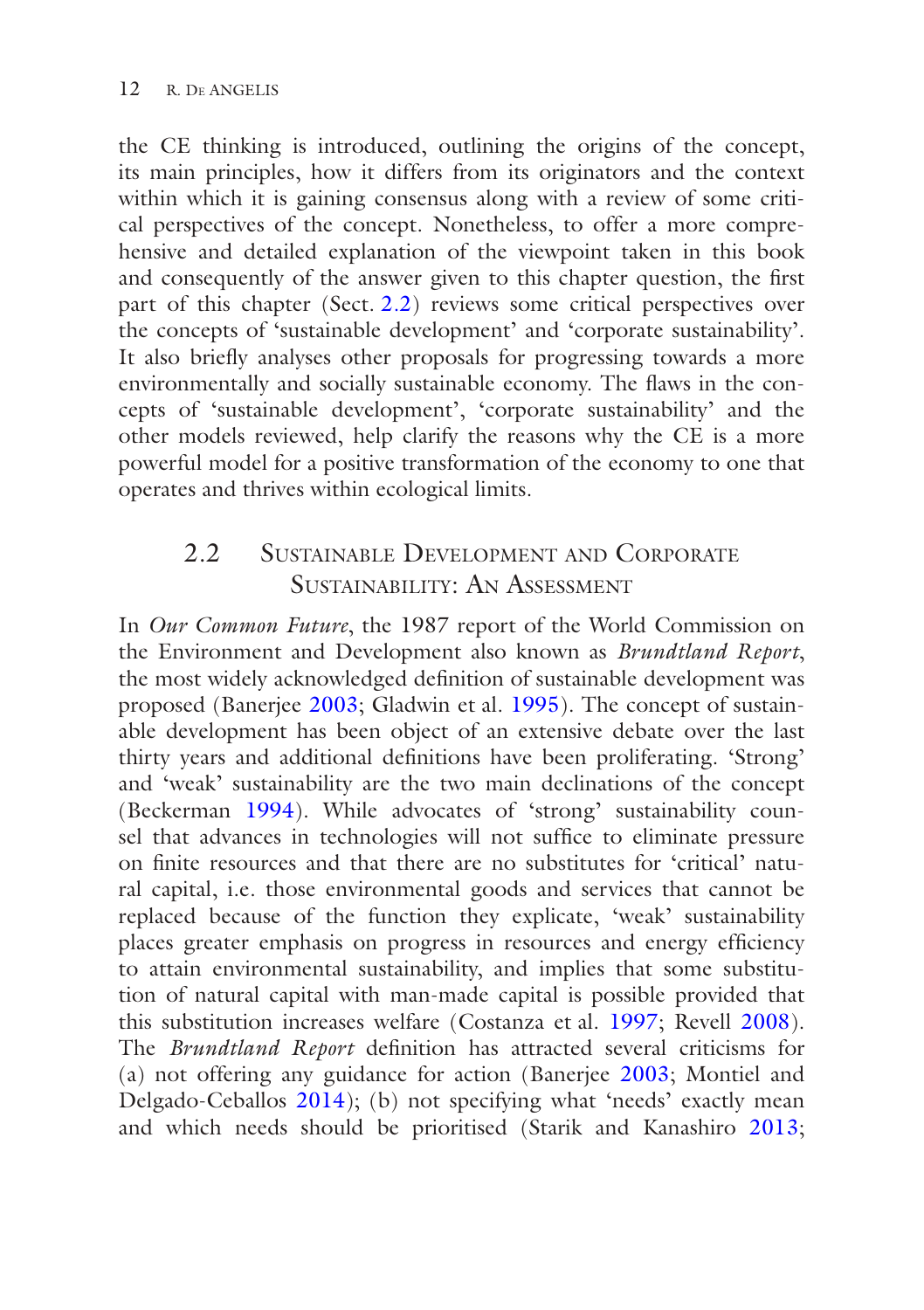Starik and Rands [1995](#page-56-1)) and (c) being 'morally unacceptable' and 'totally unpractical' (strong sustainability) as well as 'redundant' as overlapping with the concept of 'optimality' in economy (weak sustainability) (Beckerman 1994, p. 191). The frst declination of the concept would appear as 'unacceptable' and 'unpractical' because of its 'absolutist' meaning, i.e. 'as a requirement to preserve intact the environment as we fnd it today in all its forms' (p. 194). Beckerman (1994) asks: 'how far does the Brundtland report's injunction to conserve plant and animal species really go?' (p. 194). And 'how many people lose sleep because it is no longer possible to see a live Dinosaur?' (p. 194). He also claims that 'weak' sustainability, in arguing for the substitution of natural capital with man-made capital provided that there are no losses in welfare, corresponds to welfare maximisation in economics and therefore, it is proposing nothing new.

Within the business community and the Management academic literature, sustainable development ideas have been discussed under the nomenclature of corporate sustainability (Etzion [2007;](#page-51-0) Gao and Bansal [2013](#page-52-1); Winn and Pogutz [2013;](#page-57-0) Zollo et al. [2013](#page-57-1)). Elkington [\(1997\)](#page-51-1) was the frst to defne corporate sustainability as an approach whereby companies aim for social and environmental performances along economic ones, but since this is quite general, many other defnitions have followed (Montiel and Delgado-Ceballos [2014](#page-55-1)). A complete review of the evolution of the social dimension of corporate sustainability is beyond the scope of this book, which concentrates on the ecological facet of the sustainability concerns. Hence, in reviewing the corporate sustainability concept and its applications, attention is given exclusively to corporate environmentalism.

Interest in corporate environmentalism is a consequence of both, increasing scepticism towards corporations, perceived as sources of environmental degradation and growing public expectations for companies to commit themselves to solving our pressing environmental concerns (Hoffman and Bansal 2012). Since the 1960s, it has evolved through three different phases. The frst phase (late 1960s–early 1970s) saw corporate environmentalism as a matter of compliance to the regulatory environment (ibid.). Milton Friedman infamously wrote in the New York Times Magazine in 1970 that the sole social responsibility of businesses is to maximise shareholders' return while operating within the rules established by markets and institutions. At that point in time,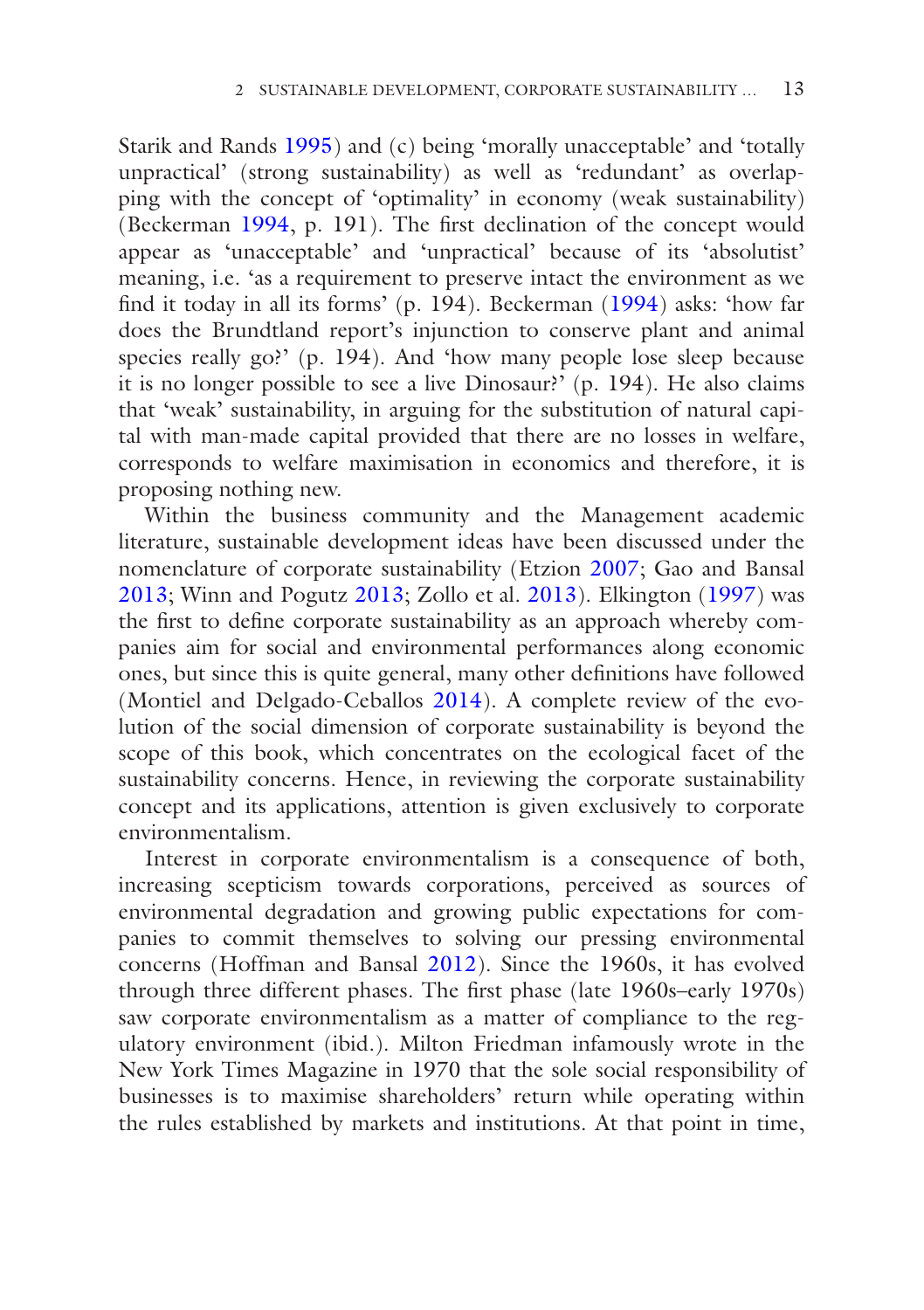being environmentally responsible was considered 'at best a necessary evil and at worst a temporary nuisance' (Hoffman 2001, p. 3). One year later, Narver [\(1971\)](#page-55-2) countered Friedman's position by arguing that it would be appropriate to engage in some actions to address the impact of corporate activities (e.g. pollution) upon society in advance of legal requirements prescribing to do so. In the face of both growing public concerns about environmental issues and expectations of more proactive business initiatives, not taking actions could result in a company experiencing lower present market value induced by the perceived higher risks and reduced earnings (Narver [1971](#page-55-2)).

Between the late 1980s and early 1990s, corporate environmentalism became a matter of strategic concern (Hoffman and Bansal 2012). Michael Porter, the prominent scholar in the feld of competitive strategy, argued that environmental responsibility is not so much a threat to a company bottom line but rather an opportunity that could lead to a better competitive advantage through enhanced resource efficiency (Porter and Van der Linde [1995](#page-55-3)). On a similar line, Hart ([1995](#page-53-0)) developed the natural-resource-based-view of the frm arguing that in a world of fnite resources, competitive advantage will be infuenced by the development of new capabilities in the management of the interface with the natural environment, namely pollution prevention, product stewardship and sustainable development. The rise of corporate environmental sustainability as a matter of strategic concern and the increased awareness of environmental issues, the latter triggered by the Rio de Janeiro Earth Summit in 1992, led to the growth of the Business and Natural Environment literature (Etzion [2007;](#page-51-0) Hoffman and Bansal 2012). The development of this was encouraged by the launch of the Organizations and the Natural Environment division of the Academy of Management in 1994 (Etzion [2007](#page-51-0)), the advent of special issues in journals like *Long Range Planning* (1992), *The Academy of Management Review* [\(1995\)](#page-50-1) and *The Academy of Management Journal* (2000) and by other dedicated journals such as *Organization & Environment* and *Business Strategy and the Environment* (Banerjee 2003; Whiteman et al. [2013\)](#page-57-2).

From the late 2000s, corporate environmentalism becomes broader in scope including concerns over equality and the restructuring of our economy (Hoffman and Bansal 2012). Framed as corporate sustainability, it appears more established within management practice (ibid.). Sustainability emerges as a rising business 'megatrend' (Lubin and Esty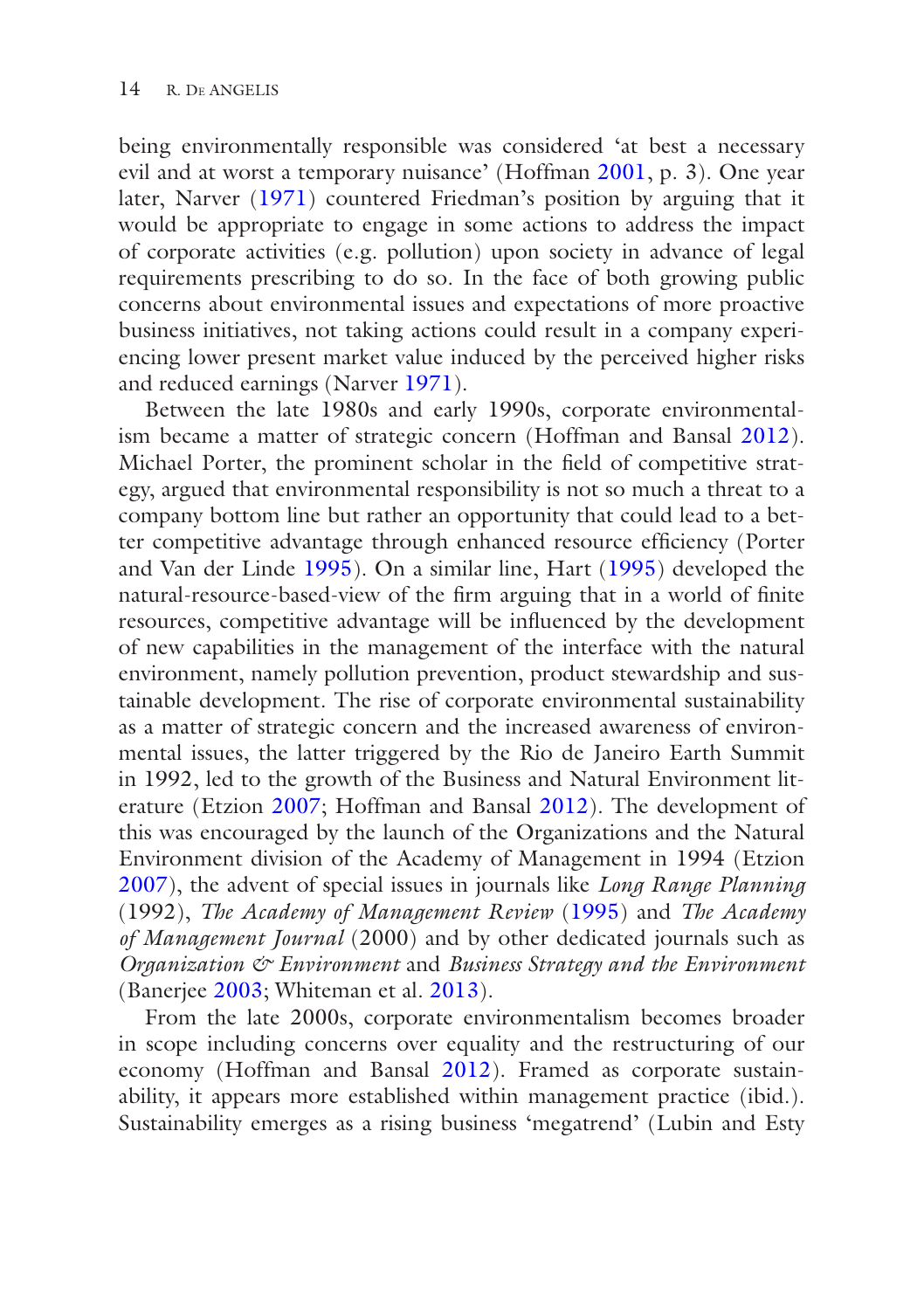2010, p. 44) and as a developing 'long wave' (Kondratieff and Stolper 1935, p. 105) of innovation (Seebode et al. [2012](#page-56-2), p. 196). In addition, new forms of enterprises are observed. Examples include (a) the 'third generation (...) [or] sustainable corporation' (Hart [2012,](#page-53-1) p. 647) characterised by a stakeholder orientation, and (b) 'hybrid organizations' (Haigh and Hoffman [2012](#page-53-2)) operating between for-proft and non-proft to address environmental and social concerns. The founding father of stakeholder theory, R. Edward Freeman, has defned stakeholders as 'those groups and individuals who can affect or be affected' (Freeman [1984](#page-52-2), p. 25) by the activities of organisations. Customers, investors/ shareholders, employees, suppliers, government, trade associations, political groups and communities are generally referred to as stakeholders (Donaldson and Preston [1995\)](#page-50-1). One of the main tenets of stakeholder theory is in postulating that the purpose of doing business should go beyond that of simply maximising short-term shareholders' wealth towards creating value for all stakeholders (Hörisch et al. 2014). Also notable is the unfolding of *For*-*beneft Corporations*, *Conscious Capitalism* and *Corporation 2020* movements which share with the former a model of enterprise based on a deeper, more comprehensive purpose of doing business (Waddock and McIntosh [2011\)](#page-57-3).

Over the years, attention to social and environmental sustainability has grown signifcantly within the business community (Dillick and Muff [2015](#page-50-2)) and moved away from 'heresy' to 'dogma' (Haigh and Hoffman [2014](#page-53-3), p. 224). Yet, ecological sustainability and social equality continue to deteriorate (Gladwin [2012;](#page-52-3) Haigh and Hoffman [2014](#page-53-3); Laszlo 2015) as noted in the introductory chapter. Inevitably, corporations are demanded to do 'more' given that corporate efforts have mostly reduced negative impact (Gorissen et al. [2016;](#page-53-4) Hawken et al. [2010;](#page-53-5) Laszlo 2015) but what exactly is 'more'? Increasingly, scholars in the Business and Natural Environment literature are calling for radical, fundamental changes and particularly for innovative business models that offer new ways of creating, delivering and capturing value, while producing positive ecological and social effects (Haigh and Hoffman [2014;](#page-53-3) Evans et al. [2017](#page-51-2); Roome and Louche [2016](#page-56-3); Schaltegger et al. [2016](#page-56-4)). In relation to this, another pertinent question is: Are these more radical innovations to be grounded in the concepts of sustainable development and corporate sustainability? Donella Meadows, a prominent environmental scientist, in the essay titled '*Envisioning a sustainable world*', comments: 'the most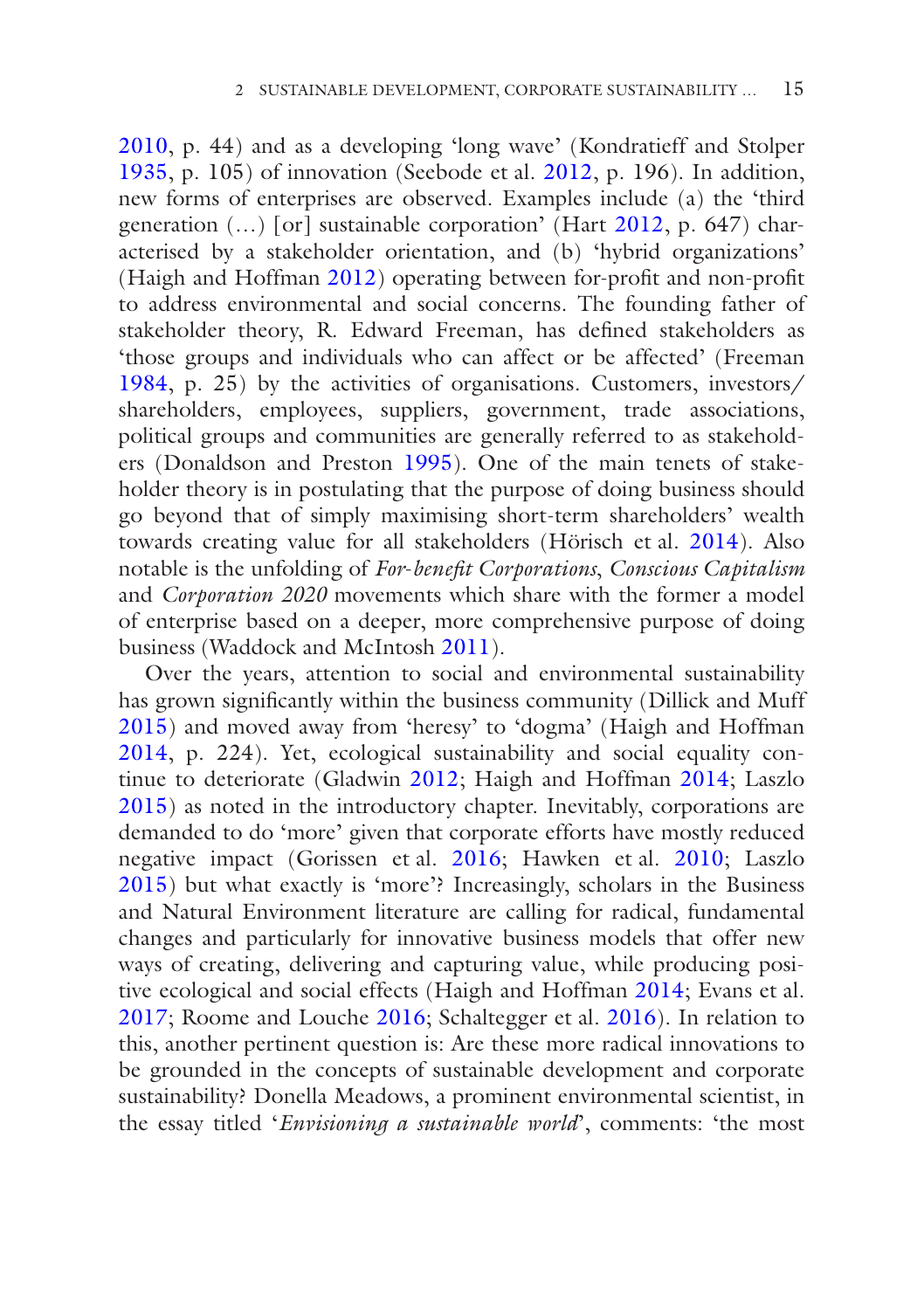widely shared picture of a sustainable world is one of tight and probably centralized control, low material standard of living, and no fun. (…) Whatever the reason, hardly everyone envisions a sustainable world as one that would be wonderful to live in' (Meadows [1996,](#page-55-4) p. 2). Amory Lovins, an environmentalist and energy policy expert who has authored dozens of articles and infuential books like Natural Capitalism [\(2000\)](#page-53-6) and Reinventing Fire (2011), once commented: 'if you were to ask one of your friends how their relationship is with their partner and they were to say it's sustainable, you would probably say, I'm sorry to hear that' (as reported in Pawlyn [2016,](#page-55-5) p. 64). More recently and on a similar line, Laszlo (2015) adds: 'corporate sustainability has largely come to mean doing less harm. As an applied concept and practice it no longer inspires or engages. Corporate sustainability efforts are not meeting our collective expectations for a world in which companies prosper, people excel, and nature thrives' (pp. 106–107).

Sustainable development is a contested concept. Corporate sustainability initiatives have not produced change in a sufficient measure and the catalytic power of 'sustainable' and 'corporate sustainability' in promoting the shift towards a more harmonious and prosperous relationship between economy and ecology, appears to be fawed. Yet, the ecological crisis urges concrete and effective solutions. Therefore, how to address this conundrum?

The 2008 global fnancial crisis and a series of business scandals, contributed towards many publications which address the concomitant ecological crisis, and advocated wide-ranging reforms in order to develop a more sustainable economy (e.g. Coyle [2011](#page-50-3); Jackson 2009; Speth [2008;](#page-56-5) Waddock and McIntosh [2011\)](#page-57-3). In *The Economics of Enough*, Coyle warns about the consequences of the lack of attention towards future in today's economic policy and she deals with the question of how to continue prospering in the present while not neglecting the future. She emphasises three important steps in the pursuit of such a goal: (a) moving beyond GDP (Gross Domestic Product) as indicator of prosperity; (b) aiming for economic, environmental and social goals simultaneously in economic policy, and (c) a reform of political, social and economic institutions that encourages, for instance, longer time horizons in decision making across the many spheres of our society, and savings rather than overconsumption. Structural changes are encouraged also by Jackson, in *Prosperity Without Growth*, to move away from the current economic system that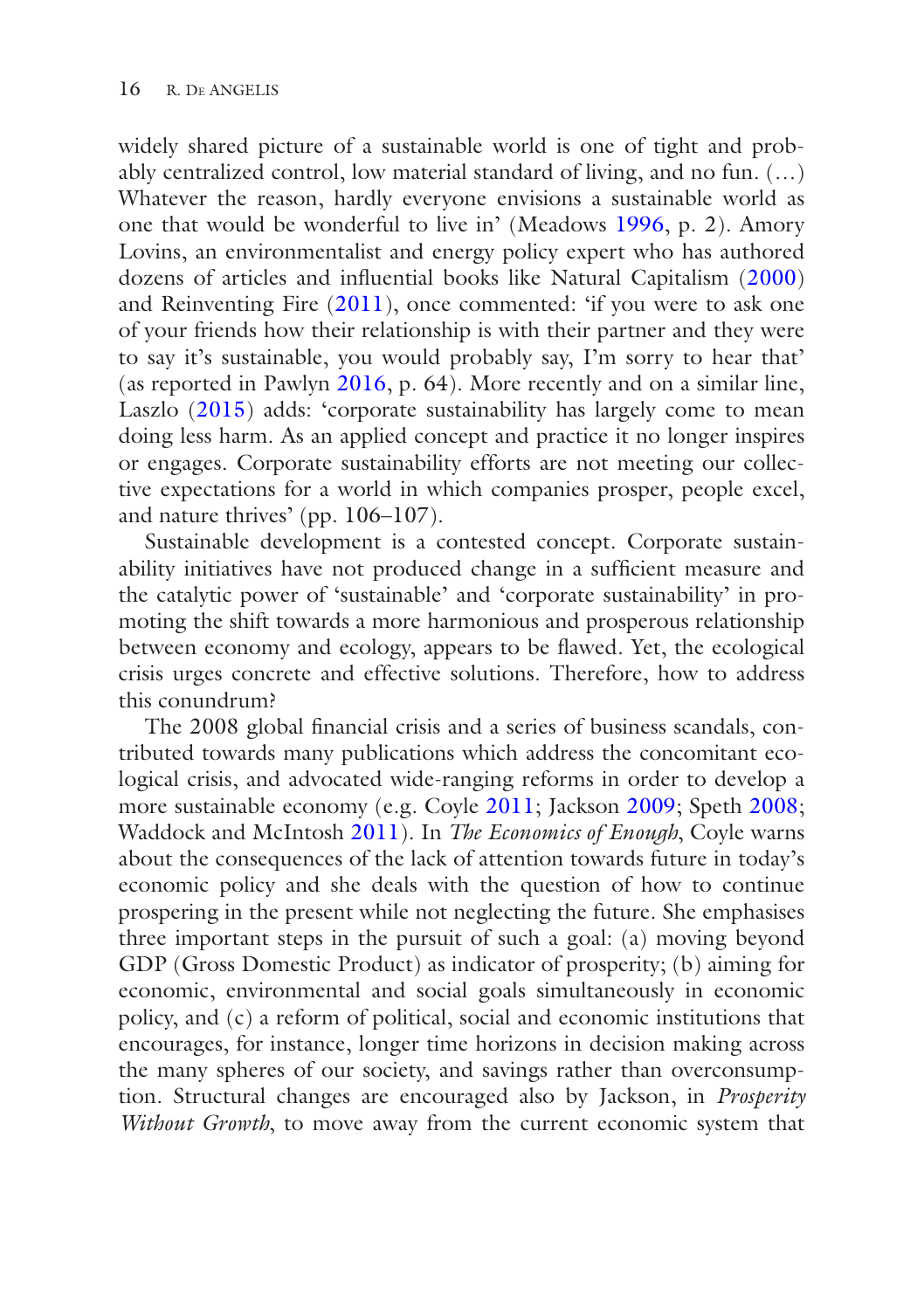relies on consumption for its internal stability. Eco-innovation and service-based business models where customers have access to the performance of a product rather than ownership are also welcomed to promote more resource-effcient production processes. Speth, in *The Bridge at the Edge of the World*, notes that 'prosperity has been and is being purchased at a huge environmental cost<sup> $\hat{p}$ </sup> (p. 50) and thereby, in line with the other positions just presented, he argues for more government intervention to solve the environmental crisis. Elements of such a government intervention would be an effective fscal reform that eliminates 'perverse incentives' (p. 100) and makes polluters paying for the negative ecological impact produced. Waddock and McIntosh, in *SEE Change*, talk of the necessity of a sustainable enterprise economy, the SEE acronym in their book title, which emerges from a changing perspective, one that 'bringing together the principles of sustainable development, which include eco-effciency and social justice, with the principle of allowing enterprise and innovation to blossom, provides the best possible milieu for a wholly new model of capitalism to be born out of the current wasteful and inequitable model of wealth creation' (p. 40).

Yet, the limitations of 'technological optimism' and the existence of the so-called Jevons' paradox also known as 'rebound effect', i.e. improvement in energy and resource effciency leading to uptakes in con-sumption (Ayres [2008;](#page-49-0) Jackson 2009), have pushed scholars to argue for even more radical transformations of our market-based economy (e.g. de-growth) and of organisations within this. Described as 'an equitable downscaling of production and consumption that increases human wellbeing and enhances ecological conditions at the local and global level, in the short and long term' (Schneider et al. [2010](#page-56-6), p. 512), de-growth considers as inevitable to limit production and consumption to tackle ecological and social crises more effectively. However, concerns over the de-growth agenda have been expressed and particularly on (a) its social desirability, (b) effectiveness at addressing environmental issues and (c) on the limited guidance offered on how to implement the transition (Geels et al. [2015](#page-52-4); Plumecocq [2014;](#page-55-6) Van den Bergh [2011](#page-57-4)). For one, Van den Bergh [\(2011\)](#page-57-4) criticises the de-growth agenda for being 'normative and idealistic rather than analytical and realistic' (p. 884). In his analysis, a GDP de-growth is very likely to have certain negative social consequences but uncertain positive effects in terms of reduced environmental impact both in the short and long terms. In the short term,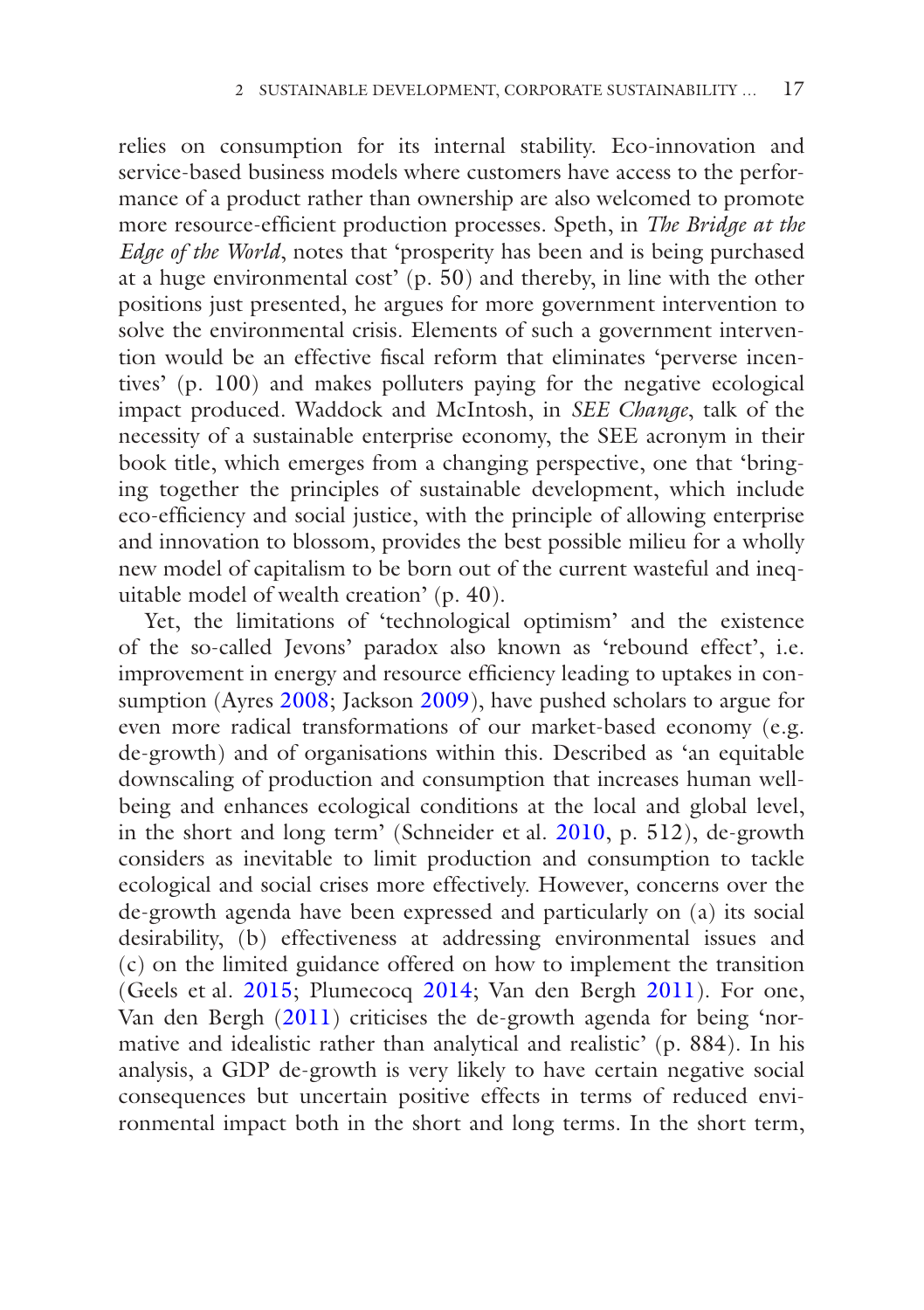a contraction of the GDP will probably redirect production activities towards cheaper and thus dirtier technologies, and in the long term, a contraction of the GDP is likely to lead to a reduction in cleaner technologies investments too. Equally, Van den Bergh does not regard consumption de-growth as an effective and efficient strategy, which also comes with measurement and policy issues. Indeed, it is not entirely clear how to measure consumption de-growth, which means by how much each individual should reduce his/her consumption to produce a positive effect on the environment (ibid.). Furthermore, if there were to be a government policy to reduce consumption, this would resemble a central planned economy (ibid.) and bring risk of the environmental disasters produced by this political and economic system, which are well documented (e.g. Feshback and Friendly [1992](#page-52-5)).

The feasibility, desirability and effectiveness of the de-growth agenda are questioned. The weaknesses of 'sustainable' and 'corporate sustainability<sup>3</sup> as instruments for the flourishing of industrial models that are more respectful of the natural world have been highlighted. This might lead into the temptation to surrender to the power of 'doom and gloom' and therefore to inaction. Consequently, how to escape this trap? Richard Buckminster Fuller, an engineer, designer and futurist renowned for its pioneering work on renewable energy sources and innovative design, is known for having said 'you never change things by fghting the existing reality. To change something build a new model that makes the existing model obsolete' (as reported in Lovins 2011, p. 166). A potential, alternative 'new model', which can make the 'existing model' of the linear economy 'obsolete', catalyse a new 'wave' of innovation wherein corporations have a key role to play and address many of the current ecological and social concerns, is the CE. The central role of businesses in the CE is clearly put forward by Ken Webster, head of innovation at the Ellen MacArthur Foundation (EMF hereafter), a British third sector organisation considered the global leader in the CE feld (Geissdoerfer et al. [2017;](#page-52-6) Goyal et al. [2016\)](#page-53-7), who argues that the CE is 'led by business for a proft within the rules of the game' (Webster [2013](#page-57-5), p. 543). The reasons why it is believed that the CE can be the 'new model' are explained within the remaining sections of this chapter, which outline the context within which the CE thinking is emerging, its principles, origins and potential limitations as well as its relationship with the sustainable development and corporate sustainability concepts.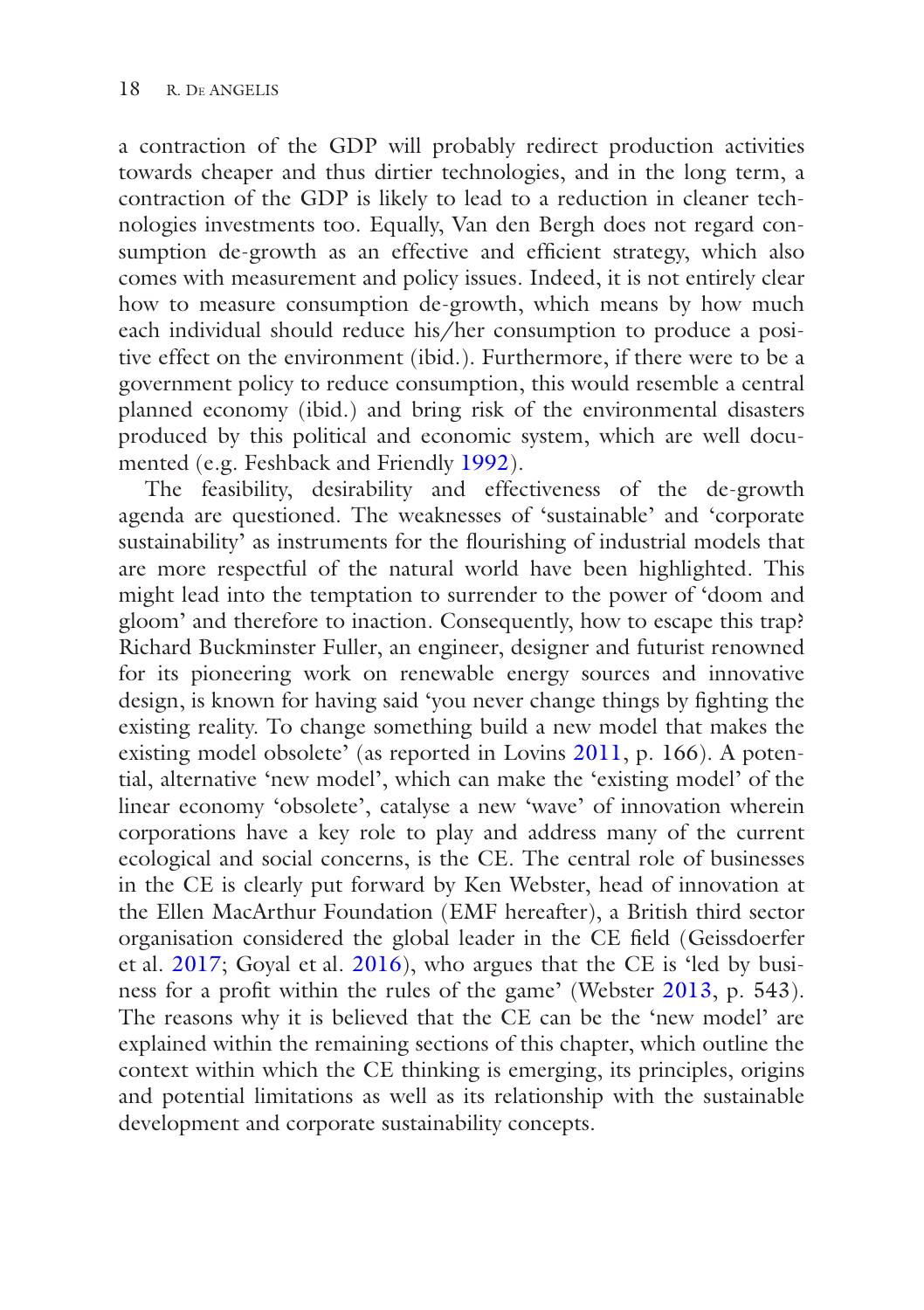### 2.3 The Circular Economy: Context, Principles, LIMITATIONS AND RELATIONSHIPS

The prevailing, linear logic of take-make-dispose underlying current industrial models, with resources extracted, used in the manufacturing products and then discarded by consumers at the end of their useful life, is not only source of many environmental concerns such as natural resources depletion, waste, signifcant energy use (EMF and McKinsey [2012](#page-51-3); EMF et al. [2015](#page-51-4); Esposito et al. [2016](#page-51-5)), but it is also challenged in its viability by socio-economic and regulatory trends.

Escalating pressures on natural resources, increasing resource price volatility, more middle class consumers entering the market, the rise of the sharing/renting economy and growing regulatory interventions on waste and climate change, are some of these (EMF and McKinsey [2012](#page-51-3); EMF [2015a](#page-51-6); Lacy and Rutqvist 2015; WEF et al. [2014\)](#page-57-6). Commodity prices and prices volatility climbed substantially at the beginning of the twenty-frst century till its frst decade (EMF and McKinsey [2012\)](#page-51-3). In its latest commodity markets outlook (April 2017), The World Bank forecasts higher prices for industrial commodities and particularly for energy and metals for the current and the next year (World Bank Group [2017](#page-57-7)). Resources price and supply volatility are of particular concerns within the EU, considering that Europe is the world's biggest net importer of materials and natural resources (EMF et al. [2015](#page-51-4)) and that China, controlling about 90% of total production of rare-earth elements essential in the manufacturing of electronic equipment, has placed restrictions on their export since 2010 (Institut Montaigne 2016). The shared utilisation of goods among users is gaining some consensus across sectors as the cases of car/bike/ home sharing demonstrate (Belk 2014; Cohen and Kietzmann [2014](#page-50-4)). The world population is expected to surpass 8 billion by 2030 (Goyal et al. [2016](#page-53-7)) with middle class consumers doubled within the same period (Esposito et al. [2016\)](#page-51-5). The regulatory context has witnessed remarkable changes that seek to address waste and greenhouse gases emissions. The number of climate change regulations has registered an important increase (by 66%) since 2009 and so it is for landfll taxes (e.g. in Europe, 20 countries levy landfll taxes) (EMF [2015a\)](#page-51-6). In addition, the unfolding of the Fourth Industrial Revolution, leveraging on digital technologies and advances in new technologies including the Internet of Things, 3D printing and robotics, is creating new opportunities in how resources and products are used and consumed as well as breaking up conventional sources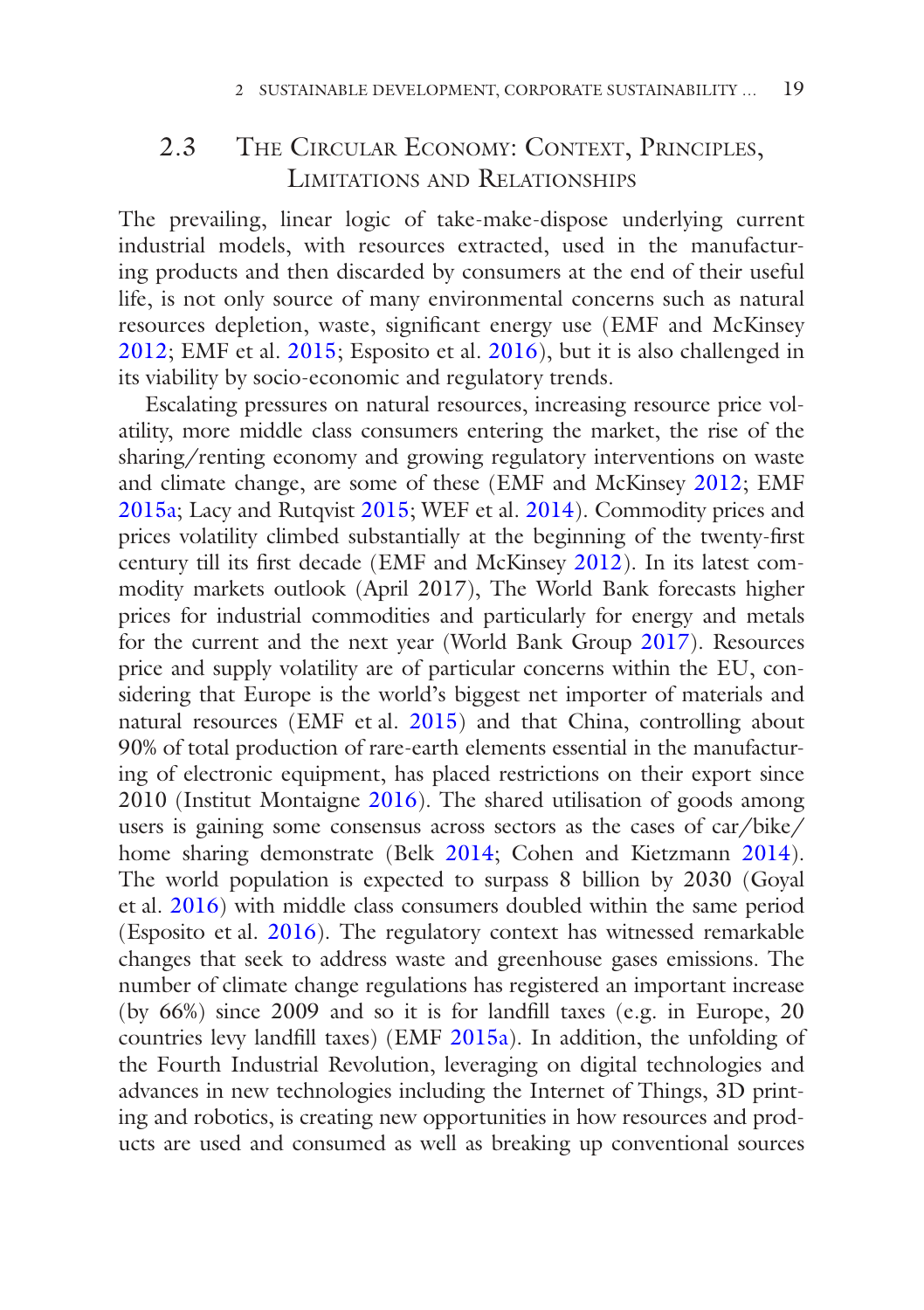of competitiveness (EMF and WEF [2016;](#page-51-7) Lacy 2017). *Philips*, instead of selling light bulbs, offers lighting as a service to its customers and because of access to real-time data on usage patterns, it can offer optimised lighting service, enhancing customers' experience (EMF and WEF [2016\)](#page-51-7). *Zipcar*, a car-sharing model, is enabled by asset tracking and mobile technologies (ibid.). *Apple*, because of the usage of Liam, its iPhone disassembly robot, which is able of both disassembling a discarded iPhone, and separating its components into materials that can be reused, is seizing value (\$40 million) from materials formerly discarded (Lacy 2017). All of these developments in a company's macro environment are changing signifcantly the competitive landscape, demanding major adjustments in the value creation mechanisms underlying traditional business models while creating potential new sources of value. Can the industrial model be still based on linear patterns given changing modes of consumption, disruptive technologies creating new opportunities for value creation and current and predicted trends in global demand, supply volatility, resource scarcity and regulatory pressures? It is within this context that the CE thinking is gaining increasing consensus in policy and business circles around the world (Franklin-Johnson et al. [2016;](#page-52-7) Giurco et al. [2014;](#page-52-8) Gregson et al. [2015](#page-53-8); Hazen et al. [2016\)](#page-53-9) by proposing more resource-effcient industrial models that mimic the cyclical functioning of ecosystems where the concept of waste does not exist (EMF and McKinsey [2013](#page-51-8)).

Described as 'an industrial system that is restorative or regenerative by intention and design [that] replaces the end-of life concept with restoration, shifts towards the use of renewable energy, eliminates the use of toxic chemicals, which impairs reuse and aims for the elimination of waste through the superior design of materials, products, systems, and within this, business models' (EMF and McKinsey [2012](#page-51-3), p. 7), the implementation of the CE could have signifcant positive impact on production and consumptions systems. Notably, it is 'an economy that provides multiple value creation mechanisms which are decoupled from the consumption of fnite resources' (EMF et al. [2015,](#page-51-4) p. 23). Engaging with the CE thinking requires the application of three principles that together lead to an economy that is prosperous while being natural capital restorative and regenerative (EMF et al. [2015\)](#page-51-4). The frst one, i.e. *preserve and enhance natural capital*, demands to deliver utility virtually and when products are to be manufactured, only renewable energy and materials should be used whenever possible (ibid.). At the end of their useful life, renewable materials must be returned to nature to enriching natural capital (ibid.).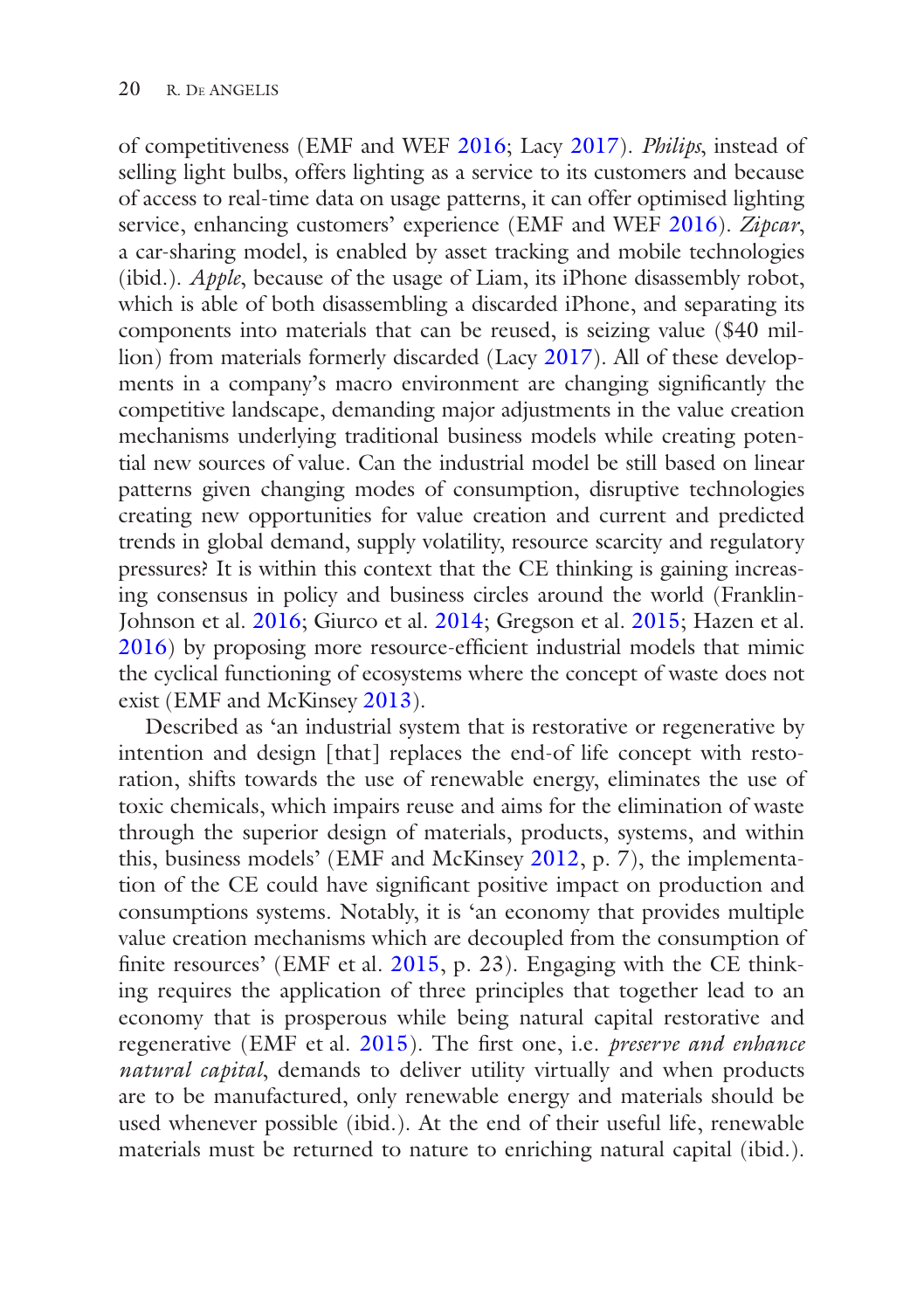The second principle, *optimise resources yields*, involves maximising the value of resources over time in both *technical* and *biological cycles* (ibid.). In a CE, materials follow two usage patterns. Biological or renewable materials are designed without toxic components and can be safely returned to nature when reuse is no longer viable (EMF and McKinsey [2012](#page-51-3); Lacy and Rutqvist 2015). Technical (synthetic or mineral) materials are conceived to return to the production processes through maintenance, repairing, refurbishing, remanufacturing and recycling, provided that materials quality is preserved (ibid.). These materials recovery strategies are hierarchical in the sense that recycling is the least valuable option as the others preserve more of a product integrity and embedded energy and labour (EMF and McKinsey [2012\)](#page-51-3). In this system, product durability is enhanced and product sharing contributes to extend a product life cycle (EMF et al. [2015](#page-51-4)). Figure 2.1 compares a linear with a circular industrial model and the different shades of black in the technical and biological materials box indicate the preferred hierarchy of materials strategies (starting from the darkest shades) for end of life recovery.



**Fig. 2.1** A linear versus a circular industrial model (*Source* Based on EMF and McKinsey ([2012\)](#page-51-3))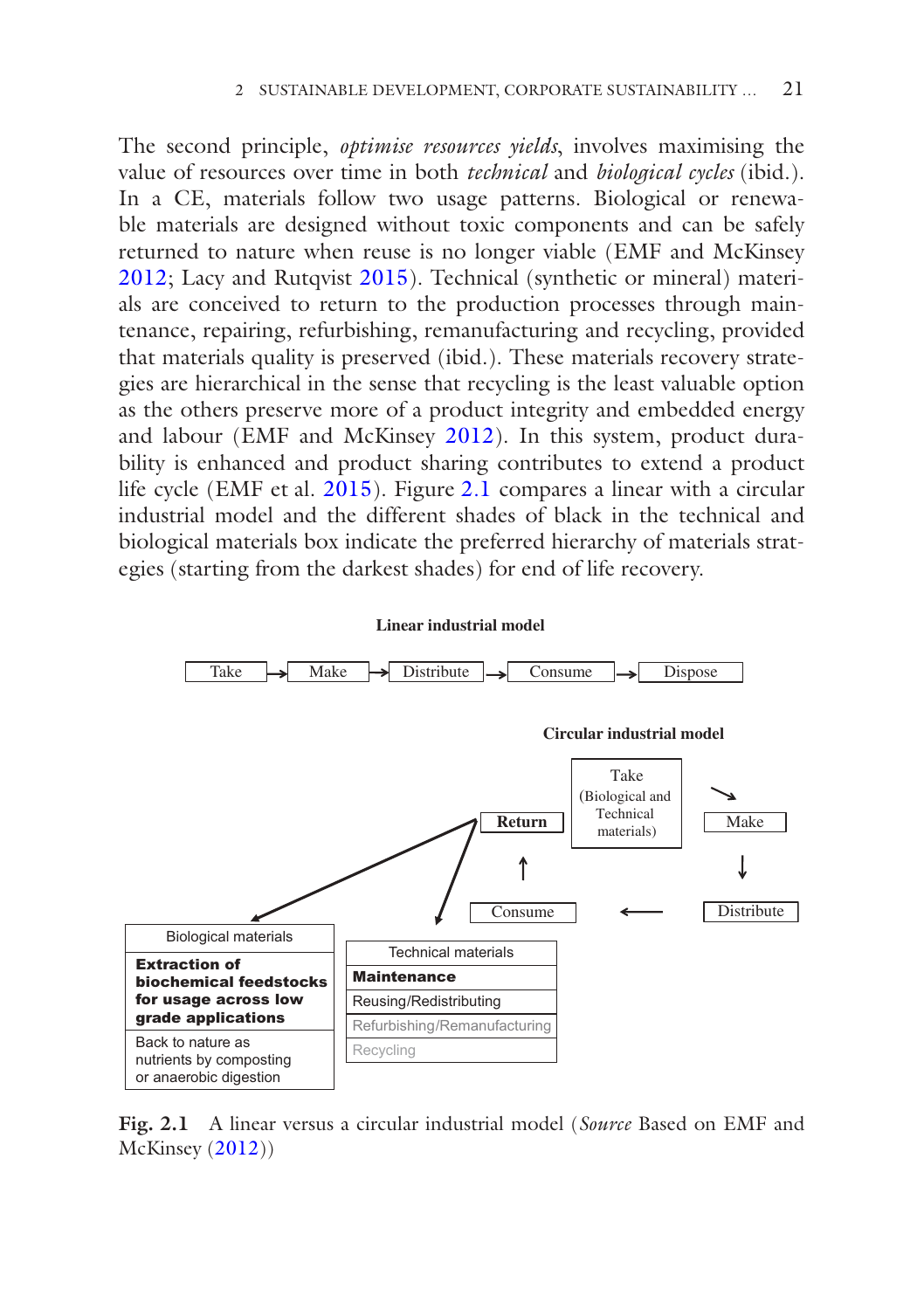The third principle, *foster system effectiveness*, promotes the elimination of negative environmental externalities (pollution in its various forms) (EMF et al. [2015](#page-51-0)).

Five, more detailed characteristics of the CE can be derived from the defnition given by EMF and McKinsey ([2012](#page-51-1)). *Design out waste:* in a CE, the concept of waste does not exist and application of this is obtained by circulating materials in biological and technical cycles (EMF and McKinsey [2013\)](#page-51-2). *Build resilience through diversity*: in living systems, biodiversity ensures system resilience; consequently, the CE values diversity in economy (e.g. different scales of business) as necessary to achieve system resilience and prosperity (ibid.). *Shift to renewable energy sources:* a CE is powered by renewable energies, which warrants system resilience and prosperity because of both reduced exposure to external shocks, i.e. oil price and supply volatility, and diminished dependence on scarce resources (ibid.). *Think in systems:* the CE appreciates the interdependencies existing among the many entities in our complex world and by applying system thinking, it takes them into account in considering how to organise the transition (ibid.). *Think in cascades:* in a CE, biological materials are cascaded across different applications before returning to nature as nutrients (ibid.).

To promote the implementation of the CE, four building blocks are also identifed (EMF [2015a\)](#page-51-3). *Circular product design and production:* for materials to circulate properly in technical and biological cycles, product design (design for disassembly) and careful materials selection (i.e. durable, easy to sort-out at the end of life) are essentials (ibid.). *New business models:* business models that incorporate circular features (e.g. access over ownership; design for disassembly; product durability) and convert them into appealing value propositions are necessary to compete against linearly produced and low cost products; successful business models will be replicated thus contributing to scaling the circular model up more quickly (ibid.). *Reverse cycle:* circular loops necessitates reverse logistics to function and therefore, collection and treatment systems (e.g. sorting, warehousing) (ibid.). *Enablers and favourable system conditions:* these are not set up by corporations unlike the frst three building blocks, but that are also crucial to build a CE and necessitate government intervention. These include (a) *education*, to create the skills for delivering a CE, for example, in circular design and production; (b) *fnancing*, to support innovation in the CE while reducing the barriers that prevent circular innovators to get access to fnancial capital; circular models are regarded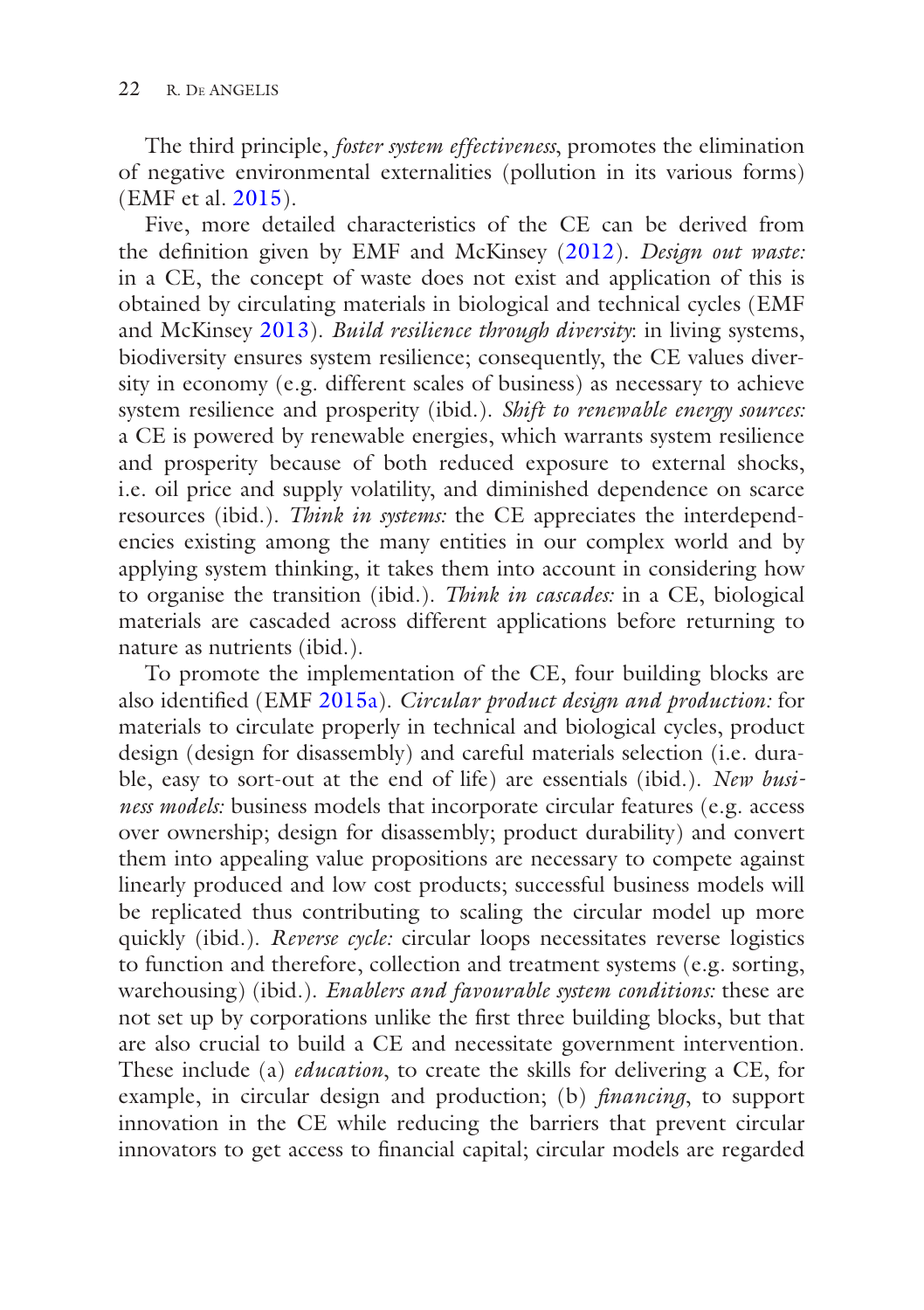as highly risky because, for instance, when innovation comes from start-up and fairly young SMEs, their creditworthiness is not considered as suffcient (FINANCE [2016\)](#page-52-0); (c) *collaborative platforms*, i.e. collaboration within and beyond supply chains and with policymakers, are necessary for the scalability of the model, for instance, in the development of industry standards and to overcome split incentives (EMF [2015a\)](#page-51-3); a split incentive occurs, for instance, when the benefts of design for disassembly are earned by the companies doing the disassembly and recovery and not by the manufacturer (Green Alliance [2013](#page-53-0)); (d) *a new economic framework*, that prices externalities, moves taxation from labour towards resources and considers more inclusive metrics of wealth assessment than the GDP (EMF [2015a](#page-51-3)).

Current research identifes the potential economic, environmental and social benefts deriving from a CE in mitigation of unemployment, reduced waste and greenhouse gases emissions, signifcant materials costs saving (in the measure of US \$1 trillion by 2025) and further sources of revenues (Club of Rome [2015;](#page-49-0) EMF et al. [2015;](#page-51-0) Esposito et al. [2016;](#page-51-4) Van Buren et al. [2016;](#page-56-0) WRAP and Green Alliance [2015\)](#page-57-0). The economics of the CE calculates that: (a) there could be huge employment opportunities in repair and remanufacturing, recycling, reuse and biorefining in a CE (WRAP and Green Alliance  $2015$ ); (b) end users would beneft by accessing goods in a less expensive way (leasing rather than buying upfront expensive items) and by the increased durability of products (because of reduced premature obsolescence) (EMF and McKinsey [2012](#page-51-1)); (c) reduced costs, reduced supply chain and price volatility risks, new revenues streams and stronger and long-lasting relationships with end users would benefit companies (Accenture  $2014$ ); and (d) a full 'circular advantage' going beyond resource effciency to include the attainment of increased customers' value in product use and after use stages (e.g. take-back schemes; access over ownership) where most of customers' value is created, could be attained (Lacy and Rutqvist 2015). From an environmental perspective, less wasteful business processes and consumers' attitudes towards products at the end of their useful life could reduce disposal to landfll and thus soil, water and air pollution, which are negative environmental externalities that the CE seeks to address (EMF et al. [2015\)](#page-51-0). Because of this reduced wastefulness and because the CE aims to shift to renewable energies, it is considered as an appropriate strategy for climate change mitigation (EMF and McKinsey [2012](#page-51-1); ZWS [2015\)](#page-57-1). Increased resource efficiency has positive implications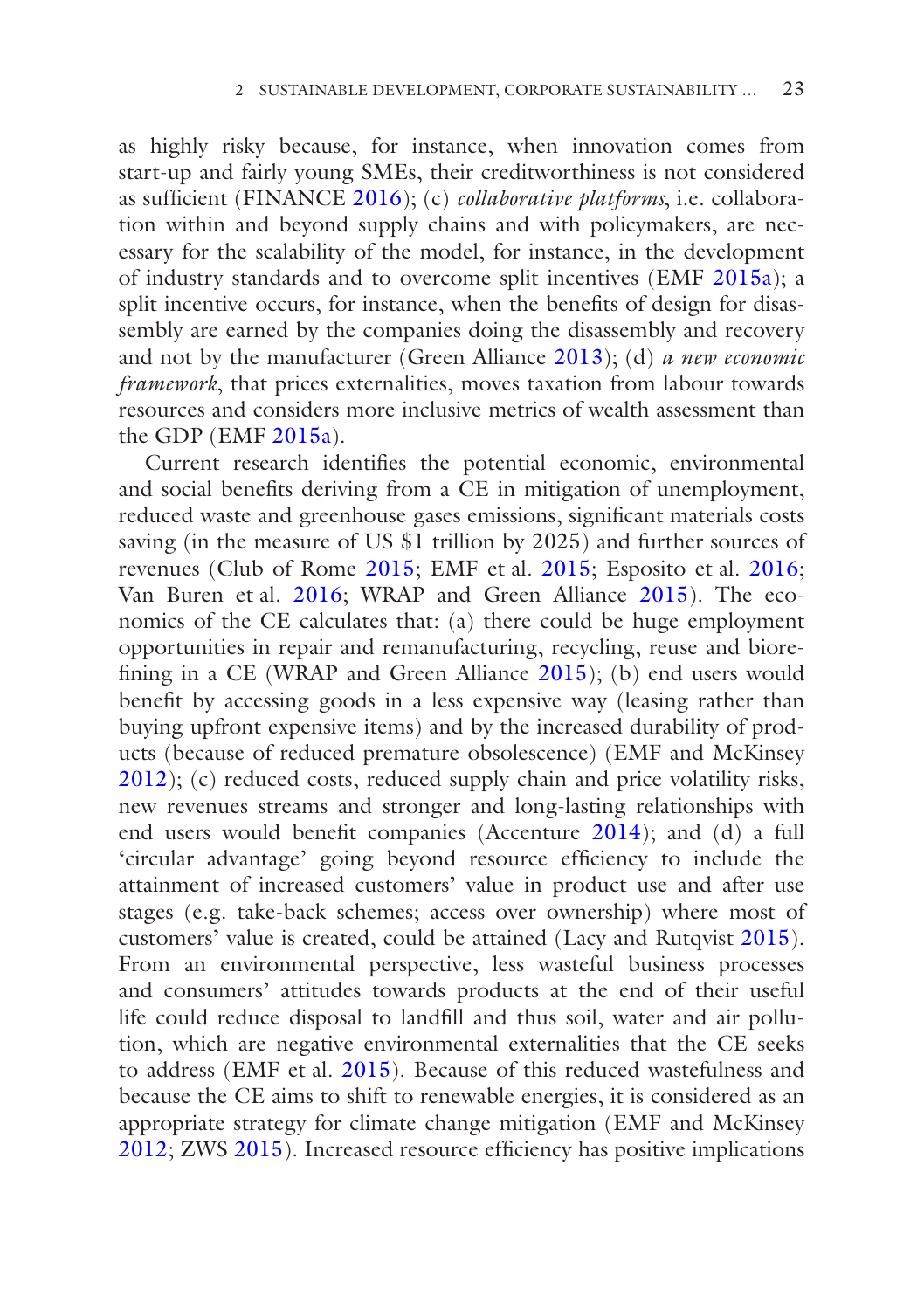for intergenerational resource distribution since reduced material intensity within the economy today means that valuable resources are more likely to be available for future generations (Murray et al. [2015\)](#page-55-0).<sup>1</sup>

As a consequence of the multiple benefts that could be earned in the transition towards the CE, it is not surprising that circular principles are currently implemented by a number of innovators worldwide (EMF and McKinsey [2012](#page-51-1), [2013](#page-51-2); Lacy and Rutqvist 2015). Recent survey data highlight that the uptake of CE principles is becoming quickly established within companies' supply chains especially across the chemicals, high-tech and automotive sectors (O' Marah [2017\)](#page-55-1) and the concept is gaining grounds within the EU, the USA, Japan and China with a flourishing of numerous initiatives (Ghisellini et al. [2016](#page-52-1); Preston [2012](#page-55-2)). In Europe, the goal of resource efficiency and thus of a more CE is established at the heart of 'Europe 2020 strategy' (EC [2011\)](#page-50-0). In the EU, a 'CE package' was presented by the European Commission in the late 2015 (EC [2015a\)](#page-50-1) containing targets affecting waste to landfill and food waste as well as measures to promote both the uptake of design for reparability/recyclability, and green public procurement among others. This package was replaced later by 'Closing the Loop-An Action Plan for the Circular Economy', whose measures can be fully accessed on the EC web portal (EC [2015b](#page-51-5)). Many European organisations are also engaged with the concept to promote it and several are in the UK. The EMF is one of these. The foundation in partnership with the *World Economic Forum, McKinsey & Company, SUN* and *SYSTEMIQ*, has produced several reports outlining the economic rationale of the transition towards a CE and stimulated discussion among businesses, policymakers and higher education institutions with the mission to facilitate the transition towards the CE. The *Aldersgate Group* is a forum of business leaders and members of parliament/civil society that seeks to drive initiatives for a more sustainable UK's economy and has published some reports on the CE (Aldersgate Group [2015,](#page-48-1) [2016,](#page-49-1) [2017](#page-49-2)). *WRAP* is a third sector organisation which works to promote waste prevention and resource effciency across the UK (WRAP [2016](#page-57-2)) and the *Forum for the Future* is a non-proft British organisation working with businesses and

 $1A$  comprehensive assessment of the opportunities of a CE is available in the numerous publications that the EMF has produced in collaboration with its partners (WEF, McKinsey & Company, SUN and SYSTEMIQ) to date. See: EMF [\(2015a,](#page-51-3) [b,](#page-51-6) [2016](#page-51-7)), EMF and McKinsey ([2012,](#page-51-1) [2013](#page-51-2)), EMF et al. [\(2015](#page-51-0), [2017](#page-51-8)), WEF et al. [\(2014](#page-57-3)).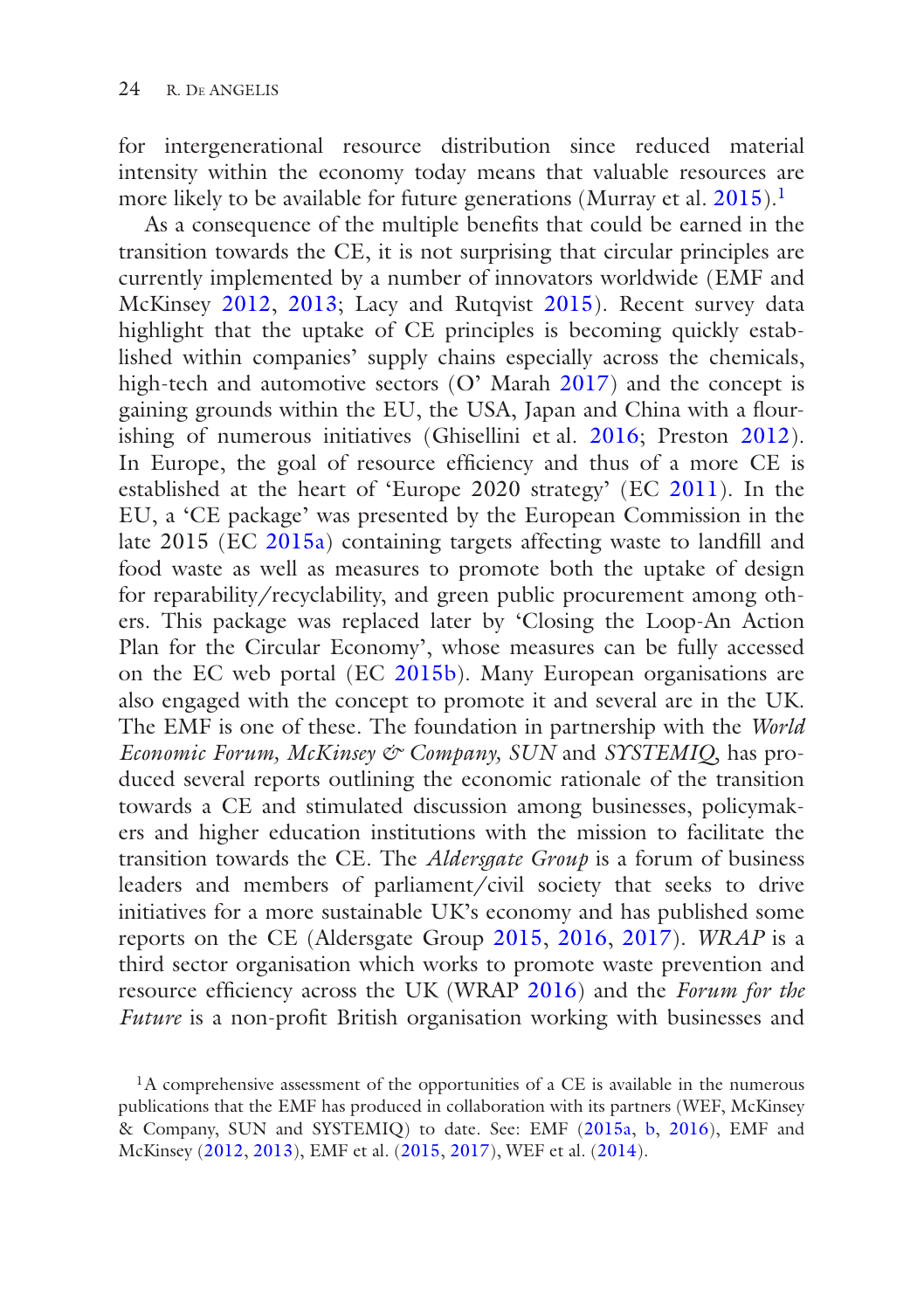public organisations to develop more sustainable practices mostly in the food and energy systems (Forum for the Future [2017\)](#page-52-2). The British Standards Institute, a third sector body, has very recently launched the 'BS 8001: 2017 Framework for Implementing the Principles of the Circular Economy in Organisations'. This is the frst British and global standard seeking to provide practical guidance to businesses of any size and sector wanting to implement CE principles (BSI [2017](#page-49-3)). *Circularity Capital* is a private equity frm founded to provide clients with access to the investment opportunities related to the CE in Europe [\(circulari](http://circularitycapital.com)[tycapital.com](http://circularitycapital.com)). *Circulab* helps businesses to understand how to align their business models to the CE thinking ([circulab.eu\)](http://circulab.eu). The Netherlands have positioned themselves as an international 'circular hot spot' when they were holding the presidency of the EU in 2016 (NLCH [2016](#page-55-3)). *Circle Economy*, is a Dutch social enterprise that seeks to facilitate the implementation of the CE at scale by providing tools and programmes for business leaders and policymakers (Circle Economy [2016\)](#page-49-4). *Open Source Circular Economy Days* is an open source CE platform which produces documents and CE solutions open to all and organises open events where interested people can test these ideas [\(oscedays.org\)](http://oscedays.org). In China, the CE is by law an objective of the country economic development policy (Giurco et al.  $2014$ ).<sup>2</sup> The CE is also part of the new United Nations Sustainable Development Goals adopted in the late 2015 with the aim to tackle poverty, prosperity and environmental protection (UN [2016](#page-56-1)).

The environmental, economic and social gains that could be attained in the circular model have also stimulated academic publications concerning the relationship between the CE and the concept of sustainable development. Ghisellini et al. ([2016\)](#page-52-1) suggest that the CE proposition is compatible with the sustainable development concept as presented in the *Brundtland Report* because it promotes resource effciency and thus not only environmental protection but also intergenerational justice. Korhonen et al. (2018) concur with Ghisellini and colleagues. In the authors' opinion, the CE thinking is akin to the three dimensions of the sustainability concept as it promotes more resource-efficient industrial processes (environmental dimension), reduced materials cost volatility and increased business opportunities (economic dimension) and shared consumption as well as increased employment (social dimension).

<sup>2</sup>For a comprehensive review of regulatory policies in the context of the CE across different regions, see: Mathews and Tan (2016), McDowall et al. (2017), Murray et al. ([2015\)](#page-55-0).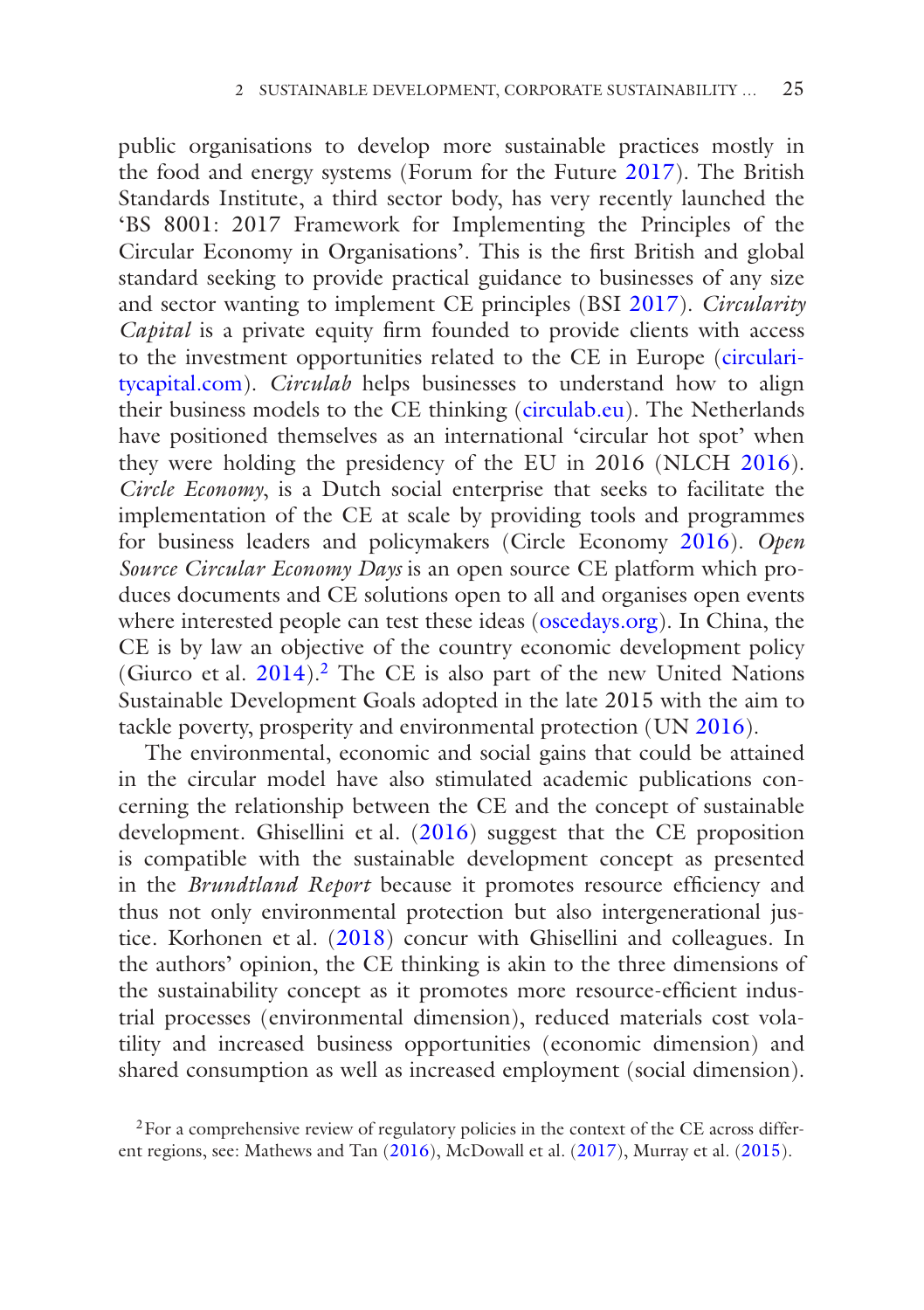On a similar line, Santos et al. ([2017](#page-56-2)) contend that the CE is a viable path to attain sustainable development. By contrast, Murray et al. [\(2015\)](#page-55-0) warn about the environmental consequences of some CE strategies. According to the authors, enhanced product durability is not always benefcial because this can result in products composition that is over complex and potentially hard to breakdown at the end of their useful life. In addition, they also argue that social goals are not contemplated within the CE discourse which emphasises more the economic and environmental gains. Consequently, to address this void, they re-conceptualise the CE as 'an economic model wherein planning, resourcing, procurement, production and reprocessing are designed and managed, as both process and output, to maximize ecosystem functioning and human well-being' (p. 7). Similarly, Sauvé et al. ([2016](#page-56-3)) underline the mostly neglected social dimension in the CE discourse though also suggesting that there is some overlap between the latter and the concept of sustainable development and that they are both useful to attain a better environmental protection. Hobson and Lynch (2016) associate the CE with the 'weak sustainability' perspective and they counsel that it is not so radical to attain the transformation of current production and consumption systems as it does not address fundamentally the roots of the impending ecological and social crises. The limited attention of the social dimension in the CE thinking is highlighted also by Geissdoerfer et al. [\(2017\)](#page-52-4) with the danger of this being that public and private resources and attention may be diverted from more inclusive approaches. However, on a more positive note, they state that the CE approach offers better guidance for action than the concept of sustainable development which, by contrast, has been criticised for being too vague.

This book differs from the studies just outlined because it does not intend to place sustainable development and corporate sustainability in relation to the CE but rather to distance the latter from the former. This is the case for some reasons. First of all, the suitability of the concept of sustainable development and corporate sustainability for inspiring and providing effective direction to frms to address ecological and social concerns is open to question. Consequently, here it is argued that linking the CE to fawed concepts would bring risks of potentially limiting the capacity of this new model to fully attain its ambitions and that it is more fruitful to let the 'CE talk' walk on its own legs. This consideration is backed by scientifc evidence suggesting that up to now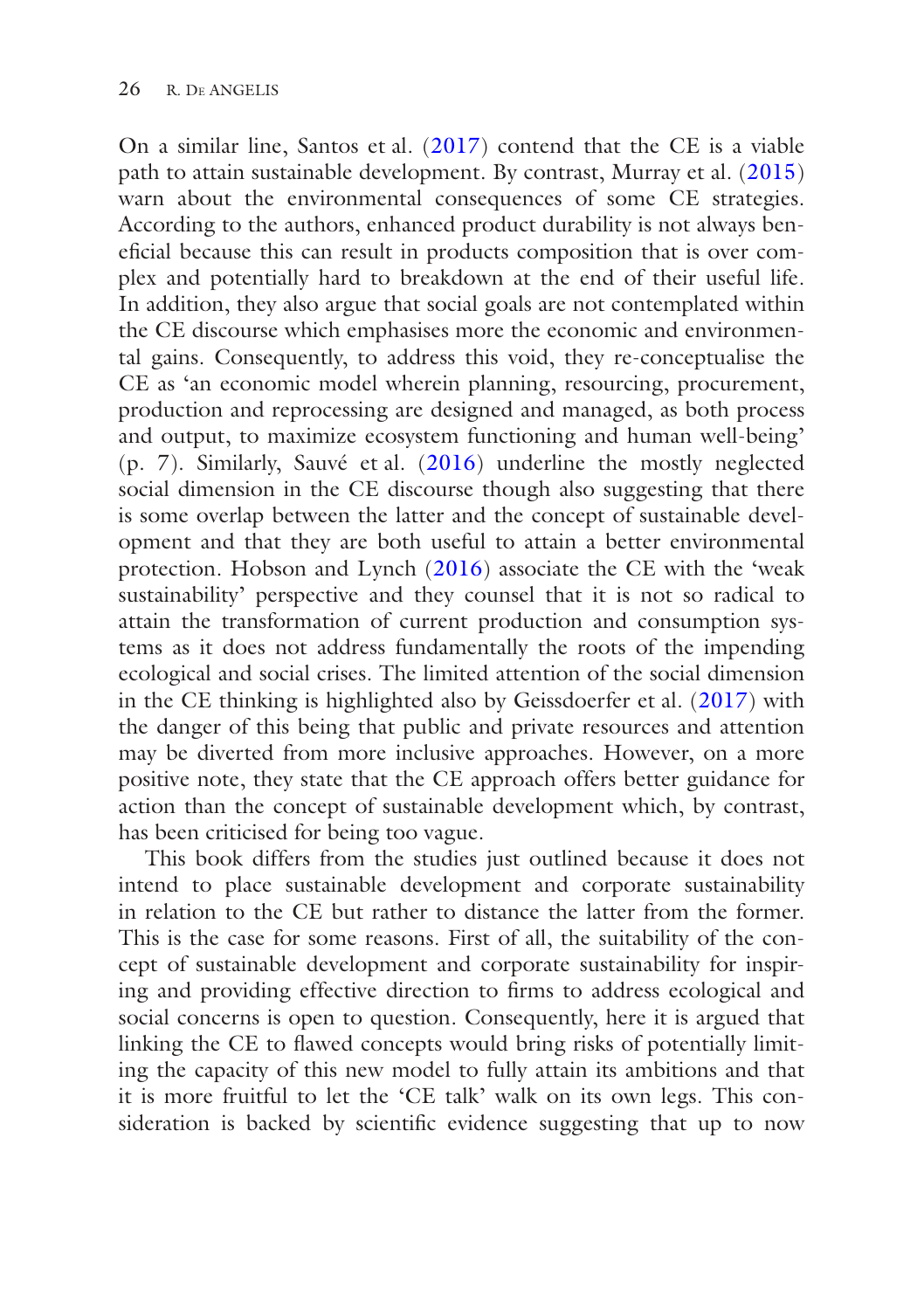Management scholars have not yet provided sufficient guidance on how to address ecological problems more effectively (Montiel and Delgado-Ceballos [2014\)](#page-55-4). Therefore, Management scholars would not move much forward if guidance is linked in some ways to weak models. Secondly, sustainable development initiatives have been implemented within the prevailing linear mindset (Sauvé et al. [2016](#page-56-3)). Therefore, associating the circular model with sustainable development would appear as an oxymoron. Thirdly, managers are confronted with a plethora of corporate sustainability defnitions (Zollo et al. [2013](#page-57-4)) and 'sustainability' problems are framed as 'wicked' issues (Haigh and Hoffman [2012](#page-53-1); Waddock and McIntosh [2011\)](#page-57-5), i.e. as complex problems, with cause and effect difficult to establish, and thus hard to solve (Rittel and Webber [1973](#page-56-4)). Hence, could the overlapping of different constructs help them to navigate the 'sustainability cloud', improve their understanding and follow-up with action? Fourthly, for the many originators, the CE 'concept remains eclectic' (EMF et al.  $2015$ , p. 23), its comprehension is fairly low (de Jesus and Mendonça [2018](#page-50-2); Preston [2012](#page-55-2)) and confusion on the meaning of the words CE exists (Gallaud and Laperche [2016](#page-52-5); Murray et al. [2015](#page-55-0)). Consequently, aiming for conceptual clarity in the literature that should inform management practices would seem to be appropriate and this would be the case also for theory building.

A brief diversion into the criticism that the CE has attracted is now necessary to paint a more balanced picture of its potential and it is accomplished next. To begin with, Allwood ([2014\)](#page-49-5) has argued that the CE 'might be technically feasible if global demand for both the volume and composition of products [is] stabilized' (p. 446). That is to say that effciency and effectiveness strategies alone, i.e. doing more with less and ensuring materials quality so that they are suitable to subsequent cycles of production and use, are inadequate to attain more environmentally sustainable production systems (Bocken and Short [2016](#page-49-6); De Man and Friege  $2016$ ). Efficiency and effectiveness need to be coupled with sufficiency strategies, i.e. reduced consumption (ibid.). Yet, sufficiency would seem to be at odds with circular strategies which could lead to uptakes in resource demand and consumption, given that new customers in both higher and lower end market segments can be reached with bespoke and less expensive products respectively (Kortmann and Piller 2016). Hazen et al. [\(2016\)](#page-53-2) offer a complementary perspective on the role of consumers in a CE warning about the potential consequences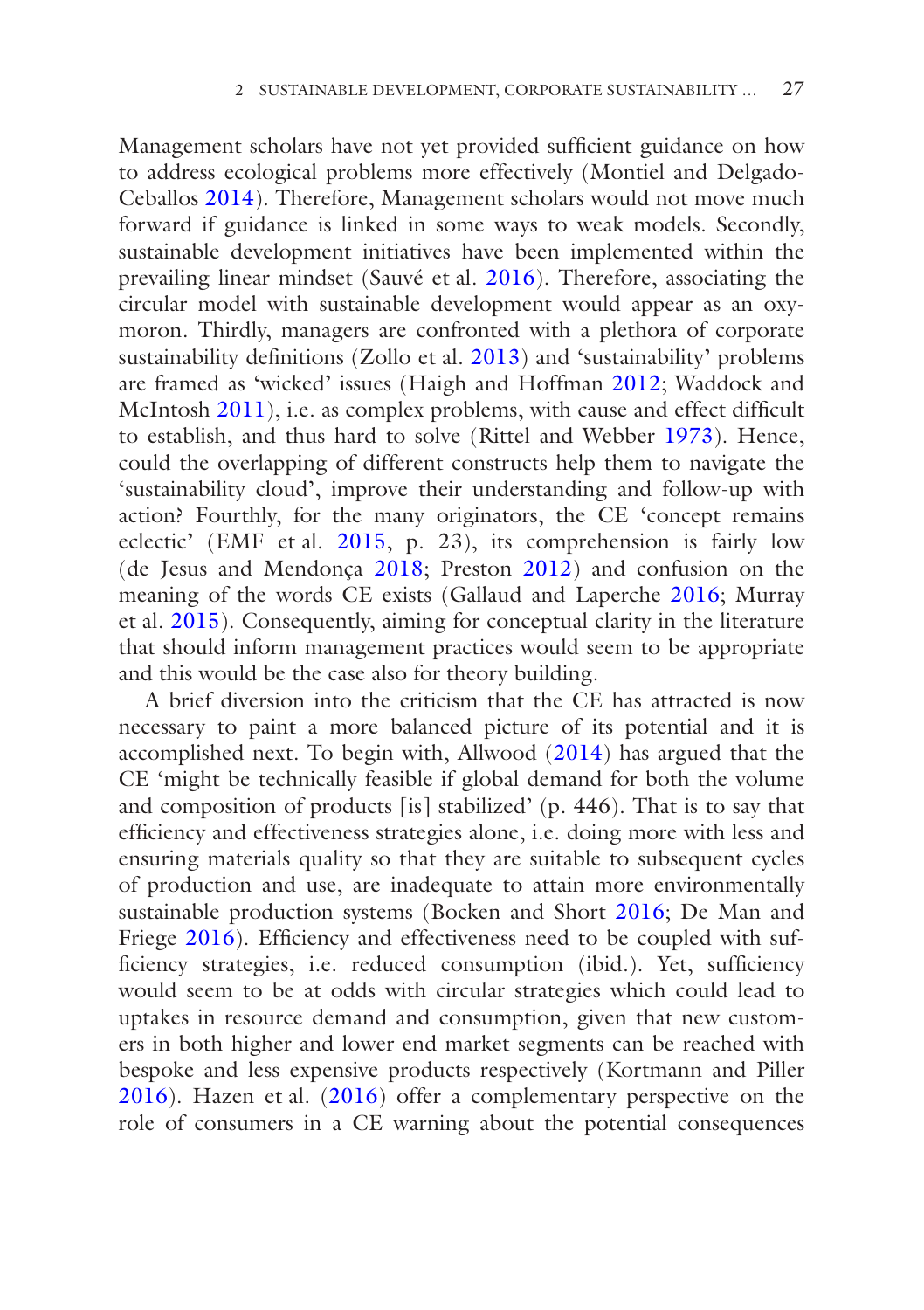for the scalability of the model following from limited consumers' preferences towards remanufactured goods. For other studies, CE ambitions are to be more adequately assessed. Products according to CE principles do not always have lower environmental impacts, e.g. the recovery of materials from electronic consumer products results in additional ecological impact (De Man and Friege [2016\)](#page-50-3). Despeisse et al. ([2017\)](#page-50-4) are sceptical about whether advanced manufacturing technologies can effectively enable more circular production systems and over their potential benefcial effects from a sustainability perspective. Cullen  $(2017)$ , drawing on thermodynamics laws, argues that the CE is not fully attainable in practice. He counsels that there will be always material losses in closed-loop cycles and that their energy requirements, often overlooked in CE analyses, cannot be fulflled exclusively with renewable energy though Cooper et al. [\(2017](#page-50-6)) analysing the effect on energy use of CE strategies, found that these 'have the potential to reduce the global energy use relating to economic activity by 6%-11%' (p. 1366). Rizos et al. [\(2016\)](#page-56-5) advice that there are number of factors internal and external to organisations that can impede the implementation of more circular business strategies like diffculties in accessing fnancial capital and assessing the potential value creation opportunities, the lack of a supportive corporate culture and collaboration across supply chains.

A full examination of the limits and of the unintended consequences of the CE is beyond the scope of this book. Clearly, there are aspects of the CE proposition that needs additional investigation as emerged and scholars in other disciplines (e.g. material scientists, life cycle analysis and energy experts, biologists) are certainly better equipped than this author in performing these analyses, which are more than welcomed to advance our understanding of the CE and of its implications. However, these comprehensive assessments should be conducted without bringing risks of 'throwing away the baby with the bath water', which rather appears to be the case in the publications exploring potential limitations and negative consequences of a CE. There is much merit to the CE thinking. It is forging a positive, alternative way of framing the relationship between economy and ecology which, together with its nascent applications, seem to be more powerful than other concepts ever before in moving us towards a more ecologically responsible economy. In what follows, an overview of the origins of the CE thinking is presented.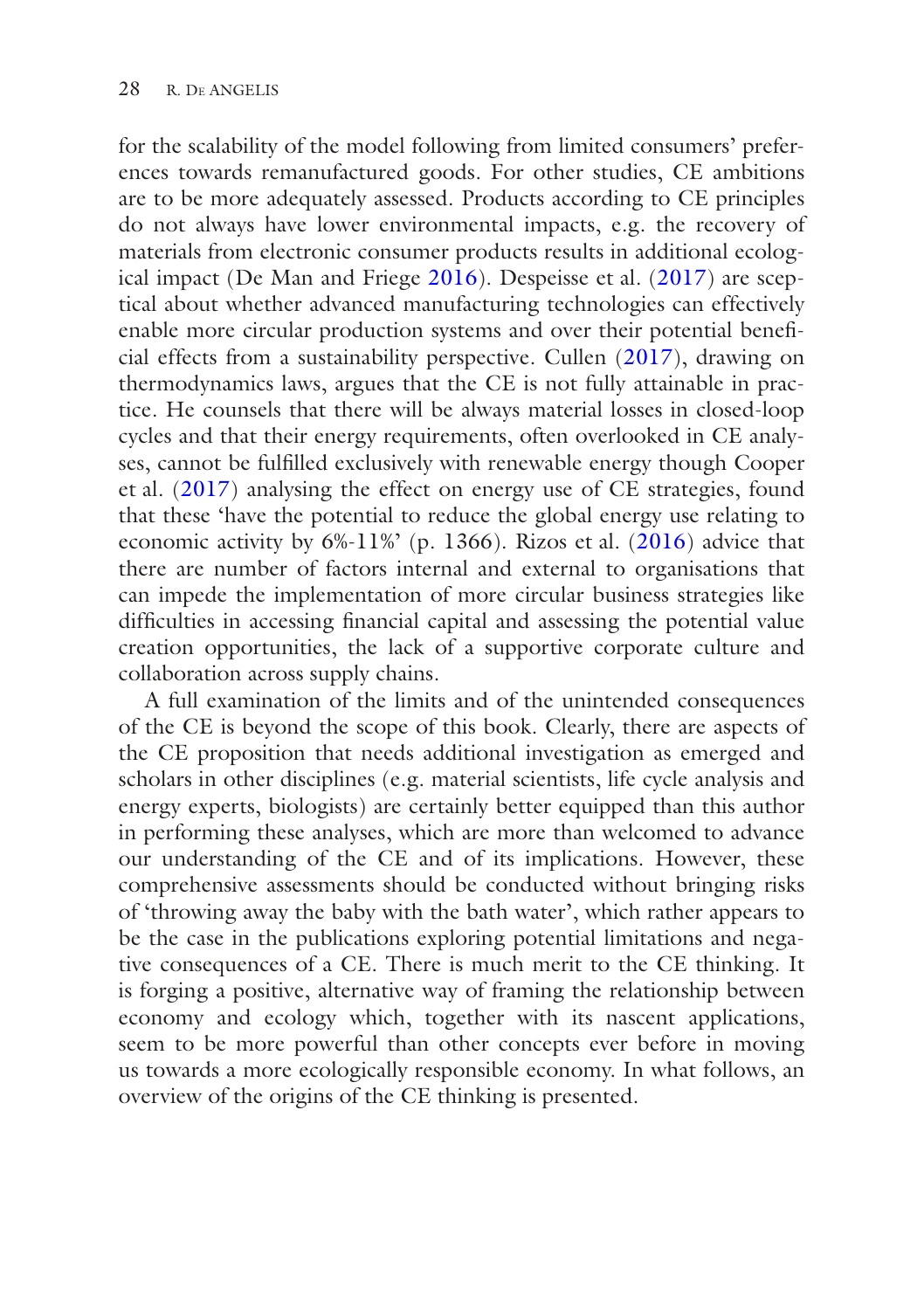# 2.4 THE CIRCULAR ECONOMY: ORIGINATORS

The CE thinking, though gaining particular momentum now, is not new as its foundations, which can be found in Economics, Industrial Ecology and Management Studies, date back to the late 1960s. The perspectives offered by these different disciplines though differing in details and focus, share the need for more resource-effcient industrial processes.

The economist Kenneth Boulding in *The Economics of the Coming Spaceship Earth* [\(1966\)](#page-49-7), used the metaphor of a spaceship to portray earth as a closed system. Such a metaphor is powerful to raise the issue of using fnite natural resources more wisely: in a spaceship with limited resources available, waste has to be converted into subsistence. A closed economy would replicate the functioning of the ecosystem where the output of one process becomes the input of another process (waste is not conceived as such). Subsequently, other two economists, Pearce and Turner [\(1990](#page-55-5)), saw economy as closed and circular and they frst proposed the CE term and as a path for growth within ecological limits. The 'astronaut's' perspective of the economy is not dissimilar from the 'sailor's' perspective of Dame Ellen MacArthur. The fastest solo sailor to circumnavigate the world in 2004, she founded the Ellen MacArthur Foundation in 2010. Dame Ellen MacArthur comments: 'sailing around the world against the clock in 2004, I had with me the absolute minimum of resources in order to be as light, hence as fast, as possible. At sea, what you have is all you have, stopping en route to restock is not an option and careful resource management can be a matter of life or death – running out of energy to power the autopilot means you can be upside down in seconds. My boat was my world, I was constantly aware of its supplies limits and when I stepped back ashore, I began to see that our world was not any different. I had become acutely aware of the true meaning of word 'fnite', and when I applied it to resources in the global economy, I realised there were some big challenges ahead' (EMF [2017](#page-51-9)).

The CE has also its roots in the area of Industrial Ecology where a more effcient use of resources and materials is advocated. The feld emerged in the 1990s (Desrochers [2002;](#page-50-7) Gibbs and Deutz [2007\)](#page-52-6) following the publication by Frosch and Gallopoulos ([1989\)](#page-52-7), two General Motors senior executives, launching the analogy between industrial systems and ecosystem whereby the former should work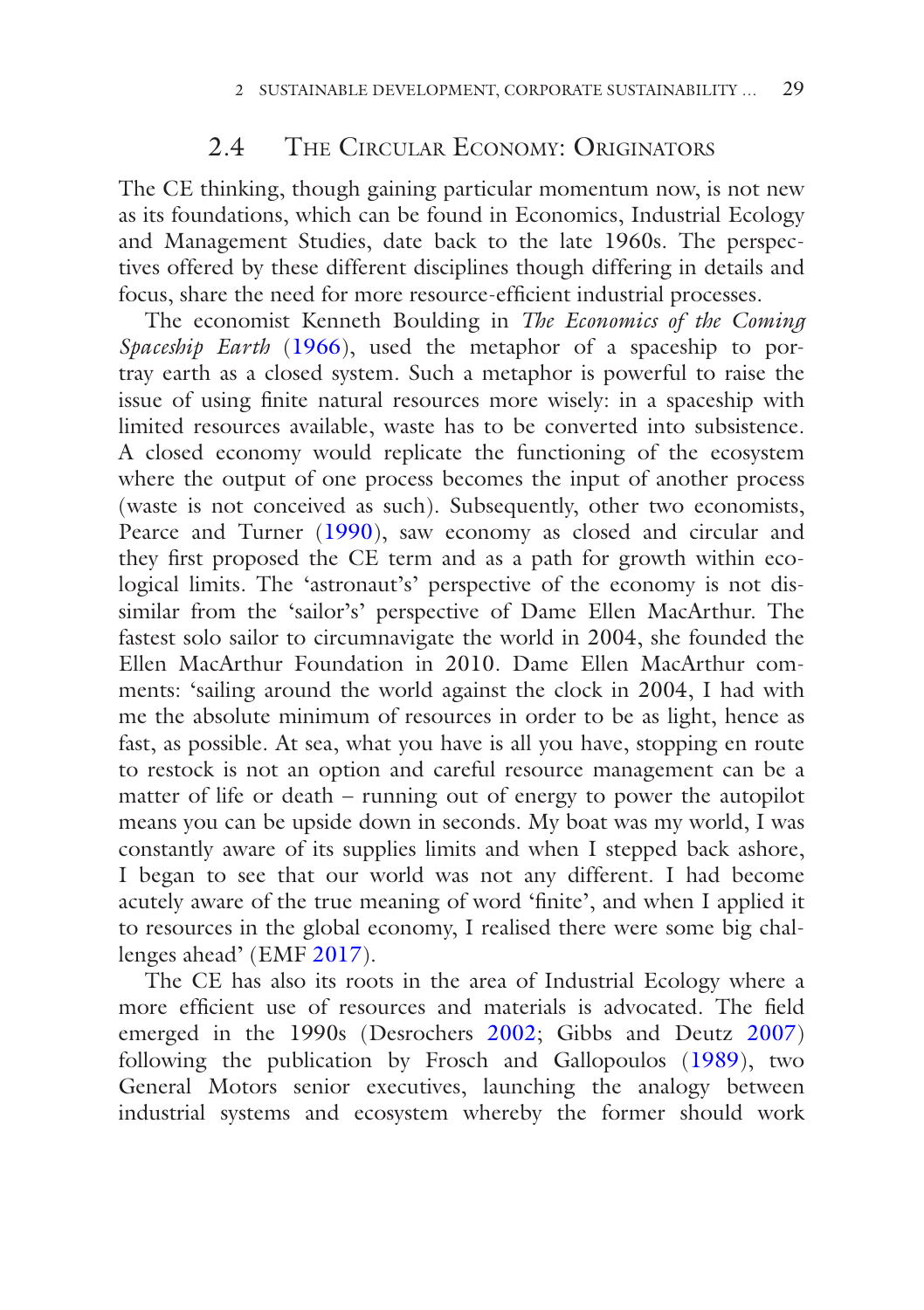by replicating the functioning of the latter (Lifset and Boons 2012). The research in the feld of Industrial Ecology has mainly focussed on industrial metabolism involving 'analysis of material flows on different levels and various scales' (Bringezu [2003,](#page-49-8) p. 34), and on industrial symbiosis which focusses on the exchange of by-products, materials and energy between companies in geographical vicinity, generally within ecoindustrial parks, whereby the outcome of one industrial process becomes the input for a different process (Chertow [2000\)](#page-49-9). The focus of Industrial Ecology has been the technical side: considerations of which technologies could make it possible to close materials and energy loops, rather than how such change could be enacted at the social level (Blomsma and Brennan [2017](#page-49-10); Lifset and Boons 2012; Wells [2013\)](#page-57-6).

In the Management literature, originators of the CE can be found in the work on Natural Capitalism (Lovins et al. 1999), closed-loop supply chains (e.g. Linton et al. 2007; Wells and Seitz [2005](#page-57-7)), Biomimicry (Benyus [2002\)](#page-49-11), Cradle-to-cradle® (Braungart et al. [2007\)](#page-49-12) and Blue Economy (Pauli [2010](#page-55-6)). The concept of Natural Capitalism is attributed to Lovins, Lovins and Hawken, following from their formative article in the Harvard Business Review in 1999. They defne it as 'what capitalism might become if its largest category of capital – the natural capital of ecosystem services – were properly valued' (Lovins et al. 1999, p. 146). The case for Natural Capitalism follows from recognition that industrial capitalism has failed to take into account the full value of natural capital, and as a consequence, it has produced wasteful industrial processes (Hawken et al. [2000](#page-53-3)). To stop the wasteful use of natural resources, they advocate a different way of conceiving business processes, involving companies achieving competitive advantage from radically developing a more harmonious relationship with the natural environment. They suggest this can be attained by following some intertwined steps. Firstly, they propose that companies improve natural resources productivity, becoming more eco-effcient. Secondly, and fundamentally, Natural Capitalism aims at not just reducing waste but eliminating it. The approach they advocate to achieve this is for industrial practices to replicate the principles in natural cycles where waste does not occur. This implies implementing closed-loop production processes, where disposed products at the end of their useful life are recovered and components are either reused as input materials for new production processes or composted to produce nutrients for the natural environment. Following the implementation of the frst two steps, companies might modify further their business practices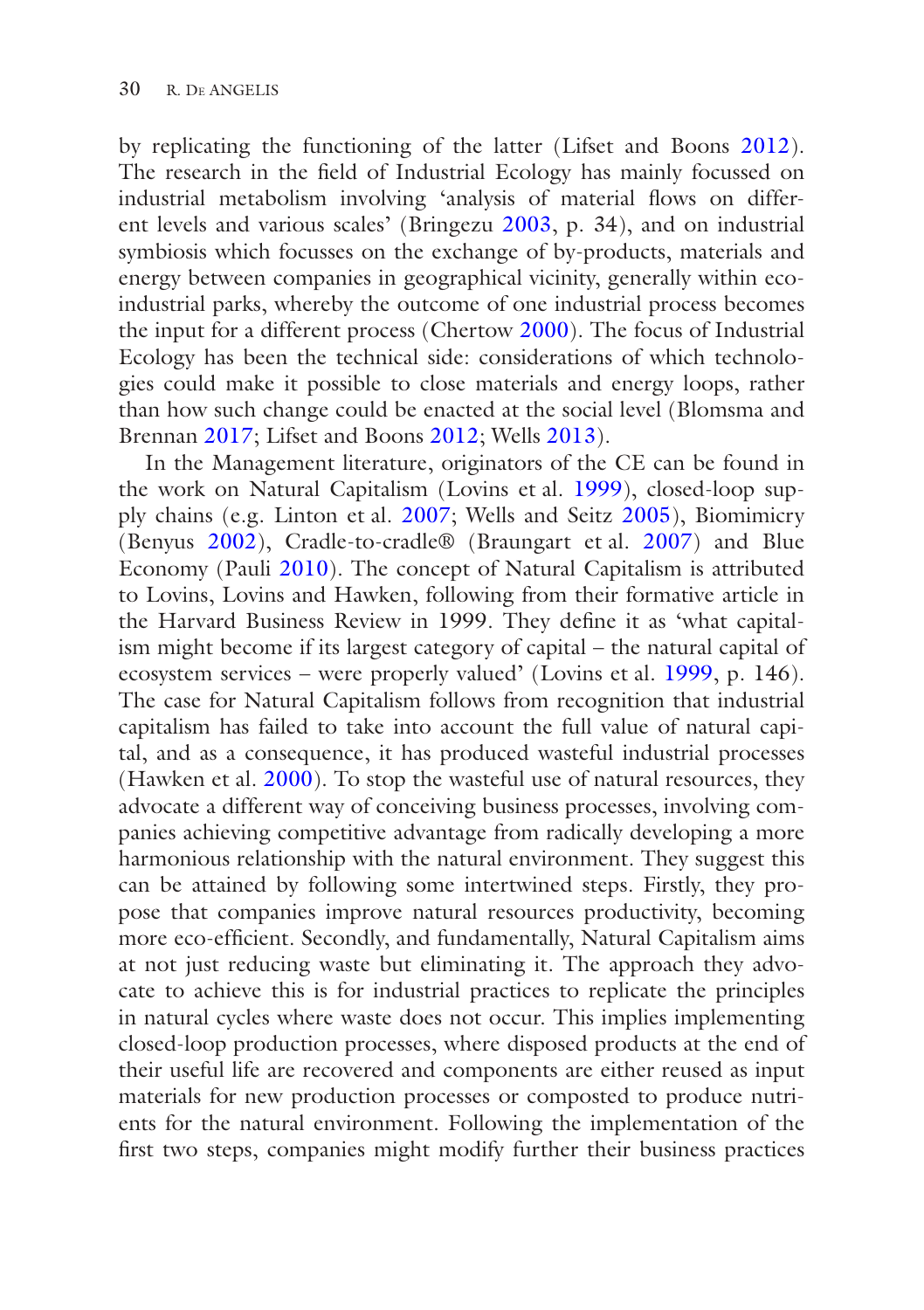by shifting from selling products to selling services, bringing potential benefts to both producers and consumers. Under this system, producers preserve the ownership of products and are responsible for providing maintenance over time, and thus an incentive for designing more durable products is in place (ibid.). Therefore, producers could beneft from reduced primary materials costs (products are returned to the manufacturer at the end of their useful life and thus secondary raw materials can be recovered), and from long-lasting relationships with customers (ibid.). The gain to customers is that they can rely on a flow of particular performances to satisfy their needs without buying expensive goods and appliances (ibid.). For instance, Hawken et al. [\(2000\)](#page-53-3) argue that consumers could beneft from the service of having clothes cleaned via the payment of a monthly fee instead of purchasing a washing machine. In Natural Capitalism, it is also argued that not taking measures to restore the ecosystem can have both direct and indirect effects on companies' proftability. The direct impact results from a shortage of ecosystem services which can impede human and business activities from taking place (ibid.). The indirect impact results from poor company reputation and legitimacy that translate in customers' boycotts and sales decline (ibid.).

Biomimicry (Benyus [2002](#page-49-11)) is the study of nature and it can be used to implement innovative solutions to societal challenges that fnd inspiration in natural processes. Studying a leaf to invent a better solar cell is an example according to the author. It is based on three principles: 'nature as model' (what can we apply from it?), 'nature as measure' (based on ecological principles, how can the sustainability of our innovations be assessed?) and 'nature as mentor' (what can we learn from it?). Cradle-to-cradle® (Braungart et al. [2007](#page-49-12)) is a design philosophy wherein materials are conceived either as 'technical nutrients' (p. 1343) or as 'biological nutrients' (ibid.). Whereas the former (synthetic and mineral materials) can be used over and over again within subsequent production processes, the latter (renewable materials) are designed to be safely disposed of to the natural environment as they do not contain any chemicals that could harm the ecosystem. Designing materials in this way allows to recover and preserve the value of resources over time, a process that the authors call 'upcycling' (p. 1338) as opposed to 'downcycling' (ibid.) associated with the recycling of products that are not designed for disassembly and recovery. Closed-loop supply chains, consisting of forward and reverse supply chains (Guide and Van Wassenhove [2009](#page-53-4); Wells and Seitz [2005\)](#page-57-7), are also related to CE principles insofar as they enable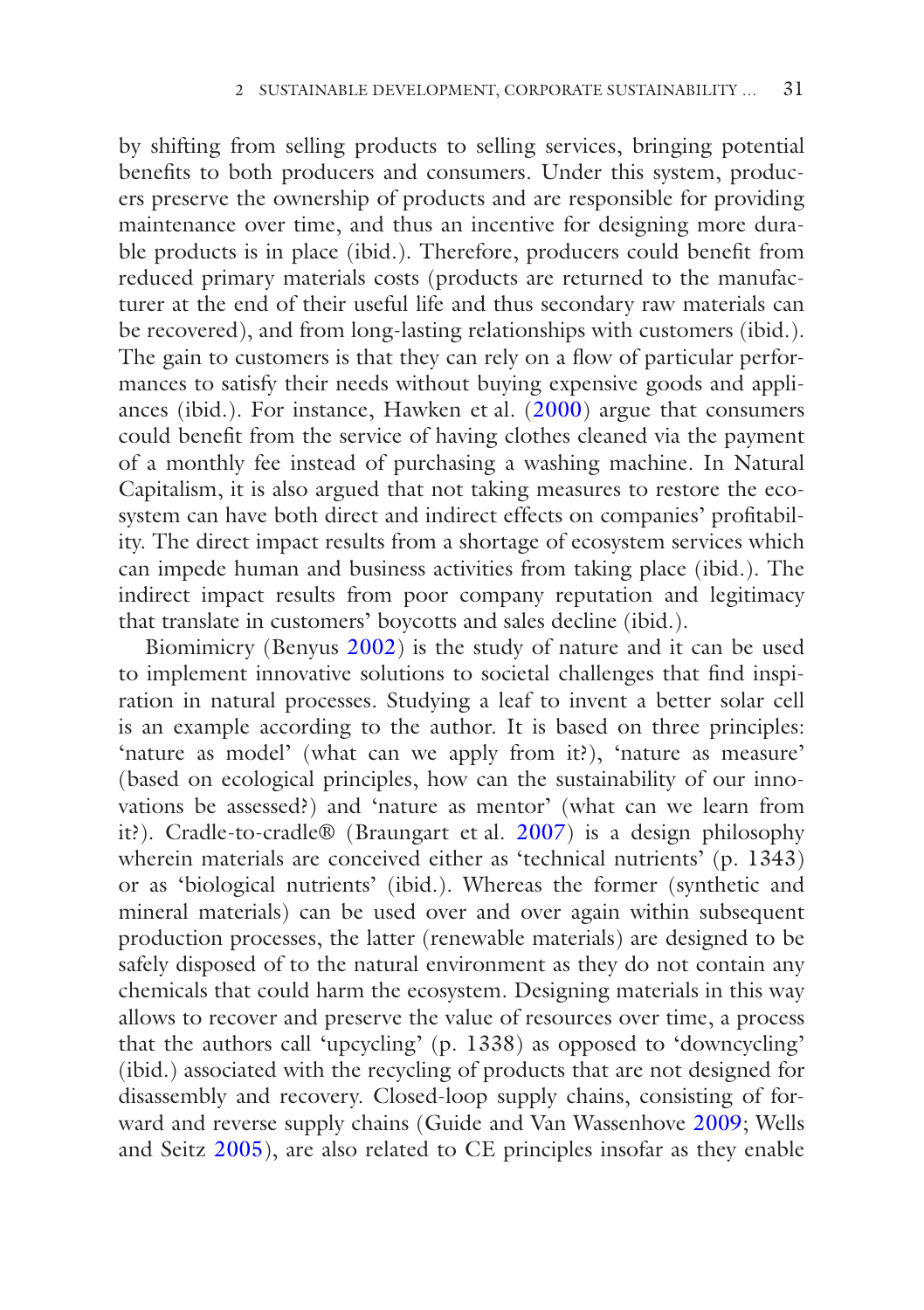collecting back products at the end of their useful life for repairing, refurbishing, remanufacturing and recycling.

Another originator of the CE thinking is The Performance Economy (Stahel [2006\)](#page-56-6). The main argument behind the performance economy is that of suggesting, like Natural Capitalism, the shift towards a functional service economy, based on selling services rather than products to reduce resource (materials and energy) consumption and boost job opportunities. The architect and industrial analyst Stahel also highlights the economic gains deriving from reusing, repairing, refurbishing and remanufacturing products. These end of life materials recovery strategies compared to recycling reduce materials consumption can save 75% of the energy embedded into a product and are labour intensive (ibid.). The Blue Economy, introduced by the former Ecover CEO Gunter Pauli, summarises many of the principles contained in the perspectives presented so far: increased resource effciency, innovations inspired by nature, waste as by-product to use in other production processes, using resources that are local, and gravity and solar energy as the main sources of energy (Pauli [2010\)](#page-55-6). Table 2.1 indicates the originators of the CE thinking.

Earlier academic writing on the CE, mainly within Economics and particularly Ecological Economics (e.g. Boulding [1966](#page-49-7); Pearce and Turner [1990](#page-55-5)) shared a resemblance with Industrial Ecology, in presenting the need for change at the macro system level, but not investigating sufficiently societal-level mechanisms supporting changes. In addition, Industrial Ecology and similarly, closed-loop supply chains have focussed prevalently on their technical, engineering angles more than on the

| <b>Table 2.1</b> Circular economy originators |
|-----------------------------------------------|
|                                               |

| Circular economy | <b>Economics</b> (Boulding 1966; Pearce and Turner 1990)           |
|------------------|--------------------------------------------------------------------|
|                  | <b>Blue Economy</b> (Pauli 2010)                                   |
|                  | Closed-loop Supply Chains (e.g. Guide and Van Wassenhove           |
|                  | 2009; Wells and Seitz 2005)                                        |
|                  | <b>Biomimicry</b> (Benyus 2002).                                   |
|                  | Cradle-to-cradle® (Braungart et al. 2007)                          |
|                  | Natural Capitalism (Lovins et al. 1999)                            |
|                  | Performance Economy (Stahel 2006)                                  |
|                  | <b>Industrial Ecology</b> (Frosch and Gallopoulos 1989; Lifset and |
|                  | Boons $2012$ )                                                     |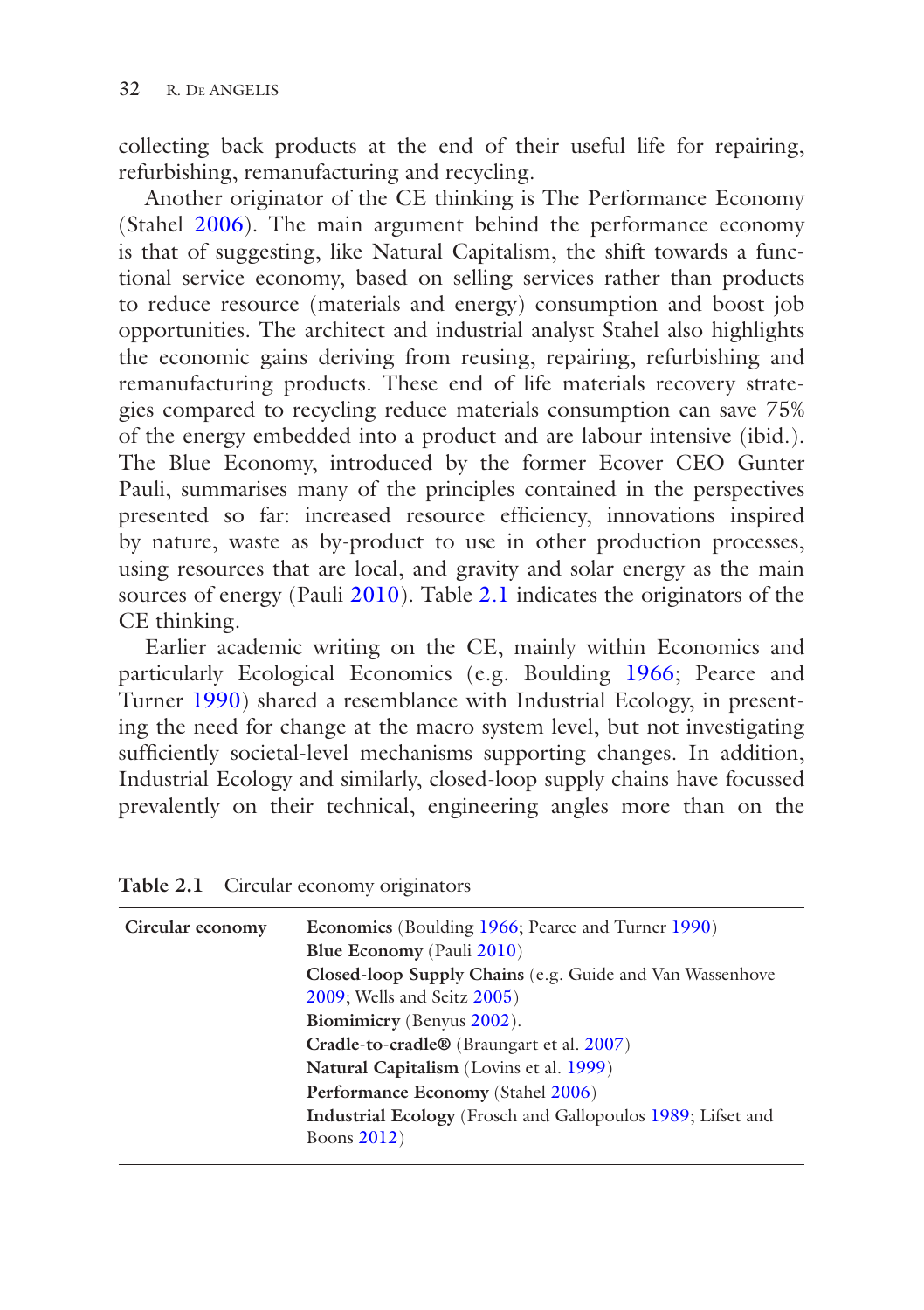implications for their development from a business perspective (Blomsma and Brennan [2017;](#page-49-10) Johnsen et al. 2014). By contrast, Natural Capitalism and The Performance Economy consider more in detail the role of business model innovation in a resource-effcient economy alongside the need for wide, system-level changes to support such an economy (e.g. tax reform). Biomimicry and Cradle-to-cradle® are closer to design and innovation philosophies and The Blue Economy can be considered as sitting between the business-centred approaches on the one hand and the design and innovation philosophies on the other hand. The CE thinking builds on and integrates substantially these different perspectives just outlined but it is also different insofar as it gives significant more attention to the motivations and role of business organisations in enabling change (Domenech et al. [2013;](#page-50-8) Pollard et al. [2016](#page-55-7)). Notably, as emphasised in the frst paragraph of this chapter, the CE 'is led by business for a proft within the rules of the game decided by an active citizenship in a fourishing democracy' (Webster [2013,](#page-57-8) p. 543). The CE approach is also different for its potential catalytic function having created a conversational space where discussion and best practices about resource efficiency meet (Blomsma and Brennan [2017](#page-49-10)) and also because it stimulates businesses to 'doing good' rather than 'doing less bad' with innovative business practices that are 'restorative' and 'regenerative' (Pollard et al. [2016;](#page-55-7) Webster [2013\)](#page-57-8).

# 2.5 SUMMARY

This chapter has focussed on what is understood by the term CE and comparing and contrasting with the associated concepts of sustainable development and corporate sustainability. It has argued that the CE offers an effective model that may inspire businesses to foster corporate strategies that encourage the development of an economy that thrives within ecological limits. In offering a critical discussion on the limits of other approaches to developing an ecologically sustainable economy, the case is made for why the CE offers the most opportunity for making obsolete the ecologically destructive linear economy.

This chapter has started articulating some of the reasons why this book differs from previous attempts in the emerging CE practitioner and academic literature and more broadly in the sustainable development literature. First of all, it departs from the prevailing negative rhetoric in vogue among environmental publications. It does not fall in the 'doom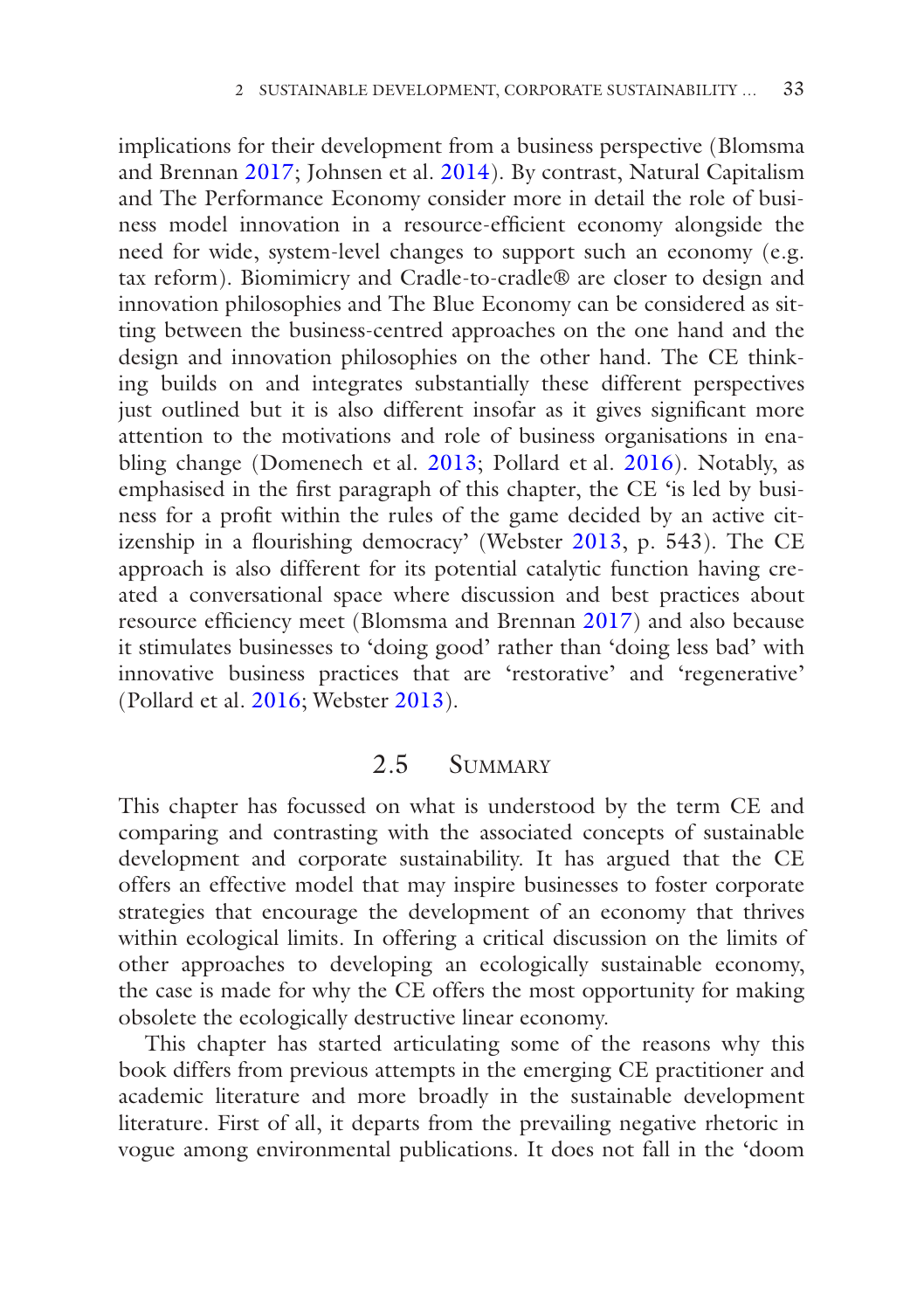and gloom' approach but rather it leverages on the CE metaphor and thinking as a model for inspiring business leaders' involvement towards an economy that is prosperous but not at the expenses of the natural environment. The CE thinking and related initiatives are involving actors across many spheres of our society, including corporations, in the development of measures that are crucial for its implementation. Recalling Buckminster Fuller's thought, this empowering feature of the CE thinking brings hope of succeeding in positively transforming our economy. Secondly, this book does not place the CE and sustainable development in relation to each other. By contrast, the relationship between the two is subject of some academic debates. Thirdly, while the origins of the concept of the CE are articulated here, differences are more markedly highlighted and the strengths of the CE framework are emphasised. In the next chapter, attention is given to business models and business model innovation which is one of the crucial constituents of a CE (EMF and McKinsey [2012;](#page-51-1) Hopkinson et al. 2016; Lacy and Rutqvist 2015; Scheepens et al. [2016](#page-56-7)).

It is clear that the transition towards a CE would not happen without costs and wider institutional, societal level changes as 'no single intervention on its own will create the tipping point for a circular economy. It is a systems problem that needs a systems solution' (Green Alliance [2013,](#page-53-0) p. 28). The required systemic changes are crucial for the scalability of the CE model and have been delineated in a number of publications (see, e.g., Aldersgate Group [2017;](#page-49-2) EASAC [2015](#page-50-9); Ex'tax Project [2016](#page-51-10); Green Alliance [2013](#page-53-0); ING 2015). However, these are not the subject of this book, which, instead, focusses on the business aspect of the CE and thus on the role of companies in the transition towards the CE and the transformation they have to undertake to rip its benefts. Consequently, the next two chapters are occupied by discussing circular business models.

#### **REFERENCES**

- <span id="page-48-0"></span>Accenture. (2014). *Circular advantage: Innovative business models and technologies to create value in a world without limits to growth*. Retrieved December 2014, from [http://www.accenture.com/us-en/Pages/](http://www.accenture.com/us-en/Pages/insight-circular-advantage-innovative-business-models-value-growth-aspx) [insight-circular-advantage-innovative-business-models-value-growth-aspx](http://www.accenture.com/us-en/Pages/insight-circular-advantage-innovative-business-models-value-growth-aspx).
- <span id="page-48-1"></span>Aldersgate Group. (2015). *Resource effcient business models. The roadmap to resilience and prosperity.* Retrieved August 2017, from [http://www.aldersgategroup.org.](http://www.aldersgategroup.org.uk/reports) [uk/reports](http://www.aldersgategroup.org.uk/reports).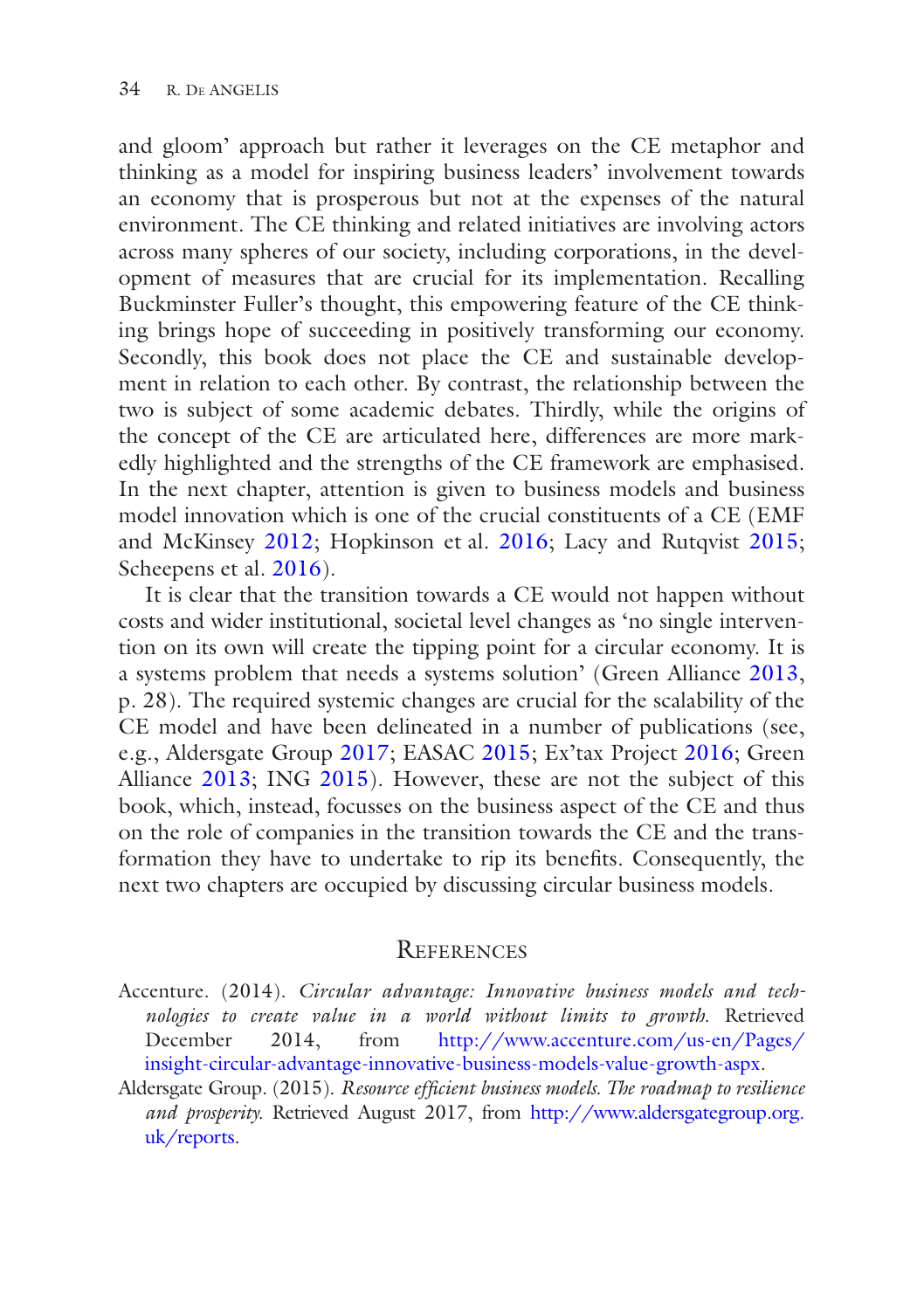- <span id="page-49-1"></span>Aldersgate Group. (2016). *Our aims*. Retrieved November 2016, from [http://](http://www.aldersgategroup.org.uk/our-aims) [www.aldersgategroup.org.uk/our-aims.](http://www.aldersgategroup.org.uk/our-aims)
- <span id="page-49-2"></span>Aldersgate Group. (2017). *Amplifying action on resource effciency. EU Edition*. Retrieved March 2017, from [http://www.aldersgategroup.org.uk/our-reports.](http://www.aldersgategroup.org.uk/our-reports)
- <span id="page-49-5"></span>Allwood, J. (2014). Squaring the circular economy: The role of recycling within a hierarchy of material management strategies. In E. Worrell & M. Reiter (Eds.), *Handbook of recycling, state-of-the-art for practitioners, analysts, and scientists*. Amsterdam: Elsevier.
- Ayres, R. (2008). Sustainability economics: Where do we stand? *Ecological Economics, 67,* 281–310.
- Banerjee, S. (2003). Who sustains whose developments? Sustainable development and the reinvention of nature. *Organization Studies, 24,* 143–180.
- Beckerman, W. (1994). 'Sustainable development': Is it a useful concept? *Environmental Values, 3,* 191–209.
- Belk, R. (2014). You are what you can access: Sharing and collaborative consumption online. *Journal of Business Research, 67,* 1595–1600.
- <span id="page-49-11"></span>Benyus, J. (2002). *Biomimicry: Innovation inspired by nature* (2nd ed.). New York: Harper Perennial.
- <span id="page-49-10"></span>Blomsma, F., & Brennan, G. (2017). The emergence of circular economy: A new framing around prolonging resource productivity. *Journal of Industrial Ecology*. [https://doi.org/10.1111/jiec.12603.](http://dx.doi.org/10.1111/jiec.12603)
- <span id="page-49-6"></span>Bocken, N., & Short, S. (2016). Towards a sufficiency-driven business model: Experiences and opportunities. *Environmental Innovation and Societal Transitions, 18,* 41–61.
- <span id="page-49-7"></span>Boulding, K. (1966). The economics of the coming spaceship earth. In H. Jarrett (Ed.), *Environmental quality in a growing economy* (pp. 3–14). Baltimore, MD: Resources for the Future/Johns Hopkins University Press.
- <span id="page-49-12"></span>Braungart, M., McDonough, W., & Bollinger, A. (2007). Cradle-to-cradle design: Creating healthy emissions—A strategy for eco-effective product and system design. *Journal of Cleaner Production, 15,* 1337–1348.
- <span id="page-49-8"></span>Bringezu, S. (2003). Industrial ecology and material fow analysis. In D. Bourg & S. Erkman (Eds.), *Perspectives on industrial ecology.* Sheffeld, UK: Greenleaf.
- <span id="page-49-3"></span>BSI (British Standards Institute). (2017)*. BS 8001: 2017 framework for implementing the principles of the circular economy in organisations.* Retrieved August 2017, from [https://www.bsigroup.com/en-GB/standards/benefits-of-using-standards/](https://www.bsigroup.com/en-GB/standards/benefits-of-using-standards/becoming-more-sustainable-with-standards/Circular-Economy/) [becoming-more-sustainable-with-standards/Circular-Economy/](https://www.bsigroup.com/en-GB/standards/benefits-of-using-standards/becoming-more-sustainable-with-standards/Circular-Economy/).
- <span id="page-49-9"></span>Chertow, M. (2000). Industrial symbiosis: Literature and taxonomy. *Annual Reviews of Energy and Environment, 25,* 313–337.
- <span id="page-49-4"></span>Circle Economy. (2016). *About.* Retrieved November 2016, from [http://www.](http://www.circle-economy.com/about/) [circle-economy.com/about/.](http://www.circle-economy.com/about/)
- <span id="page-49-0"></span>Club of Rome. (2015). *The circular economy and the benefts for society*. Retrieved October 2016, from [http://www.clubofrome.org/?p](http://www.clubofrome.org/?p=8260)=8260.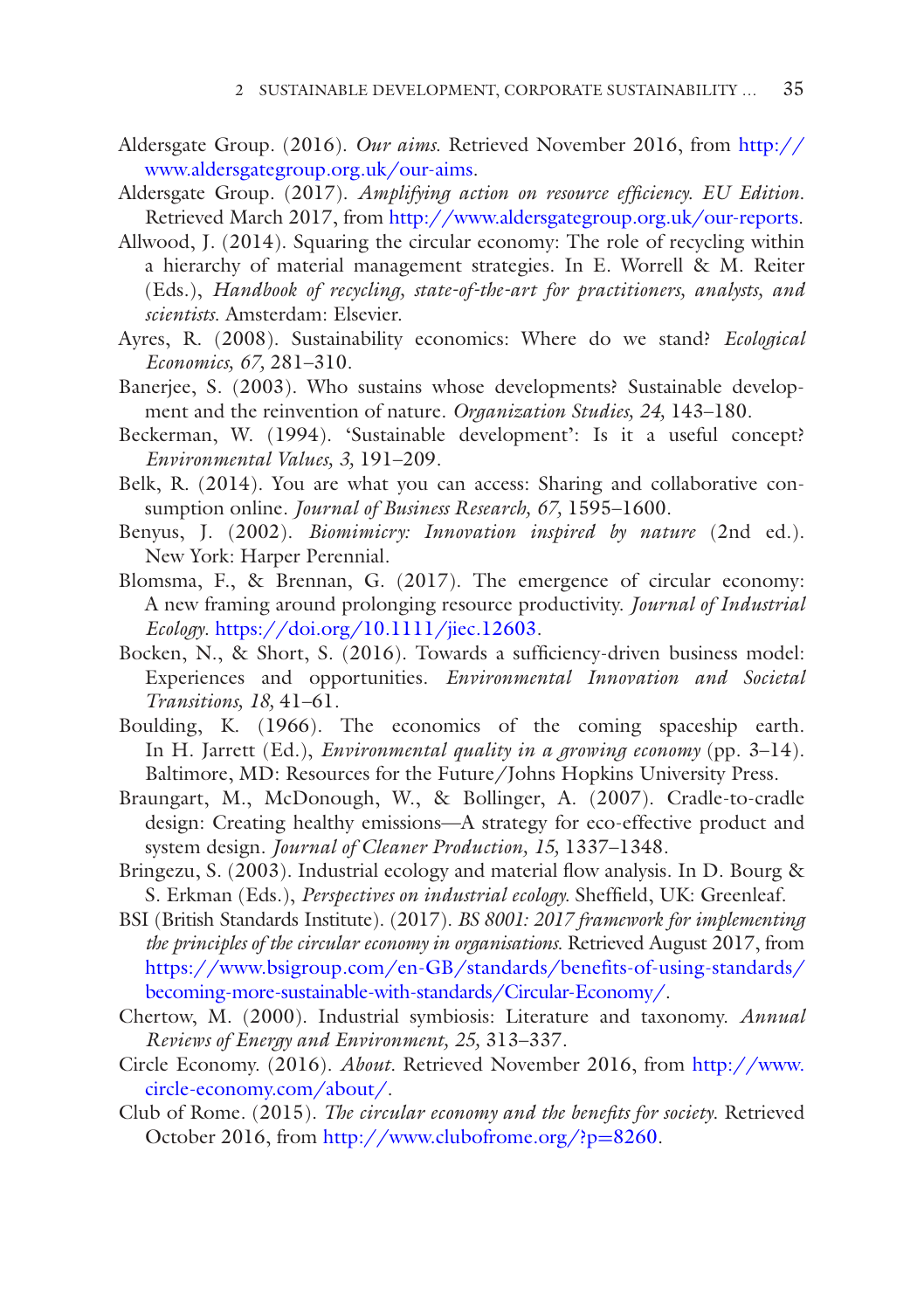- Cohen, B., & Kietzmann, J. (2014). Ride on! Mobility business models for the sharing economy. *Organization & Environment, 27,* 279–296.
- <span id="page-50-6"></span>Cooper, S., Giesekam, J., Hammond, G., Norman, J., Owen, A., Rogers, J., et al. (2017). Thermodynamic insights and assessment of the 'circular economy'. *Journal of Cleaner Production, 162,* 1356–1367.
- Costanza, R., Cumberland, J., Daly, H., Goodland, R., & Norgaard, R. (1997). *An introduction to ecological economics*. Boca Raton: St. Lucie Press and ISEE.
- Coyle, D. (2011). *The economics of enough. How to run the economy as if the future matters*. Princeton: Princeton University Press.
- <span id="page-50-5"></span>Cullen, J. (2017). Circular economy: Theoretical benchmark or perpetual motion machine? *Journal of Industrial Ecology*. [https://doi.org/10.1111/](http://dx.doi.org/10.1111/jiec.12599) [jiec.12599](http://dx.doi.org/10.1111/jiec.12599).
- <span id="page-50-2"></span>de Jesus, A., & Mendonça S. (2018). Lost in transition? Drivers and barriers in the eco-innovation road to the circular economy. *Ecological Economics, 145,* 75–89.
- <span id="page-50-3"></span>De Man, R., & Friege, H. (2016). Circular economy: European policy on shaky ground. *Waste Management and Research, 34,* 93–95.
- <span id="page-50-4"></span>Despeisse, M., Baumers, M., Brown, P., et al. (2017). Unlocking value for a circular economy through 3D printing: A research agenda. *Technological Forecasting & Societal Change, 115,* 75–84.
- <span id="page-50-7"></span>Desrochers, P. (2002). Industrial ecology and the rediscovery of inter-frm recycling linkages: Historical evidence and policy implications. *Industrial and Corporate Change, 11,* 1031–1057.
- Dillick, T., & Muff, K. (2015). Clarifying the meaning of sustainable business: Introducing a typology from business-as-usual to true business sustainability. *Organization & Environment*. [https://doi.org/10.1177/1086026615575176](http://dx.doi.org/10.1177/1086026615575176).
- <span id="page-50-8"></span>Domenech, T., Ekins, P., Jäger, J., Hartwig, F., & Kemp, R. (2013). *Policy options for a resource-effciency economy. D.2.1-new concepts and paradigms for policies for resource-effciency*. Retrieved March 2015, from [http://www.ucl.](http://www.ucl.ac.uk/polfree/publications) [ac.uk/polfree/publications](http://www.ucl.ac.uk/polfree/publications).
- Donaldson, T., & Preston, L. (1995). The stakeholder theory of the corporation: Concepts, evidence and implications. *Academy of Management Review, 20,* 65–91.
- <span id="page-50-9"></span>EASAC (European Academies Science Advisory Council). (2015). *Circular economy: A commentary from the perspective of the natural and social sciences.* Retrieved January 2017, from [http://www.easac.eu/home/reports-and](http://www.easac.eu/home/reports-and-statements.html)[statements.html.](http://www.easac.eu/home/reports-and-statements.html)
- <span id="page-50-0"></span>EC (European Commission). (2011). *A resource effcient Europe-fagship initiative under the Europe 2020 strategy*. Retrieved November 2014, from [http://](http://ec.europa.eu/resource-efficient-europe/) ec.europa.eu/resource-efficient-europe/.
- <span id="page-50-1"></span>EC. (2015a). *Circular economy package: Questions and answers*. Retrieved December 2015, from [http://europa.eu/rapid/press-release\\_MEMO-15-6204\\_en.htm.](http://europa.eu/rapid/press-release_MEMO-15-6204_en.htm)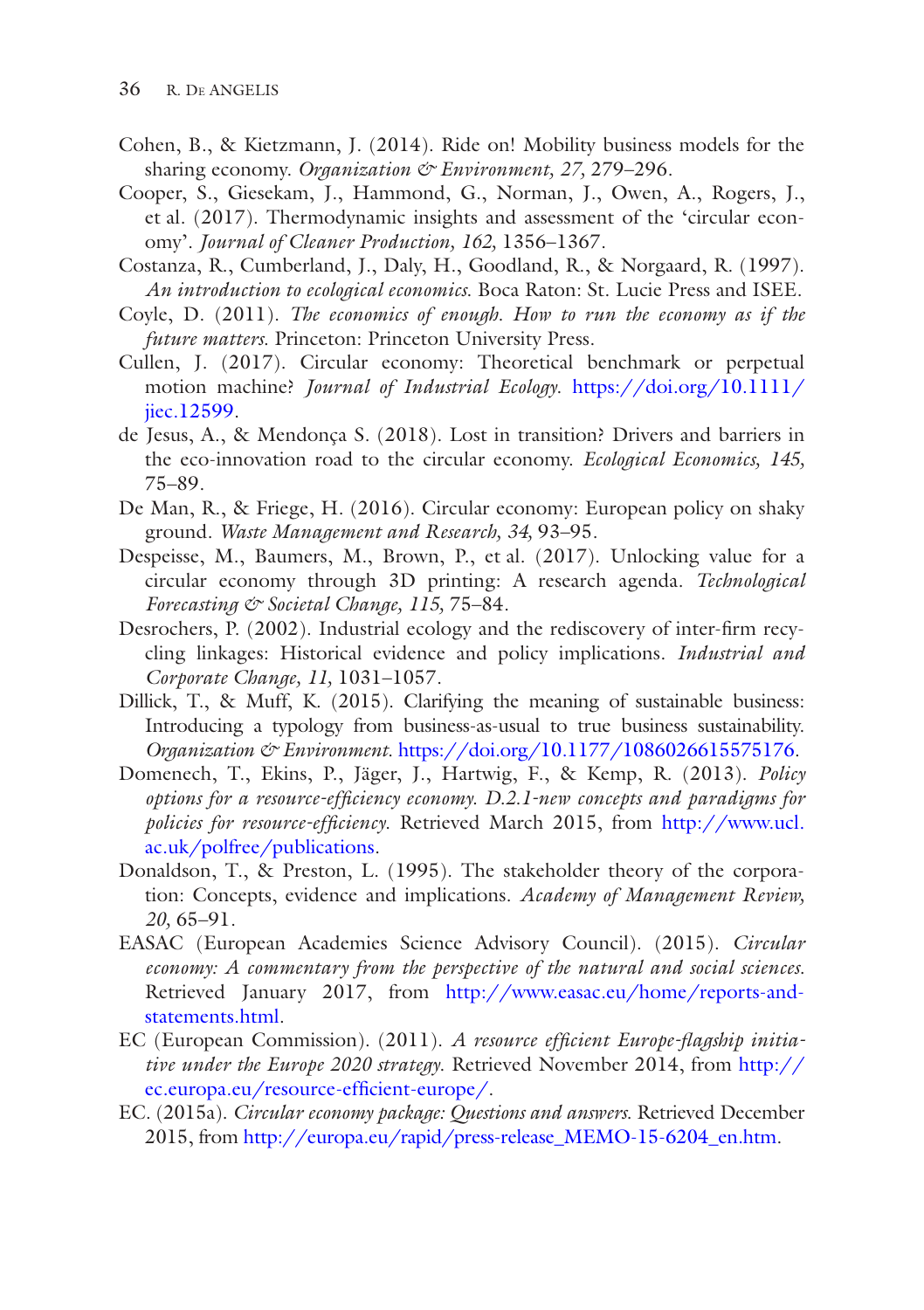- <span id="page-51-5"></span>EC. (2015b). *Closing the loop: An action plan for the circular economy*. Retrieved August 2017, from [http://eur-lex.europa.eu/legal-content/EN/TXT/PDF](http://eur-lex.europa.eu/legal-content/EN/TXT/PDF/%3furi%3dCELEX:52015DC0614%26from%3dEN) /?uri=[CELEX:52015DC0614&from](http://eur-lex.europa.eu/legal-content/EN/TXT/PDF/%3furi%3dCELEX:52015DC0614%26from%3dEN)=EN.
- Elkington, J. (1997). *Cannibals with forks: The triple bottom line of 21st century business*. Gabriola Island, BC: New Society.
- <span id="page-51-3"></span>EMF (Ellen MacArthur Foundation). (2015a). *Towards a circular economy. Business rationale for an accelerated transition.* Retrieved November 2016, from [https://www.ellenmacarthurfoundation.org/publications/](https://www.ellenmacarthurfoundation.org/publications/towards-a-circular-economy-business-rationale-for-an-accelerated-transition) [towards-a-circular-economy-business-rationale-for-an-accelerated-transition](https://www.ellenmacarthurfoundation.org/publications/towards-a-circular-economy-business-rationale-for-an-accelerated-transition).
- <span id="page-51-6"></span>EMF. (2015b). *Delivering the circular economy—A toolkit for policymakers*. Retrieved December 2016, from [https://www.ellenmacarthurfoundation.](https://www.ellenmacarthurfoundation.org/publications/delivering-the-circular-economy-a-toolkit-for-policymakers) [org/publications/delivering-the-circular-economy-a-toolkit-for-policymakers](https://www.ellenmacarthurfoundation.org/publications/delivering-the-circular-economy-a-toolkit-for-policymakers).
- <span id="page-51-7"></span>EMF. (2016). *Circular economy in India: Rethinking growth for long-term prosperity*. Retrieved January 2017, from [https://www.ellenmacarthurfounda](https://www.ellenmacarthurfoundation.org/publications/india)[tion.org/publications/india](https://www.ellenmacarthurfoundation.org/publications/india).
- <span id="page-51-9"></span>EMF. (2017). *About*. Retrieved June 2017, from [https://www.ellenmacarthur](https://www.ellenmacarthurfoundation.org/about)[foundation.org/about.](https://www.ellenmacarthurfoundation.org/about)
- <span id="page-51-1"></span>EMF, & McKinsey. (2012). *Towards the circular economy: Economic and business rationale for an accelerated transition*. Retrieved May 2013, from [http://](http://www.ellenmacarthurfoundation.org/business/reports) [www.ellenmacarthurfoundation.org/business/reports.](http://www.ellenmacarthurfoundation.org/business/reports)
- <span id="page-51-2"></span>EMF, & McKinsey. (2013). *Towards the circular economy: Opportunities for the consumer goods sector*. Retrieved November 2013, from [http://www.ellen](http://www.ellenmacarthurfoundation.org/business/reports)[macarthurfoundation.org/business/reports](http://www.ellenmacarthurfoundation.org/business/reports).
- <span id="page-51-0"></span>EMF, McKinsey, & SUN. (2015)*. Growth within: A circular economy vision for a competitive Europe.* Retrieved July 2015, from [http://www.ellenmacarthur](http://www.ellenmacarthurfoundation.org/business/reports)[foundation.org/business/reports.](http://www.ellenmacarthurfoundation.org/business/reports)
- <span id="page-51-8"></span>EMF, SYSTEMIQ, & SUN. (2017). *Achieving growth within*. Retrieved January 2017, from [http://www.ellenmacarthurfoundation.org/business/reports.](http://www.ellenmacarthurfoundation.org/business/reports)
- EMF, & WEF (World Economic Forum). (2016). *Intelligent assets: Unlocking the circular economy potential*. Retrieved January 2017, from [http://www.](http://www.ellenmacarthurfoundation.org/business/reports) [ellenmacarthurfoundation.org/business/reports](http://www.ellenmacarthurfoundation.org/business/reports).
- <span id="page-51-4"></span>Esposito, M., Tse, T., & Soufani, K. (2016). Is the circular economy a new fastexpanding market? *Thunderbird International Business Review*. [https://doi.](http://dx.doi.org/10.1002/tie) [org/10.1002/tie.](http://dx.doi.org/10.1002/tie)
- Etzion, D. (2007). Research on organizations and natural environment, 1992–present: A review. *Journal of Management, 33,* 637–664.
- Evans, S., Vladimirova, D., Holgado, M., Van Fossen, K., Yang, M., Silva, E., & Barlow, C. (2017). Business model innovation for sustainability: Towards a unifed perspective for creation of sustainable business models. *Business Strategy and the Environment*. [https://doi.org/10.1002/bse.1939](http://dx.doi.org/10.1002/bse.1939).
- <span id="page-51-10"></span>Ex'tax Project, et al. (2016). *New era. New plan. Europe. A fscal strategy for an inclusive, circular economy.* Retrieved March 2017, from [http://www.newer](http://www.neweranewplan.com)[anewplan.com.](http://www.neweranewplan.com)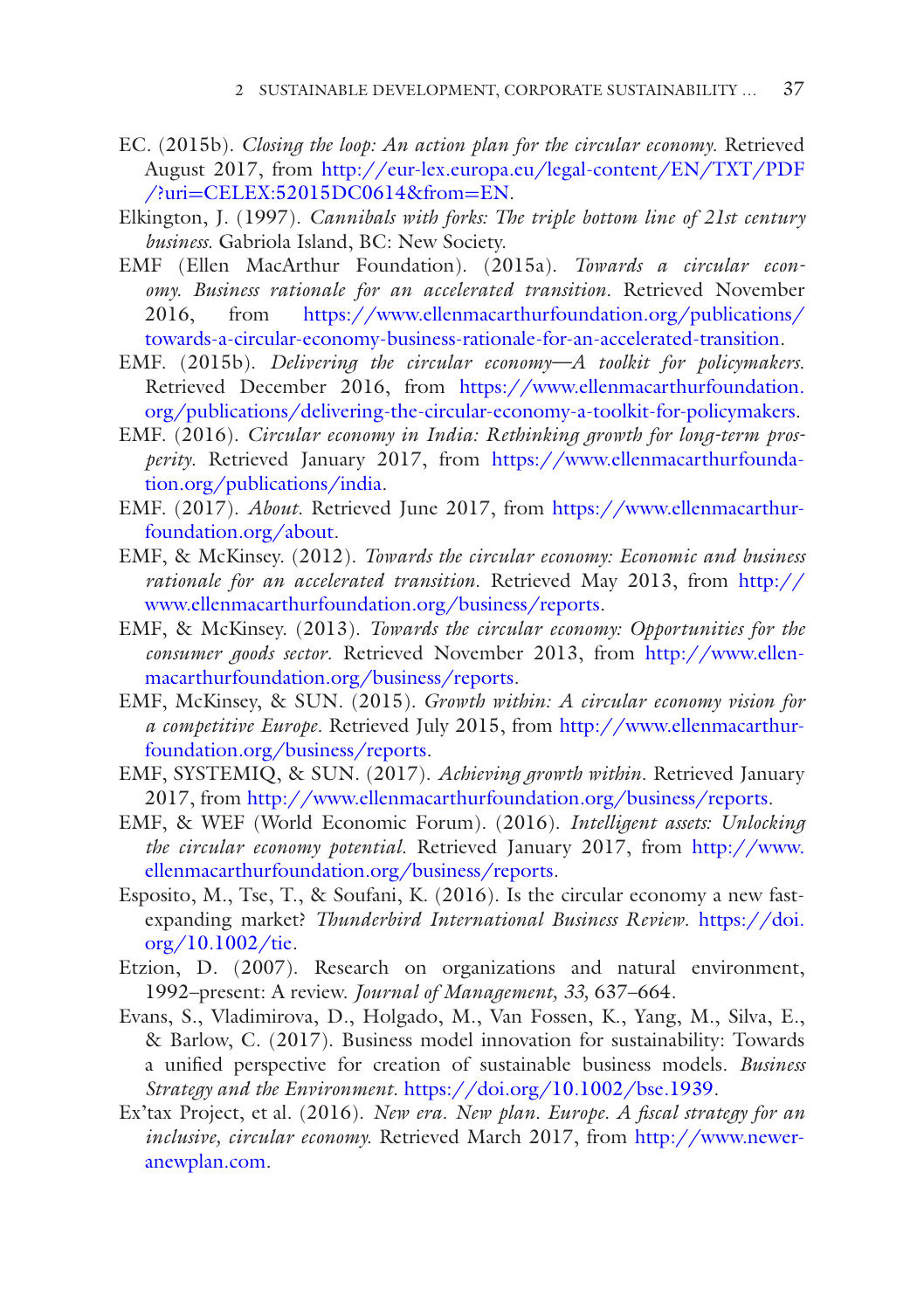- Feshback, M., & Friendly, A., Jr. (1992). *Ecocide in the USSR. Health and nature under siege*. New York: Basic Books.
- <span id="page-52-0"></span>FINANCE. (2016). *Money makes the world go round*. Retrieved August 2017, from [https://www.ellenmacarthurfoundation.org/assets/downloads/ce100/](https://www.ellenmacarthurfoundation.org/assets/downloads/ce100/FinanCE.pdf) [FinanCE.pdf](https://www.ellenmacarthurfoundation.org/assets/downloads/ce100/FinanCE.pdf).
- <span id="page-52-2"></span>Forum for the Future. (2017). *Our work*. Retrieved August 2017, from [https://](https://www.forumforthefuture.org/our-work) [www.forumforthefuture.org/our-work.](https://www.forumforthefuture.org/our-work)
- Franklin-Johnson, E., Figge, F., & Canning, L. (2016). Resource duration as a managerial indicator for circular economy performance. *Journal of Cleaner Production, 133,* 589–598.
- Freeman, R. E. (1984). *Strategic management: A stakeholder approach*. Boston, MA: Pitman.
- <span id="page-52-7"></span>Frosch, R., & Gallopoulos, N. (1989). Strategies for manufacturing. *Scientifc American, 261,* 94–102.
- <span id="page-52-5"></span>Gallaud, D., & Laperche, B. (2016). *Circular economy, industrial ecology and short supply chain: Towards sustainable territories*. New York: Wiley.
- Gao, J., & Bansal, P. (2013). Instrumental and integrative logics in business sustainability. *Journal of Business Ethics, 112,* 241–255.
- Geels, F., McMeekin, A., Mylan, J., & Southerton, D. (2015). A critical appraisal of sustainable consumption and production research: The reformist, revolutionary and reconfguration positions. *Global Environmental Change, 34,*  $1-12$ .
- <span id="page-52-4"></span>Geissdoerfer, M., Savaget, P., Bocken, N., & Hultink, E. (2017). The circular economy—A new sustainability paradigm? *Journal of Cleaner Production, 143,* 757–768.
- <span id="page-52-1"></span>Ghisellini, P., Cialani, C., & Ulgiati, S. (2016). A review on circular economy: The expected transition to a balanced interplay of environmental and economic systems. *Journal of Cleaner Production, 114,* 11–32.
- <span id="page-52-6"></span>Gibbs, D., & Deutz, P. (2007). Refections on implementing industrial ecology through eco-industrial park development. *Journal of Industrial Ecology, 15,* 1683–1695.
- <span id="page-52-3"></span>Giurco, D., Littleboy, A., Boyle, T., Fyfe, J., & White, S. (2014). Circular economy: Questions for responsible minerals, additive manufacturing and recycling of metals. *Resources, 3,* 432–453.
- Gladwin, T. (2012). Capitalism critique: Systemic limits on business harmony with nature. In A. J. Hoffman & P. Bansal (Eds.), *The Oxford handbook of business and natural environment* (pp. 657–674). Oxford: Oxford University Press.
- Gladwin, T., Kennelly, J., & Krause, S. (1995). Shifting paradigms for sustainable development: Implication for management theory and research. *The Academy of Management Review, 20,* 874–907.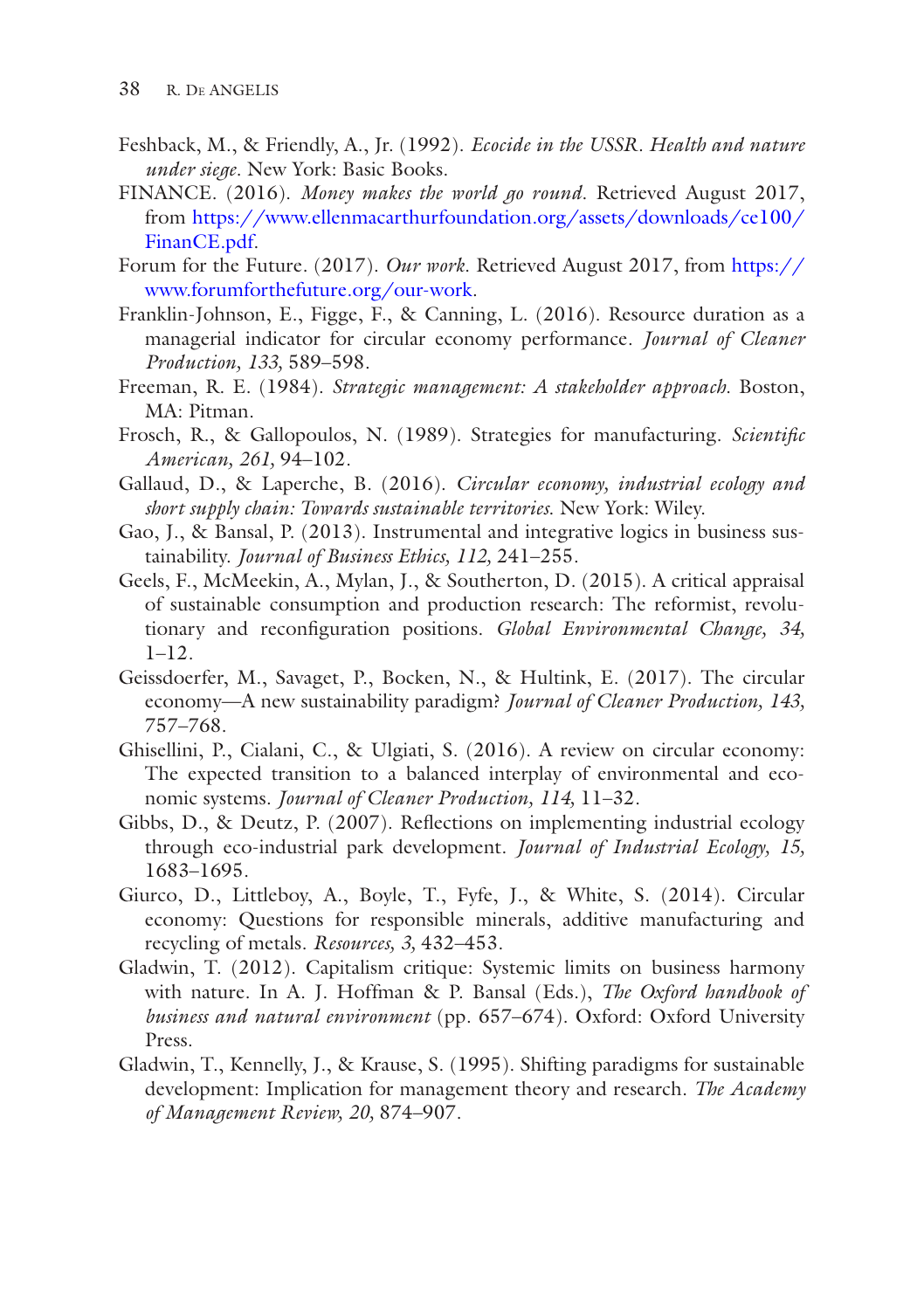- Gorissen, L., Vrancken, K., & Manshoven, S. (2016). Transition thinking and business model innovation—Towards a transformative business model and new role for the reuse centers of Limburg, Belgium. *Sustainability, 8,* 1–23.
- Goyal, S., Esposito, M., & Kapoor, A. (2016). Circular economy business models in developing economies: Lessons from India on reduce, recycle and reuse paradigms. *Thunderbird International Business Review*. [https://doi.](http://dx.doi.org/10.1002/tie.21883) [org/10.1002/tie.21883](http://dx.doi.org/10.1002/tie.21883).
- <span id="page-53-0"></span>Green Alliance. (2013). *Resource resilient UK. A report from the circular economy task force.* Retrieved April 2015, from <http://www.green-alliance.org.uk>.
- Gregson, N., Crang, M., Fuller, S., & Holmes, H. (2015). Interrogating the circular economy: The moral economy of resource recovery in the EU. *Economy and Society, 44,* 218–243.
- <span id="page-53-4"></span>Guide, D., & Van Wassenhove, L. (2009). The evolution of closed-loop supply chain research. *Operations Research, 57,* 10–18.
- <span id="page-53-1"></span>Haigh, N., & Hoffman, A. (2012). Hybrid organizations: The next chapter of sustainable business. *Organizational Dynamics, 41,* 126–134.
- Haigh, N., & Hoffman, A. (2014). The new heretics: Hybrid organizations and the challenges they present to corporate sustainability. *Organization & Environment, 27,* 223–241.
- Hart, S. (1995). A natural-resource-based-view of the frm. *Academy of Management Review, 20,* 986–1014.
- Hart, S. (2012). The third generation corporation. In A. Hoffman & P. Bansal (Eds.), *The Oxford handbook of business and natural environment* (pp. 647– 656). Oxford Handbooks Online.
- <span id="page-53-3"></span>Hawken, P., Lovins, A., & Lovins, L. (2000). *Natural capitalism: The next industrial revolution*. London: Earthscan.
- Hawken, P., Lovins, A., & Lovins, L. (2010). *Natural capitalism: The next industrial revolution* (10th anniversary ed.). Abingdon: Routledge.
- <span id="page-53-2"></span>Hazen, B., Mollenkopf, M., & Wong, Y. (2016). Remanufacturing for the circular economy: An examination of consumer switching behavior. *Business Strategy and the Environment*. [https://doi.org/10.1002/bse.1929](http://dx.doi.org/10.1002/bse.1929).
- Hobson, K., & Lynch, N. (2016). Diversifying and de-growing the circular economy: Radical social transformation in a resource-scarce world. *Futures, 82,* 15–25.
- Hoffman, A. (2001). *From heresy to dogma: An institutional history of corporate environmentalism* (Expanded ed.). Stanford: Stanford Business Books.
- Hoffman, A., & Bansal, P. (2012). Retrospective, perspective and prospective: Introduction to the Oxford handbook on business and the natural environment. In A. Hoffman & P. Bansal (Eds.), *The Oxford handbook of business and the natural environment* (pp. 1–34). Oxford: Oxford University Press.
- Hopkinson, P., Zils, M., & Hawkins, P. (2016). Challenges and capabilities for scaling up circular economy business models. A change management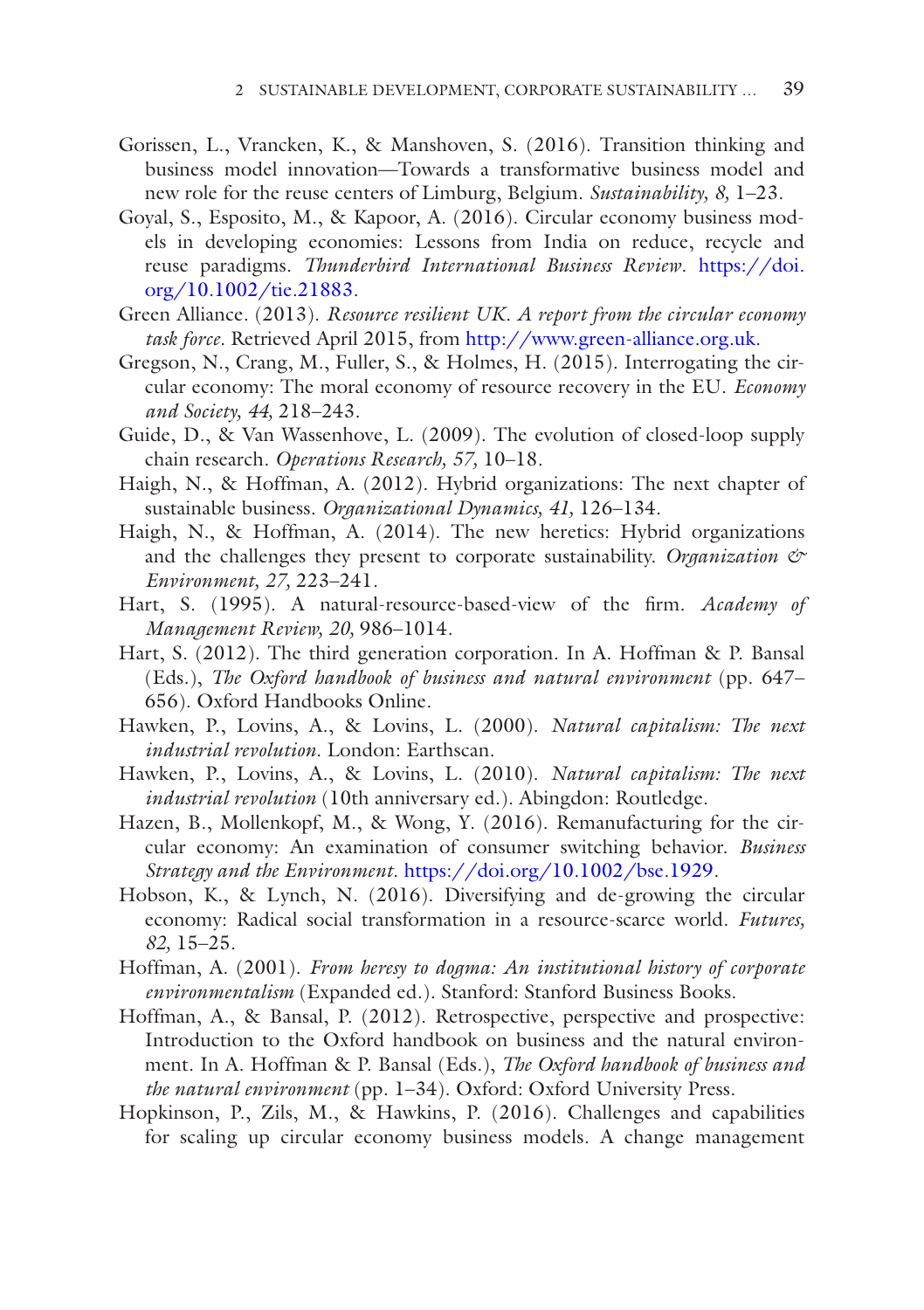perspective. In Ellen MacArthur Foundation (Ed.), *A new dynamic 2 effective systems in a circular economy* (pp. 157–176). Cowes: Ellen MacArthur Foundation.

- Hörisch, J., Freeman, R. E., & Schaltegger, S. (2014). Applying stakeholder theory in sustainability management: Links, similarities, dissimilarities, and a conceptual framework. *Organization & Environment*, 1–19. [https://doi.](http://dx.doi.org/10.1177/1086026614535786) [org/10.1177/1086026614535786.](http://dx.doi.org/10.1177/1086026614535786)
- ING. (2015). *Rethinking fnance in a circular economy*. Retrieved September 2016, from [https://www.ingwb.com/media/1149417/ing-rethinking](https://www.ingwb.com/media/1149417/ing-rethinking-finance-in-a-circular-economy-may-2015.pdf)[fnance-in-a-circular-economy-may-2015.pdf](https://www.ingwb.com/media/1149417/ing-rethinking-finance-in-a-circular-economy-may-2015.pdf).
- Institut Montaigne. (2016). *The circular economy: Reconciling economic growth with the environment.* Retrieved November 2016, from [http://www.insti](http://www.institut-economie-circulaire.fr/Economie-circulaire-reconcilier-croissance-et-environnement-rapport-de-l-Institut-Montaigne_a1237.html)[tut-economie-circulaire.fr/Economie-circulaire-reconcilier-croissance-et](http://www.institut-economie-circulaire.fr/Economie-circulaire-reconcilier-croissance-et-environnement-rapport-de-l-Institut-Montaigne_a1237.html)[environnement-rapport-de-l-Institut-Montaigne\\_a1237.html.](http://www.institut-economie-circulaire.fr/Economie-circulaire-reconcilier-croissance-et-environnement-rapport-de-l-Institut-Montaigne_a1237.html)
- Jackson, T. (2009). *Prosperity without growth. Economics for a fnite planet*. London: Earthscan.
- Johnsen, T., Howard, M., & Miemczyk, J. (2014). *Purchasing and supply chain management. A sustainability perspective*. Abingdon: Routledge.
- Kondratieff, N., & Stolper, W. (1935). The long waves in economic life. *The Review of Economics and Statistics, 17,* 105–115.
- Korhonen, J., Honkasalo, A., & Seppälä, J. (2018). The circular economy: Concepts and its limitations. *Ecological Economics, 143,* 37–46.
- Kortmann, S., & Piller, F. (2016). Open business models and closed-loop value chains: Redefning the frm-consumer relationship. *California Management Review, 58,* 88–108.
- Lacy, P. (2017). *These 5 disruptive technologies are driving the circular economy*. Retrieved September 2017, from [https://www.weforum.org/](https://www.weforum.org/agenda/2017/09/new-tech-sustainable-circular-economy%3fplatform%3dhootsuite) [agenda/2017/09/new-tech-sustainable-circular-economy?platform](https://www.weforum.org/agenda/2017/09/new-tech-sustainable-circular-economy%3fplatform%3dhootsuite)=hootsuite.
- Lacy, P., & Rutqvist, J. (2015). *Waste to wealth: The circular economy advantage*. New York, NY: Palgrave Macmillan.
- Laszlo, C. (2015). Sustainability for strategic advantage. In S. Mohrman, J. O'Toole, & E. Lawler III (Eds.), *Corporate stewardship: Achieving sustainable effectiveness* (pp. 94–111). Sheffeld, UK: Greenleaf.
- Lifset, R., & Boons, F. (2012). Industrial ecology: Business management in a material world. In P. Bansal & A. Hoffman (Eds.), *The Oxford handbook of business and natural environment* (pp. 311–326). Oxford: Oxford University Press.
- Linton, J., Klassen, R., & Jayaramman, V. (2007). Sustainable supply chains: An introduction. *Journal of Operations Management, 25,* 1075–1082.
- Lovins, A. (2011). *Reinventing fre: Bold business solutions for the new energy era*. White River Junction, VT: Chelsea Green.
- Lovins, A., Lovins, L., & Hawken, P. (1999). A road map for natural capitalism. *Harvard Business Review, 77*(May–June), 145–158.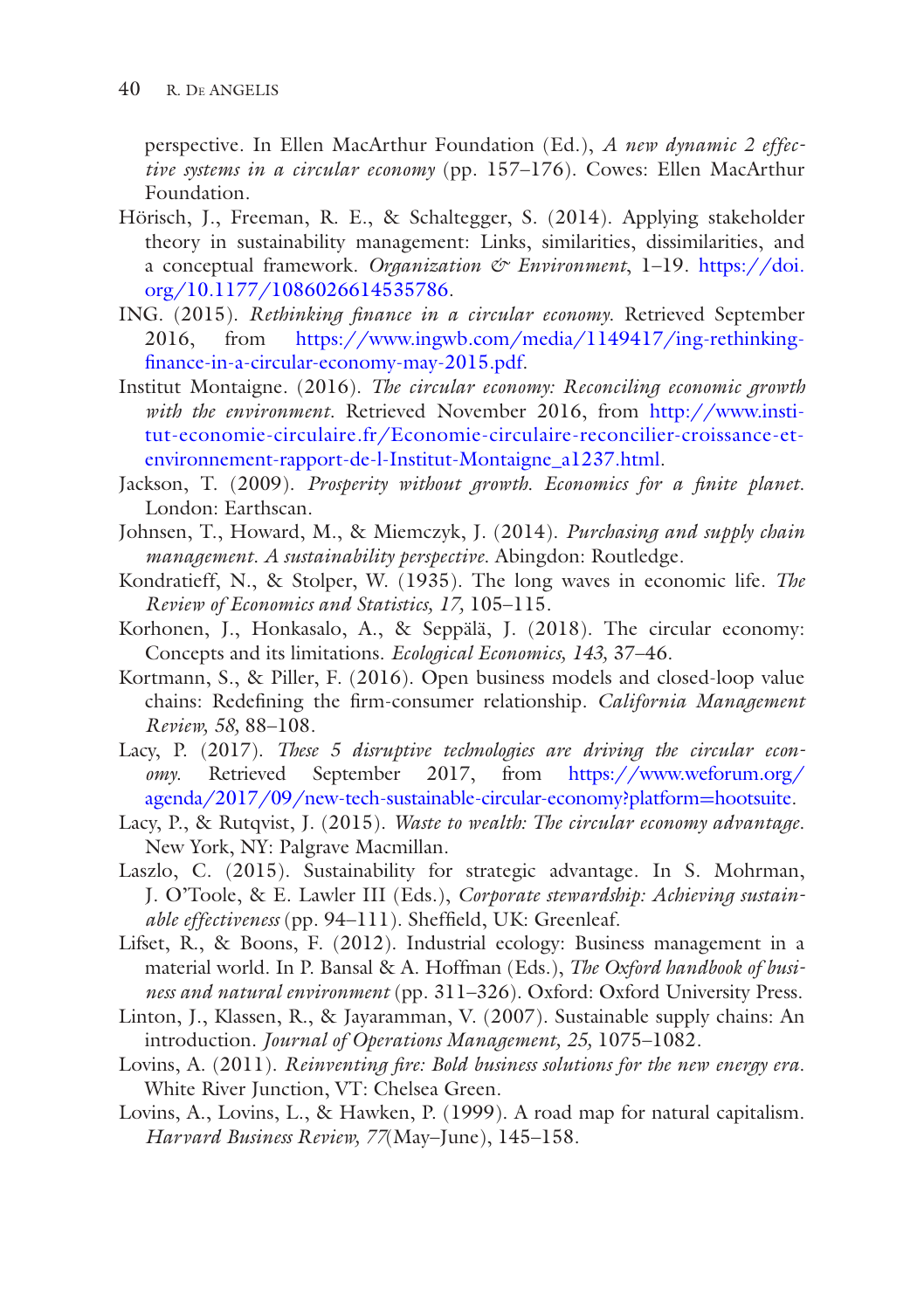- Lubin, D., & Esty, D. (2010, May). The sustainability imperative. *Harvard Business Review, 88,* 42–50.
- Mathews, J., & Tan, H. (2016). Circular economy: Lessons from China. *Nature, 531,* 440–442.
- McDowall, W., Geng, B., Huang, E., Barteková, R., Bleischwitz, Tli, S., et al. Circular economy policies in China and Europe. *Journal of Industrial Ecology.* [https://doi.org/10.1111/jiec.12597.](http://dx.doi.org/10.1111/jiec.12597)
- Meadows, D. (1996). *Envisioning a sustainable world*. Retrieved June 2017, from<http://donellameadows.org/archives/envisioning-a-sustainable-world/>.
- <span id="page-55-4"></span>Montiel, I., & Delgado-Ceballos, J. (2014). Defning and measuring corporate sustainability: Are we there yet? *Organization & Environment, 27,* 113–139.
- <span id="page-55-0"></span>Murray, A., Skene, K., & Haynes, K. (2015). The circular economy: An interdisciplinary exploration of the concept and application in a global context. *Journal of Business Ethics*, 1–12. [https://doi.org/10.1007/](http://dx.doi.org/10.1007/s10551-015-2693-2) [s10551-015-2693-2](http://dx.doi.org/10.1007/s10551-015-2693-2).
- Narver, J. (1971). Rational management responses to external effects. *Academy of Management Journal, 14,* 99–115.
- <span id="page-55-3"></span>NLCH (The Netherlands Circular Hot Spot). (2016). *The Netherlands circular hot spot campaign.* Retrieved November 2016, from [http://www.netherland](http://www.netherlandscircularhotspot.nl/nlch-campaign.html)[scircularhotspot.nl/nlch-campaign.html.](http://www.netherlandscircularhotspot.nl/nlch-campaign.html)
- <span id="page-55-1"></span>O' Marah, K. (2017). *Circular economy is the answer*. Retrieved November 2017, from [https://www.forbes.com/sites/kevinomarah/2017/10/26/](https://www.forbes.com/sites/kevinomarah/2017/10/26/circular-economy-is-the-answer/#46f817cc3e2e) [circular-economy-is-the-answer/#46f817cc3e2e.](https://www.forbes.com/sites/kevinomarah/2017/10/26/circular-economy-is-the-answer/#46f817cc3e2e)
- <span id="page-55-6"></span>Pauli, G. (2010). *The blue economy: 10 years, 100 innovations, 100 million jobs*. Taos, NM: Paradigm Publications.
- Pawlyn, M. (2016). Ecosystems as a unifying model for cities and industry. In EMF (Eds.), *A new dynamic 2. Effective business in a circular economy* (pp. 63–86). Cowes: Ellen MacArthur Foundation.
- <span id="page-55-5"></span>Pearce, D., & Turner, R. (1990). *Economics of natural resources and the environment.* London: Harvester Wheatsheaf.
- Plumecocq, G. (2014). The second generation of ecological economics: How far has the apple fallen from the tree? *Ecological Economics, 107,* 457–468.
- <span id="page-55-7"></span>Pollard, S., Turney, A., Charnley, F., & Webster, K. (2016). The circular economy—A reappraisal of the 'stuff' we love. *Geography, 101,* 17–27.
- Porter, M., & Van der Linde, C. (1995). Green and competitive: Ending the stalemate. *Harvard Business Review, 73,* 120–134.
- <span id="page-55-2"></span>Preston, F. (2012). *A global redesign? Shaping the circular economy.* Retrieved March 2014, from [http://www.chathamhouse.org/publications/papers/](http://www.chathamhouse.org/publications/papers/view/182376) [view/182376.](http://www.chathamhouse.org/publications/papers/view/182376)
- Revell, A. (2008). Valuing the environment: Environmental economics and the limits to growth debate. In S. Buckingam & M. Turner (Eds.), *Understanding environmental issues.* Los Angeles: SAGE.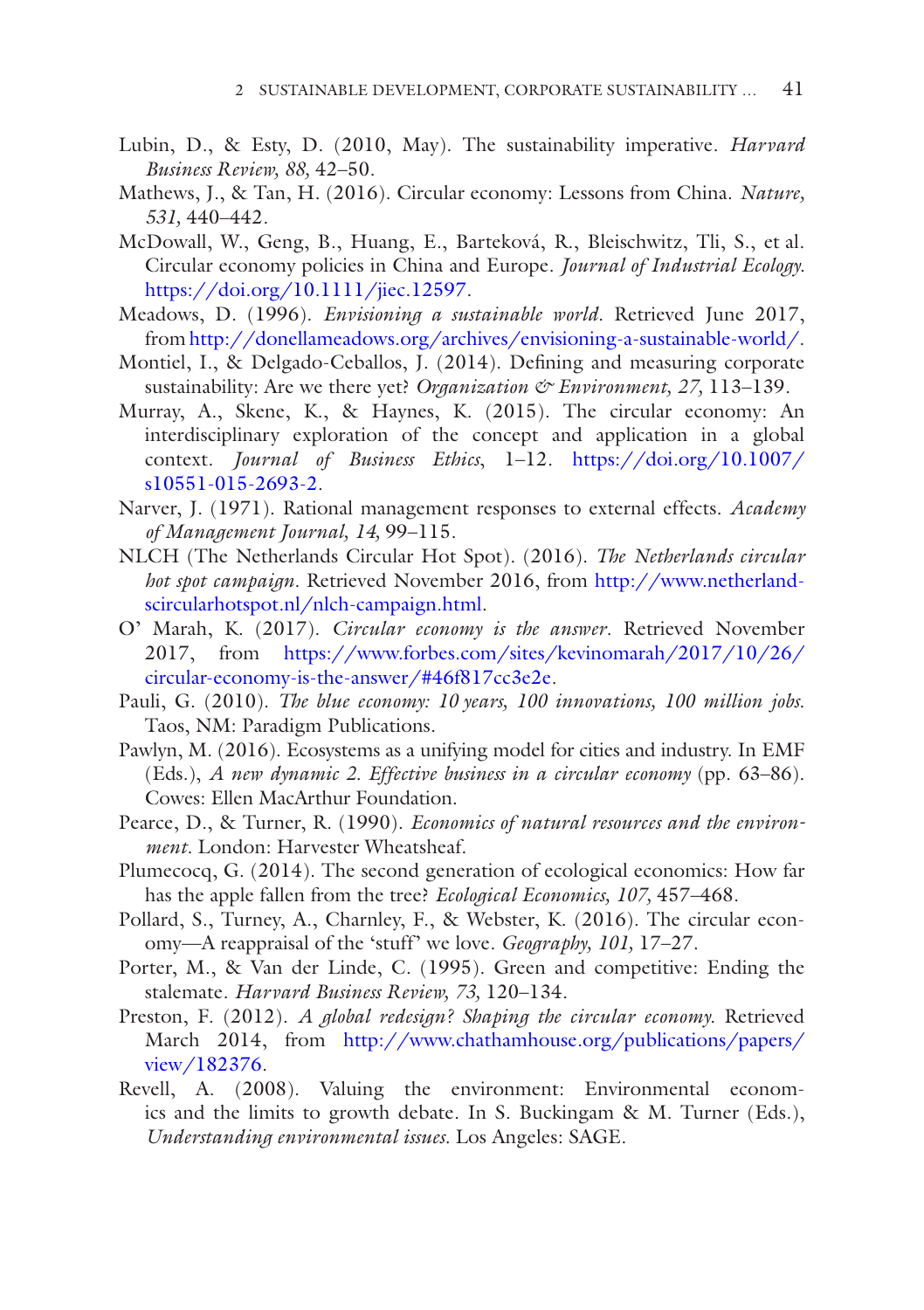- <span id="page-56-4"></span>Rittel, H., & Webber, M. (1973). Dilemmas in general theory of planning. *Policy Science, 4,* 155–169.
- <span id="page-56-5"></span>Rizos, V., Behrens, A., van der Gaast, W., et al. (2016). Implementation of circular economy business models by small and medium-sized enterprises (SMEs): Barriers and enablers. *Sustainability, 8,* 1–18.
- Roome, N., & Louche, C. (2016). Journeying toward business models for sustainability: A conceptual model found inside the black box of organisational transformation. *Organization & Environment, 29,* 11–35.
- <span id="page-56-2"></span>Santos, B., Azevedo, S., & Matias, J. (2017). The relation between corporate sustainability and the circular economy. In S. Azevedo & J. Matias (Eds.), *Corporate sustainability: The new pillar of the circular economy* (pp. 1–14). New York: Nova Publishers.
- <span id="page-56-3"></span>Sauvé, S., Bernard, S., & Sloan, P. (2016). Environmental sciences, sustainable development and circular economy: Alternative concepts for trans-disciplinary research. *Environmental Development, 17,* 48–56.
- Schaltegger, S., Lüdeke-Freund, F., & Hansen, E. (2016). Business models for sustainability: A co-evolutionary analysis of sustainable entrepreneurship, innovation, and transformation. *Organization & Environment, 29,* 264–289.
- <span id="page-56-7"></span>Scheepens, A., Vogtländer, J., & Brezet, J. (2016). Two life cycle assessment (LCA) based methods to analyse and design complex (regional) circular economy systems. Case: Making water tourism more sustainable. *Journal of Cleaner Production, 114,* 257–268.
- Schneider, F., Kallis, G., & Martinez-Alier, J. (2010). Crisis or opportunity? Economic degrowth for social equity and ecological sustainability. Introduction to this special issue. *Journal of Cleaner Production, 18,* 511–518.
- Seebode, D., Jeanreneaud, S., & Bessant, J. (2012). Managing innovation for sustainability. *R&D Management, 42,* 195–205.
- Speth, G. (2008). *The bridge at the edge of the world: Capitalism, the environment and crossing from crisis to sustainability*. London: Yale University Press.
- <span id="page-56-6"></span>Stahel, W. (2006). *The performance economy* (2nd ed.). Basingstoke: Palgrave Macmillan.
- Starik, M., & Rands, G. (1995). Weaving an integrated web: Multilevel and multisystem perspectives of ecologically sustainable organizations. *Academy of Management Review, 20,* 908–935.
- Starik, M., & Kanashiro, P. (2013). Toward a theory of sustainable management: Uncovering and integrating the nearly obvious. *Organization & Environment, 26,* 7–30.
- <span id="page-56-1"></span>UN (United Nations). (2016). *Millennium development goals and beyond 2015*. Retrieved June 2017, from <http://www.un.org/millenniumgoals/>.
- <span id="page-56-0"></span>Van Buren, N., Demmers, M., van der Heijden, R., & Witlox, F. (2016). Towards a circular economy: The role of Dutch logistics industries and governments. *Sustainability, 8,* 1–17.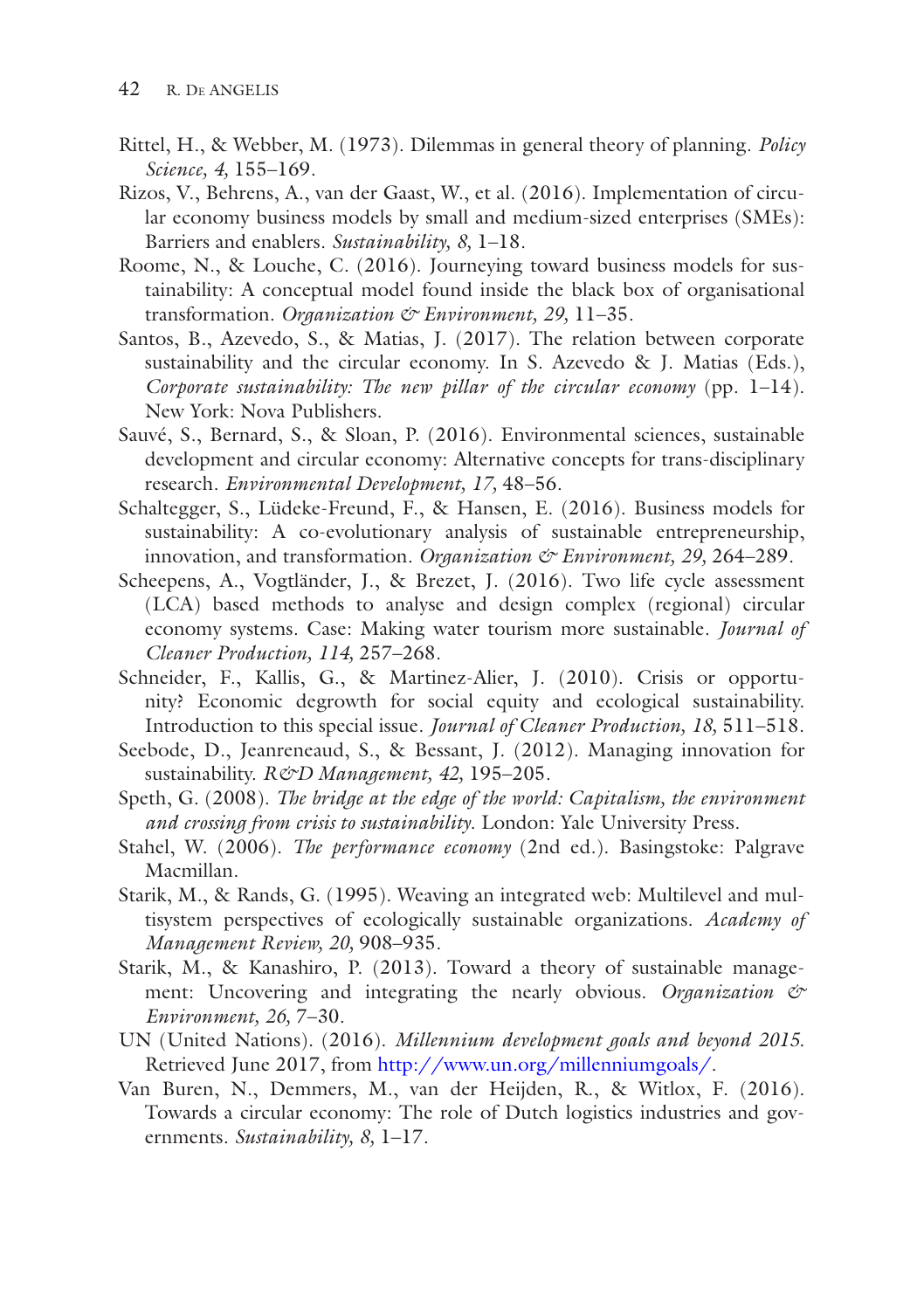- Van den Bergh, J. (2011). Environment versus growth. A criticism of "degrowth" and a plea for "A-growth". *Ecological Economics, 70,* 881–900.
- <span id="page-57-5"></span>Waddock, S., & McIntosh, M. (2011). *SEE change, making the transition to a sustainable enterprise economy*. Sheffeld, UK: Greenleaf.
- <span id="page-57-8"></span>Webster, K. (2013). What might we say about a circular economy? Some temptations to avoid if possible. *World Futures, 69,* 542–554.
- <span id="page-57-3"></span>WEF (World Economic Forum), EMF, & McKinsey. (2014). *Towards the circular economy: Accelerating the scale-up across global supply chains.* Retrieved March 2014, from <http://ellenmacarthurfoundation.org/business/reports>.
- <span id="page-57-6"></span>Wells, P. (2013). *Business models for sustainability.* Cheltenham: Edward Elgar Publishing.
- <span id="page-57-7"></span>Wells, P., & Seitz, M. (2005). Business models and closed loop supply chains: A typology. *Supply Chain Management: An International Journal, 10,* 249–251.
- Whiteman, G., Walker, B., & Perego, P. (2013). Planetary boundaries: Ecological foundations for corporate sustainability. *Journal of Management Studies, 50,* 308–336.
- Winn, M., & Pogutz, S. (2013). Business, ecosystems, and biodiversity: New horizons for management research. *Organization & Environment, 26,* 203–229.
- World Bank Group. (2017). *Commodity markets outlook*. Washington, DC: World Bank. Retrieved September 2017, from [http://pubdocs.worldbank.org/](http://pubdocs.worldbank.org/en/174381493046968144/CMO-April-2017-Full-Report.pdf) [en/174381493046968144/CMO-April-2017-Full-Report.pdf](http://pubdocs.worldbank.org/en/174381493046968144/CMO-April-2017-Full-Report.pdf).
- <span id="page-57-2"></span>WRAP (Waste and Resource Action Plan). (2016). *Our vision.* Retrieved November 2016, from<http://www.wrap.org.uk/about-us/about>.
- <span id="page-57-0"></span>WRAP, & Green Alliance. (2015). *Employment and the circular economy. Job creation in a more resource effcient Britain.* Retrieved July 2015, from [http://](http://www.wrap.org.uk/sites/files/wrap/Employment%20and%20the%20circular%20economy%20summary.pdf) [www.wrap.org.uk/sites/files/wrap/Employment%20and%20the%20circu](http://www.wrap.org.uk/sites/files/wrap/Employment%20and%20the%20circular%20economy%20summary.pdf)[lar%20economy%20summary.pdf](http://www.wrap.org.uk/sites/files/wrap/Employment%20and%20the%20circular%20economy%20summary.pdf).
- <span id="page-57-4"></span>Zollo, M., Cennamo, C., & Neumann, K. (2013). Beyond what and why: Understanding organizational evolution towards sustainable enterprise models. *Organization & Environment, 26,* 241–259.
- <span id="page-57-1"></span>ZWS (Zero Waste Scotland). (2015). *The carbon impacts of the circular economy*. Retrieved September 2015, from [http://www.zerowastescotland.org.uk/](http://www.zerowastescotland.org.uk/CarbonImpactsOfTheCircularEconomy) [CarbonImpactsOfTheCircularEconomy](http://www.zerowastescotland.org.uk/CarbonImpactsOfTheCircularEconomy).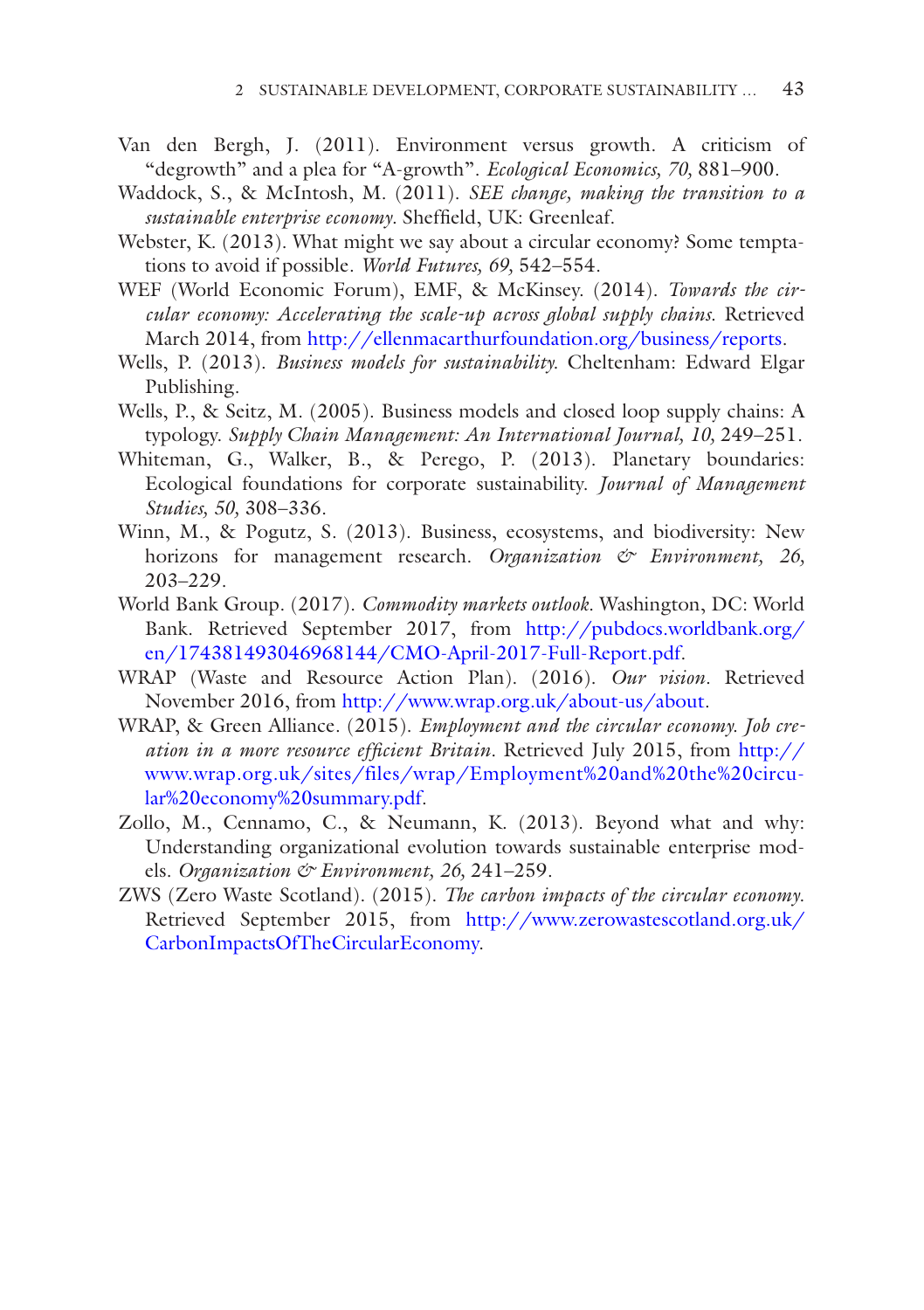# Business Models and Circular Business Models

**Abstract** This chapter responds to the need for more clarity in the lexicon in use in the circular economy feld. Therefore, it outlines a conceptualisation of the circular business model. This chapter presents a set of propositions leading to a preliminary conceptualisation of the circular business model by merging themes from the business model literature with the implications for business models deriving from the application of the circular economy thinking inferred from practical examples and the literature. This chapter includes recommendations for future studies on circular business models.

**Keywords** Business models · Circular business models Value proposition  $\cdot$  Value creation and delivery  $\cdot$  Value capture

# 3.1 Introduction

The visibility of the CE framework has increased at the academic, policy and business levels concurrently with the establishment of the EMF. However, as is often the case with a new concept, there is a need for more clarity in the lexicon in use. Confusion on the meaning of the words CE and divergence in the CE terminology in use exist (Bocken et al. 2016; Gallaud and Laperche 2016; Murray et al. 2015). In the nascent academic literature on the CE, some defnitions of the CE are offered. However, it is easier to spot differences than similarities among them, and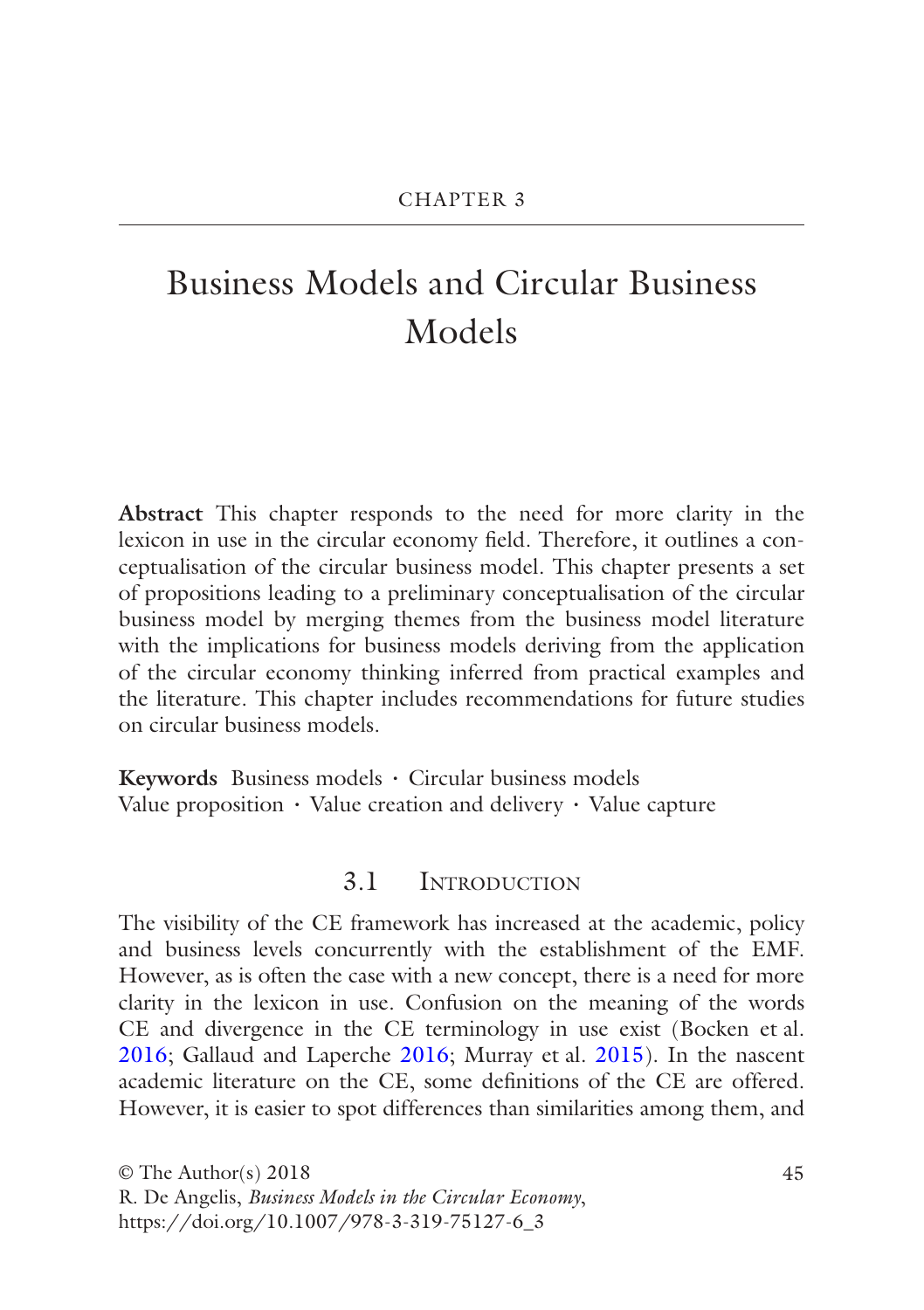in some cases, they add complexity to the terminology in use bringing risks of complicating rather than simplifying the concept. Geissdoerfer et al. (2017) defne the CE as: 'a regenerative system in which resource input and waste, emission, and energy leakage are minimised by slowing, closing, and narrowing material and energy loops. This can be achieved through long-lasting design, maintenance, repair, reuse, remanufacturing, refurbishing, and recycling' (p. 759). Murray et al. (2015) propose: 'the Circular Economy is an economic model wherein planning, resourcing, procurement, production and reprocessing are designed and managed, as both process and output, to maximize ecosystem functioning and human well-being' (p. 9). Then Korhonen et al. (2018) suggest: 'circular economy is an economy constructed from societal productionconsumption systems that maximizes the service produced from the linear nature-society-nature material and energy throughput flow. This is done by using cyclical materials fows, renewable energy sources and cascading-type energy fows. Successful circular economy contributes to all the three dimensions of sustainable development. Circular economy limits the throughput fow to a level that nature tolerates and utilises ecosystem cycles in economic cycles by respecting their natural reproduction rates' (p. 39). De Jesus and Mendonça (2018) add: 'the CE can be defned as a multidimensional, dynamic, integrative approach, promoting a reformed socio-technical template for carrying out economic development, in an environmentally sustainable way, by re-matching, re-balancing and rewiring industrial processes and consumption habits into a new usageproduction closed-loop system' (p. 76).

The most comprehensive and commonly used CE defnition, already presented in Chapters [1](http://dx.doi.org/10.1007/978-3-319-75127-6_1) and [2,](http://dx.doi.org/10.1007/978-3-319-75127-6_2) conceptualises the CE as 'an industrial system that is restorative or regenerative by intention and design [that] replaces the end-of life concept with restoration, shifts towards the use of renewable energy, eliminates the use of toxic chemicals, which impairs reuse and aims for the elimination of waste through the superior design of materials, products, systems, and within this, business models' (EMF and McKinsey 2012, p. 7). This defnition makes it clear that business models are one of the crucial constituents of such an economy, and this is confrmed in other studies (Bocken et al. 2016; De los Rios and Charnley 2017; Hopkinson et al. 2016; Lacy and Rutqvist 2015; Scheepens et al. 2016) and in subsequent EMF's research, which identifes new business models as one of the building blocks of a CE (EMF 2015). Yet, there is very little attention and clarity on circular business models in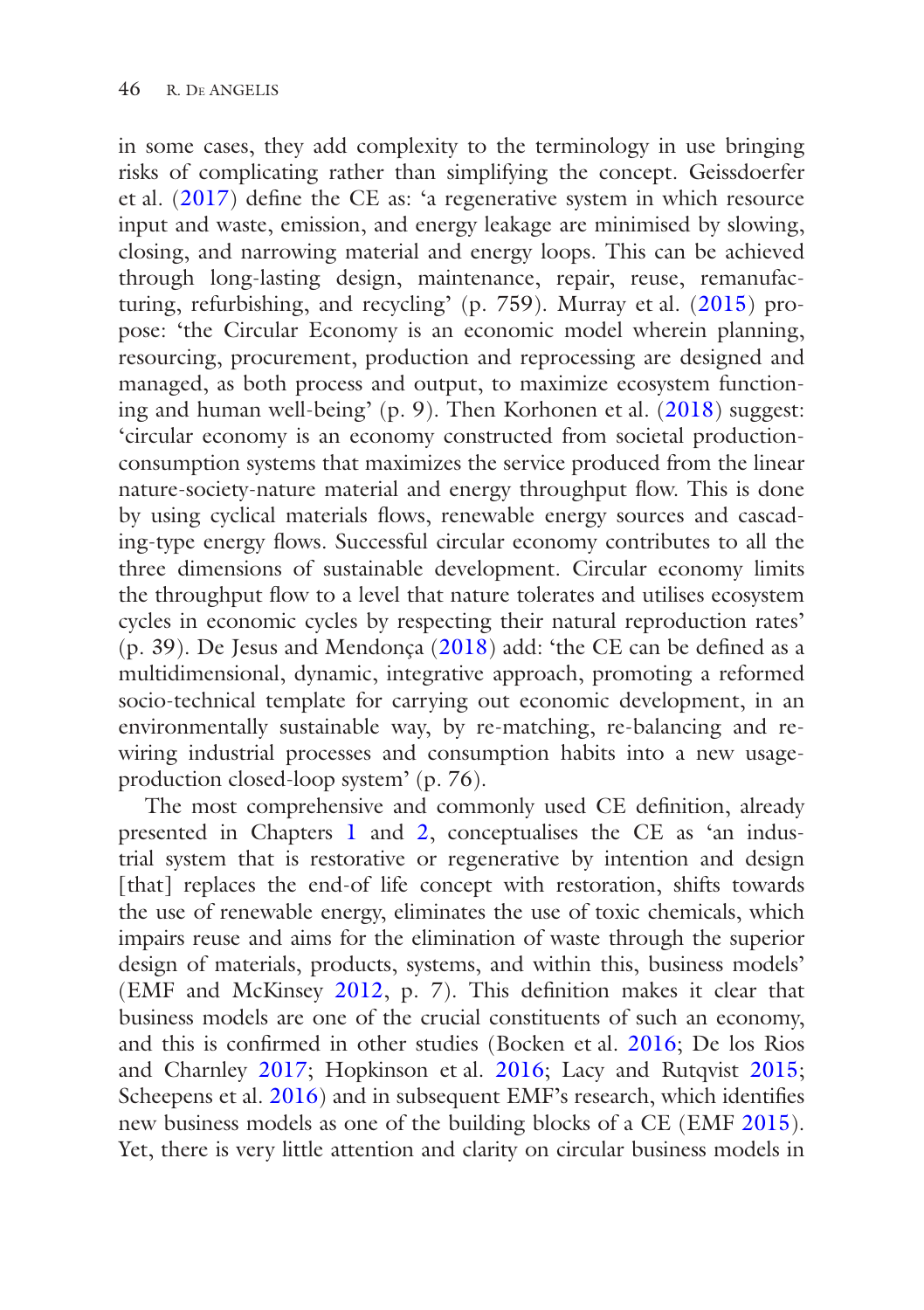the academic literature to date (Antikainen and Valkokari 2016; Blomsma and Brennan 2017; Goyal et al. 2016; Kirchherr et al. 2017; Lewandowski 2016). The intention of this chapter is to bring some clarity in the emerging CE literature by providing a more systematic conceptualisation of the circular business model. This is potentially useful given the limited contribution to the topic that has come from business disciplines to date (Moreno et al.  $2016$ ). A diversion into the business model concept and related literature is necessary frst to understand what a business model refers to and to consider to what extent the CE thinking challenges traditional business models thinking. Consequently, the remaining parts of this chapter are organised in the following way. Section 3.2 reviews the business model literature to highlight the defnition of the business model and its main characteristics. Section 3.3 analyses the academic, practitioner and grey literature that has given attention to business model innovation in the CE and identifes some examples from the business community that clarify what the application of CE principles means in practice and its implications. The conceptualisation of the circular business model, currently almost inexistent in the literature, is presented in Sect. 3.4 by merging themes from the business model literature with the implications for business models deriving from the application of the CE thinking inferred from practical examples and the literature. This conceptualisation is closer to a typology (purely theoretically driven) than to a taxonomy (purely empirically driven). The chapter then concludes with recommendations for future studies on circular business models. Recommendations concern the choice of the industry, the type of company to investigate and the most suited research method.

# 3.2 Business Models

Total agreement on what a business model really is does not yet exist (Arend 2013; Casadeus-Masanell and Ricart 2010; DaSilva and Trkman 2014; Osterwalder et al. 2005; Zott et al. 2011). Yet, the concept of the business model (BM hereafter) is subject of considerable interest within the business and academic communities (Amit and Zott 2012; Baden-Fuller and Morgan 2010; Lecocq et al. 2010; Wirtz et al. 2016). BM innovation is of major interest to managers (Casadeus-Masanell and Ricart 2011; IBM 2015) as it is considered an important source of competitive advantage (Spieth et al. 2014), even more than product and service innovation (EIU 2005). Interest in BMs emerged largely as a consequence of the advent of the Internet and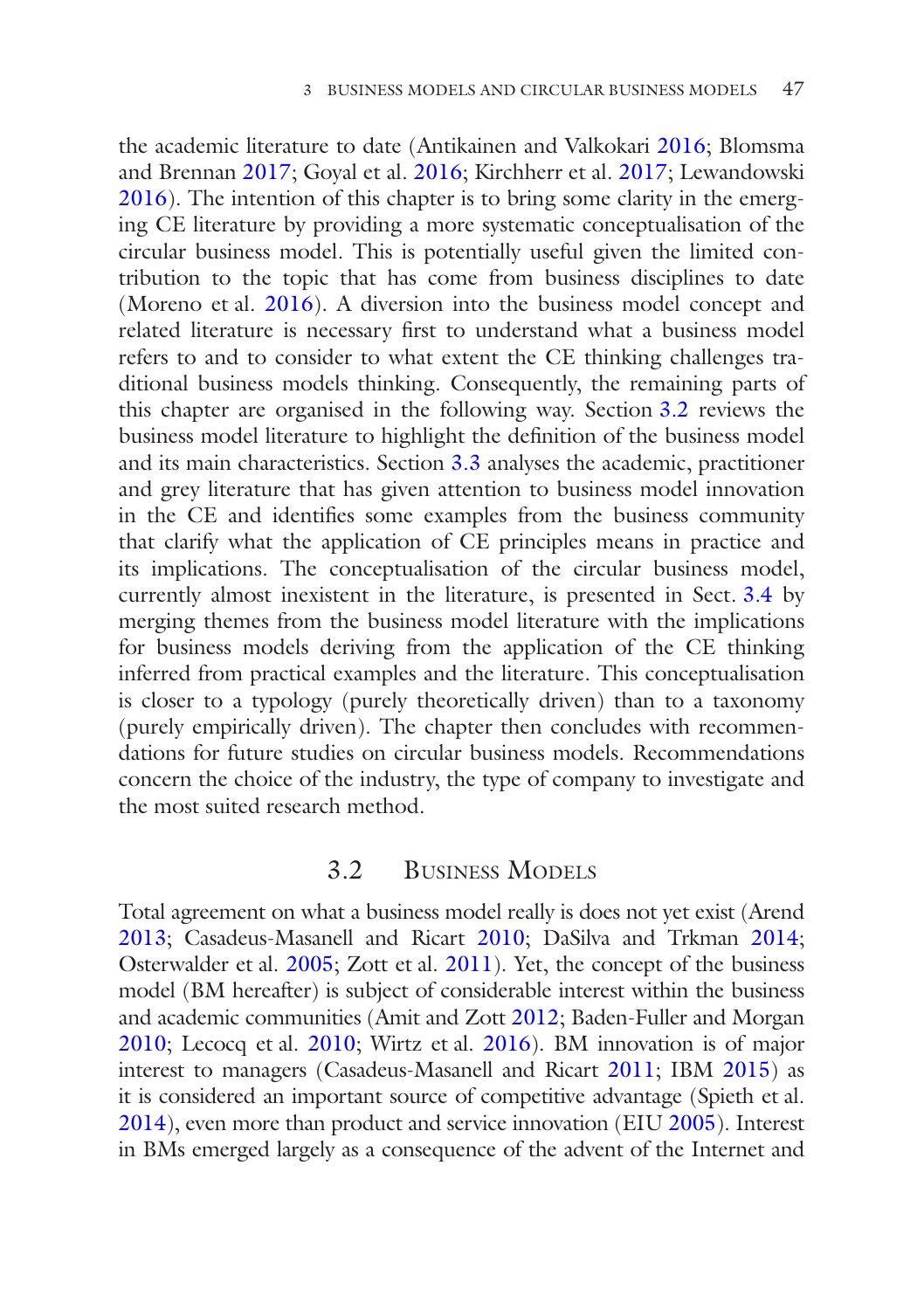the associated information and communication technologies in the 1990s, because this created new opportunities and challenges for value creation and capture (e.g. e-commerce) (Lecocq et al. 2010; Wirtz et al. 2016), but attention towards the BM outlived the 'dot-com bubble' (DaSilva and Trkman 2014, p. 381).

A measure of the level of interest is that various special issues of academic journals have been devoted to BMs between 2010 and 2015 (e.g. *Harvard Business Review*; *International Journal of Innovation Management*; *Long Range Planning*; *R & D Management*; *Strategic Entrepreneurship Journal* and *Strategic Organization*). Nonetheless, the lack of clarity concerning circular BM comes as no surprise placed in the context of the BM literature. At the turn of the century, Porter (2001) argued that 'the defnition of a business model is murky at best' (p. 73) and ten years later, Zott et al. (2011) suggested that there had been little change claiming that 'researchers frequently adopt idiosyncratic defnitions that ft the purposes of their studies but that are diffcult to reconcile with each other' (p. 1020) and frustrated, that 'the term business model in its current use is not one concept; it is many concepts' (pp. 1034–1035). This is confrmed by more recent studies with Wirtz et al. (2016) arguing that the BM term is not always applied in a coherent manner but rather is used interchangeably with other terms like 'business idea' or 'revenue model'. However, authors in the BMs literature seem to have found some accord on 'value' as an important element to understand the BM concept. Notably, Zott et al.  $(2011)$  argue that BMs 'seek to explain both value creation and value capture' (p. 1020). Teece (2010) describes a BM as 'the design or architecture of the value creation, delivery and capture mechanisms employed. The essence of a business model is that it crystallizes customer needs and ability to pay, defnes the manner by which the business enterprise responds to and delivers value to customers, entices customers to pay for value, and converts those payments to proft through the proper design and operation of the various elements of the value chain' (p. 191). Osterwalder and Pigneur (2010) view the BM as 'the rationale of how an organization creates, delivers, and captures value' (p. 14) and propose an extensive BM framework, which they call 'canvas', based on the following nine dimensions: *customer segments, value propositions, channels, customers' relationships, revenue stream, key resources, key activities, key partnerships* and *cost structure*. Richardson (2008) proposed a simpler yet explanatory BM framework grounded on 'value' and comprising the 'value proposition' to the customer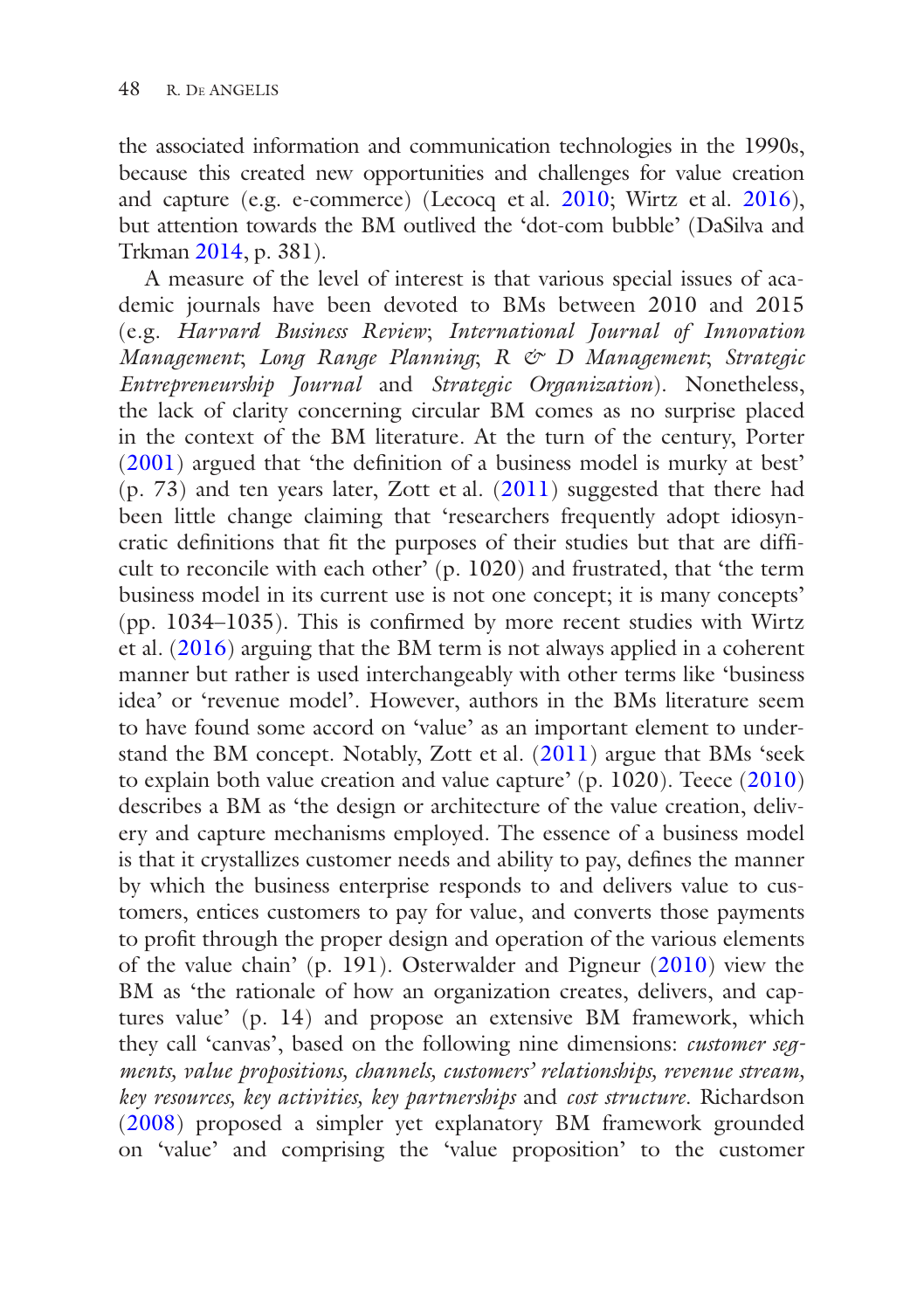|                       | The BM literature is relatively recent (can be traced back to the 1990s)                                                                                                                                                                                                                                                                                                                                                                                                                                                                            |
|-----------------------|-----------------------------------------------------------------------------------------------------------------------------------------------------------------------------------------------------------------------------------------------------------------------------------------------------------------------------------------------------------------------------------------------------------------------------------------------------------------------------------------------------------------------------------------------------|
| The business<br>model | 'Value' is a key theme in the BM literature: the BM as 'the ration-<br>ale of how an organization creates, delivers and captures value'<br>(Osterwalder and Pigneur 2010, p. 14); the BM 'describes the<br>design or architecture of the value creation, delivery and capture<br>mechanisms employed' (Teece 2010, p. 191); BMs as means to<br>create and capture value (Zott et al. 2011); BM frameworks are<br>centred on value, e.g. Richardson's (2008) framework includes<br>value proposition, value creation and delivery, and value capture |
|                       |                                                                                                                                                                                                                                                                                                                                                                                                                                                                                                                                                     |

(customers' offering), the 'value creation and delivery' (how value for customers is created and delivered and thus including resources and capabilities, activity system and supply chain) and 'value capture' (refecting a firm costs and revenues structure and flow). Table 3.1 summarises the key fndings concerning the BM concept in the BM literature.

Next, a review of the academic, practitioner and grey literature which has given attention to BM innovation in the context of the CE is presented.

# 3.3 Circular Business Models: State of the Art in the Current Literature

The emphasis on new BMs or the transformation of existing ones, is understandable when placed in the context of the CE proposition. Its implementation would affect all the elements of the BM framework, namely value proposition, value creation and delivery and value capture as the following example illustrates. In circular modes of production and consumption, products with a medium to long life cycle (e.g. domestic appliances) need not follow the conventional sale transaction but instead be leased or accessed under pay for use mechanisms, i.e. customers pay for the right to use the product over a long period of time, with payment related to performance (EMF and McKinsey 2012; Lacy and Rutqvist 2015). Under this system, producers preserve the ownership of the product and are responsible for providing maintenance over time, which provides an incentive for designing more durable products (Hawken et al. 2000). Producers could beneft from reduced primary materials costs (products are returned to the manufacturer at the end of their useful life and thus secondary raw materials can be recovered),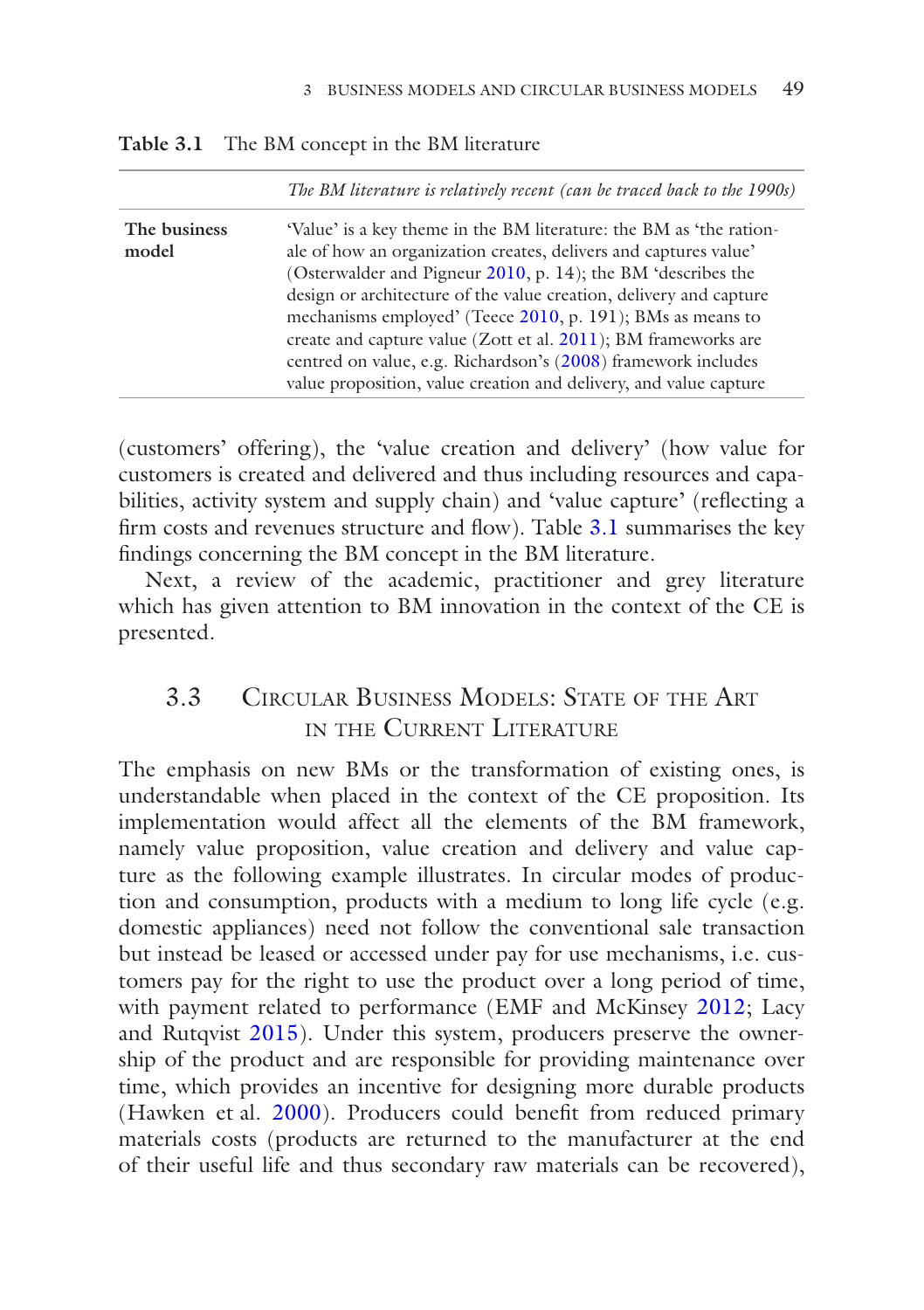and from long-lasting relationships with customers (ibid.). They, in turn, can rely on a flow of performances without capital expenditure on expensive goods (ibid.). Clearly, there is a new value proposition under this system (e.g. with access over ownership customers' value increases) and so it is for the value creation and delivery (e.g. capabilities in maintenance and repair; customer relationships need to be developed) and value capture (e.g. revenues derive from selling services rather than goods; potential reduced costs). *Bundles*, a Dutch start-up, offers its customers the service of having their clothes washed instead of selling washing machines via supplying smart appliances that are connected to the internet and with fees charged on a pay per wash basis (EMF 2017a). *Bundles* install only machines that are durable and made of components that are recyclable at the end of life so that when these are returned they can be repaired and refurbished and enter a next cycle of use (ibid.).

The importance of new BMs for a CE is frequently cited in early practitioner literature, but there are only hints on their possible nature. There is nonetheless an understanding that some will be performancebased payment models, rather than the normal (consumer) ownership models, which are conducive to designing products for longevity and reuse (EMF and McKinsey 2012). More recently, a set of measures that could be implemented to pursue BM innovation in accordance with the CE principles outlined in Chapter [2,](http://dx.doi.org/10.1007/978-3-319-75127-6_2) has been proposed under the nomenclature of the 'ReSOLVE' framework (EMF et al. 2015). These measures are: 'Regenerate, Share, Optimise, Loop, Virtualise and Exchange—together, the ReSOLVE framework' (EMF et al. 2015, p. 25). *Regenerate* demands a shift towards renewable materials and sources of energy as well as investments in natural capital along returning back to nature renewable materials. *Share* refers not only to the possibility of a shared utilisation of goods among users but also to the maximisation of resources use along the product life cycle through for instance reuse, increased durability and design for repair/upgrade. *Optimise* involves improving products and processes efficiency. *Loop* implicates closing production loops via returning technical materials to use (e.g. repair, remanufacturing, recycling) and renewable materials to cascading usage and ultimately to nature. *Virtualise* refers to the possibility of delivering utility in the absence of physical products (e.g. online music, books) and *Exchange* relies on the use of innovative technologies and materials enabling more resource-effcient industrial processes. Table 3.2 contains a selection of business innovations based on CE principles.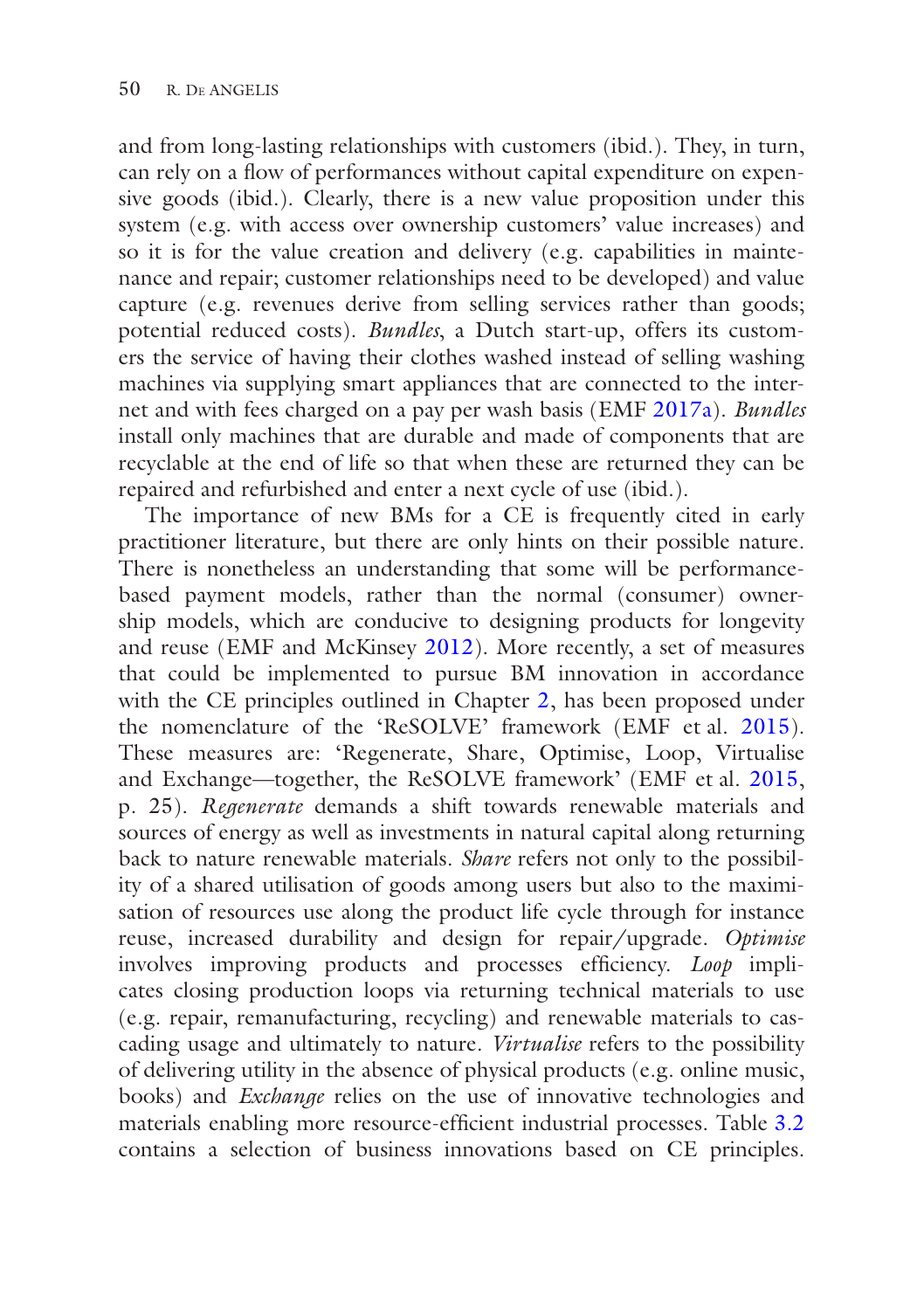### **Table 3.2** Examples of business innovations based on CE principles

*Active Disassembly* designs products using materials that can be recovered and dismantled at the end of product life cycle in a non-destructive way

#### **(Exchange)**

*Airbnb* enables homeowners to rent spare bedrooms to travellers

#### **(Share)**

*British Sugar* converts waste and emissions deriving from its core sugar production into inputs for new products lines (e.g. animal feed, betaine for the cosmetics industry, bioethanol, soil conditioner)

#### **(Regenerate, Loop)**

*Caterpillar*, the manufacturer of machinery for the construction industry, produces heavy machinery that is suitable for remanufacturing, repairing and upgrade

#### **(Share, Loop)**

*Daimler*, the German automotive manufacturer, launched Car2go in 2008. This service enables customers' access to a car which can be located, reserved and accessed by phone, website and mobile app. Users pay for the time travelled with no additional fees for deposit, parking or fuel

#### **(Share, Exchange)**

*Desso* has established a take-back programme for its carpets and products containing recyclable yarn that can be used over and over again without losing its quality

#### **(Loop, Optimise)**

*Ecovative* produces packaging products from agricultural waste. This packaging is compostable at the end of its useful life and performs the same as packaging materials derived from synthetic sources

#### **(Regenerate, Loop, Exchange)**

*FLOOW2* is a business-to-business asset sharing virtual platform where businesses can share equipment as well as skills

#### **(Share, Optimise)**

*Girl Meets Dress™* enables customers to rent designer dresses and accessories **(Share)**

*Interface*, the leading manufacturer of carpet tiles, reuses the nylon recovered from fishing nets abandoned in the oceans to produce one of its carpet tiles collections

#### **(Exchange)**

*Michelin*, a leading tires manufacturer, through its tires as service model, allows fleet customers to lease instead of purchasing tires. Consequently, customers do not own the tires and the contract is based on a pay per mile fee. *Michelin* provides maintenance as well and collects back worn-out tires which can be reprocessed into feedstock for the manufacturing of new tires or something else

#### **(Share, Loop)**

*Miele* designs washing machines lasting longer (about 20 years) than the average lifespan of a washing machine (10 years). Products are also designed for upgradability

#### **(Share, Loop)**

*Mud Jeans* allows its customers to lease instead of buying organic cotton jeans over the payment of a monthly fee, and at the end of their useful life they can be converted into new denim

#### **(Share, Loop)**

*Marks & Spencer*, a leading UK's retailer, collaborates with Oxfam, a not-for-proft organisation, to facilitate recycling of used Marks & Spencer's clothes, shoes and bags. These items can be brought into Oxfam stores where customers receive a voucher that can be spent in Marks & Spencer's stores. The collected items are either resold or recycled and the money raised is donated to Oxfam in support of its work

**(Share, Optimise, Loop)**

(continued)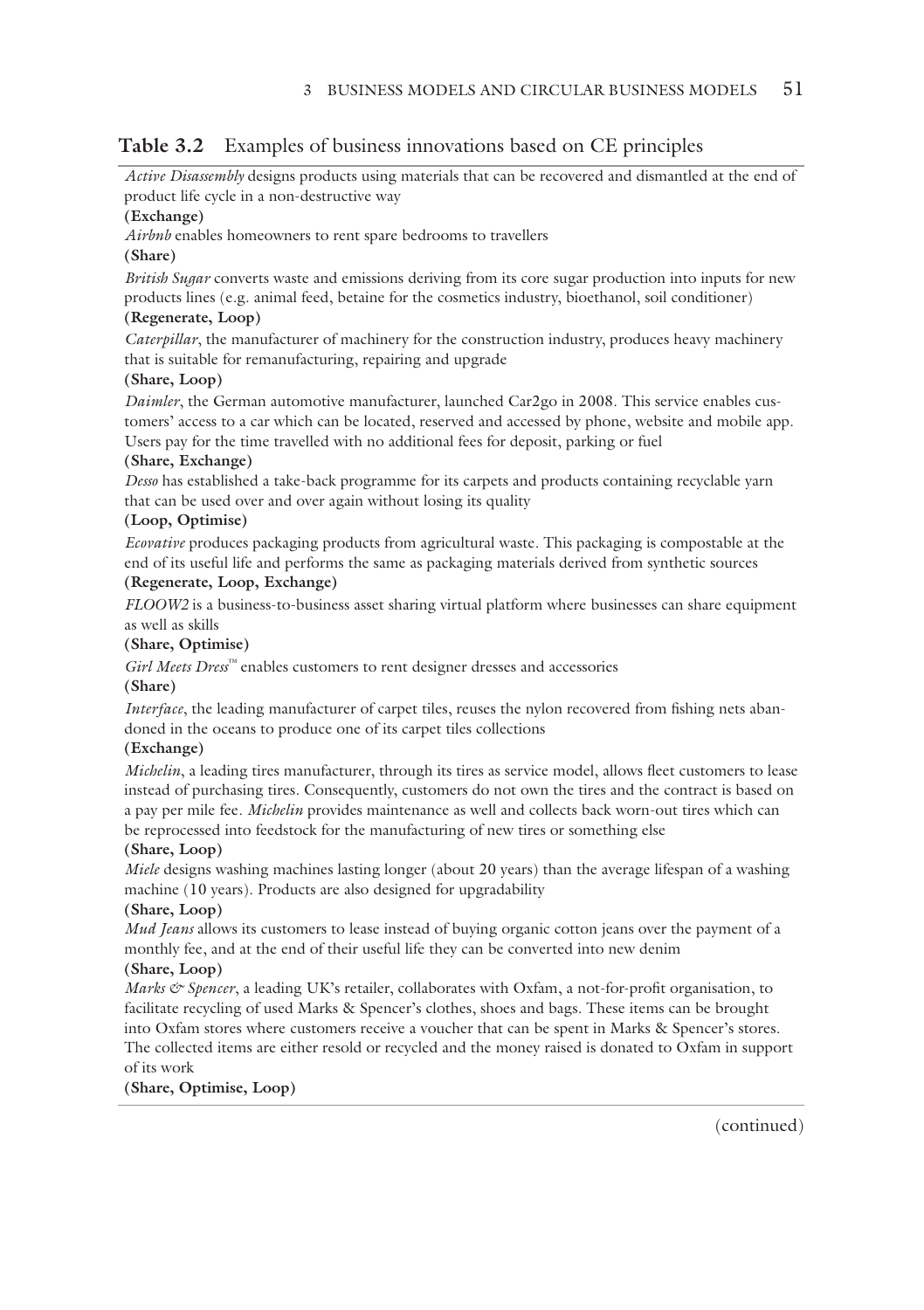#### **Table 3.2** (continued)

*Philips*, the global manufacturer of consumer electronics (e.g. light bulbs and healthcare equipment), has launched lighting as service. Under this system, customers do not own the lighting equipment but they have access to it and they are charged on the basis of usage

#### **(Share, Exchange)**

*Patagonia* designs sport clothing that lasts longer, is suitable for repair and recycling at the end of its useful life

#### **(Share, Loop)**

*Rolls*-*Royce*, which designs and manufactures power systems to be used in air, on land and at sea, introduced Power-by-the-Hour™ in 1962. This system offers access to jet engine, monitoring in use, maintenance and accessory replacement on a fying per hour basis

#### **(Share)**

*Splosh* sells very innovative household cleaning products. The company initially provides customers with a 'one-off starter box' which contains a range of bottles, each flled with a sachet of concentrated liquid that can be used to prepare detergents at home. Bottles can be used over time which contributes to reduce packaging waste, and new sachets when needed are ordered and delivered by post

#### **(Share, Optimise, Exchange)**

*Spotify* sells and delivers music online

#### **(Virtualise)**

*Timberland*, a leading manufacturer and retailer of outdoors wear, produces walking boots (Earthkeeper®) that are suitable for disassembly and incorporate components (e.g. rubber outsole, lining and laces) made from recycled materials

#### **(Share, Exchange, Loop)**

*TurningArt*, enables individuals to rent rather than own art. It also allows art inventory that is not in use to be placed on the market

#### **(Optimise)**

*Xerox* does not sell printers but rather printer services and its printers are designed so that at the end of their useful life they can be remanufactured

**(Share, Loop)**

Each example is placed in relation to the measures in the ReSOLVE framework (EMF et al. 2015). The examples are taken from relevant literature (Bocken et al. 2016; EMF 2017a; Lacy and Rutqvist 2015; WRAP 2017a). The association between each example and the measures in the ReSOLVE framework is done by this author.

The ReSOLVE framework is valuable in proposing a set of measures suggesting how to align a BM to the requirements of a CE, but it does not defne what a circular business model (CBM hereafter) is. This is why a search of the academic literature was employed to fnd a conceptualisation of the CBM using bibliometric methods, a growing research method within the domains of Management and Organisation Studies to perform literature search (Zupic and Cater 2015). Bibliometric research is used for the 'description, evaluation, and monitoring of published research' (ibid., p. 430). The academic literature review was performed with the academic databases Scopus, ProQuest Business Collection,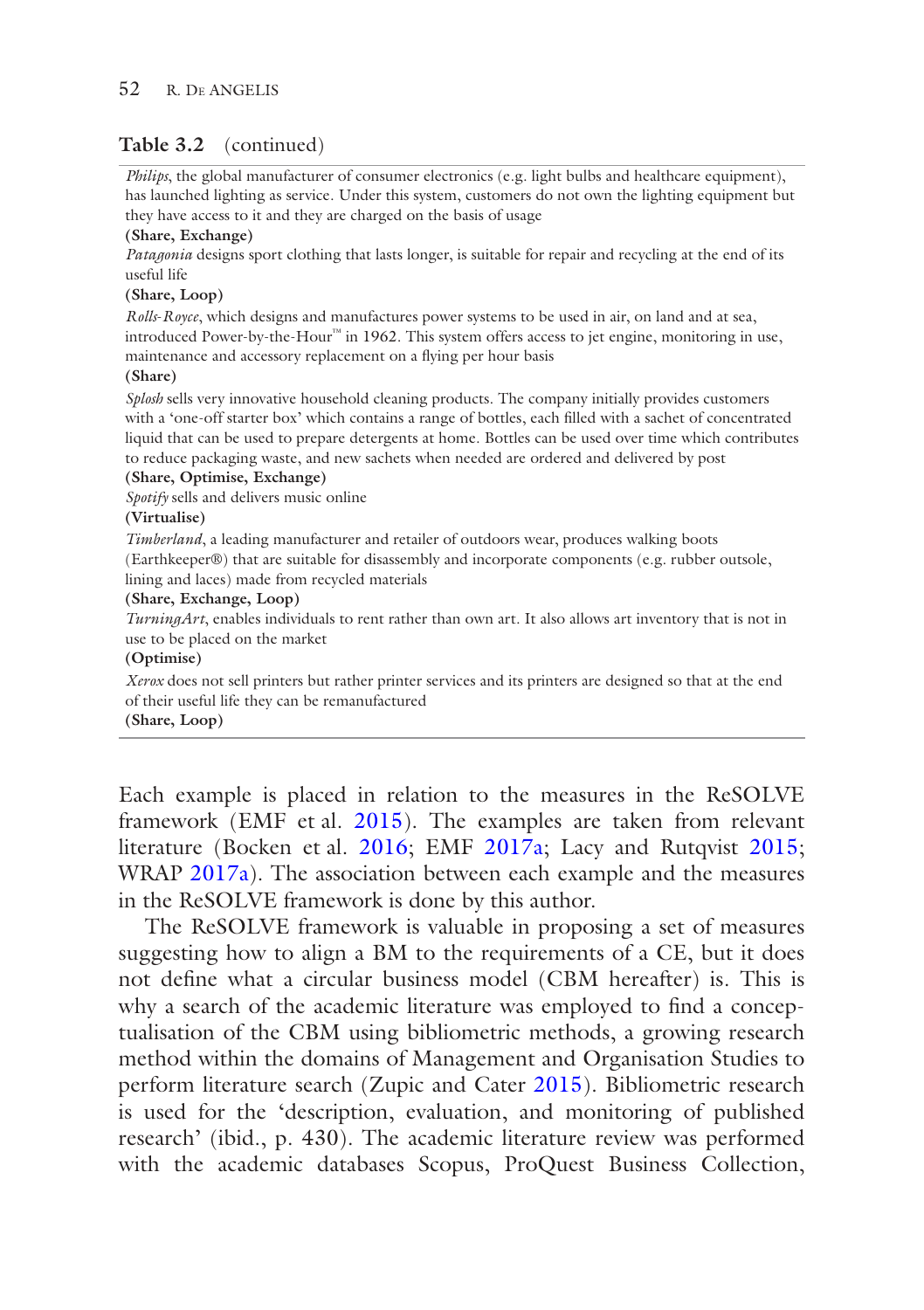EBSCOhost and Web of Science, using 'circular economy and business models' and 'circular business model' as keywords. Only specifc CE terminology was used to fnd a conceptualisation of the CBM. The CE thinking as such is new though the ideas behind the CE propositions are not and the CE literature needs clarity as outlined. Therefore, to avoid confusion with concepts developed in felds that are linked to the CE literature and to fnd a defnition of BM specifc to the CE context, alternative keywords (e.g. sustainable business models) were not used. The suitability of the approach taken can be further justifed if we consider that 'the notion of sustainable business model is often used in an inconsistent way' (Lüdeke-Freund and Dembek 2017, p. 1669) and that very recent CE review studies support the same perspective recognising the importance of clarity (D'Amato et al. 2017; Geisendorf and Pietrulla 2017). The literature search was conducted in August 2017 and only publications written in English were considered. Table 3.3 summarises the results obtained from the academic literature search.

The relevant titles of peer-reviewed publications were subsequently processed to fnd a conceptualisation of the CBM, which led to the reading of articles abstracts and main text. Only one academic article (Linder and Williander 2015) contains a conceptualisation of the CBM which will be explored in the subsequent sections of this paragraph. Therefore, to conduct a more comprehensive literature search, the grey and practitioner literature were also included in addition to the originators of the CE thinking. The grey and practitioner literature was manually searched starting from the websites of well-known organisations that have been involved in the production of reports and other publications on the CE

| <b>Table 3.3</b> Results of<br>the academic literature<br>search | Academic databases                                 | Number of<br>publications |  |
|------------------------------------------------------------------|----------------------------------------------------|---------------------------|--|
|                                                                  | 'Circular economy and business models' as keywords |                           |  |
|                                                                  | Scopus                                             | 10                        |  |
|                                                                  | ProQuest business collection                       | 5                         |  |
|                                                                  | <b>EBSCO</b>                                       | 5                         |  |
|                                                                  | Web of science                                     | 5                         |  |
|                                                                  | 'Circular business model' as keywords              |                           |  |
|                                                                  | Scopus                                             | 13                        |  |
|                                                                  | ProQuest business collection                       | 5                         |  |
|                                                                  | <b>EBSCO</b>                                       | 7                         |  |
|                                                                  | Web of science                                     | 8                         |  |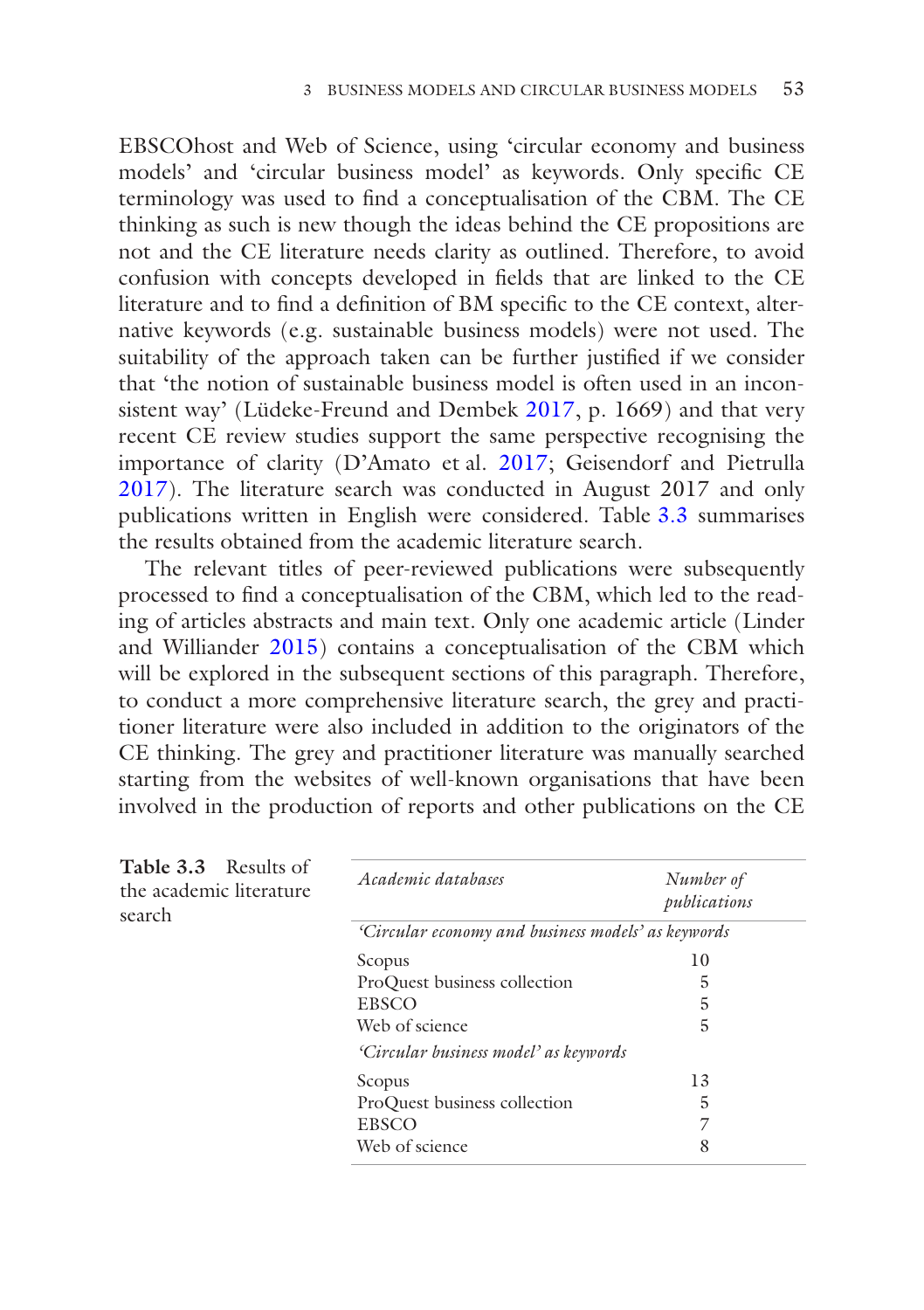and it included publications that were referenced in the sample initially reviewed. In this case, only publications written in English were reviewed too. Overall, the comprehensive literature review reveals: (a) the availability of different constructs that in some cases are directly conceptualised as CBMs archetypes, categories, frameworks, elements, canvas and strategies and in other cases are classifed by this author as CBMs elements/categories; (b) an almost inexistent defnition of the CBM. An overview of the different constructs available in the literature is presented in Table 3.4.

As Table 3.4 shows, CBMs elements, categories, archetypes, strategies, framework and canvas are developing within academic and practitioners' studies. Though there is some overlapping between the constructs presented in Table 3.4, they are valuable because they offer some guidance towards actual confguration of CBMs. However, the academic literature and the business community would beneft from a more systematic conceptualisation of the CBM. Zott et al. (2011), in their extensive review of the BM literature, lamented a missing defnition of the BM concept in several publications and warned that this is not benefcial to advance understanding and research on the topic. Zott and colleagues' fndings in the BM literature show similarity with the characteristics of the CE literature produced to date whereby there seems to be a proliferation of different constructs (categories, canvas, elements, archetypes, strategies, frameworks for CBMs) in the absence of a common ground elucidating what the CBM refers to in the frst place, with potential negative implications for research and implementation. Therefore, conceptualising the CBM not only adds to the CE literature where CBMs are investigated marginally (Antikainen and Valkokari 2016; Blomsma and Brennan 2017; Lewandowski 2016; Lieder and Rashid 2016) but also provides a unifying frame of reference to develop further comprehension of the CBM concept and thus contributing to the much-needed clarity and theory building in the CE literature. In addition, clarity in relation to what a CBM refers to is beneficial to implementation within the business community.

Very little in terms of CBMs conceptualisation in the academic literature has been published to date, with Linder and Williander's (2015) study as the one exception. They defne the CBM as 'a business model in which the conceptual logic for value creation is based on utilizing economic value retained in products after use in the production of new offerings. Thus, a circular business model implies a return fow to the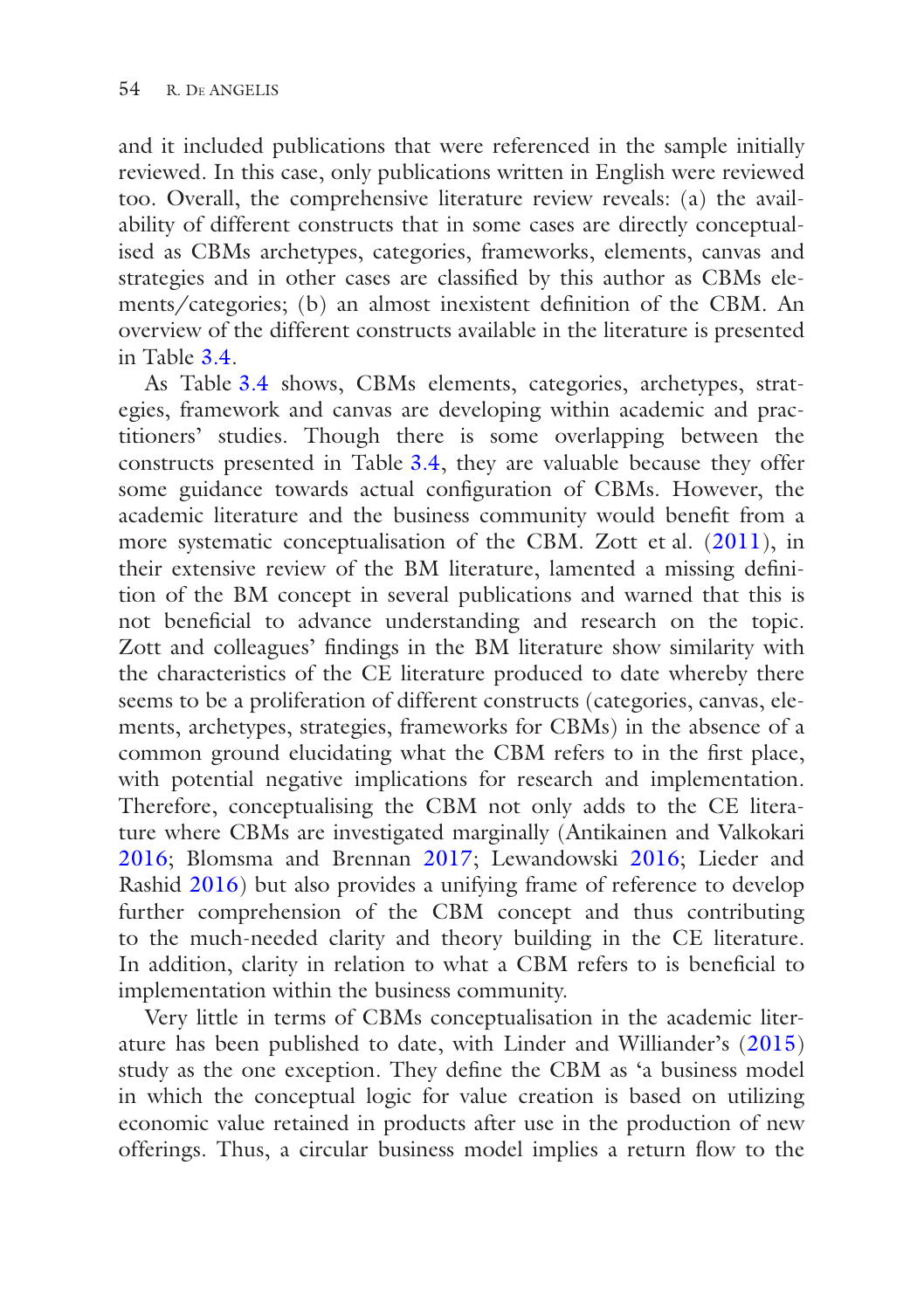## **Table 3.4** CBMs archetypes, canvases, categories, elements, frameworks and strategies

| • Performance/usage-based payments models (leasing, hiring);<br>• Product-service systems (a combination of products and services)<br>• Usage-based service (leasing or renting);<br>• Result-based integrated solutions (value proposition as a combination<br>of products and services)<br>• Product-service systems (a combination of products and services);<br>· Dematerialised service (e.g. accessing music online);<br>· Hire and leasing (hire or leasing instead of purchasing an item);<br>· Collaborative consumption (e.g. car sharing, home sharing);<br>• Incentivised return and reuse (customers are encouraged to return back<br>a product at the end of its useful life for an agreed amount of money.<br>The product is then recycled or refurbished);<br>• Asset management (improving efficiency in the usage of equipment<br>so that for example, when this is not in use it can be leased to other<br>businesses);<br>• Collection of used products (products are collected back at the end of<br>their useful life by a service provider and are then directed to recycling/<br>refurbishing/remanufacturing/reusing);<br>• Long life (products designed to last for longer);<br>· Made to order (over-stocking of products is avoided);<br>• Bring your own device (e.g. employees are provided with one computer<br>to use at home and at work and this is useful in reducing the quantity of | <b>CBMs</b> elements<br>(EMF and McKinsey 2012)<br>CBMs elements/<br>categories<br>(Sempels 2013)<br>CBMs elements/<br>categories<br>(WRAP 2017a) |
|--------------------------------------------------------------------------------------------------------------------------------------------------------------------------------------------------------------------------------------------------------------------------------------------------------------------------------------------------------------------------------------------------------------------------------------------------------------------------------------------------------------------------------------------------------------------------------------------------------------------------------------------------------------------------------------------------------------------------------------------------------------------------------------------------------------------------------------------------------------------------------------------------------------------------------------------------------------------------------------------------------------------------------------------------------------------------------------------------------------------------------------------------------------------------------------------------------------------------------------------------------------------------------------------------------------------------------------------------------------------------------------------------------------------------|---------------------------------------------------------------------------------------------------------------------------------------------------|
| products needed to satisfy a need)<br>· Incentivised returns (customers are encouraged to return a product at the<br>end of its useful life over the payment of an agreed amount of money.<br>Returned products can then enter reuse/refurbish/remanufacture/<br>recycle routes);<br>• Hire and lease (customers are allowed to rent a product over a short                                                                                                                                                                                                                                                                                                                                                                                                                                                                                                                                                                                                                                                                                                                                                                                                                                                                                                                                                                                                                                                              | CBMs elements/<br>categories<br>(Aldersgate Group 2015)                                                                                           |
| period of time or to lease it over a longer period)<br>• Circular supply chain (renewable or recyclable inputs to production<br>processes);<br>• Recovery and recycling (material/energy recovery from products at the<br>end of life);<br>· Product life extension (repairing, upgrading, remanufacturing, extended<br>product durability and refurbishing);<br>· Sharing platforms (collaborative consumption);<br>• Product as a service (leasing rather than selling)                                                                                                                                                                                                                                                                                                                                                                                                                                                                                                                                                                                                                                                                                                                                                                                                                                                                                                                                                | CBMs elements/<br>categories<br>(Lacy and Rutqvist 2015)                                                                                          |
| · Slowing loops (access and performance model; extending product value,<br>i.e. recovering the residual value of products; long life; encourage<br>sufficiency, i.e. reduced consumption through product durability,<br>upgradability);<br>• Closing loops (extending resource value, i.e. wasted materials are recap-<br>tured for the production process; industrial symbiosis, i.e. waste from<br>one company feeds another company's production process)<br>• Loop 1 (reusing, repairing, remanufacturing, technological upgrading);<br>• Loop 2 (recycling production waste and end of life products; natural<br>cycles, i.e. using biomass as a renewable energy source such as biodiesel<br>from plants)                                                                                                                                                                                                                                                                                                                                                                                                                                                                                                                                                                                                                                                                                                          | <b>CBMs</b> strategies<br>(Bocken et al. 2016)<br>CBMs elements/<br>categories<br>(Stahel 2006)                                                   |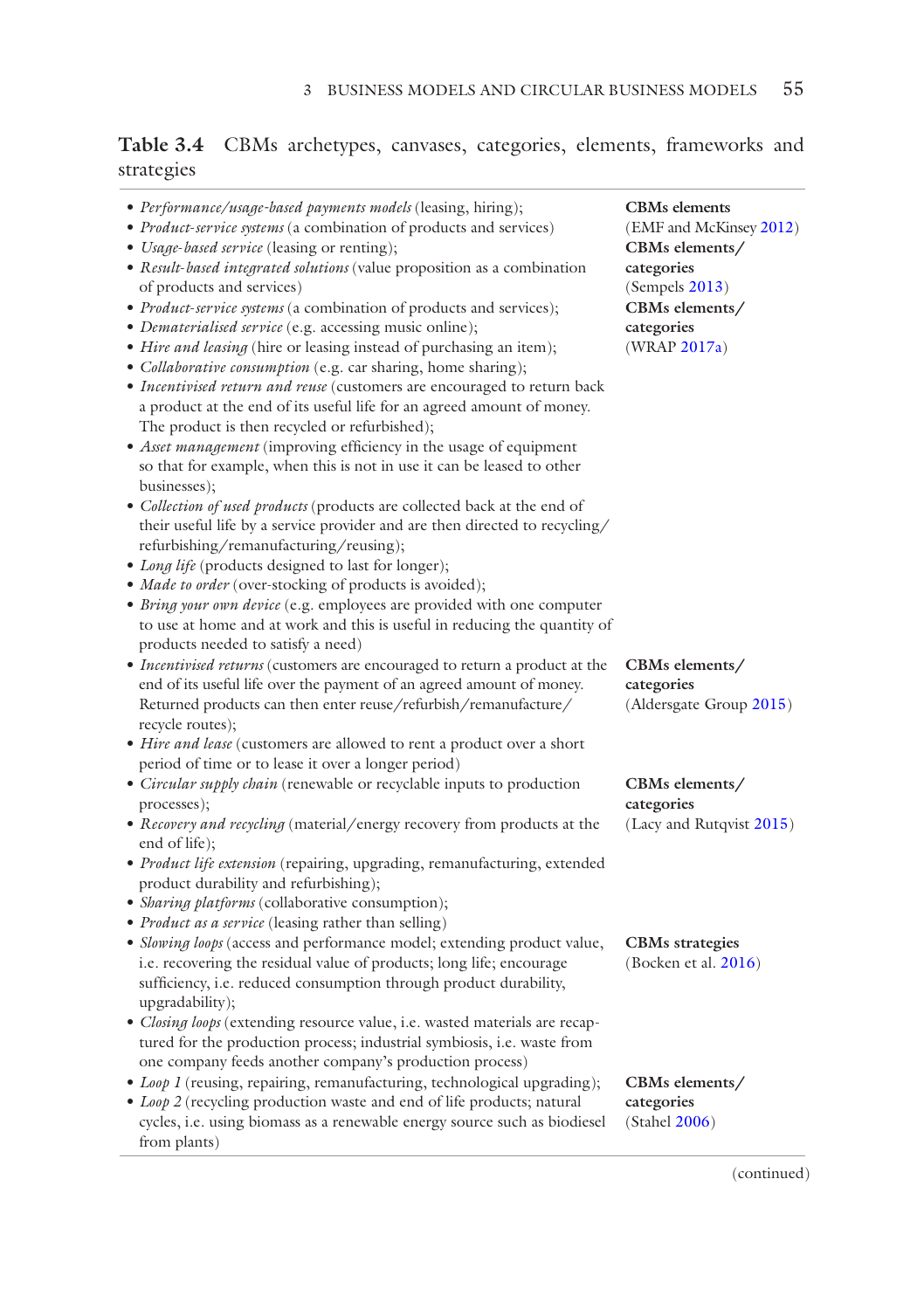j.

# **Table 3.4** (continued)

| · Product design (products are designed to support end of life strategies,<br>i.e. reuse/recycle/repair/refurbish);<br>• Service- and function-based models (services enabling connection<br>between overstock products and potential users are provided, e.g. food<br>banks); | CBMs elements/<br>categories<br>(Noten 2015) |
|--------------------------------------------------------------------------------------------------------------------------------------------------------------------------------------------------------------------------------------------------------------------------------|----------------------------------------------|
| • <i>Collaborative consumption</i> (platforms enabling access to second-hand                                                                                                                                                                                                   |                                              |
| products, swopping and borrowing goods);                                                                                                                                                                                                                                       |                                              |
| · Reuse (second-hand/refurbished products are marketed);                                                                                                                                                                                                                       |                                              |
| · Repair (products are repaired and remarketed at the end of their useful<br>life);                                                                                                                                                                                            |                                              |
| • Recycling and waste management (sorting and recycling services)                                                                                                                                                                                                              |                                              |
| Building blocks of a CBM:                                                                                                                                                                                                                                                      | <b>CBM</b> canvas                            |
| • Value propositions;                                                                                                                                                                                                                                                          | (Lewandowski 2016)                           |
| • Customer segments,                                                                                                                                                                                                                                                           |                                              |
| • Channels;                                                                                                                                                                                                                                                                    |                                              |
| • Customer relationships;                                                                                                                                                                                                                                                      |                                              |
| • Revenue streams;                                                                                                                                                                                                                                                             |                                              |
| • Key resources;                                                                                                                                                                                                                                                               |                                              |
| • Key activities,                                                                                                                                                                                                                                                              |                                              |
| • Key partnerships;                                                                                                                                                                                                                                                            |                                              |
| • Cost structure;                                                                                                                                                                                                                                                              |                                              |
| • Take back systems;                                                                                                                                                                                                                                                           |                                              |
| • Adoption factors                                                                                                                                                                                                                                                             |                                              |
| The author considers the elements of the Osterwalder and Pigneur's                                                                                                                                                                                                             |                                              |
| (2010) BM canvas, in addition, to take back systems and adoption factors                                                                                                                                                                                                       |                                              |
| as constitutive elements of the CBM canvas                                                                                                                                                                                                                                     |                                              |
| • Value propositions;                                                                                                                                                                                                                                                          | <b>CBM</b> canvas                            |
| • Customer segments,                                                                                                                                                                                                                                                           | (EMF and IDEO 2017)                          |
| • Channels;                                                                                                                                                                                                                                                                    |                                              |
| • Customer relationships;                                                                                                                                                                                                                                                      |                                              |
| • Revenue streams;                                                                                                                                                                                                                                                             |                                              |
| • Key resources;                                                                                                                                                                                                                                                               |                                              |
| • Key activities,                                                                                                                                                                                                                                                              |                                              |
| • Key partnerships;<br>• Cost structure;                                                                                                                                                                                                                                       |                                              |
| The CBM canvas is built on Osterwalder and Pigneur's (2010) BM canvas and                                                                                                                                                                                                      |                                              |
| incorporates questions that prompt thinking about actual design of a CBM                                                                                                                                                                                                       |                                              |
| • Circular supplies (waste from one process used as feedstock for a differ-                                                                                                                                                                                                    | <b>CBMs</b> archetypes                       |
| ent one);                                                                                                                                                                                                                                                                      | (Moreno et al. $2016$ )                      |
| • Resource value (the residual value of used resources is recovered and                                                                                                                                                                                                        |                                              |
| used into new materials);                                                                                                                                                                                                                                                      |                                              |
| • <i>Product life extension</i> (enhanced product durability);                                                                                                                                                                                                                 |                                              |
| • <i>Extending product value</i> (products are offered on a leasing basis to                                                                                                                                                                                                   |                                              |
| retain ownership and, therefore, benefits are accrued from the residual                                                                                                                                                                                                        |                                              |
| productivity of resources);                                                                                                                                                                                                                                                    |                                              |
| • Sharing platforms (utilisation of products is increased via sharing)                                                                                                                                                                                                         |                                              |
| Solutions-based business models (customers' needs are satisfied through a                                                                                                                                                                                                      | CBMs elements/                               |
| flow of performances)                                                                                                                                                                                                                                                          | categories (Lovins et al.<br>1999)           |

(continued)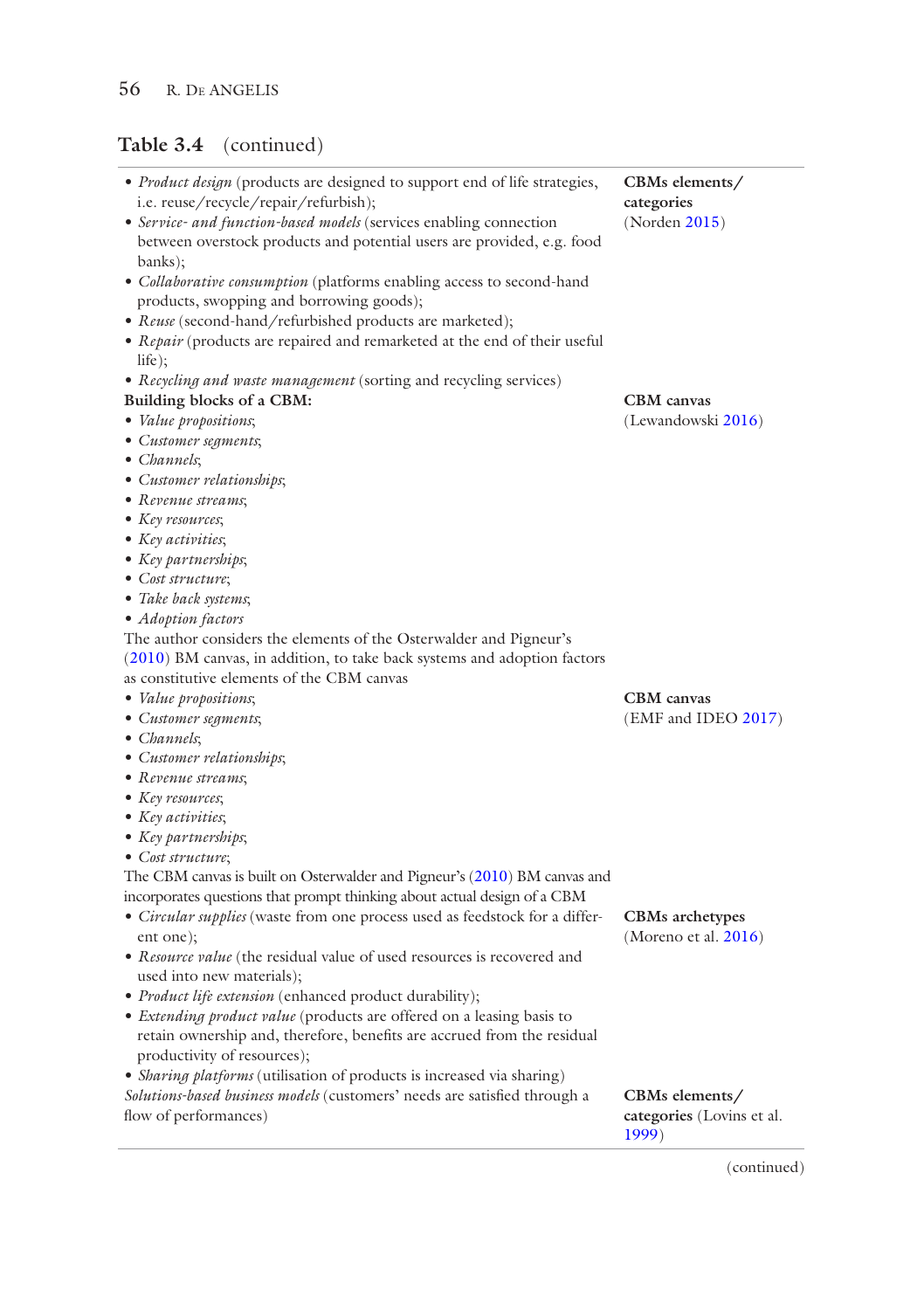# **Table 3.4** (continued)

| • Circular product design (products are designed to support end of life               | <b>CBMs</b> categories    |
|---------------------------------------------------------------------------------------|---------------------------|
| strategies, i.e. repair/upgrade);                                                     | (Circle Economy 2016)     |
| · Classic long life (the offering is based on product durability);                    |                           |
| • Encourage sufficiency (this model is based on selling low volumes of                |                           |
| products with profitability ensured by higher prices);                                |                           |
| · Circular materials (renewable and recyclable materials enter the pro-               |                           |
| duction process);                                                                     |                           |
| • Life extension (spare parts and adds on are sold to support product                 |                           |
| usage for longer);                                                                    |                           |
| • Repair and maintenance service (repair and upgradability are offered to             |                           |
| prolong product use);                                                                 |                           |
| • <i>Product leasing</i> (access over ownership);                                     |                           |
| • <i>Product renting</i> (access over ownership);                                     |                           |
| • Performance provider (a combination of products and services are                    |                           |
| offered to satisfy a particular need);                                                |                           |
| • <i>Sharing platforms</i> (shared access/ownership);                                 |                           |
| • Sell and buy back (products can be returned in a buy back scheme after              |                           |
| an agreed period of time);                                                            |                           |
| • Recaptured material supplier (recovered materials and components are                |                           |
| supplied as replacement for virgin ones);                                             |                           |
| • Refurbisher (used products are refurbished and sold);                               |                           |
| • <i>Second-hand seller</i> (the offering relies on used products);                   |                           |
| • Remanufacturer (the offering is based on products made of recovered                 |                           |
|                                                                                       |                           |
| materials and components);                                                            |                           |
| • <i>Recycling facility</i> (waste is converted into raw materials);                  |                           |
| • Recovery provider (service of collecting back products to recover the               |                           |
| residual value of materials);                                                         |                           |
| • Process design (services are offered to increase the reusability and recycla-       |                           |
| bility of industrial products, waste and by-products);                                |                           |
| · Value management (services to support circular strategies, e.g. manage-             |                           |
| ment of information, materials);                                                      |                           |
| • <i>Tracing facility</i> (services to support the uptake of secondary raw materials) |                           |
| · Material matchmaker (the nexus between recoverable resources and                    | CBMs elements/            |
| potential users);                                                                     | categories                |
| • Service matchmaker (product life cycle is enhanced by offering services             | (Gorissen et al. 2016)    |
| like repairing, refurbishing and restoring)                                           |                           |
| • Commercial models: sharing and exchange; contracts and services                     | CBMs elements/            |
| (e.g. leasing; rental);                                                               | categories                |
| • Operating models: recovering, recycling, reselling                                  | (Weetman 2017)            |
| • Value propositions;                                                                 | <b>CBM</b> framework      |
| • Customer segments,                                                                  | (Antikainen and Valkokari |
| • Channels;                                                                           | 2016)                     |
| • Customer relationships;                                                             |                           |
| • Revenue streams;                                                                    |                           |
| • Key resources;                                                                      |                           |
| • Key activities,                                                                     |                           |
| • Key partnerships;                                                                   |                           |
| • Cost structure;                                                                     |                           |

- *Stakeholders' involvement*;
- *Sustainability impact*

(continued)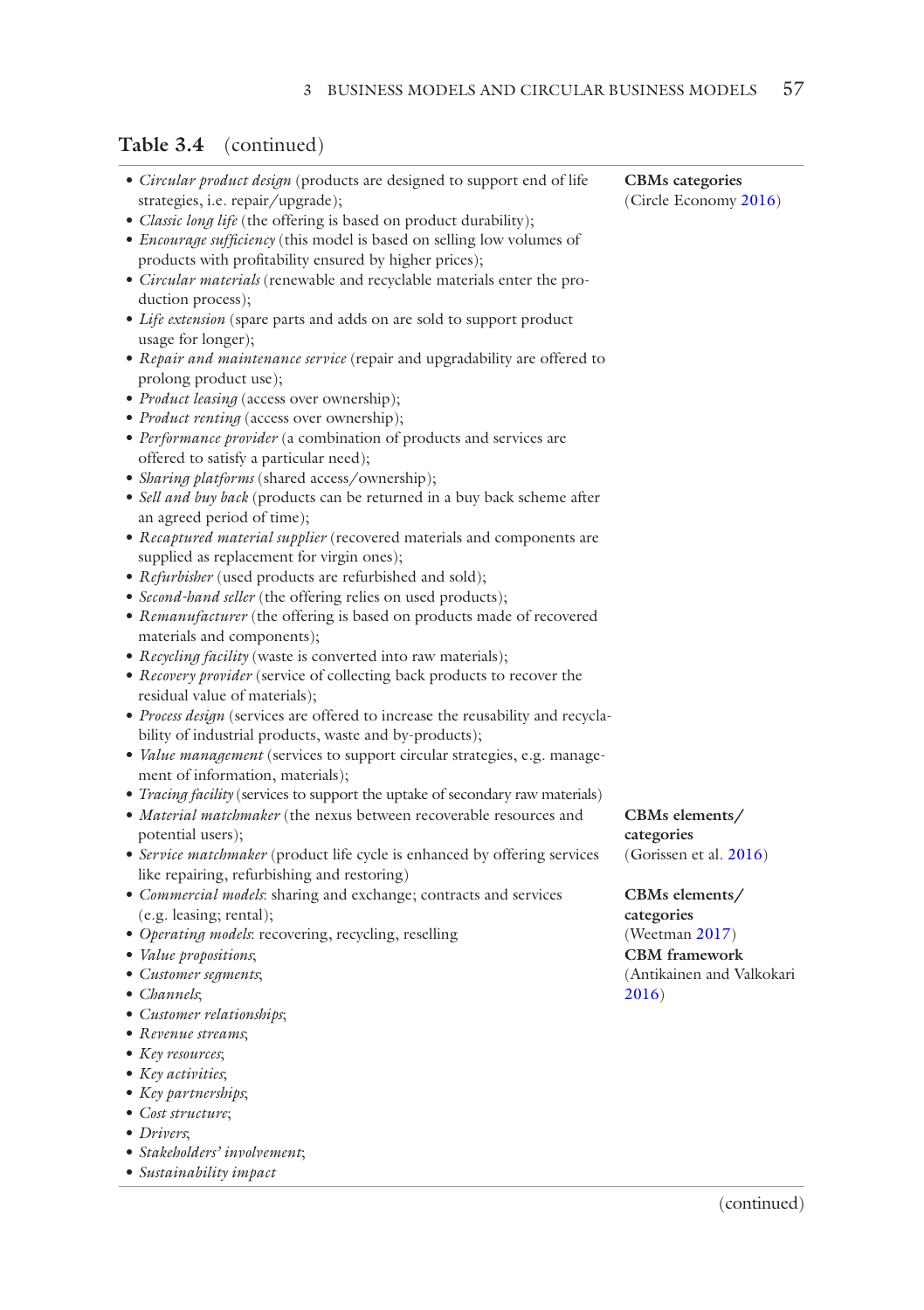### **Table 3.4** (continued)

The authors consider the elements of the Osterwalder and Pigneur's (2010) BM canvas in addition to drivers, stakeholders' involvement and sustainability impacts as constitutive elements of a framework for CBM innovation *Short cycle* • *Pay per use* (one-off payment to access product use); • *Repair* (repair services to extend product lifetime); • *Waste reduction* (waste is reduced in the production process); • *Sharing platforms* (shared consumption); • *Progressive purchase* (over time small payments before purchase) *Long cycle* • *Performance-based contracting* (the manufacturer is responsible for the performance of the product over its entire life cycle); • *Take back management* (incentives are in place to ensure that products go back to the producer at the end of their life cycle); • *Next life sales* (products enter a new production process and then sale); • *Refurbish*  $\circ$  *resell* (products are refurbished and sold again) *Cascades* • *Upcycle* (materials value is upgraded and they are reused); • *Recycling* (waste handling and repurpose) (materials are cascaded across different usage); • *Collaborative production* (cooperation in the supply chain leading to closed-loop production chains) *Pure circles* • *Cradle*-*to*-*cradle®* (design products to attain fully circular material loops); • *Circular sourcing* (only materials and products that are fully circular are sourced) *Dematerialised services* • *Physical to virtual* (moving from physical to virtual products); • *Subscription-based rental* (product use over the payment of periodic fees) *Produce on demand* • *Produce on order* (production is on demand); • *3D printing* (3D printing is used to reduce waste); • *Customer vote (design)* (consumers are demanded to vote on which product to manufacture)

producer from users, though there can be intermediaries between the two parties. The term circular business model, therefore, overlaps with the concept of closed-loop supply chains, and always involves recycling, remanufacturing, reuse or one of their sibling activities (e.g. refurbishment, renovation, repair)' (p. 2). CBMs are regarded as tools for creating value through the circulation of materials and resources once conceived as waste at the end of life but there are also some shortcomings in this conceptualisation of the CBM. It does not make explicit links to all the BMs components. Value capture is not considered, and the description of value creation appears to be used as synonym for

#### **CBM categories**

(Van Renswoude et al. 2015)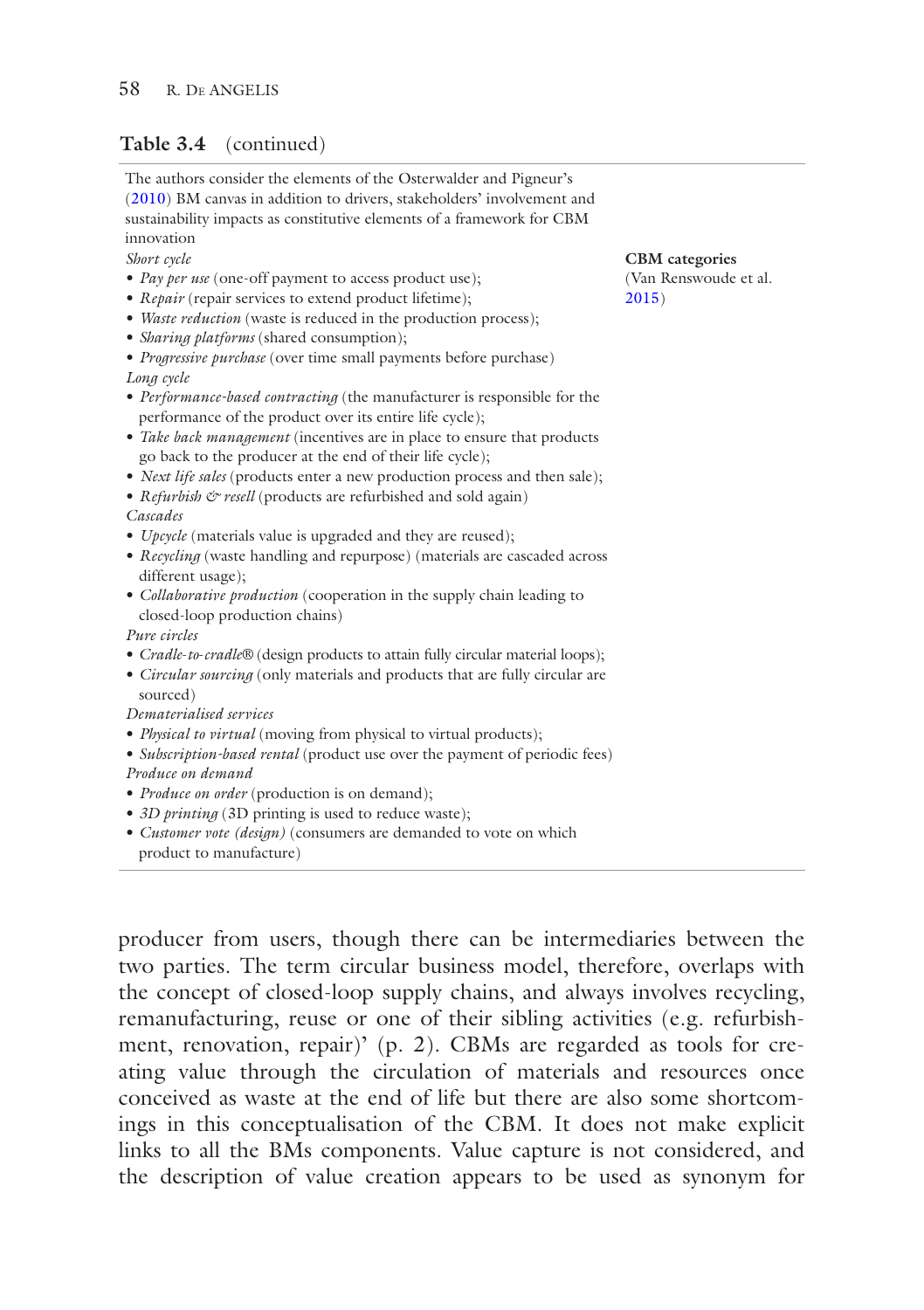value capture and as if containing elements of the value proposition dimension. In addition, this defnition does not seem to fully acknowledge the implications for BMs deriving from other CE strategies. For instance, the *Loop, Optimise* and *Share* measures in the ReSOLVE framework are taken into account (i.e. by talking about refurbishment, renovation, repair) though there is no mention of increased product durability, but links to *Regenerate, Virtualise* and *Exchange* are missing. Moreover, Linder and Williander's (2015) defnition blurs the concept of the CBM with that of closed-loop supply chains, a combination of forward supply chains (from producer to consumer) and reverse supply chains (from consumer to producer) enabling components and materials to enter again the production process (Wells and Seitz 2005). Closed-loop supply chains can be part of the value creation and delivery system but cannot be identifed with CBMs and overlapping two different constructs does not contribute to clarify the meaning of the CBM in the frst place. Therefore, how can a more structured conceptualisation of the CBM be built? The next paragraph proposes a detailed process that is conducive to the identifcation of a set of propositions ultimately leading to a preliminary conceptualisation of the CBM.

# 3.4 Circular Business Models: Towards <sup>a</sup> Conceptualisation

It seems appropriate to arrange the conceptualisation of the CBM around 'value'. 'Value' is a central factor within the CE literature with the CE defned as 'an economy that provides multiple value creation mechanisms which are decoupled from the consumption of fnite resources' (EMF et al. 2015, p. 23). The theme of 'value' is also pertinent within the BM literature where the BM concept is centred on 'value' and value related frameworks have been developed (e.g. Osterwalder and Pigneur 2010; Richardson 2008). Merging the 'value' dimension of the BM concept, as represented in the BM components (i.e. value proposition, value creation and delivery and value capture), with the implications for these components deriving from the application of CE principles, would lead to the identifcation of the qualifying features of the value proposition, value creation and delivery and value capture and thereby to the conceptualisation of the CBM.

A guiding tool for identifying the application of CE strategies in practice is the ReSOLVE framework (EMF et al. 2015), which is very useful since it groups under one umbrella a set of CE-related measures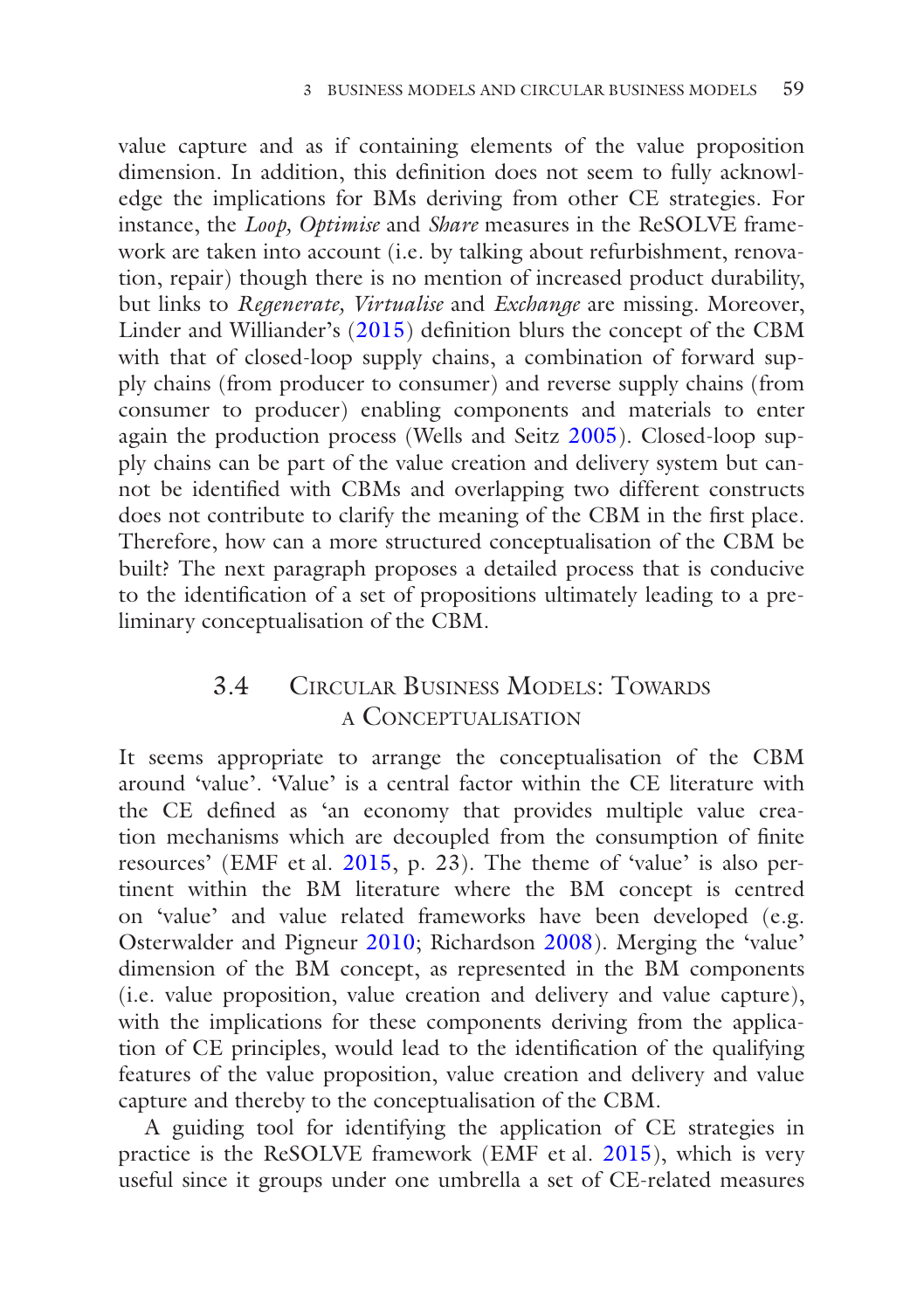refecting CE principles (Regenerate, Share, Optimise, Loop, Virtualise, Exchange). To build the conceptualisation of the CBM is then necessary to choose a BM framework from the BM literature. Other studies (EMF and IDEO 2017; Lewandowski 2016) in the emerging CE literature shown in Table 3.4 have used Osterwalder and Pigneur's (2010) extensive BM framework (based on nine dimensions) to propose CBMs canvases. However, an alternative and potentially more fruitful path is to build the conceptualisation of the CBM on Richardson's (2008) BM framework. This is for two reasons. Firstly, Richardson's framework is a simpler yet effective representation of the comprehensiveness of the BM concept (it includes only three dimensions, i.e. value proposition, value creation and delivery, and value capture). Secondly, this book aligns with the position of Zott and Amit (2013) who argued that using all-inclusive defnitions of the BM concept makes it 'very diffcult to see what the business model is not and how it differs from the frm or the organization (or other levels of analysis) at large' (p. 405). Figure 3.1 synthesises the process leading to the conceptualisation of the CBM.

This section now looks at the implications for the BM components deriving from the application of the CE principles. To begin with, CBMs challenge the nature of the *value proposition* (what is the customers' offering?) in the sense that its main component is a service rather than a product (Sempels 2013). In addition, they offer signifcant advantages to end customers (EMF and McKinsey 2012; Lacy and Rutqvist 2015). Lacy and Rutqvist (2015) counsel that customers interested in the ecological performances of companies' operations will be attracted by CBMs value propositions and that they will fnd products in CBMs as the same



**Fig. 3.1** The process to conceptualise the CBM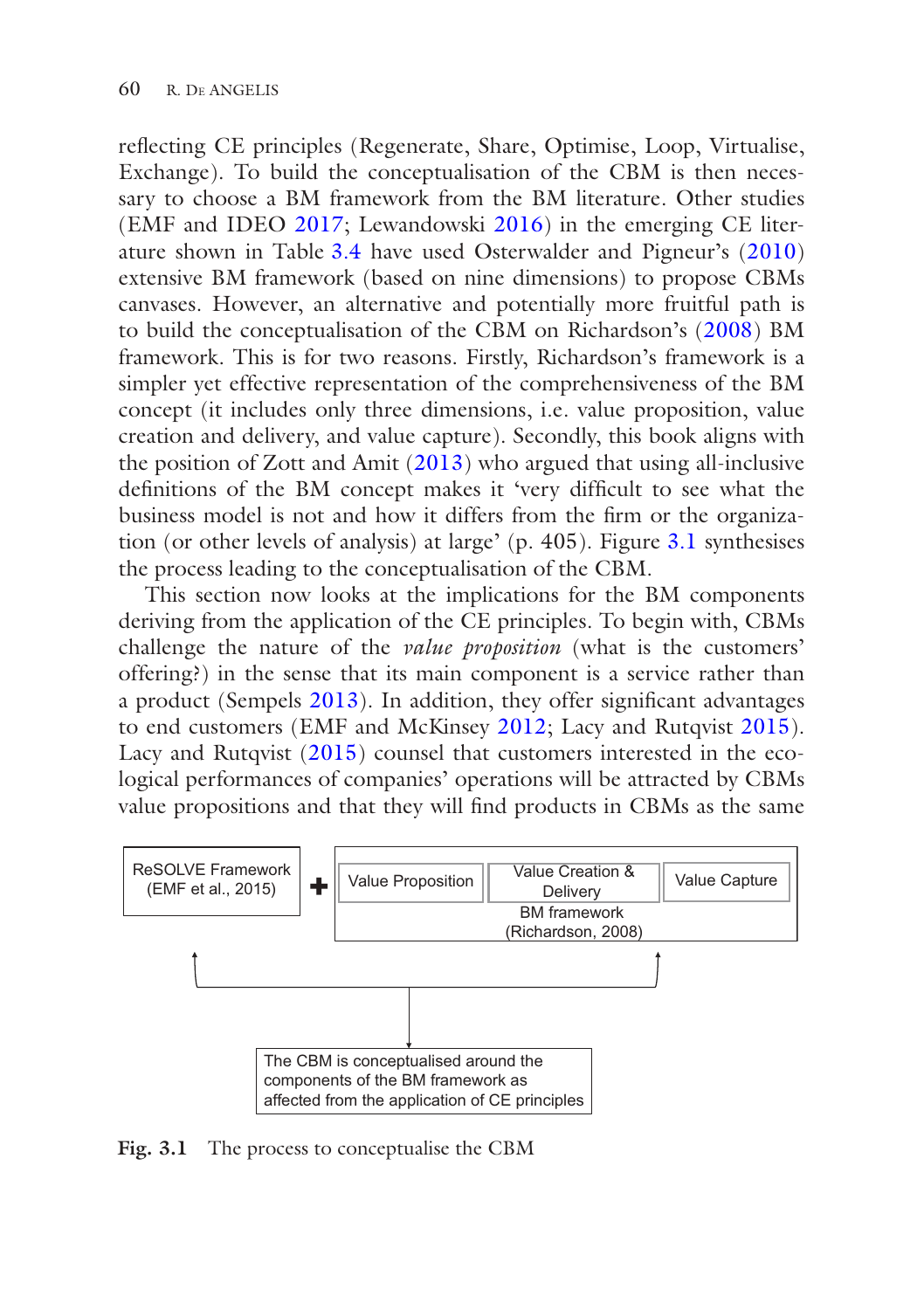or better than those in linear BMs in terms of quality, price and performances. 'They will see how trading ownership of products for access to them can translate into greater convenience, little concern over maintenance and repair, less clutter in their homes, and more money in their pockets' (ibid., p. 25). They also add that it is in product use and after use that most of the customers' value is created and, therefore, with circular strategies, it is possible to tap into these stages of a product life cycle creating additional value for the customers.

On a similar line, EMF and McKinsey (2012) argue that in a CE consumers beneft from (a) products that are designed for durability; (b) increased transactional options as products could be leased, rented, shared; and (c) products secondary benefts, e.g. packaging that can be used as a fertiliser. For instance, one way in which consumers' benefts from circular strategies is the existence of recovery and recycling opportunities (e.g. send-back schemes; drop-off points) through which they can get rid of unwanted products (Lacy and Rutqvist 2015). *Ricoh*, the managed documents service provider, enables customers to send back used toner cartridges for free and has collection and treatment points where replaced components are managed for reuse and materials recovery (ibid.). *Marks & Spencer*, a leading UK's retailer, collaborates with Oxfam, a not-for-proft organisation, to facilitate recycling of used *Marks & Spencer*'s clothes, shoes and bags. These items can be brought into Oxfam stores where customers receive a voucher than can be spent in *Marks & Spencer's* stores. The collected items are either resold or recycled and the money raised is donated to Oxfam in support of its work (ibid.). *Miele* designs washing machines lasting longer (about 20 years) than the average life span of a washing machine (10 years). Products are also designed for upgradability (Bocken et al. 2016). *Splosh* sells very innovative household cleaning products. It initially provides customers with a 'one-off starter box' which contains a range of bottles, each flled with a sachet of concentrated liquid that can be used to prepare detergents at home. Bottles can be used over time which contributes to reduce packaging waste, and new sachets when needed are ordered and delivered by post with the convenience of the customers (EMF 2017a). *Pley,* a start-up based in California, enables parents to rent and return LEGO sets for their kids on a subscription basis (Fitzpatrick 2015). Hence, from the theoretical themes and corporate examples illustrating the features of the value proposition in CBMs, the frst proposition towards the conceptualisation of the CBM can be inferred: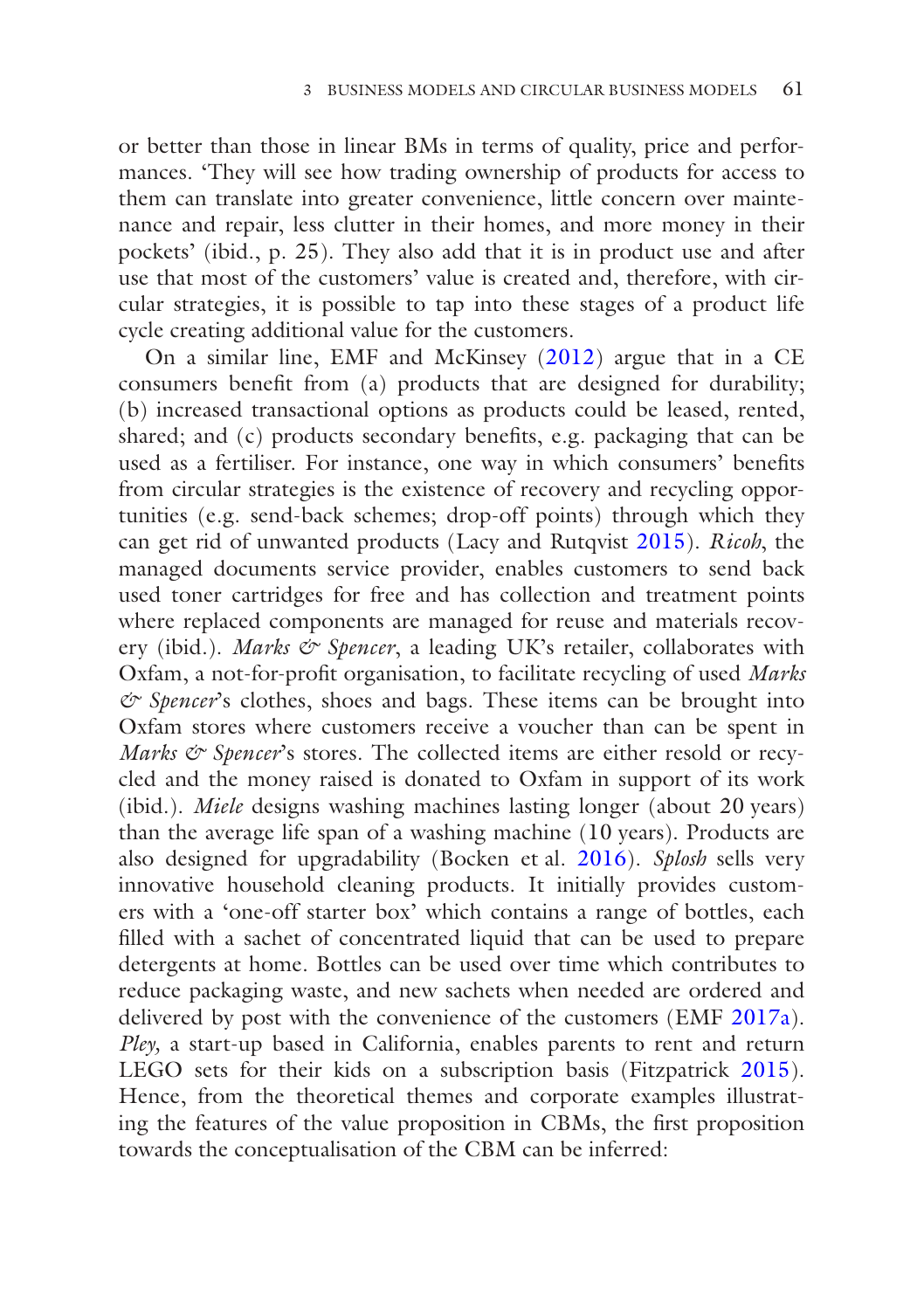**P1** *in CBMs value propositions are characterised by enhanced customers' value as a result of more comprehensive 'circular offerings' (e.g. products as services; greater convenience; dematerialised products; superior product durability and ecological performances; product upgradability; take*-*back schemes) and 'circular relationships' (access over ownership, e.g. leasing, renting, sharing).*

The adaptation of existent resources or development of new resources and capabilities appear to be crucial for *value creation and delivery* (how value for customers is created and delivered?) (Lacy and Rutqvist 2015). This can involve: (a) the establishment and effective management of complex and collaborative relational structures with suppliers and customers among others to understand where and how value can be created; (b) sourcing and innovative design capabilities to ensure that primary materials used in the manufacturing process are fully recoverable, biodegradable and recyclable at the end of products useful life; (c) constant customers' engagement along the entire product life cycle to provide them with services and to enable product recovery at end of life; and (d) reverse logistics capabilities to enable the fow of products from downstream (consumers) back upstream (manufacturer) (ibid.). All of these capabilities emphasise the relevance of the extension of the traditional relational structures that characterise BMs for emerging CBMs. In addition, the value creation system of CBMs is more likely to be characterised by local/regional supply chains (De Angelis et al. 2017), because of the greater opportunities for closing material loops offered by reduced geographic barriers (WEF et al. 2014), and by the maximisation of resources value. Notably, four 'circles' that enhance material productivity are identifed in CE literature, offering opportunities for a better competitive advantage versus linear models. These are: (i) *the power of the inner circle—*the less a product has to change in order to be reused, the greater the savings; (ii) *the power of circling longer—*the advantage from maximising the times a product can be reused, rather than made new from virgin materials; (iii) *the power of cascaded use—*the gain from continued recycling across the value chain; and (iv) *the power of pure inputs—*uncontaminated materials within a product make them easier to reuse, and so extends resource longevity (EMF and McKinsey 2012).

*Braiform* is one of the largest supplier of garment hangers in the world. Retailers collect the hangers and send them to distribution centres where these are sorted, packaged and distributed to garment manufactures for a new cycle of use. Crucial in the development of this BMs has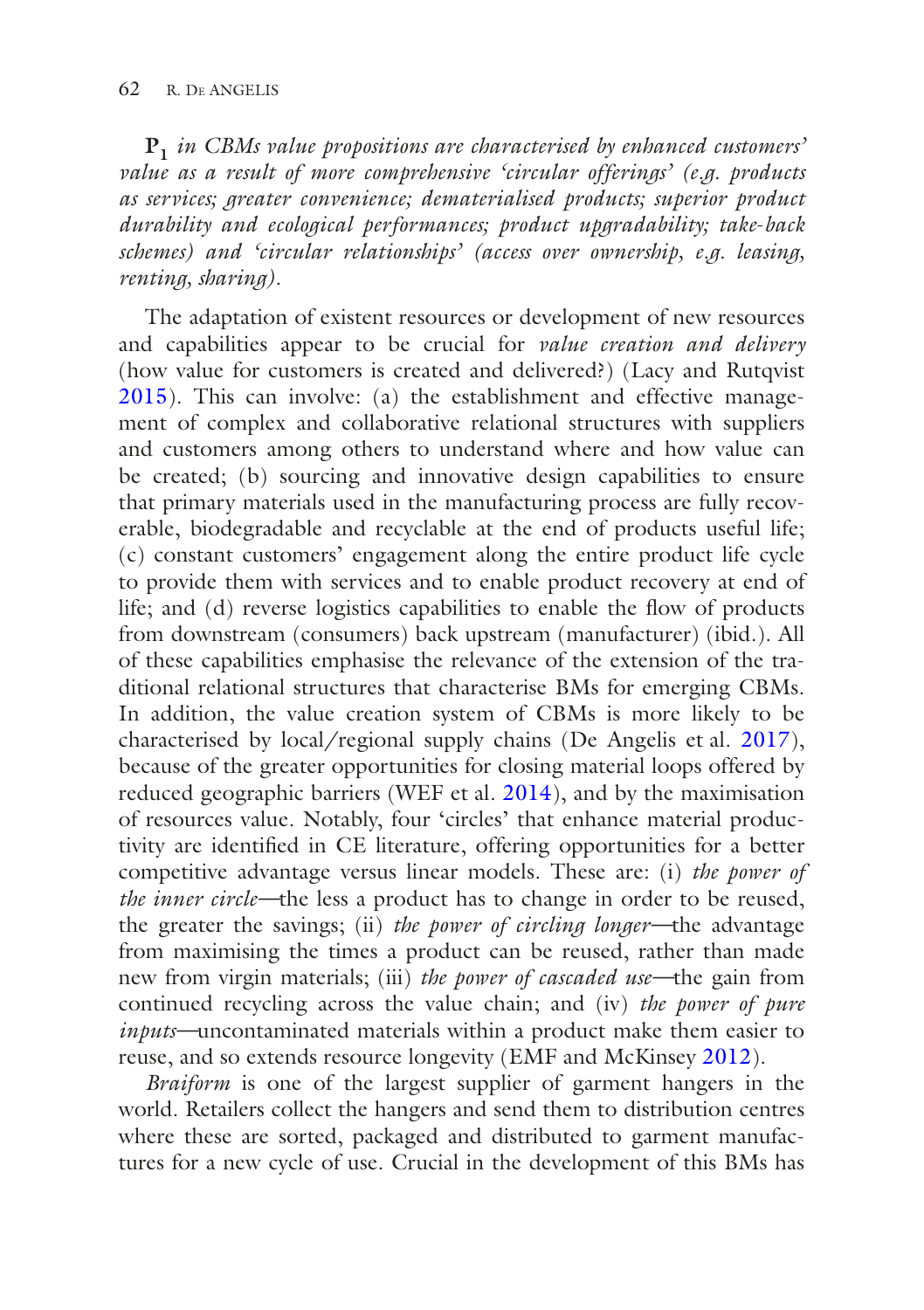been the set-up of reverse supply chains (EMF 2017a). *Ananas Anam* has developed an innovative, natural and non-woven textile, made from the fbres of the pineapple leaves called Piñatex™. This textile can replace leather which is becoming scarcer and costlier, and fnds application in fashion, furniture, car and aerospace industry (Ananas Anam 2017). Multiple forms of value also would seem to characterise CBMs value creation and delivery mechanisms, i.e. value for broader categories of stakeholders including the natural environment, communities and employees is provided (Lacy and Rutqvist 2015). In this respect, CBMs are attuned not only to mainstream BM literature that emphasises economic value creation only (Chesbrough and Rosenbloom 2002; Schaltegger et al. 2016) but also to the sustainable BMs literature that emphasises the importance of the simultaneous creation of environmental and social value too (Boons and Lüdeke-Freund 2013; Evans et al. 2017; Roome and Louche 2016; Stubbs and Cocklin 2008). The growing number of *Repair Café* worldwide, for instance, enables communities to reduce their environmental burden by offering them the opportunity to repair items (e.g. small domestic appliances) that otherwise are disposed because no one can fx them (*The Guardian* 2017). *Rubies in the Rubble* collects fruits and vegetables from supermarkets which would be otherwise discarded because of aesthetic reasons and surplus due to overestimated demand, and convert them into chutneys which are now sold across several supermarkets within the UK (Rubies in the Rubble 2017). This commercial initiative aligned with CE thinking contribute to mitigate negative environmental impacts in the food supply chain which are signifcant, with about 10 million tonnes of annual food waste produced in the UK only, 60% of which could be avoidable (WRAP 2017b). Another example is also pertinent in the context of signifcant amount of plastic becoming marine litter causing devastating impact on the marine ecosystem and biodiversity (Ten Brink et al. 2016). In relation to this, *Method*, teamed up with volunteers to collect plastic waste from the Hawaii's beaches. Working with a recycling organisation, *Envision Plastics*, it created bottles made with the collected plastics to be used for its cleaning products (Method 2017). Hence, the second proposition is as follows:

**P2** *in CBMs value creation and delivery is characterised by diffused value creation, maximisation of resources value across the activity system, local/regional supply chains and boundary spanning relational competences for the adaptation or development of 'circular' resources and capabilities.*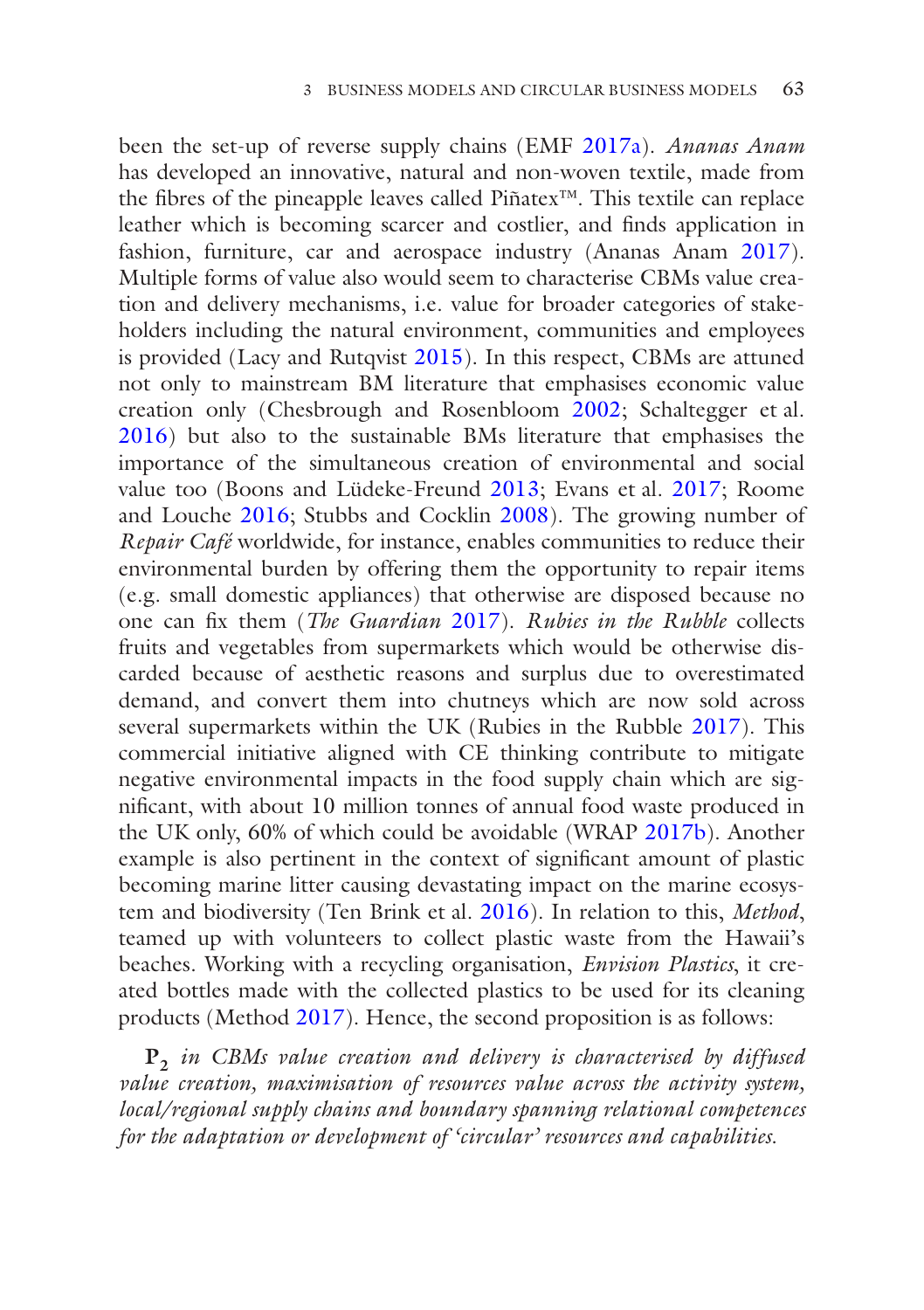In relation to *value capture* (costs and revenues streams), CBMs can be characterised not only by a shift in the source of revenues (from sale to product use/access) but also by reduced costs from the recovery of materials that otherwise may be diffcult and expensive to source because of price and resource supply volatility (EMF and McKinsey 2012; Lacy and Rutqvist 2015). Additional revenues streams from (a) selling by-products that are useful to enter cycles of production of third parties, (b) services offered to customers over the entire product life cycle and (c) turning waste into inputs for new products lines, are also likely (ibid.). *Caterpillar*, the manufacturer of machinery for the construction industry, produces heavy machinery that is suitable for remanufacturing, repairing and upgrade and incentivises customers to return used parts. This enables customers to obtain a discount on remanufactured components and *Caterpillar* to lower its costs while retaining control over products that are reaching the end of their useful life (Lacy and Rutqvist 2015). *General Motors* recycles 90% of its manufacturing waste and it generates \$1 billion in revenue annually from by-product recycling and reuse (ibid.). The start-up *Toast Ale* makes beer from surplus bread that would be otherwise wasted (EMF 2017a). Surplus bread is collected from bakeries, etc., and it is incorporated into the brewing process replacing about one-third of the malted barley that goes in the production of beer. This is not only a sound environmental and social business practice but it also makes business sense, as 'there's a good markup from grain to bread to beer' (EMF 2017a, p. 1). Companies embracing circular principles in their BMs will experiment a diverse impact on their costs and revenues structures because of the characteristics of their own offerings and activity systems. Hence, the third proposition is the following:

## **P3** *CBMs are characterised by idiosyncratic value capture mechanisms.*

The three propositions made, as the basis for a more distinct conceptualisation of a CBM are summarised in Table 3.5.

This preliminary defnition of the CBM is based on secondary data derived from publicly available examples. Future studies could use primary data and test the validity of the conceptualisation presented here in empirical settings. The following sections provide some guidance on which sectors/companies to choose in future studies on CBMs. In relation to the selection of industries/sectors, EMF and McKinsey (2012) consider 'medium lived' products (e.g. washing machines, mobile phones, light commercial vehicles) as the 'sweet-spot segment for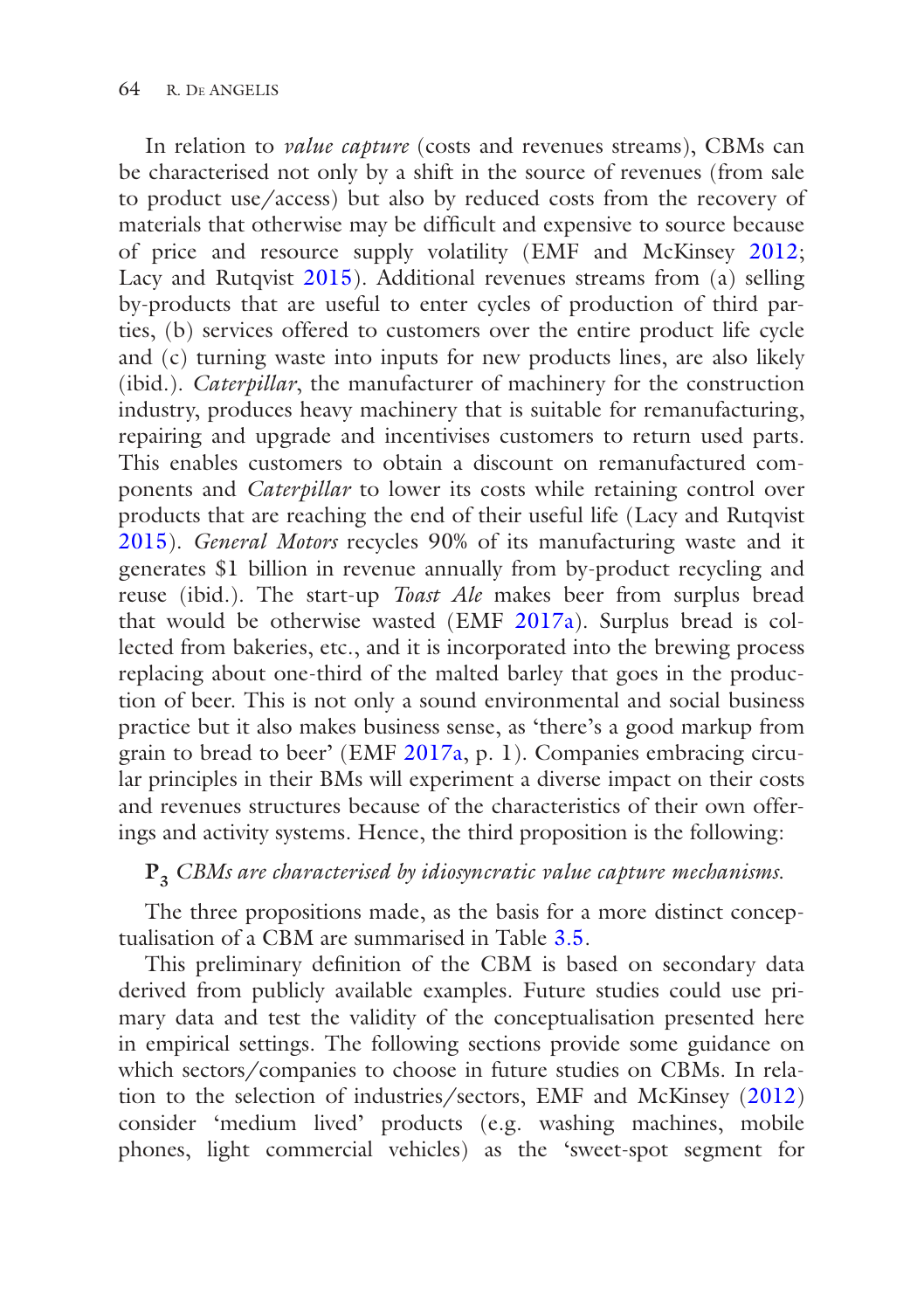| <b>BMs</b> components                                               | Qualifying features of BMs components in<br>a CE                                                                                                                                                                                                                                                                                                                                      |
|---------------------------------------------------------------------|---------------------------------------------------------------------------------------------------------------------------------------------------------------------------------------------------------------------------------------------------------------------------------------------------------------------------------------------------------------------------------------|
| Value proposition<br>(Customers' offering)                          | $P_1$ : Enhanced customers' value as a result of<br>more comprehensive 'circular offerings'<br>(e.g. products as services; greater conveni-<br>ence; dematerialised products; superior prod-<br>uct durability and ecological performances;<br>product upgradability; take-back schemes)<br>and 'circular relationships' (access over own-<br>ership, e.g. leasing, renting, sharing) |
| Value creation and delivery<br>(How value is created and delivered) | $P_2$ : Diffused value creation, maximisation<br>of resources value across the activity system,<br>local/regional supply chains and bound-<br>ary spanning relational competences for<br>the adaptation or development of 'circular'<br>resources and capabilities                                                                                                                    |
| Value capture<br>(Costs and revenues)                               | $P_3$ : Idiosyncratic value capture mechanisms                                                                                                                                                                                                                                                                                                                                        |

**Table 3.5** Features of CBMs and conceptualisation

*Circular business models are business models wherein enhanced customers' value is produced as a result of more comprehensive 'circular offerings' (e.g. products as services; greater convenience; dematerialised products; superior product durability and ecological performances; product upgradability; take-back schemes) and 'circular relationships' (access over ownership, e.g. leasing, renting, sharing). In circular business models diffused forms of value are created, local/regional supply chains are implemented, maximisation of resources value across the activity system is pursued, boundaries spanning relational competences for the adaptation or development of 'circular' resources and capabilities are developed, and idiosyncratic value capture mechanisms are observed*

circularity' (p. 36). This is the case because they are made of different components and thus they offer the greatest opportunities for the application of CE principles (e.g. they are suitable for refurbishment and disassembly) (ibid.). Yet, the environmental impact of consumables (products with a shorter lifespan like textiles) could also be mitigated via the application of CE principles as EMF and McKinsey have rightly emphasised in a subsequent publication (i.e. EMF and McKinsey 2013). Major impacts are due to energy use, use of toxic chemicals, water and soil pollution in the case of textiles manufacturing (Allwood et al. 2006). Mitigation would be achieved if (a) their composition moves towards renewable materials that can be safely returned to nature at the end of their useful life with a restorative purpose and (b) different cycles of reuse are pursued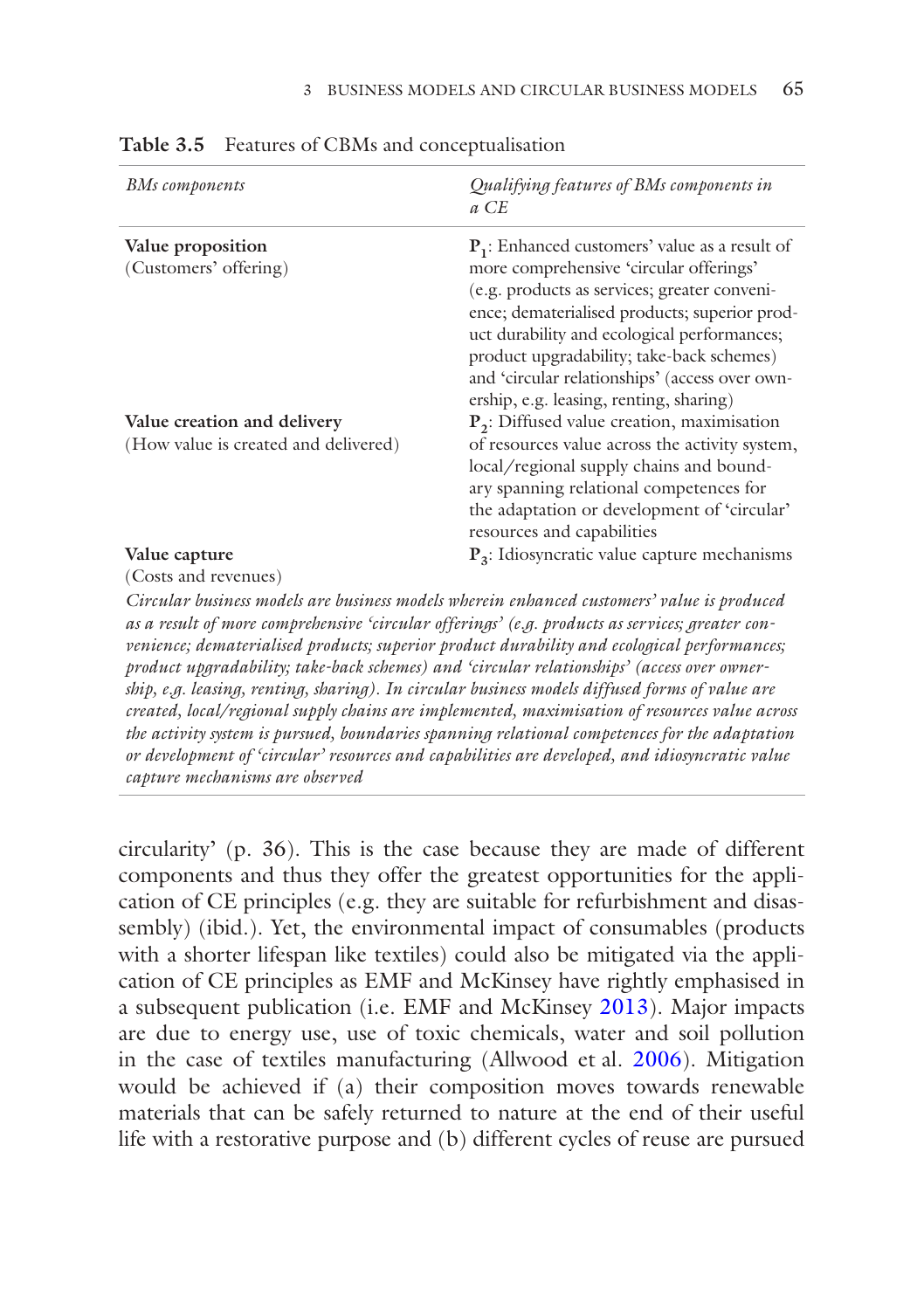(e.g. used textiles can be recycled as flling for upholstery furniture) (EMF and McKinsey 2012). Therefore, selecting also textiles and clothing case studies is appropriate to show how the industry is mitigating its environmental impacts and whether it is taking into account the changing regulatory landscape within the EU, for example. Notably, the European Clothing Action Plan (ECAP), adopted in 2015, seeks to diminish the signifcant amount of waste resulting in clothing supply chains across Europe and to reduce by 90,000 tonnes clothing waste sent to landfll and incineration by 2019 (ECAP 2016). In line with the EU's plan, the EMF in cooperation with the textile industry stakeholders, is currently involved in the *Circular Fibres Initiative* to identify what a circular global textile system could look like in addition to the steps necessary to move it away from the predominant linear operating model (EMF 2017b). In terms of the size of the business, it would be pertinent to focus on SMEs for academic and practical reasons. Notably, there is little understanding of innovation that addresses ecological and social concerns within SMEs to date (Halme and Korpela 2014) and SMEs account for 99% of EU's businesses and for more than half of the EU's GDP (EC 2013).

With regard to the research method, exploratory, multiple, qualitative case studies showing how CE principles are implemented in the business context would seem appropriate. Business and Natural Environment studies are characterised by the predominance of quantitative methods and, at the same time, by the quest for more qualitative approaches to gain a better comprehension of the phenomenon under investigation (Hoffman and Bansal 2012). CE implementation and CBMs are investigated only marginally within academic literature (Jurgilevich et al. 2016; Lewandowski 2016; Lieder and Rashid 2016; Murray et al. 2015; Witjes and Lozano 2016). Therefore, the case study approach which is suitable when 'a how or why question is being asked about a contemporary set of events over which a researcher has little or no control' (Yin 2014, p. 14), is suited to CBMs studies. Within the domain of qualitative enquiries, looser and structured research designs are both appropriate (Miles and Huberman 1994). In the former case, the conceptualisation of the CBM can be constructed more inductively and emerges from the empirical context. In the case of a more structured research design, some conceptual frameworks can be introduced earlier in the research process and are used to guide the data collection and analysis. This book has employed the ReSOLVE framework (EMF et al. 2015) and Richardson's (2008) BM framework to conceptualise the CBM. However, as Table 3.4 shows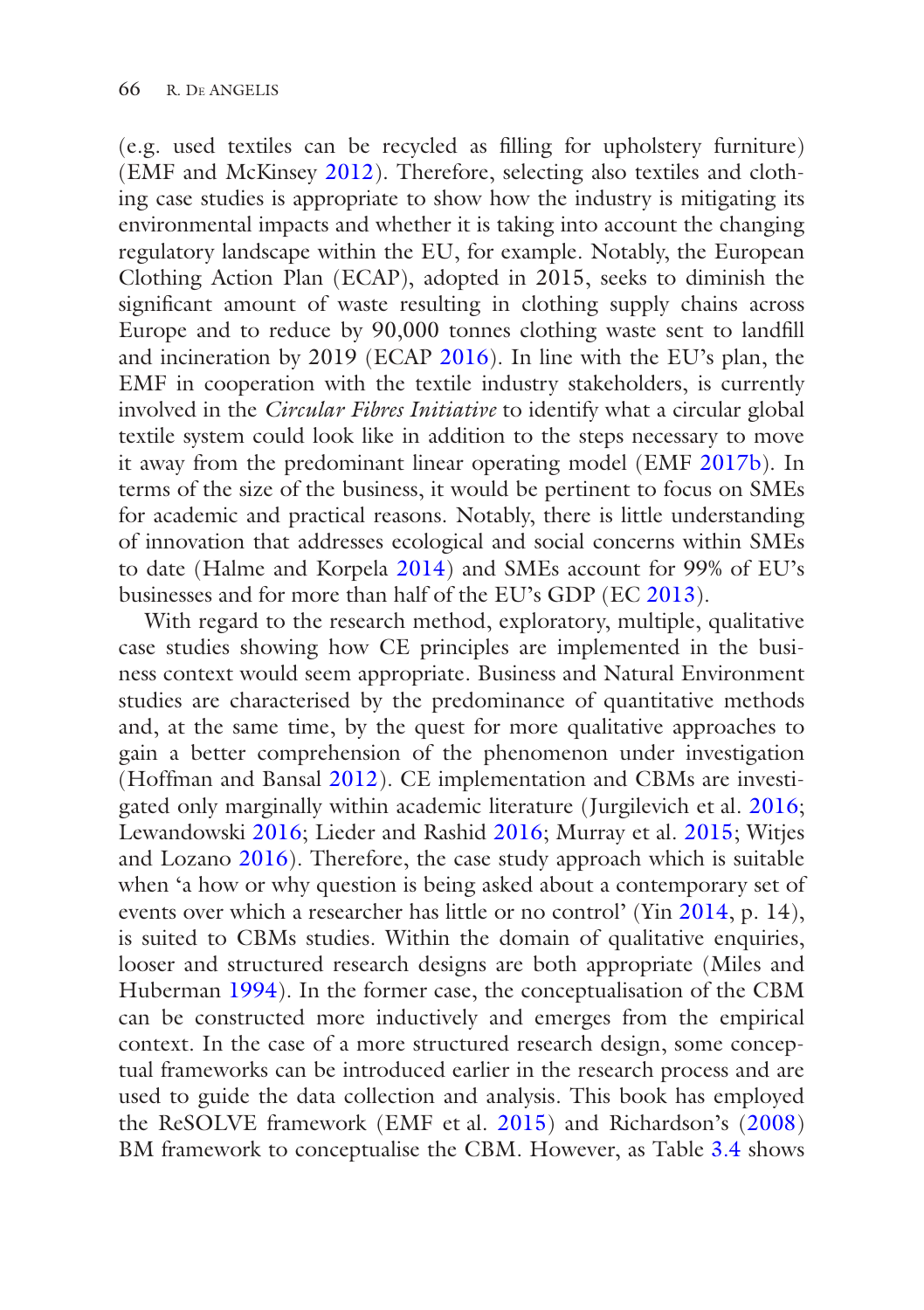there are additional constructs in the academic and practitioner literature that could be used to develop the CBM conceptualisation and alternative BMs framework are also available (e.g. the BM canvas by Osterwalder and Pigneur 2010). Cases would be selected employing a purposive rather than random logic, which accords with the nature of qualitative enquiries (Miles and Huberman 1994). This means that they are chosen because considered relevant to the research design (Guest et al. 2006). Reputational case selection (LeCompte et al. 1993, p. 76) can be applied, meaning that the cases are selected because recommended by an expert in the area. Comparable case selection (LeCompte et al. 1993, p. 78) could be applied too to favour comparability across cases.

## 3.5 Summary

This chapter has reviewed the BMs and CBMs literature before outlining a set of propositions conducive to a preliminary conceptualisation of the CBM. This is one of the most relevant elements of novelty that this book brings to the emerging CE literature. Notably, although the CE term has become fairly widespread in use, there is a need for more clarity and convergence within the CE terminology. This book contributes to conceptual clarity by defning the CBM which, to the best of this author's knowledge, is almost inexistent from the literature wherein it is possible to identify mostly CBMs archetypes, categories, elements, framework, canvases and strategies. This is useful not only to facilitate theory building and thus as a reference point from which future studies could develop but also to clarify the concept of the CBM to management practitioners. BM innovation is a crucial constituent of the transition towards a CE and, therefore, it is important that a clear and consistent message on its key meaning is given to the business community so that scaling it up is quicker. In this respect, not only is that the articulation of the CBM provides conceptual clarity but also that it is built around 'value', and, therefore, it is attuned to the language of the business community whose engagement the CE framework seeks to achieve, and builds on scholars' recommendations on how best attract the interest of the business community. Walter Stahel, the founder of the *Product*-*Life Institute* in Geneva and the author of the *Performance Economy* which, as seen, is considered as one of the originators of the CE thinking, once commented: 'I have never been a fan of what's known as the 'zero waste movement', because in the western world, 'zero' is not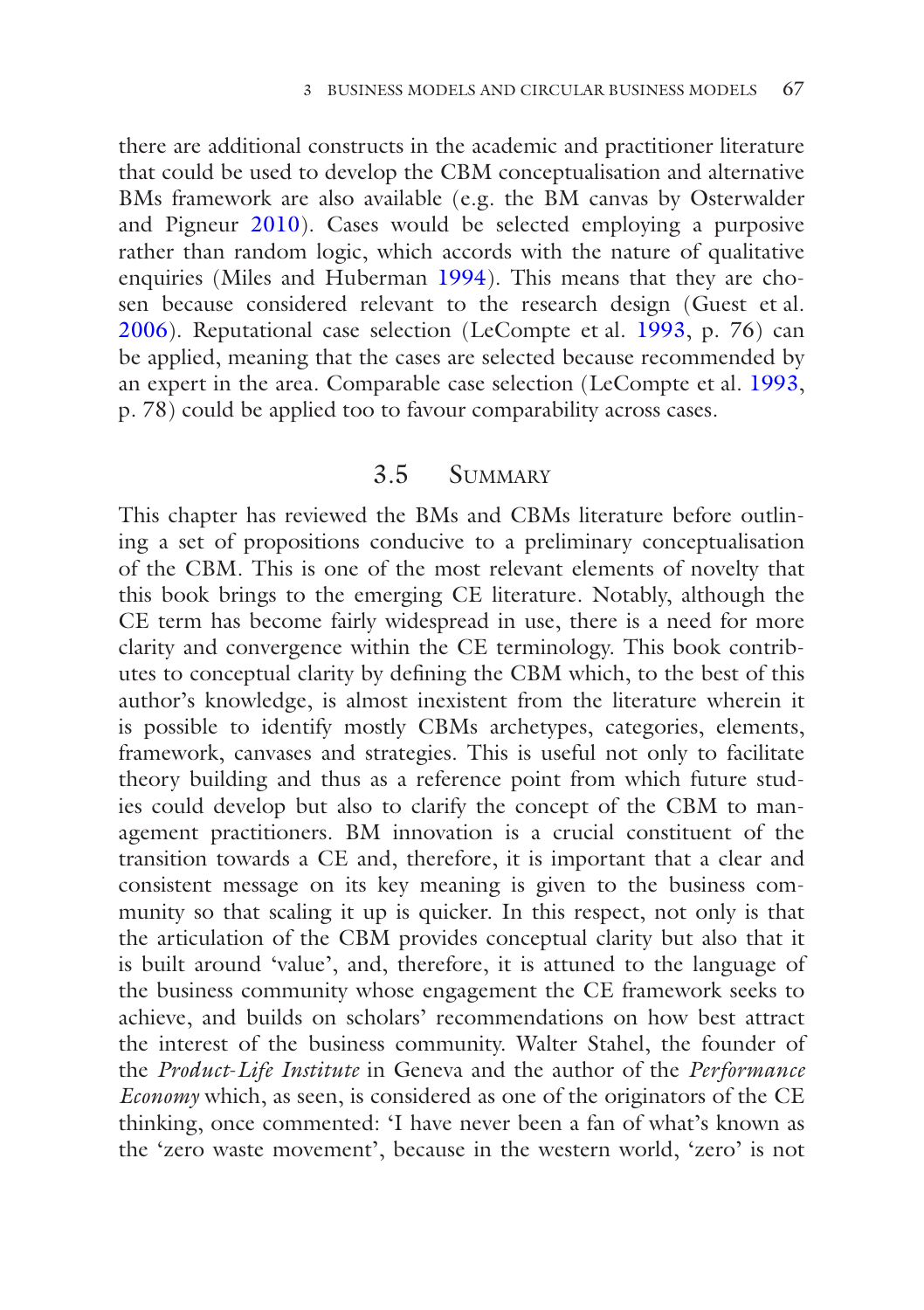really a motivating goal. A better way is turning it around so instead of talking about zero waste in a factory, you talk about 100% yield. Your shareholders expect you to turn one tonne of materials into one tonne of products that you can sell, so talk about the concept of 100% yield to any western managers and they will immediately see the challenge' (Edie Newsroom 2017, p. 1). This chapter has also given some suggestions for future research wishing to investigate the topic of CBMs. Particularly, it has emphasised which industries and companies could yield more signifcant results and, therefore, contributing to additional academic and practical relevance. In the next chapter, further insights into the literature on CBMs are added, particularly in relation to their theoretical foundations.

#### **REFERENCES**

- Aldersgate Group. (2015). *Resource effcient business models. The roadmap to resilience and prosperity.* Retrieved August 2017, from [http://www.aldersgat](http://www.aldersgategroup.org.uk/reports)[egroup.org.uk/reports.](http://www.aldersgategroup.org.uk/reports)
- Allwood, J., Laursen, S., Malvido de Rodríguez, C., & Bocken, N. (2006). *Well dressed? The present and future sustainability of clothing and textiles in the United Kingdom*. University of Cambridge, Institute for Manufacturing. Retrieved April 2016, from [http://www.ifm.eng.cam.ac.uk/resources/](http://www.ifm.eng.cam.ac.uk/resources/sustainability/well-dressed/) [sustainability/well-dressed/](http://www.ifm.eng.cam.ac.uk/resources/sustainability/well-dressed/).
- Amit, R., & Zott, C. (2012). Creating value through business model innovation. *MIT Sloan Management Review, 53*(3), 41–49.
- Ananas Anam. (2017). *Introducing Piñatex™.* Retrieved June 2017, from <http://www.ananas-anam.com/pinatex/>.
- Antikainen, M., & Valkokari, K. (2016). A framework for sustainable circular business model innovation. *Technology Innovation Management Review, 6,* 5–12.
- Arend, R. (2013). The business model: Present and future-beyond a skeumorph. *Strategic Organization, 11,* 390–402.
- Baden-Fuller, C., & Morgan, M. (2010). Business models as models. *Long Range Planning, 43,* 156–171.
- Blomsma, F., & Brennan, G. (2017). The emergence of circular economy: A new framing around prolonging resource productivity. *Journal of Industrial Ecology*. [https://doi.org/10.1111/jiec.12603.](http://dx.doi.org/10.1111/jiec.12603)
- Bocken, N., de Pauw, I., Bakker, C., & van der Grinten, B. (2016). Product design and business model strategies for a circular economy. *Journal of Industrial and Production Engineering, 33,* 308–320.
- Boons, F., & Lüdeke-Freund, F. (2013). Business models for sustainable innovation: State-of-the-art and steps towards a research agenda. *Journal of Cleaner Production, 45,* 9–19.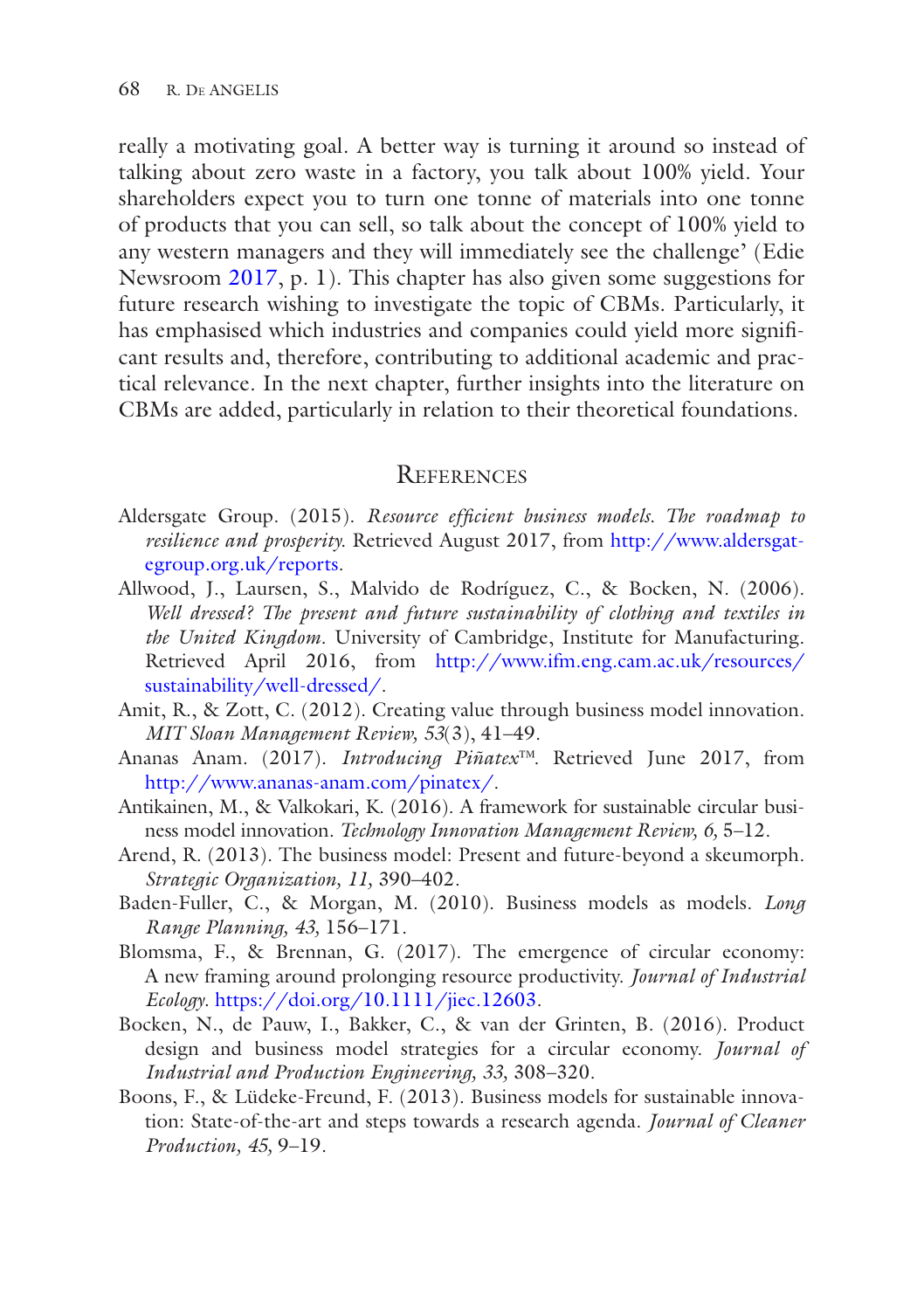- Casadeus-Masanell, R., & Ricart, J. (2010). From strategy to business models and onto tactics. *Long Range Planning, 43,* 195–215.
- Casadeus-Masanell, R., & Ricart, J. (2011). How to design a winning business model. *Harvard Business Review, 89* (January–February), 101–107.
- Chesbrough, H., & Rosenbloom, R. (2002). The role of the business model in capturing value from innovation: Evidence from Xerox corporation's technology spin-off companies. *Industrial and Corporate Change, 11,* 529–555.
- Circle Economy. (2016). *Master circular business with the value hill*. Retrieved August 2017, from [http://www.circle-economy.com/wp-content/](http://www.circle-economy.com/wp-content/uploads/2016/09/finance-white-paper-20160923.pdf) [uploads/2016/09/fnance-white-paper-20160923.pdf.](http://www.circle-economy.com/wp-content/uploads/2016/09/finance-white-paper-20160923.pdf)
- D'Amato, D., Droste, N., Allen, B., et al. (2017). Green, circular, bio economy: A comparative analysis of sustainability avenues. *Journal of Cleaner Production, 168,* 716–734.
- DaSilva, C., & Trkman, P. (2014). Business model: What it is and what is not. *Long Range Planning, 47,* 379–389.
- De Angelis, R., Howard, M., & Miemczyk, J. (2017). Supply chain management and the circular economy: Towards the circular supply chain. *Production Planning & Control.* Circular Economy Special Issue (Forthcoming).
- de Jesus, A., & Mendonça, S. (2018). Lost in transition? Drivers and barriers in the eco-innovation road to the circular economy. *Ecological Economics, 145,* 75–89.
- De los Rios, C., & Charnley, F. (2017). Skills and capabilities for a sustainable and circular economy: The changing role of design. *Journal of Cleaner Production, 160,* 109–122.
- EC. (2013). *Fact and fgures about the EU's Small Medium Enterprises (SME)*. Retrieved March 2015, from [http://ec.europa.eu/enterprise/policies/sme/](http://ec.europa.eu/enterprise/policies/sme/facts-figures-analysis/index_en.htm) [facts-fgures-analysis/index\\_en.htm](http://ec.europa.eu/enterprise/policies/sme/facts-figures-analysis/index_en.htm).
- ECAP (European Clothing Action Plan). (2016). *Objectives and targets*. Retrieved November 2016, from [http://www.ecap.eu.com/about-ecap/](http://www.ecap.eu.com/about-ecap/objectives-and-targets/) [objectives-and-targets/](http://www.ecap.eu.com/about-ecap/objectives-and-targets/).
- Edie Newsroom. (2017). *Can cradle-to-cradle go global?* Interview with Walter Stahel. Retrieved June 2017, from [https://www.edie.net/library/](https://www.edie.net/library/Can-cradle-to-cradle-go-global-Interview-with-Walter-Stahel/6343) [Can-cradle-to-cradle-go-global-Interview-with-Walter-Stahel/6343.](https://www.edie.net/library/Can-cradle-to-cradle-go-global-Interview-with-Walter-Stahel/6343)
- EIU (Economist Intelligence Unit). (2005). *Business 2010. Embracing the challenge of change*. Retrieved March 2015, from [http://graphics.eiu.com/fles/](http://graphics.eiu.com/files/ad_pdfs/Business%202010_Global_Final.pdf) [ad\\_pdfs/Business%202010\\_Global\\_Final.pdf.](http://graphics.eiu.com/files/ad_pdfs/Business%202010_Global_Final.pdf)
- EMF (Ellen MacArthur Foundation). (2015). *Towards a circular economy. Business rationale for an accelerated transition.* Retrieved November 2016, from [https://www.ellenmacarthurfoundation.org/publications/](https://www.ellenmacarthurfoundation.org/publications/towards-a-circular-economy-business-rationale-for-an-accelerated-transition) [towards-a-circular-economy-business-rationale-for-an-accelerated-transition](https://www.ellenmacarthurfoundation.org/publications/towards-a-circular-economy-business-rationale-for-an-accelerated-transition).
- EMF. (2017a). *Case studies*. Retrieved January 2017, from [https://www.](https://www.ellenmacarthurfoundation.org/case-studies/business) [ellenmacarthurfoundation.org/case-studies/business.](https://www.ellenmacarthurfoundation.org/case-studies/business)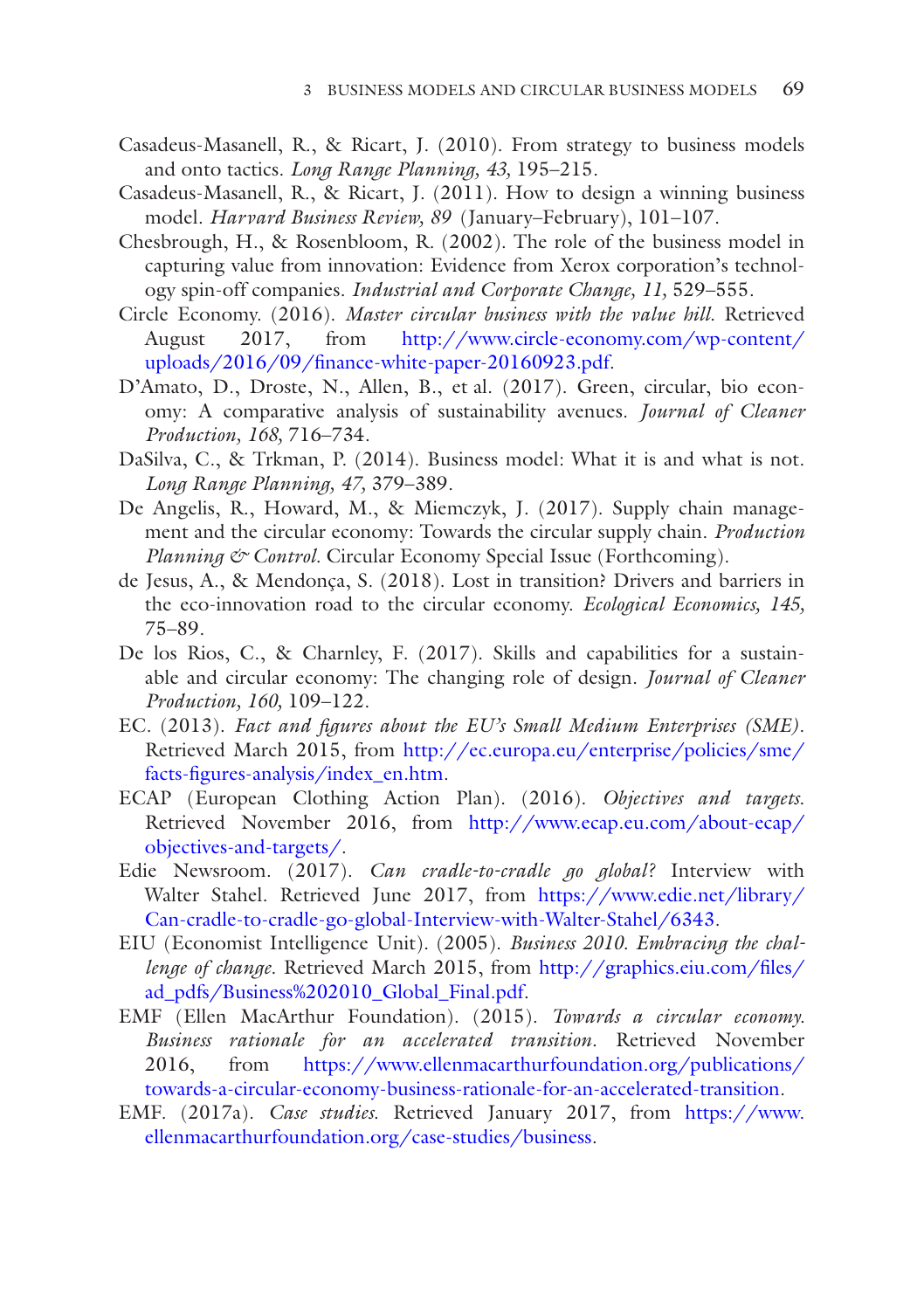- EMF. (2017b). *Circular fbers initiative*. Retrieved June 2017, from [https://](https://www.ellenmacarthurfoundation.org/campaigns/circular-fibres-initiative) [www.ellenmacarthurfoundation.org/campaigns/circular-fbres-initiative.](https://www.ellenmacarthurfoundation.org/campaigns/circular-fibres-initiative)
- EMF, & IDEO. (2017). *Business model canvas*. Retrieved August 2017, from <http://circulardesignguide.com/post/circular-business-model-canvas>.
- EMF, & McKinsey. (2012). *Towards the circular economy: Economic and business rationale for an accelerated transition*. Retrieved May 2013, from [http://](http://www.ellenmacarthurfoundation.org/business/reports) [www.ellenmacarthurfoundation.org/business/reports.](http://www.ellenmacarthurfoundation.org/business/reports)
- EMF, & McKinsey. (2013). *Towards the circular economy: Opportunities for the consumer goods sector*. Retrieved November 2013, from [http://www.](http://www.ellenmacarthurfoundation.org/business/reports) [ellenmacarthurfoundation.org/business/reports](http://www.ellenmacarthurfoundation.org/business/reports).
- EMF, McKinsey, & SUN. (2015)*. Growth within: A circular economy vision for a competitive Europe.* Retrieved July 2015, from [http://www.ellenmacarthur](http://www.ellenmacarthurfoundation.org/business/reports)[foundation.org/business/reports.](http://www.ellenmacarthurfoundation.org/business/reports)
- Evans, S., Vladimirova, D., Holgado, M., Van Fossen, K., Yang, M., Silva, E., et al. (2017). Business model innovation for sustainability: Towards a unifed perspective for creation of sustainable business models. *Business Strategy and the Environment*. [https://doi.org/10.1002/bse.1939](http://dx.doi.org/10.1002/bse.1939).
- Fitzpatrick, A. (2015). *Here's the most interesting new way to play with LEGOs*. Retrieved August 2017, from [http://time.com/collection-post/3848593/](http://time.com/collection-post/3848593/lego-rental/) [lego-rental/](http://time.com/collection-post/3848593/lego-rental/).
- Gallaud, D., & Laperche, B. (2016). *Circular economy, industrial ecology and short supply chain: Towards sustainable territories*. New York: Wiley.
- Geisendorf, S., & Pietrulla, F. (2017). The circular economy and circular economic concepts—A literature analysis and redefnition. *Thunderbird International Business Review,* 1–12. [https://doi.org/10.1002/tie.21924.](https://doi.org/10.1002/tie.21924)
- Geissdoerfer, M., Savaget, P., Bocken, N., & Hultink, E. (2017). The circular economy—A new sustainability paradigm? *Journal of Cleaner Production, 143,* 757–768.
- Gorissen, L., Vrancken, K., & Manshoven, S. (2016). Transition thinking and business model innovation—Towards a transformative business model and new role for the reuse centers of Limburg, Belgium. *Sustainability, 8,* 1–23.
- Goyal, S., Esposito, M., & Kapoor, A. (2016). Circular economy business models in developing economies: Lessons from India on reduce, recycle and reuse paradigms. *Thunderbird International Business Review*. [https://doi.](http://dx.doi.org/10.1002/tie.21883) [org/10.1002/tie.21883](http://dx.doi.org/10.1002/tie.21883).
- Guest, G., Bunce, A., & Johnson, L. (2006). How many interviews are enough? An experiment with data saturation and validity. *Field Methods, 18,* 59–82.
- Halme, M., & Korpela, M. (2014). Responsible innovation toward sustainable development in small and medium-sized enterprises: A resource perspective. *Business Strategy and the Environment, 23,* 547–566.
- Hawken, P., Lovins, A., & Lovins, L. (2000). *Natural capitalism: The next industrial revolution*. London: Earthscan.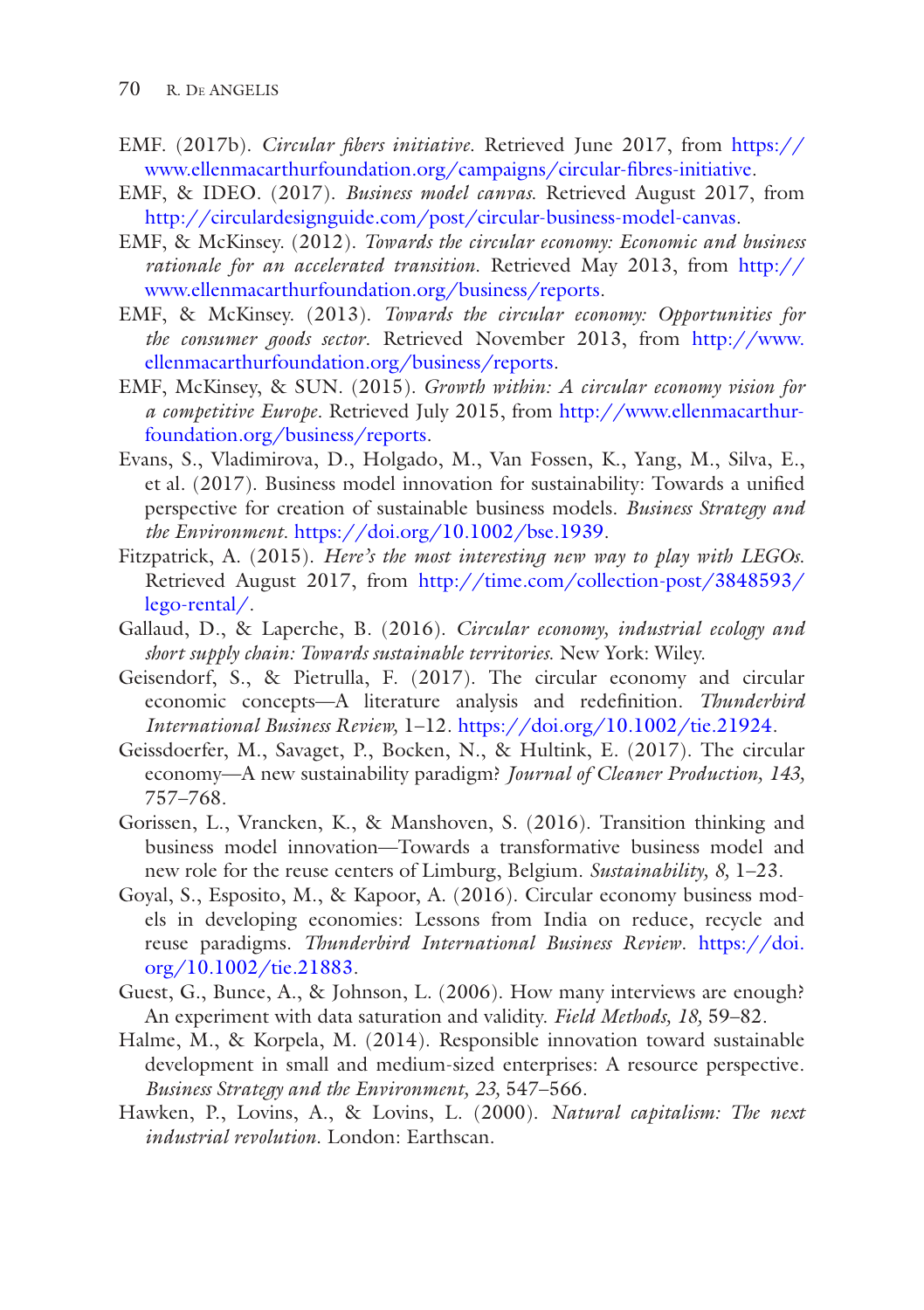- Hoffman, A., & Bansal, P. (2012). Retrospective, perspective and prospective: Introduction to the Oxford handbook on business and the natural environment. In A. Hoffman & P. Bansal (Eds.), *The Oxford handbook of business and the natural environment* (pp. 1–34). Oxford: Oxford University Press.
- Hopkinson, P., Zils, M., & Hawkins, P. (2016). Challenges and capabilities for scaling up circular economy business models. A change management perspective. In Ellen MacArthur Foundation (Ed.), *A new dynamic 2 effective systems in a circular economy* (pp. 157–176). Cowes: Ellen MacArthur Foundation.
- IBM. (2015). *Redefning boundaries: Insights from the global C-suite study*. Somers, NY: IBM Global Business Services. Retrieved August 2017, from [http://](http://www-01.ibm.com/common/ssi/cgi-bin/ssialias%3fhtmlfid%3dGBE03695USEN) [www-01.ibm.com/common/ssi/cgi-bin/ssialias?htmlfd](http://www-01.ibm.com/common/ssi/cgi-bin/ssialias%3fhtmlfid%3dGBE03695USEN)=GBE03695USEN.
- Jurgilevich, A., Birge, T., Kentala-Lehtonen, J., Korhonen-Kurki, K., Pietikäinen, J., Saikku, L., et al. (2016). Transition towards circular economy in the food system. *Sustainability, 8,* 1–14.
- Kirchherr, J., Reike, D., & Hekkert, M. (2017). Conceptualizing the circular economy: An analysis of 114 defnitions. *Resources, Conservation and Recycling, 127,* 221–232.
- Korhonen, J., Honkasalo, A., & Seppälä, J. (2018). The circular economy: Concepts and its limitations. *Ecological Economics, 143,* 37–46.
- Lacy, P., & Rutqvist, J. (2015). *Waste to wealth: The circular economy advantage*. New York: Palgrave Macmillan.
- Lecocq, X., Demil, B., & Ventura, J. (2010). Business models as a research program in strategic management: An appraisal based on Lakatos. *M@n@gement, 13,* 214–225.
- LeCompte, M., Preissle, J., & Tesch, R. (1993). *Ethnography and qualitative design in educational research* (2nd ed.). San Diego: Academic Press.
- Lewandowski, M. (2016). Designing the business models for circular economy. Towards the conceptual framework. *Sustainability, 8,* 1–28.
- Lieder, M., & Rashid, A. (2016). Towards circular economy implementation: A comprehensive review. *Journal of Cleaner Production, 115,* 36–51.
- Linder, M., & Williander, M. (2015). Circular business model innovation: Inherent uncertainties. *Business Strategy and the Environment*. [https://doi.](http://dx.doi.org/10.1002/bse.1906) [org/10.1002/bse.1906](http://dx.doi.org/10.1002/bse.1906).
- Lovins, A., Lovins, L., & Hawken, P. (1999). A road map for natural capitalism. *Harvard Business Review, 11*(May–June), 145–158.
- Lüdeke-Freund, F., & Dembeck, K. (2017). Sustainable business model research and practice: Emerging feld or passing fancy? *Journal of Cleaner Production, 168,* 1668–1678.
- Method. (2017). *It's the world's frst bottle made with ocean plastic*. Retrieved August 2017, from [https://methodhome.com/beyond-the-bottle/ocean-plastic/.](https://methodhome.com/beyond-the-bottle/ocean-plastic/)
- Miles, M., & Huberman, A. (1994). *Qualitative data analysis. An expanded sourcebook* (2nd ed.). Thousand Oaks: Sage.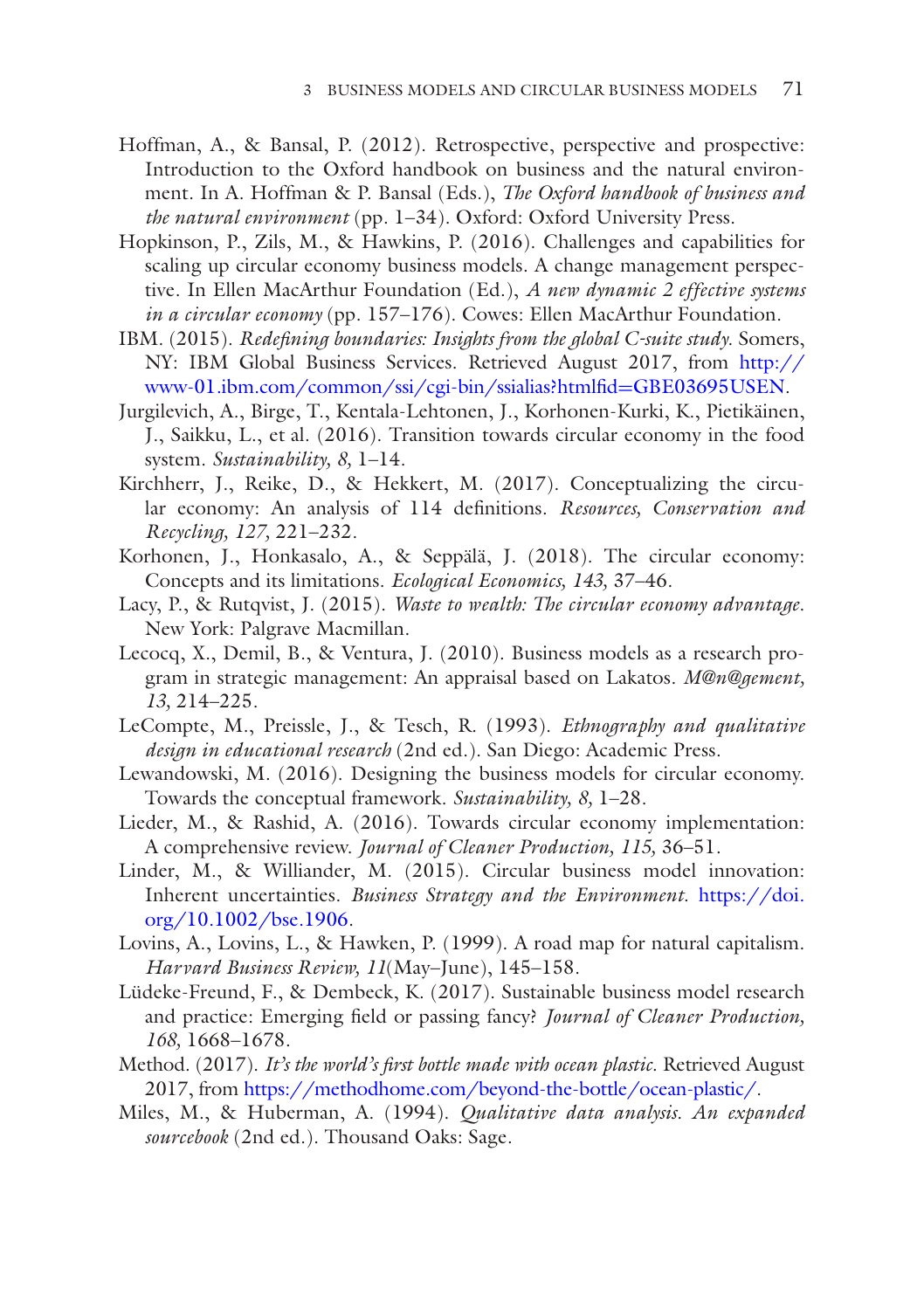- Moreno, M., De los Rios, C., Rowe, Z., & Charnley, F. (2016). A conceptual framework for circular design. *Sustainability, 8,* 1–15.
- Murray, A., Skene, K., & Haynes, K. (2015). The circular economy: An interdisciplinary exploration of the concept and application in a global context. *Journal of Business Ethics*, 1–12. [https://doi.org/10.1007/](http://dx.doi.org/10.1007/s10551-015-2693-2) [s10551-015-2693-2](http://dx.doi.org/10.1007/s10551-015-2693-2).
- Norden. (2015). *Moving towards a circular economy. Successful Nordic business models*. Retrieved August 2017, from [http://norden.diva-portal.org/smash/](http://norden.diva-portal.org/smash/get/diva2:852029/FULLTEXT01.pdf) [get/diva2:852029/FULLTEXT01.pdf](http://norden.diva-portal.org/smash/get/diva2:852029/FULLTEXT01.pdf).
- Osterwalder, A., & Pigneur, Y. (2010). *Business model generation. A handbook for visionaries, game changers and challengers.* Hoboken, NJ: Wiley.
- Osterwalder, A., Pigneur, Y., & Tucci, L. (2005). Clarifying business models: Origins, present, and future of the concept. *Communications of the Association for Information Systems, 16,* 1–25.
- Porter, M. (2001). Strategy and the Internet. *Harvard Business Review, 79,* 62–78.
- Richardson, J. (2008). The business model: An integrative framework for strategy execution. *Strategic Change, 17,* 133–134.
- Roome, N., & Louche, C. (2016). Journeying toward business models for sustainability: A conceptual model found inside the black box of organisational transformation. *Organization & Environment, 29,* 11–35.
- Rubies in the Rubble. (2017). *Our story*. Retrieved August 2017, from [https://](https://rubiesintherubble.com/pages/about-us) [rubiesintherubble.com/pages/about-us](https://rubiesintherubble.com/pages/about-us).
- Schaltegger, S., Lüdeke-Freund, F., & Hansen, E. (2016). Business models for sustainability: A co-evolutionary analysis of sustainable entrepreneurship, innovation, and transformation. *Organization* & Environment, 29, 264–289.
- Scheepens, A., Vogtländer, J., & Brezet, J. (2016). Two life cycle assessment (LCA) based methods to analyse and design complex (regional) circular economy systems. Case: Making water tourism more sustainable. *Journal of Cleaner Production, 114,* 257–268.
- Sempels, C. (2013). Implementing a circular and performance economy through business model innovation. In EMF (Ed.), *A new dynamic. Effective business in a circular economy* (pp. 143–156). Cowes: Ellen MacArthur Foundation.
- Spieth, P., Schneckenberg, D., & Ricart, J. (2014). Business model innovationstate of the art and future challenges for the feld. *R&D Management, 44,* 237–247.
- Stahel, W. (2006). *The performance economy* (2nd ed.). Basingstoke: Palgrave Macmillan.
- Stubbs, W., & Cocklin, C. (2008). Conceptualizing a "Sustainability Business Model". *Organization & Environment, 21,* 103–127.
- Teece, D. J. (2010). Business models, business strategy and innovation. *Long Range Planning, 43,* 172–194.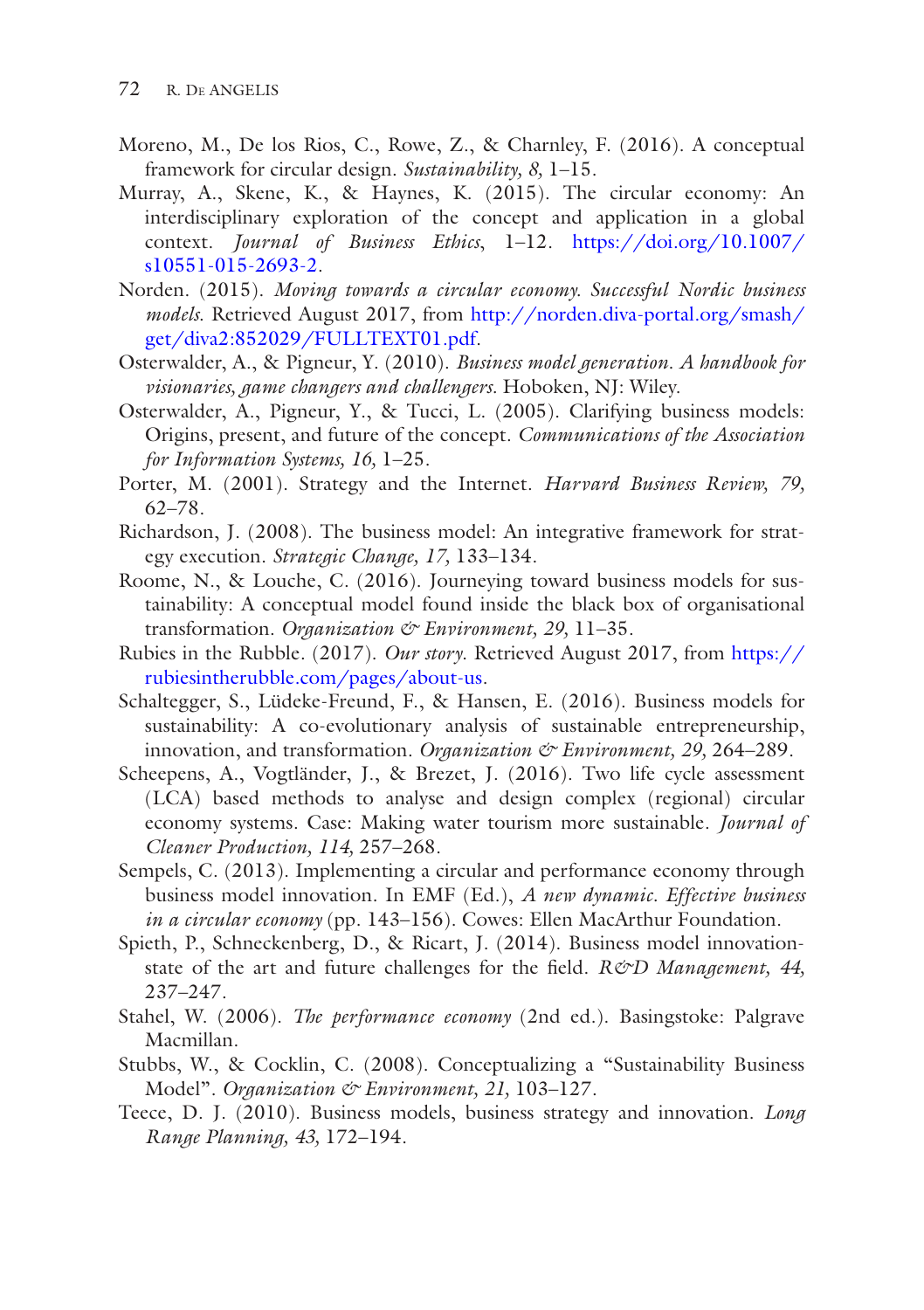- Ten Brink, P., Schweitzer, J.-P., Watkins, E., & Howe, M. (2016). *Plastics marine litter and the circular economy. A briefng by IEEP for the MAVA Foundation*. Retrieved August 2017, from [https://ieep.eu/publications/](https://ieep.eu/publications/plastics-marine-litter-and-the-circular-economy) [plastics-marine-litter-and-the-circular-economy.](https://ieep.eu/publications/plastics-marine-litter-and-the-circular-economy)
- *The Guardian*. (2017). *Meet the 'fx-perts', an army of experts determined to get Britain on the mend*. Retrieved June 2017, from [https://www.theguardian.](https://www.theguardian.com/money/2017/apr/15/repair-cafe-fix-yourself-laptop-save-fortune) [com/money/2017/apr/15/repair-cafe-fx-yourself-laptop-save-fortune](https://www.theguardian.com/money/2017/apr/15/repair-cafe-fix-yourself-laptop-save-fortune).
- Van Renswoude, K., Ten Wolde, A., & Jan Joustra, D. (2015, April). *Circular business models—Part 1: An introduction to IMSA's circular business model scan.* IMSA Amsterdam. Retrieved August 2017, from [https://groenomstill](https://groenomstilling.erhvervsstyrelsen.dk/sites/default/files/media/imsa_circular_business_models_-_april_2015_-_part_1.pdf)[ing.erhvervsstyrelsen.dk/sites/default/fles/media/imsa\\_circular\\_business\\_](https://groenomstilling.erhvervsstyrelsen.dk/sites/default/files/media/imsa_circular_business_models_-_april_2015_-_part_1.pdf) [models\\_-\\_april\\_2015\\_-\\_part\\_1.pdf](https://groenomstilling.erhvervsstyrelsen.dk/sites/default/files/media/imsa_circular_business_models_-_april_2015_-_part_1.pdf).
- Weetman, C. (2017). *A circular economy handbook for business and supply chains: Repair, remake, redesign, rethink*. London: Kogan Page.
- WEF (World Economic Forum), EMF, & McKinsey. (2014). *Towards the circular economy: Accelerating the scale-up across global supply chains.* Retrieved March 2014, from <http://ellenmacarthurfoundation.org/business/reports>.
- Wells, P., & Seitz, M. (2005). Business models and closed loop supply chains: A typology. *Supply Chain Management: An International Journal, 10,* 249–251.
- Wirtz, B., Pistoia, A., Ulrich, S., & Göttel, V. (2016). Business models: Origin, development and future research. *Long Range Planning, 49,* 36–54.
- Witjes, S., & Lozano, R. (2016). Towards a more circular economy: Proposing a framework linking sustainable public procurement and sustainable business models. *Resources, Conservation and Recycling, 112,* 37–44.
- WRAP. (2017a). *Innovative business models map.* Retrieved August 2017, from [http://www.wrap.org.uk/content/innovative-business-model-map.](http://www.wrap.org.uk/content/innovative-business-model-map)
- WRAP. (2017b). *Estimates of food surplus and waste arising in the UK*. Retrieved June 2017, from [http://www.wrap.org.uk/sites/fles/wrap/](http://www.wrap.org.uk/sites/files/wrap/Estimates_%20in_the_UK_Jan17.pdf) [Estimates\\_%20in\\_the\\_UK\\_Jan17.pdf.](http://www.wrap.org.uk/sites/files/wrap/Estimates_%20in_the_UK_Jan17.pdf)
- Yin, R. (2014). *Case study research. Design and methods* (5th ed.). Thousand Oaks: Sage.
- Zott, C., & Amit, R. (2013). The business model: A theoretically anchored robust construct for strategic analysis. *Strategic Organization, 11,* 403–411.
- Zott, C., Amit, R., & Massa, L. (2011). The business model: Recent development and future research. *Journal of Management, 37,* 1019–1042.
- Zupic, I., & Cater, T. (2015). Bibliometric methods in management and organization. *Organizational Research Methods, 18,* 429–472.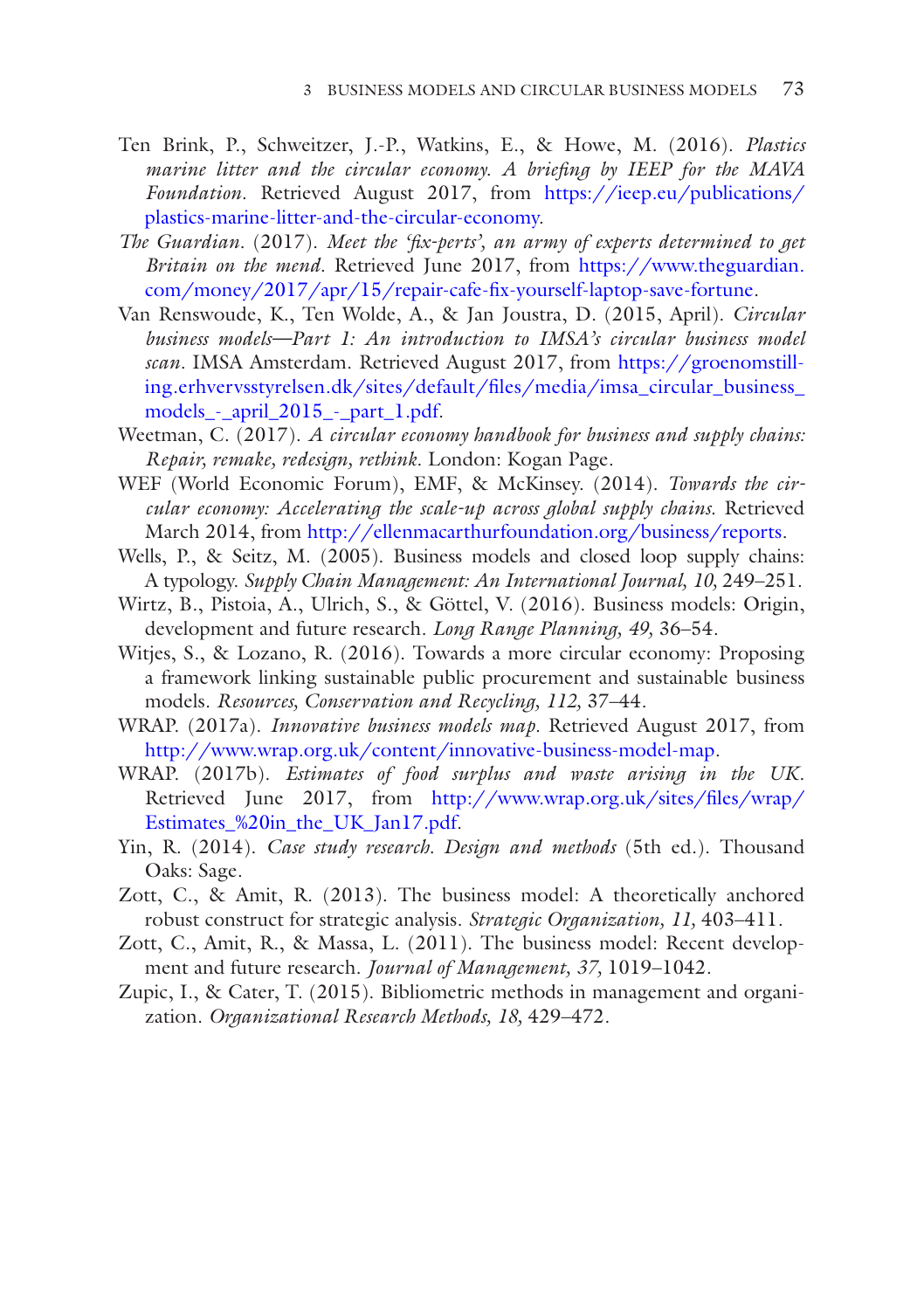# Circular Business Models: Some Theoretical Insights

**Abstract** This chapter starts laying the theoretical foundations of business model innovation in the context of the circular economy. Particularly, it deals with how the rationale for adopting circular business models can be explained drawing from the strategic management and neo-institutional theory literature. This chapter also discusses (a) the potential through which circular business models advance the theoretical framework, and (b) the extent to which the implications of circular business models are source of tensions for the theoretical framework used. It also identifes opportunities for future research.

**Keywords** Natural-resource-based-view · Neo-institutional theory Circular economy feld

# 4.1 Introduction

The previous chapter proposed a preliminary conceptualisation of the CBM, and this chapter builds on this by laying the theoretical foundations of BM innovation in the context of the CE. This is a pertinent area of enquiry. Notably, recent studies highlight that in the CE literature, 'there is no existing unifed theory or conceptual approach on how circular economy can be implemented' (Fischer and Pascucci 2017, p. 5) and that 'there is little theoretical development' (Murray et al. 2015, p. 9). Blomsma and Brennan (2017) state that the 'theoretical or paradigmatic

© The Author(s) 2018 R. De Angelis, *Business Models in the Circular Economy*, https://doi.org/10.1007/978-3-319-75127-6\_4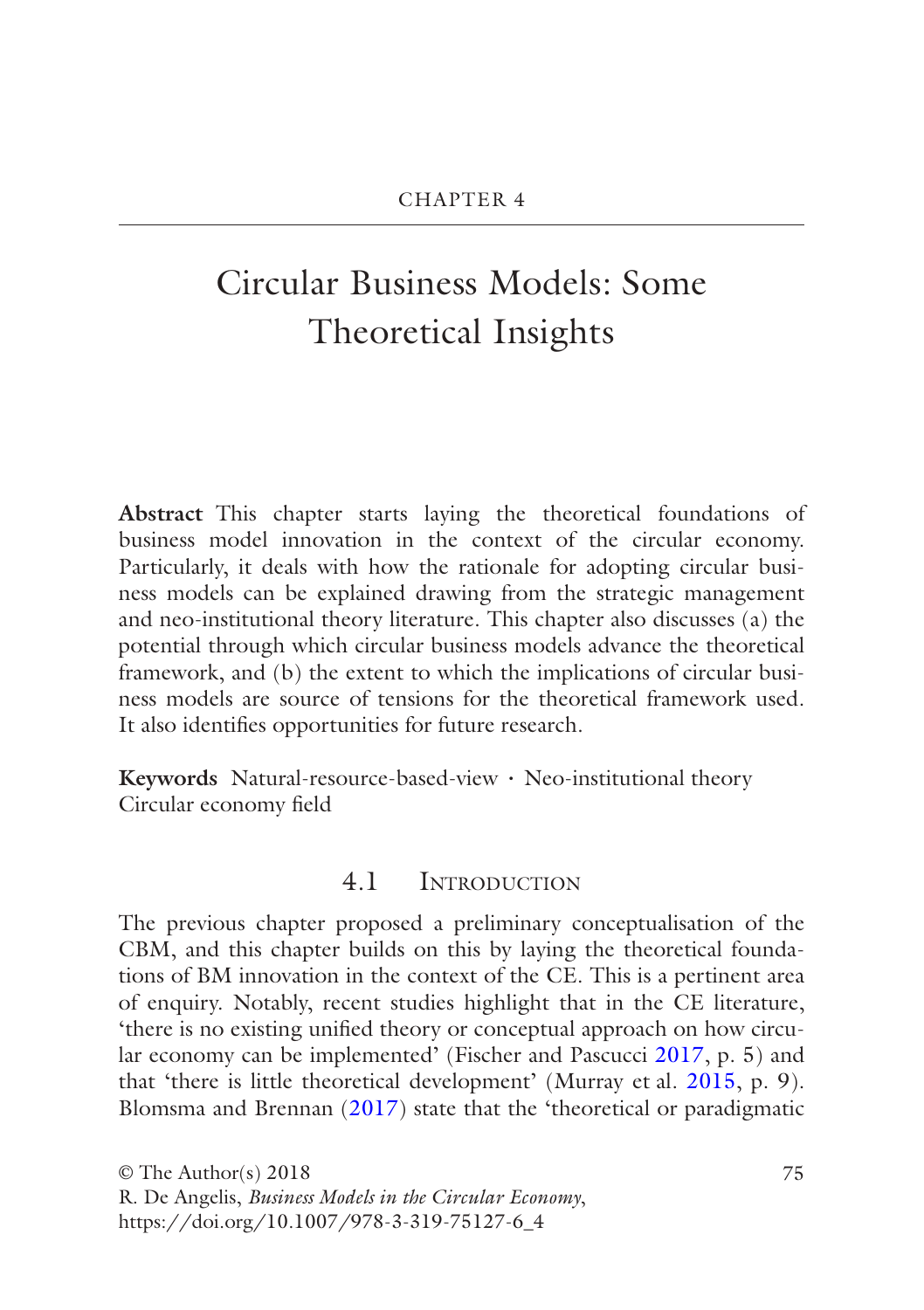clarity regarding the circular economy concept has yet to emerge' (p. 8). Fischer and Pascucci (2017) lament that 'the identifcation of relevant strategic processes and actors in this domain is still limited' (p. 5). Consequently, this research offers some theoretical guidance by exploring the rationale for adopting innovative CBMs or transforming existing ones. This is done by focussing on the following question: how can the rationale for adopting circular business models be explained? The integrated theoretical framework put forward to answer to this question combines the natural-resource-based-view of the frm (Hart 1995) and the neo-institutional theory (Di Maggio and Powell 1983) from the strategic management and institutional theory literature respectively. Resource-based and institutional logics are among the most common theoretical approaches applied in the Business and Natural Environment research (Linnenluecke and Griffths 2013; Hahn et al. 2015; Montiel and Delgado-Ceballos 2014) and enquiries based on well-known theoretical lenses are useful to identify gaps and opportunities for research avenues (Bertels and Bowen 2015). Here, we see how this theoretical framework can provide useful insights into the development of the CE literature.

This chapter is structured in the following way. Section 4.2 synthesises the state of the art of the issue of theory in the BMs and CBMs literature. It also explains why resource and institutional lenses are used in this study. Sections 4.3 and 4.4 are focussed on the natural-resourcebased-view of the frm and the neo-institutional theory with discussion of (a) the potential through which CBMs advance the theoretical framework, and (b) the extent to which the implications of CBMs are source of tensions for the theoretical framework used. Section 4.5 describes emerging CE institutional developments with an application to the British context, and therefore, responds to recent calls for enquiries over socio-institutional mechanisms leading to the transition towards the CE and related BM innovation. Notably, Moreau et al. (2017) underline that institutional and social aspects are mostly overlooked in relation to closing material loops and implementation of new BMs, and Fischer and Pascucci (2017) that 'institutional analysis so far has not focused on CE' (p. 5). Concurrently, Hobson and Lynch (2016) lament that scant consideration has been given to the broader societal implications of the transition towards a CE. They ask: 'what form (…) could and should circular socio-economic institutions, norms and shared practices take and what processes, values and actors will get us there?' (p. 16). On a similar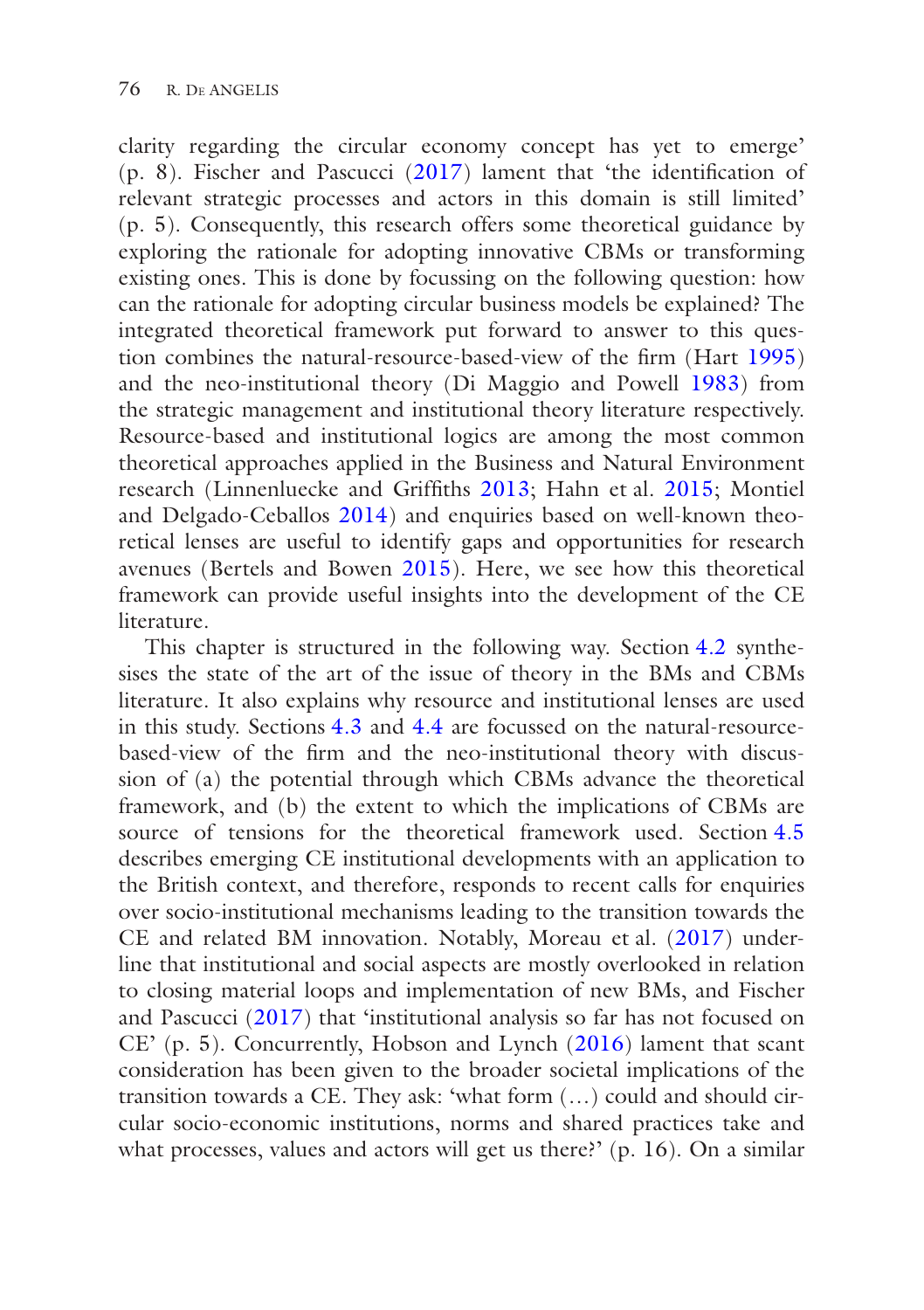line, the EMF's 'priority research agenda' over aspects of the CE that are not fully understood yet but that are crucial to facilitate implementation, asks: 'for a country or region, what are the rules, the cookbook, to support the adoption of circular practices'? (EMF 2016, p. 4). The last Sect. 4.6 summarises this chapter's contribution in addition to identifying opportunities for future research.

# 4.2 The Theoretical Foundations of Circular Business Models

Despite scholars' surge of interest in the concept, the BM literature is still in its early days (Zott and Amit 2013) and there appears to be little understanding of the theoretical foundations of the BM (Arend 2013; Demil et al. 2015; Lecocq et al. 2010; Schneider and Spieth 2013; Sommer 2012; Teece 2010; Wirtz et al. 2016; Zott and Amit 2013; Zott et al. 2011). Arend (2013) lamented that 'the term business model as a description of how a traditional venture operates is strong on redundancy and weak on theoretical grounding' (p. 390). Analogously, Teece (2010) argued that 'the concept of the business model lacks theoretical grounding in economics or in business studies' (p. 175) and Zott et al. (2011) that 'the business model remains a theoretically underdeveloped (…) concept' (p. 1038). Concurrently, Schneider and Spieth (2013) maintained that the 'literature on business models (…) emerged without spending much attention to the issue of theory' (p. 15) and Lecocq et al. (2010) that 'the theorization stage [within business model research] is only in its infancy' (p. 221).

What about the theorisation stage in the CBMs literature? Chapter [3](http://dx.doi.org/10.1007/978-3-319-75127-6_3) has found that although limited, some evidence of CBMs elements/ categories (Aldersgate Group 2015; Circle Economy 2016; EMF and McKinsey 2012; Gorissen et al. 2016; Van Renswoude et al. 2015; Lacy and Rutqvist 2015; Lovins et al. 1999; Norden 2015; Sempels 2013; Stahel 2006; Weetman 2017; WRAP 2017a), strategies (Bocken et al. 2016), canvas (EMF and IDEO 2017; Lewandowski 2016), archetypes (Moreno et al. 2016), frameworks (Antikainen and Valkokari 2016) and case-based examples (Antikainen and Valkokari 2016; Gorissen et al. 2016; Goyal et al. 2016; Linder and Williander 2015; Ruggieri et al. 2016) is emerging across practitioner, academic and grey literature. Yet, there is limited theoretical development in the CE literature as evidenced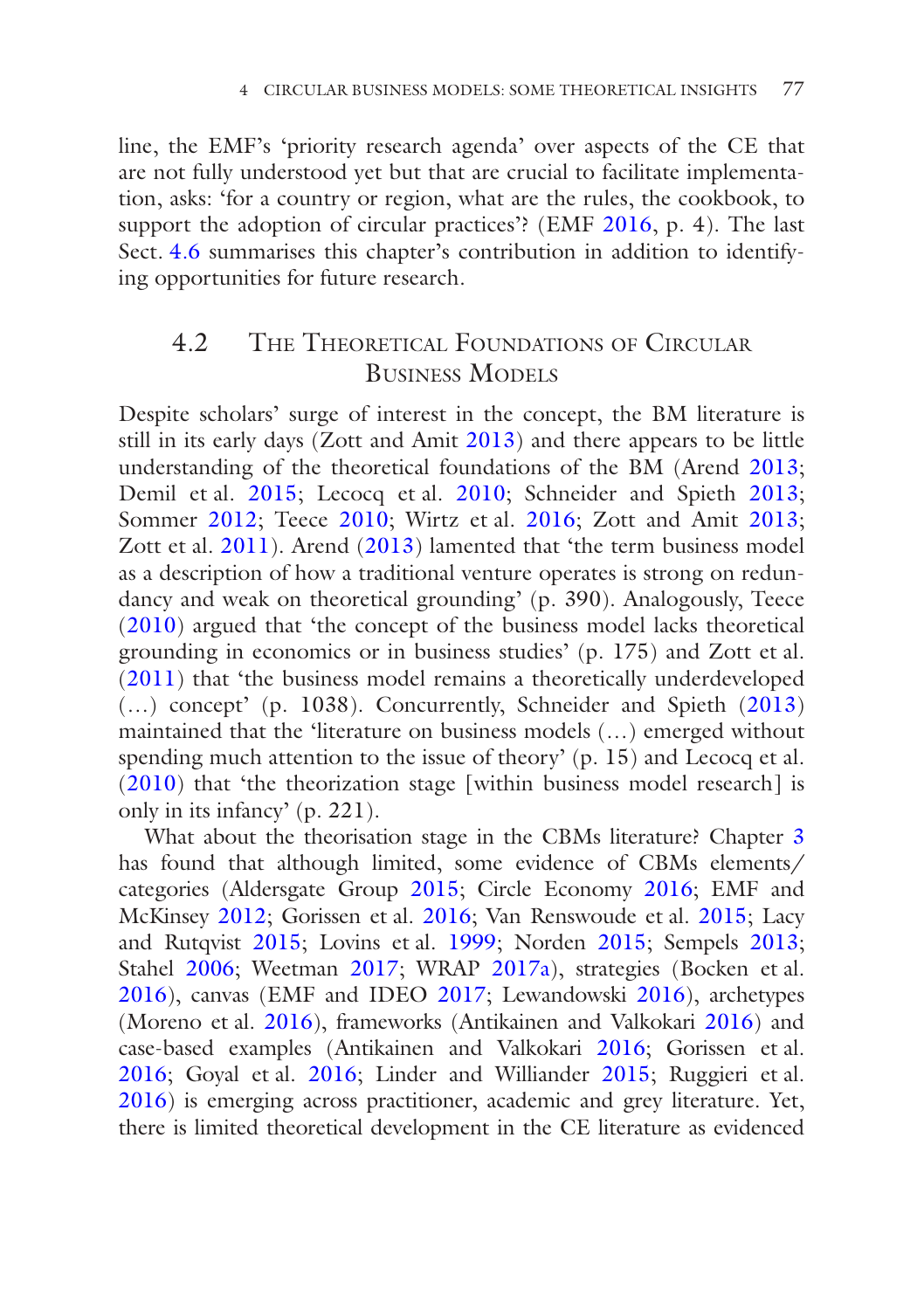in this chapter introductory section. Seemingly, the BMs and CBMs literature are interlinked in terms of their not fully explored theoretical dimension with the current state of the art of theory in CBMs mirroring that of the broader BMs literature.

This chapter uses organisational (the natural-resource-based-view of the frm) and institutional (neo-institutional theory) lenses to answer to the following question: how can the rationale for adopting circular business models be explained? Resource-based theories are compatible with the logic underlying BMs (Schneider and Spieth 2013), in so far as the value proposition as well as value creation and delivery are dependent upon strategic companies' resources and capabilities (Amit and Zott 2001; Osterwalder and Pigneur 2010). The BM perspective also extends understanding of the means through which value is created and captured (Demil et al. 2015) because it is a combination of resources and capabilities that support activities enabling value creation and value capture, rather than resources individually considered. Therefore, the use of resource-based perspectives in the BMs literature (e.g. Amit and Zott 2001) is not surprising. Equally, in the context of CBMs, the development of new resources and capabilities or the transformation of existing ones is likely given the implications for value proposition, creation and delivery resulting from implementation of the CE proposition as discussed in Chapter [3.](http://dx.doi.org/10.1007/978-3-319-75127-6_3)

What is fairly new to the BM literature is attention to the context within which BMs develop (Randles and Laasch 2016; Wells 2013) despite the fact that (a) anchoring the study of the BM to the institutional level is welcomed to advance understanding of the conditions under which BMs develop (Demil et al. 2015), and (b) the structure within which a BM operates is a determinant of whether it flourishes or fails (Wells 2013). The conceptual framework used in this study is thus compatible with the quest to advance both the Business and Natural Environment and BMs literature by combining different theories and levels of analysis (Amit and Zott 2001; Bertels and Bowen 2015; Hoffman and Bansal 2012). It is also pertinent in the context of research explaining corporate processes/strategies. Businesses are required to be not only competitive in the market but also to respond to societal expectations and therefore institutional and strategic/competitive logics are not conficting lens in explaining corporate outcomes (Di Maggio 1988; Oliver 1997; Scott 1987). Resource and institution-based perspectives offer complementary views on the rationale for adopting CBMs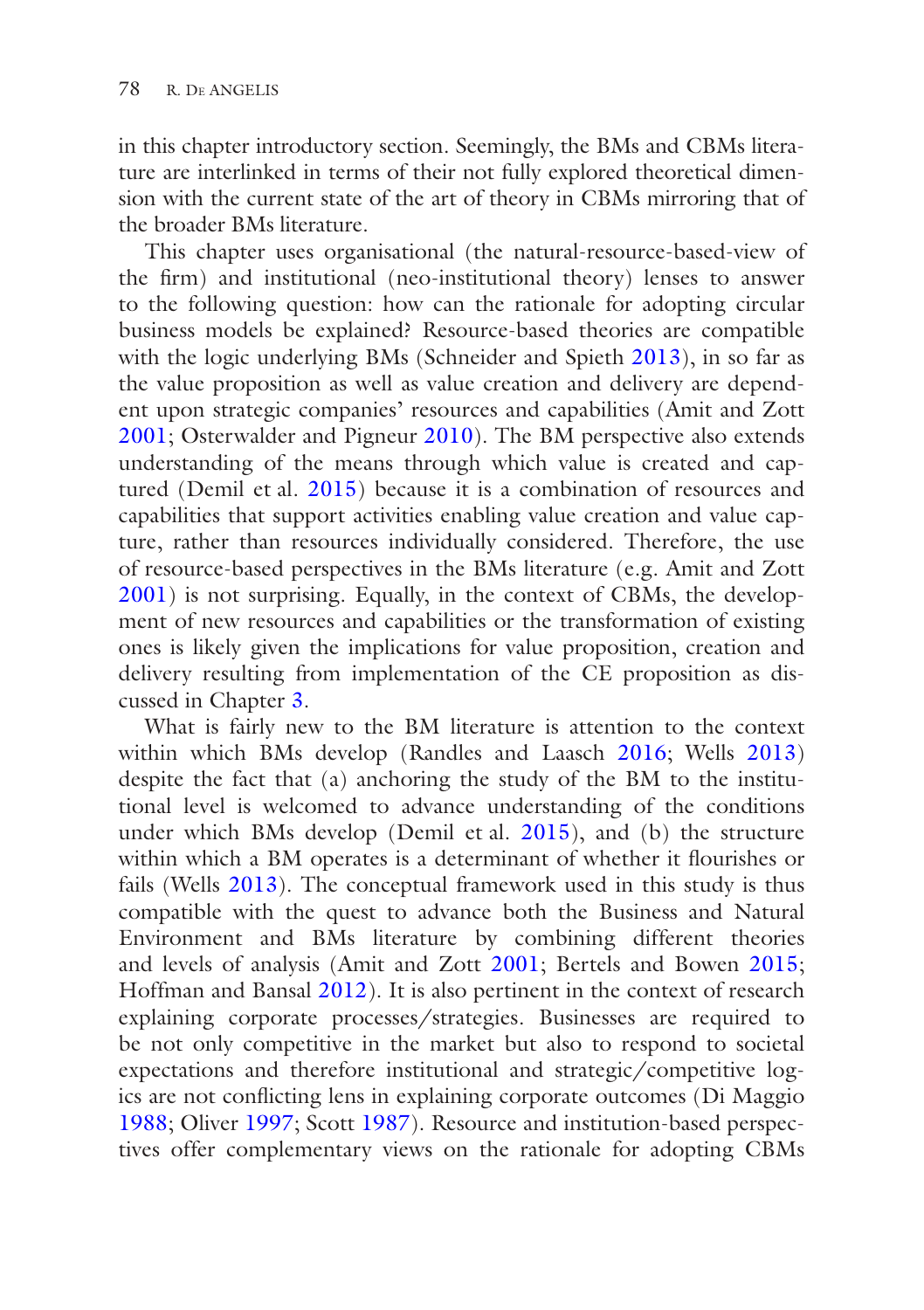with their focus on companies' resources and broader societal infuences, respectively, as levers for organisational processes and performances (Barney 1991; Di Maggio and Powell 1983; Oliver 1991). In addition, the use of the neo-institutional theory addresses concerns in the context of CE research where there would seem to be a limited consideration of institutional theories (Fischer and Pascucci 2017). The next paragraph relates to the frst theory of the conceptual framework used in this study, the natural-resource-based-view of the frm.

## 4.3 The Natural-Resource-Based-View of the Firm

Within the strategic management literature, resource-based perspectives investigate the sources of a company's competitive advantage and how to sustain it over time (Barney 1991). Assuming resource heterogeneity, frms that are endowed with resources and capabilities that are valuable, rare, diffcult to imitate or substitute, can obtain a competitive advantage and sustain it over the long term according to the resource-based-view of the frm (ibid.). Valuable resources are those that allow either, exploiting an external opportunity drawing upon internal strengths, or neutralising internal weaknesses and threats coming from the company macro environment (ibid.). Rare resources are considered as frm specifc, thus coming from a combination of factors that are peculiar to a given company (ibid.). Inimitable resources are those that cannot be easily replicated by competitors (ibid.). Barney counsels that resources are inimitable because they can be tacit, casually ambiguous or socially complex. Tacit resources are those based on skills and experience accumulated through hands-on practice. They are invisible to the outside, thus difficult to imitate. Casual ambiguity can make resources inimitable because in this case, it is not clear to external competitors how company resources are linked to its competitive advantage. Socially complex resources derive from the interaction between the different components of an organisation engaged in actions for the attainment of corporate objectives. Such resources are once again inimitable because a competitor might fnd it difficult to understand how such interaction takes place and the many forms through which a company might organise itself to exploit opportunities and strengths while neutralising weaknesses and threats. Nonsubstitutable resources are those that cannot be replaced with substitutes by competitors.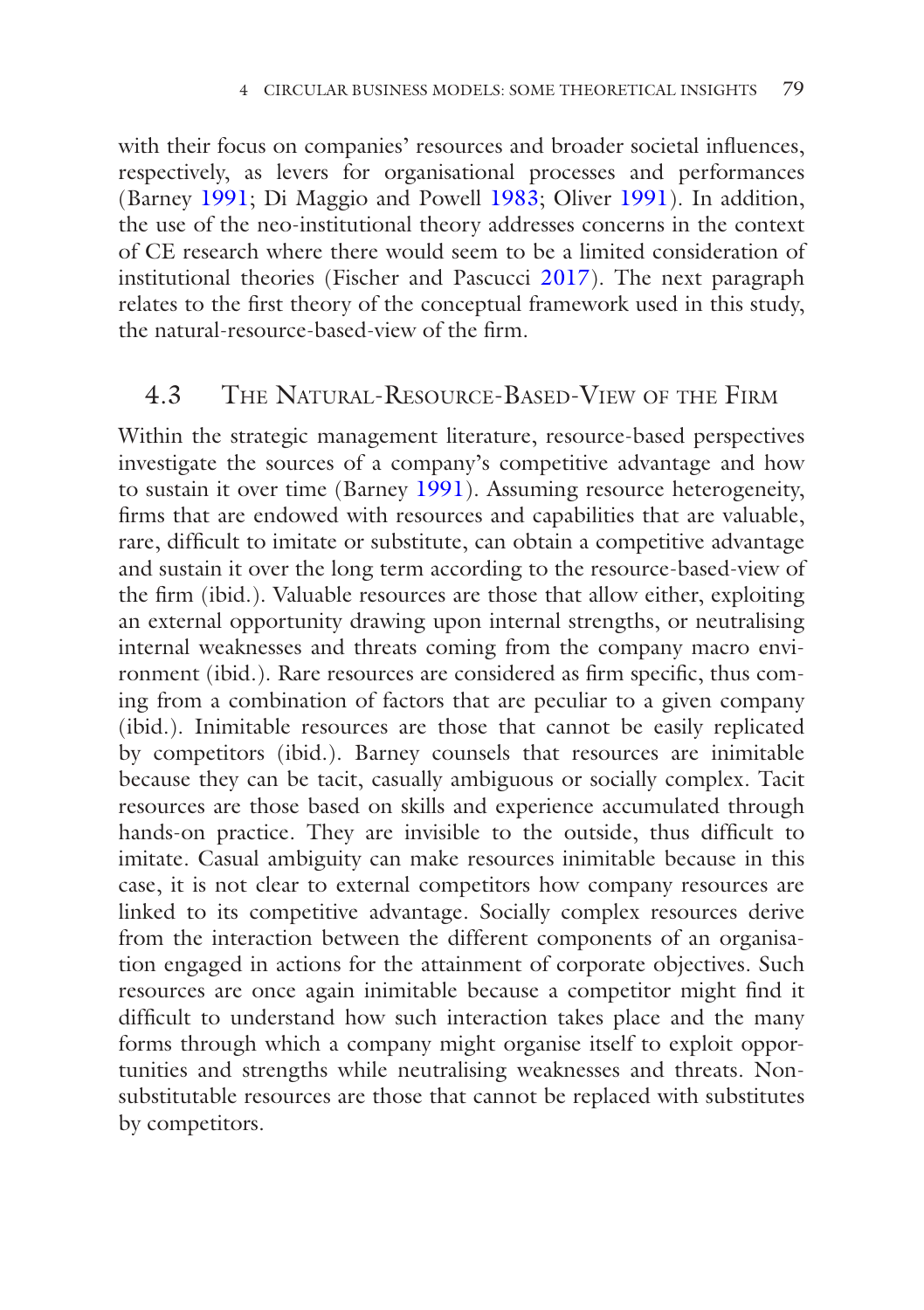Hart (1995) criticised Barney's model since it neglects a natural resource-constrained world and thus the implications for frms' competitiveness. Consequently, he proposed the natural-resource-based-view (NRBV hereafter) of the frm arguing that frms' capabilities in environmentally sustainable practices are inextricably linked to the achievement of a sustained competitive advantage. In this model, three capabilities were identifed as crucial to attain and sustain competitive advantage: pollution prevention, product stewardship and sustainable development. *Pollution prevention*, which focuses on the manufacturing stage of a product life cycle, can lead to reduced costs because of enhanced resources productivity, reduced waste and lower compliance costs (Hart 1995). Meanwhile, *product stewardship* seeks to minimise environmental pollution along the entire product life cycle (ibid.). Through life cycle assessment and design for the environment, a better appraisal of the product ecological impact is achieved and new green product development stimulated (ibid.). In this case, the source of competitive advantage is not reduced costs but, according to Hart (1995), 'competitive pre-emption' (p. 994), which equals to gaining access to scarce resources or setting new industry standards. Finally, pursuing *sustainable development* means to address both environmental and social concerns at the same time, which implies going beyond minimising pollution and producing affordable products for those in the less developed parts of the world (ibid.). Competitive advantage, in this case, is built through innovation and new market spaces (ibid.).

Clearly, the main tenet of the NRBV, twenty years after, is still and even more relevant in the light of the current ecological crisis. Hart's model is also useful in explaining the rationale for adopting CBMs since the present state of the ecosystem has many direct and indirect implications for the management of organisations and their long-term survival. Not only is the case that natural capital is declining (WWF 2016), global affuence is increasing (Lacy and Rutqvist 2015) and hence resource price and supply volatility affect the viability of linear operating BMs (EMF 2015), but also that climate change and waste regulations and society expectations for corporations to take the lead in addressing the problems that they helped to create, are increasing (EMF 2015; Haigh and Hoffman 2014). Consequently, BM innovation for a CE could contribute towards the achievement of a sustained competitive advantage in the form of better reputation, increased customers' loyalty, potential additional revenues, reduced materials costs and supply volatility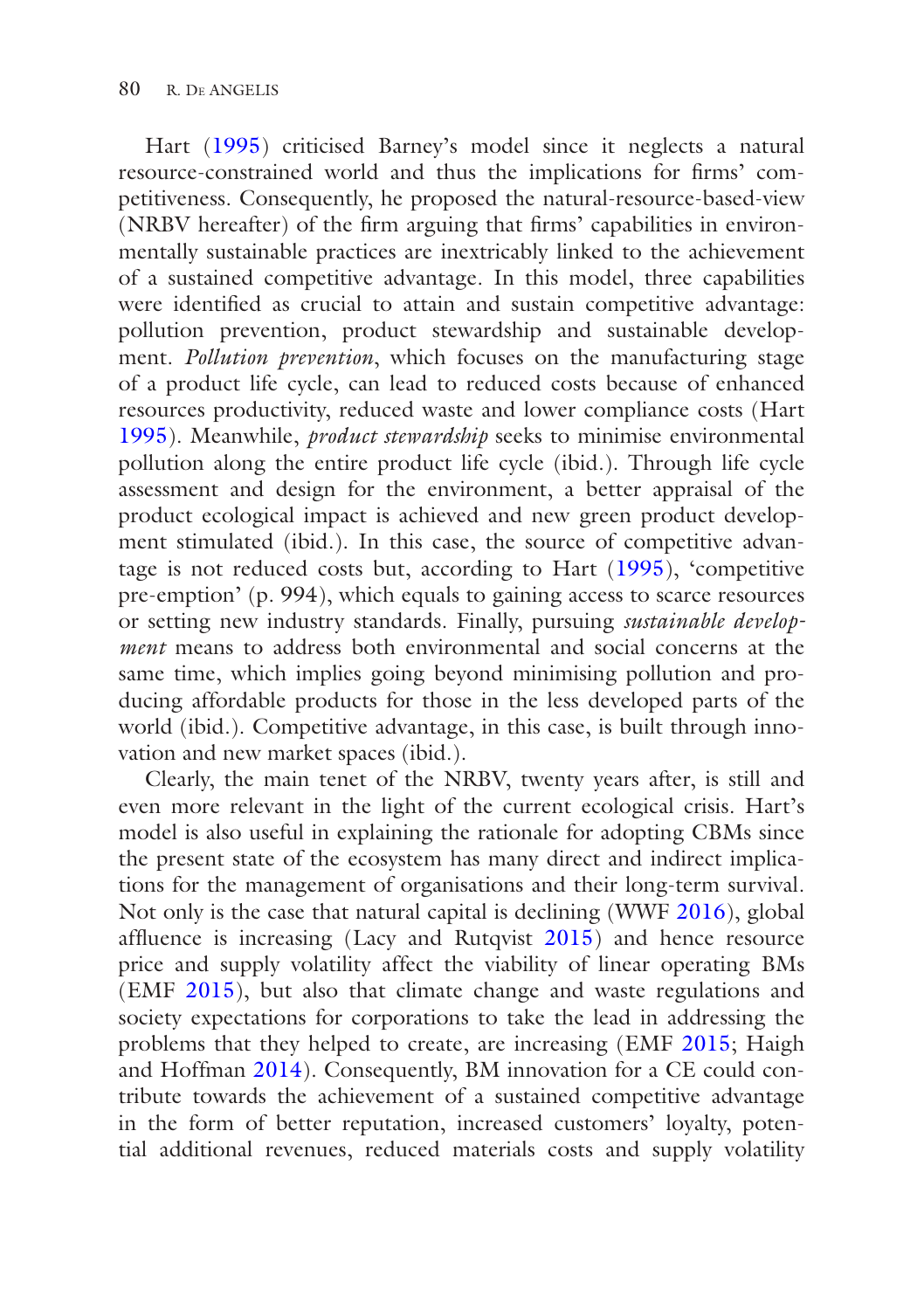and mitigation of regulatory risks: what has been termed as 'circular advantage' (Lacy and Rutqvist 2015).

The NRBV of the frm is one of the most relevant spin-offs of the resource-based-view of the frm (Barney et al. 2011) and has attracted a considerable interest in the literature (Amores Salvadó et al. 2012), which has been well documented (see, for instance, Hart and Dowell 2011; Montiel and Delgado-Ceballos 2014). Yet, ffteen years after its frst conceptualisation, Hart and Dowell (2011) argued that there was 'a need for research that continues to evaluate and extend the propositions offered by Hart (1995)' (p. 1475). Capabilities in CBMs innovation could represent an opportunity to extend Hart's propositions for several reasons.

Firstly, the changing competitive arena that businesses are now confronting provides opportunities for them to build a circular competitive advantage. Secondly, BM innovation to address ecological and social challenges seems either not to be fully explored in Hart's model and subsequent studies or only implicitly considered. For instance, in this relevant passage is argued: 'sustainable economies and sustainable corporations (…) cannot be based on continuing growth in the consumption of non-renewable energy and virgin raw materials. Nor can they create hazardous waste and polluting emissions. Environmental sustainability requires the complete redesign of organizations and strategies' (Shrivastava and Hart 1995, p. 157). From this statement, it can be inferred that 'the complete redesign of organizations' would involve BMs as well, but BMs are not mentioned explicitly. A change in BMs is considered implicitly by Hart and Milstein (1999). They identify 'sustainability' as a new source of creative destruction in the business context, and argue that 'in the long run, however, the dynamics of creative destruction will work against frms that rely only on incremental improvements and fail to change the fundamental manner in which they provide products, processes, and services' (p. 24). By contrast, more direct acknowledgement of BM innovation is given in the author's studies (Hart 2010, 2012; Hart and Milstein 1999) that deal with business strategies at 'the bottom of the pyramid' where traditional BMs conceived for the wealthiest consumers are not likely to work, and fundamental redesign of BMs to provide products and services that are affordable is necessary. Thirdly, the CE thinking aims to reintegrate the economic system within the ecological one (EMF et al. 2015). Therefore, not only are CBMs in accord with the logic underlying the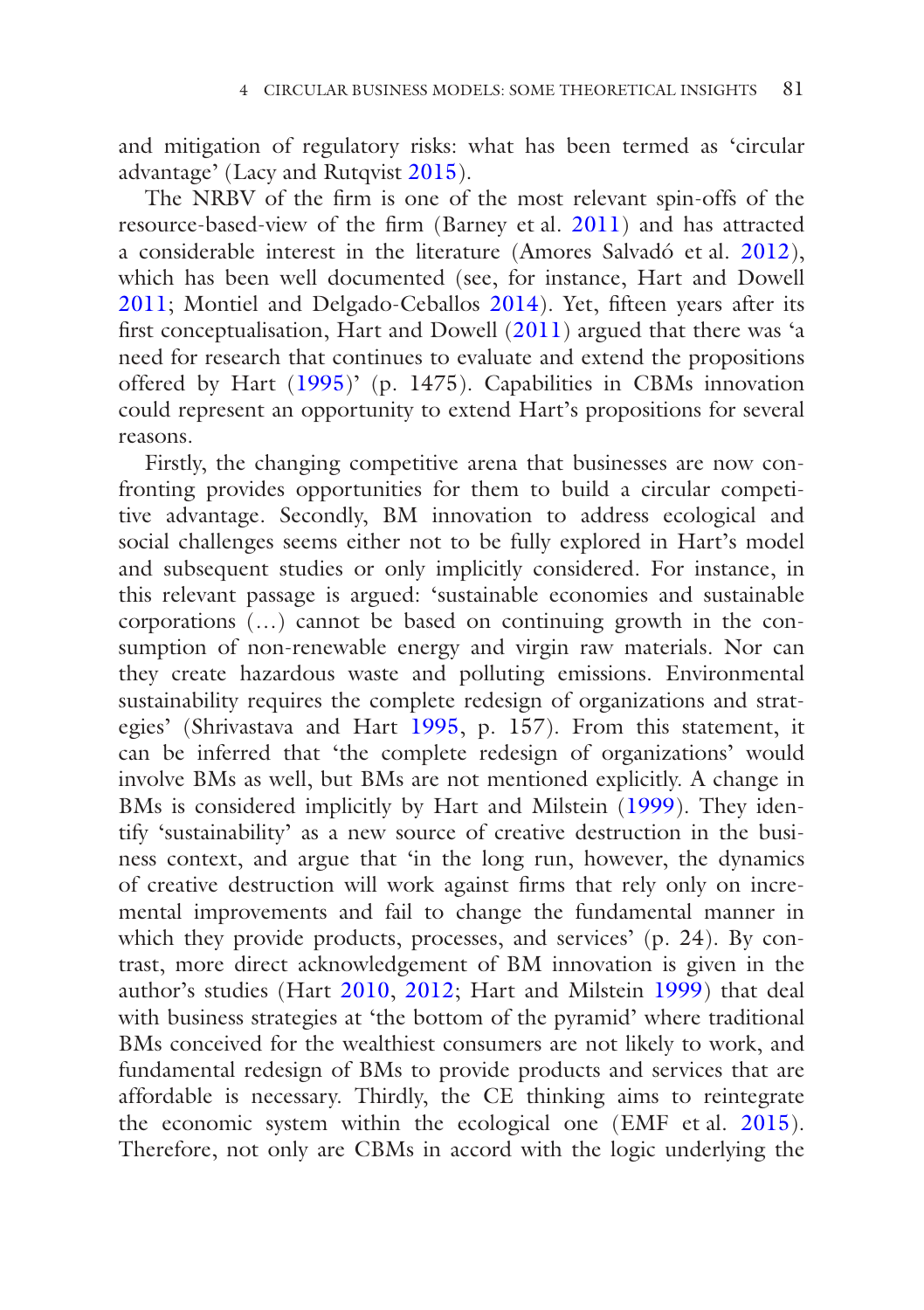NRBV of the frm but they also respond to Hart and Dowell's (2011) call upon management practitioners and academic communities for more attention to solutions that address ecological and social challenges rather than simply minimising harm and thus to move beyond incremental strategies (e.g. pollution prevention, product stewardship and eco-efficiency).

The cooperative approach that the mechanisms of value creation in CBMs is likely to require (Webster 2013) is also an opportunity to further emphasise the validity of the arguments posed by Hart (1995). The aspect of competition over collaboration is central in resourcebased theories (Haigh and Hoffman 2014; Starik and Kanashiro 2013). However, Hart (1995) rightly recognised that frms' survival resides not only in competitiveness but also in social legitimacy opening up the way to the relevance of cooperation in the pursuit of legitimacy. Cooperation within the activity system of CBMs appears to be crucial as evidenced in Chapter [3](http://dx.doi.org/10.1007/978-3-319-75127-6_3) and so it reinforces Hart's argument. In addition, the more boundary spanning relational structure qualifying the process of value creation within CBMs, could also provide the basis for rejecting some of the criticism that the NRBV of the frm in its original conceptualisation has attracted, i.e. that it has 'a tendency to deal with frms in an atomistic way' (Lifset and Boons 2012, p. 9). However, while the BMs literature concurs with resource-based perspectives in postulating that as the resources and capabilities underlying the BM become more valuable, rare, diffcult to imitate and substitute, the potential for economic value creation increases (Amit and Zott 2001), the centrality of resource control, uniqueness, casual ambiguity and social complexity in pursuing competitive advantage becomes more nuanced if circular strategies are implemented. This would be in line with Dyer and Singh's (1998) relational view assuming that the sources of competitive advantage may reside beyond a single organisation boundaries. Hence, although the NRBV offers a relevant theoretical perspective to explain the rationale for adopting CBMs and the latter could expand Hart's model and strengthen some of its assumptions, there are also potential contrasts deriving from the interplay between the two. The next paragraph gives attention to the second element of this book conceptual framework, namely to the neo-institutional theory. A diversion in the meaning of institutions and in the processes through which they can affect corporate actions is accomplished frst.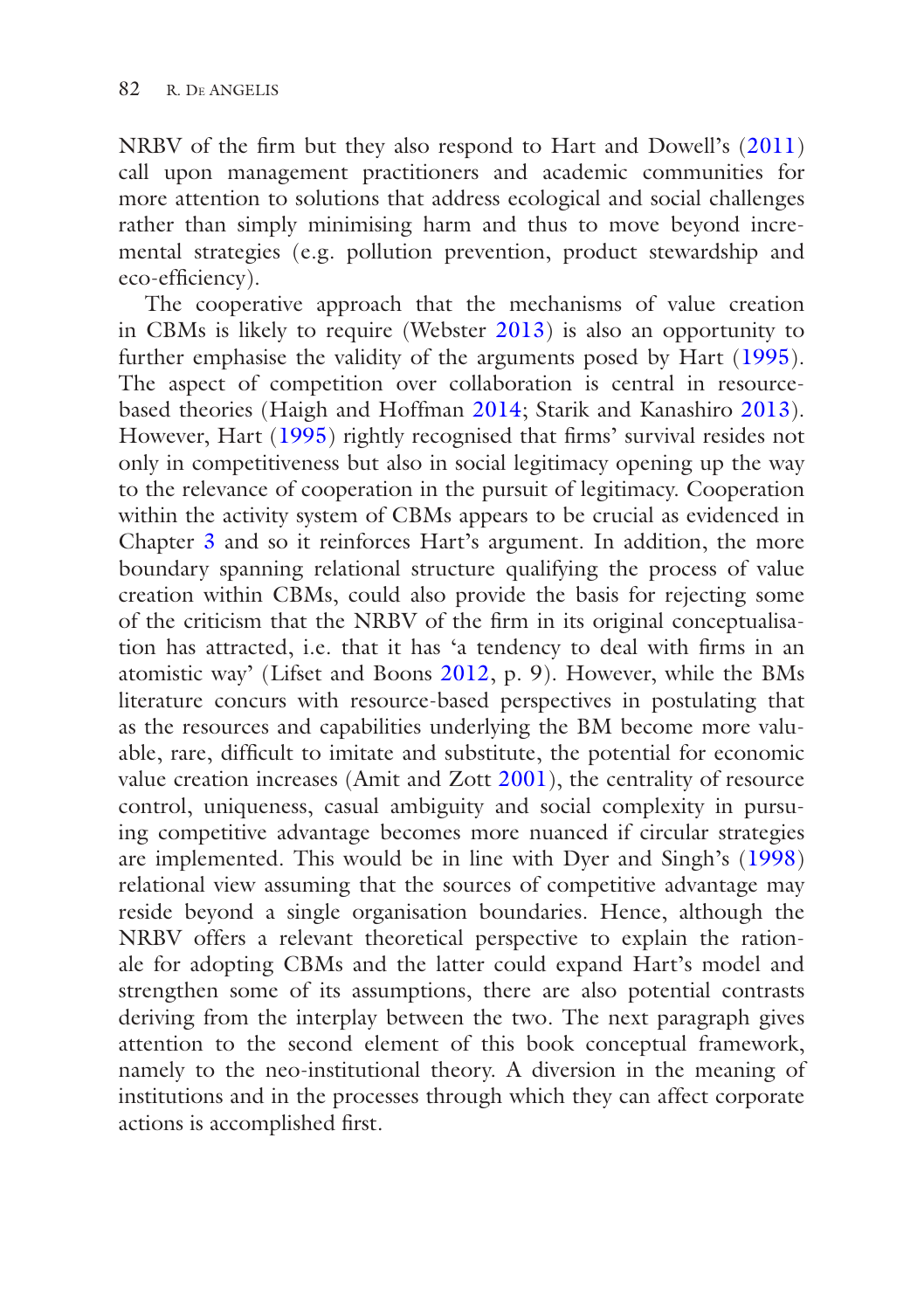# 4.4 Institutions and the Neo-Institutional Theory

Institutions, according to the Nobel Prize-winning economist, Douglass North, are 'the rules of the game in a society or, more formally, (…) the humanly devised constraints that shape human interaction' (North 1990, p. 3). From this standpoint, the role of institutions is to establish the constraints within which choices can be made, reducing uncertainty and the transaction costs faced by individuals satisfying their personal needs. In contrast, the social constructivist approach has contended that individuals' preferences and choices are shaped and infuenced by society (Vatn 2005). Under this approach, 'individuals interact to form institutions, while individual purposes or preferences also are molded by socioeconomic conditions. The individual is both a producer and a product of her circumstances' (Hodgson 1998, p. 177). Most sociologists have shared this perspective (ibid.). For instance, the sociologist Scott (1995) classifed institutions as 'cognitive, normative, and regulative structures and activities that provide stability and meaning to social behavior' (p. 33). Regulative institutions take the form of regulations (ibid.); the normative level contains an evaluative dimension (Scott 2008), which means it takes the form of values and norms refecting what is generally perceived as an appropriate conduct (Doh et al. 2010); the cognitive level represents the 'shared conceptions that constitute the nature of social reality and the frames through which meaning is made' (Scott 2008, p. 57).

The organisational studies literature also has given attention to institutions, with the neo-institutional theory (Di Maggio and Powell 1983; Meyer and Rowan 1977; Oliver 1991). Di Maggio and Powell (1983) argued that organisational action is mediated and shaped by the institutional context, particularly by the 'organisational feld' (organisations are shaped by other organisations in the feld) through the infuences of coercive, normative and mimetic forces. Accordingly, coercive infuences arise mostly from regulatory bodies (state agencies); normative pressures defne the suitable organisational and professional conduct and stem from organisations like universities, and professional training networks; mimetic forces are signifcant under conditions of uncertainty with organisations imitating the successful strategies implemented by others. Scott (1995) contributed to defne an organisational feld such as 'a community of organizations that partakes of a common meaning system and whose participants interact more frequently and fatefully with one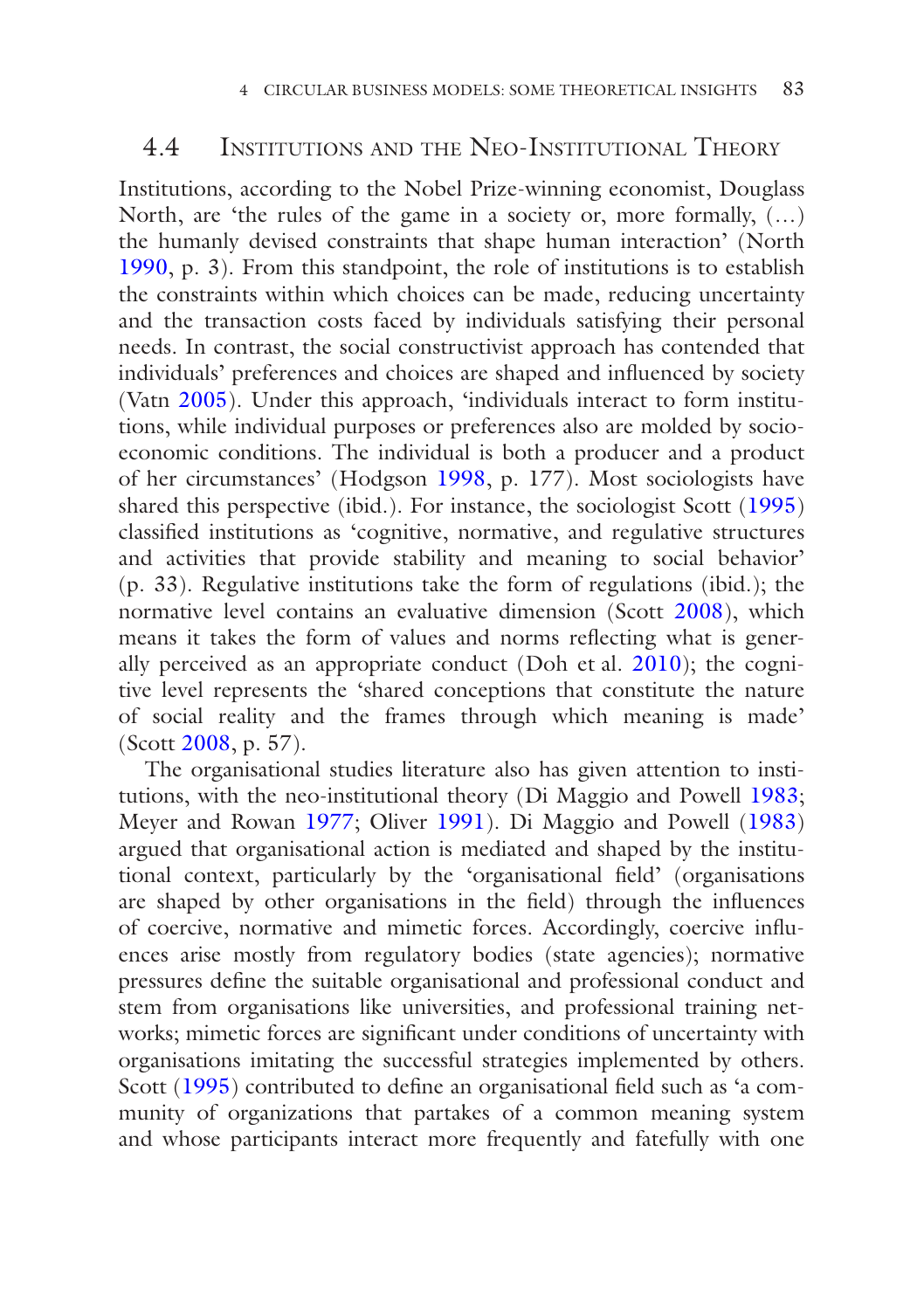another than with actors outside the feld' (p. 56). In his view, the feld incorporates any actor exerting regulatory, normative or cognitive infuences upon organisations. Overall, these pressures lead to organisational 'homogeneity in structure, culture and output' (Di Maggio and Powell 1983, p. 147) and 'the concept that best captures the process of homogenization is isomorphism' (p. 149). Fields materialise around common products, markets or technologies according to the predominant view of how felds form but Hoffman (1999) also proposed that felds form 'around the issues that become important to the interests and objectives of a specifc collective of organizations' (p. 352). Conformity to institutional pressures increases legitimacy and social support and thus it benefts companies' ability to secure resources, ultimately having relevance for the attainment of a competitive advantage (Di Maggio and Powell 1983; Oliver 1991).

However, within neo-institutional theory, the institutional entrepreneurship perspective (Oliver 1991) has also introduced agency, i.e. the possibility for organisations to respond to institutional pressures in different ways and not only through conformity (Boxenbaum and Jonsson 2008). While the meso perspective in the neo-institutional theory explains diffusion, meaning that it explains how organisational forms and practices are replicated within organisational felds with an emphasis on homogeneity and convergence, the institutional entrepreneurship approach accounts for heterogeneity and variation, namely divergent organisational change (D'Aunno et al. 2000; Hasse and Krücken 2008). The latter approach has brought more dynamism in the study of institutional contexts as agency and rational decision-making combine with institutional pressures to explain corporate actions (Hasse and Krücken 2008). The neo-institutional theory has received widespread application in corporate sustainability studies (for a review, see: Delmas and Toffel 2012; Montiel and Delgado-Ceballos 2014) providing understanding of how broader institutional infuences shape corporate environmental action (Hahn et al.  $2015$ ; Lounsbury et al.  $2012$ ).

As conformity to organisational felds leads to legitimacy and social approval, and consequently has relevance in the attainment of a competitive advantage, the neo-institutional theory is an appropriate theoretical perspective to understand the rationale for adopting CBMs. Arguably, in seeking legitimacy and opportunities for improving competitive advantage organisations might choose to conform their BMs strategies to the infuences coming from the 'felds' established around the 'issue'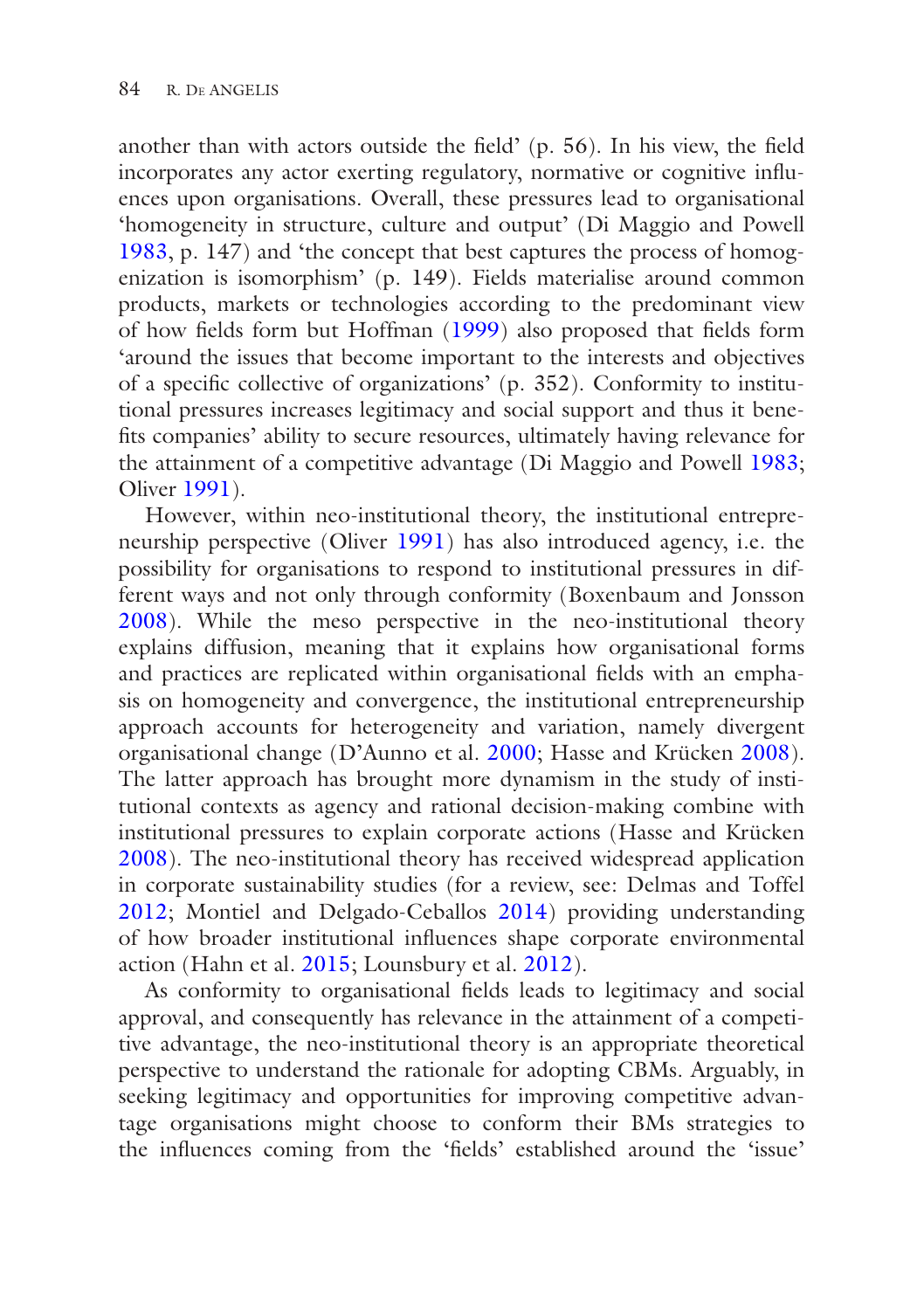of the CE. A high level of interaction and engagement around a common debate by a group of organisations denotes the existence of a feld structure (Di Maggio 1983). Consequently, while it is by far too early to observe a highly structured organisational feld around the 'issue' of the CE, there are nevertheless some societal developments that might be conducive to it as Chapter [2](http://dx.doi.org/10.1007/978-3-319-75127-6_2) has indicated. The CE thinking has started gaining visibility only recently due to the activities and initiatives promoted by the EMF. The foundation in partnership with the *World Economic Forum, McKinsey & Company, SUN* and *SYSTEMIQ,* has produced several reports outlining the economic rationale of the transition towards a CE and stimulated discussion among businesses, policymakers and higher education institutions with the 'mission to facilitate the transition towards the CE'. It is also involved in some initiatives like *The New Plastics Economy* and *The Circular Fibres Initiative* to identify what a circular global textile and plastics system could look like in addition to the steps necessary to move them away from the predominant linear operating model. Other organisations have also promulgated and explored the CE. For example, within the UK, WRAP, Green Alliance, Waste Companies, the Aldersgate Group, Innovate UK and the Royal Society for the Encouragement of Arts, Manufacture and Commerce. Regulatory changes are under way as result, for instance, of the *EU's Circular Economy Action Plan* and circular principles are currently embraced by business leaders and policymakers worldwide as outlined in Chapter [2.](http://dx.doi.org/10.1007/978-3-319-75127-6_2)

In addition to providing a basis for the explanation of the rationale for adopting CBMs, the neo-institutional theory could beneft from its application in the context of the research on CBMs. Starik and Kanashiro (2013) highlighted that the neo-institutional theory views the natural environment only as a source of shocks and pressures enacting organisational change but it fails to acknowledge that organisations are embedded within the ecosystem, which is rather seen as separate from the organisational domain. On a similar line, Hoffman and Jennings (2015) argued that the 'interests of the natural environment (and future generations) are not captured within standard institutional analyses, which are social and present by defnition' (p. 20). The implementation of the CE thinking and thus of BMs modelled upon the functioning of living systems would have implications for 'fields' composition. Notably, the natural environment would be considered as the locus of infuence upon frms' strategies not solely in terms of sources of shocks as per the neo-institutional theory but, more radically, as a 'model' to learn from. This would be in line with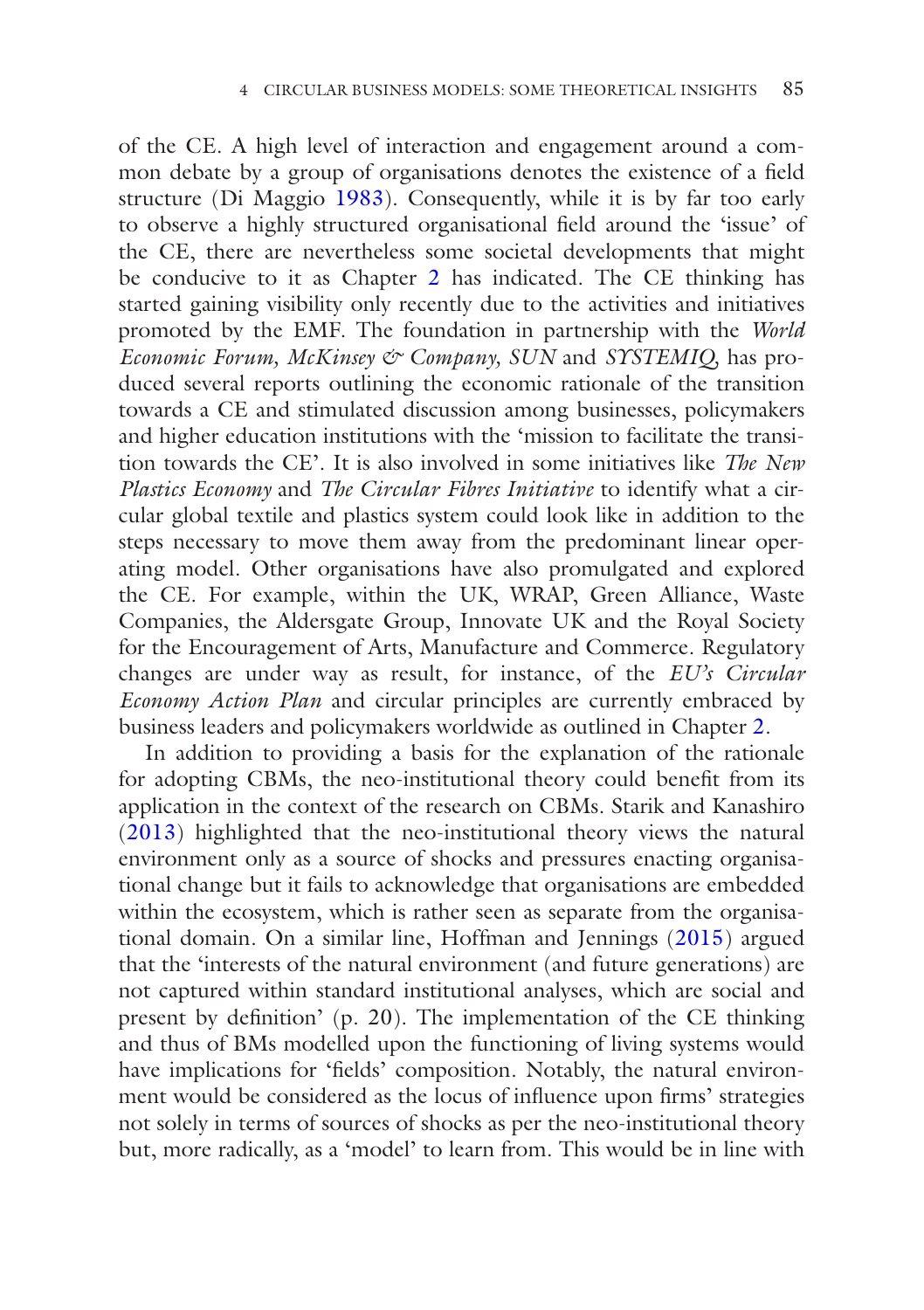perspectives in stakeholders' theory acknowledging that nature should be given the status of stakeholder and thus being directly considered as affecting or being affected by corporate actions (Driscoll and Starik 2004; Starik 1995; Waddock 2011). Starik (1995) counselled: 'rather than overly-restricting the number of natural environment stakeholders, the continued human-caused environmental deterioration of the planet appears to call for all organizations to consider as stakeholders as many natural environment entities as possible (…). Adding non-human natural environment stakeholders could make an organization's stakeholders' map more nearly complete for total environmental problem identifcation, analysis, evaluation and resolution' (p. 212).

As a consequence, the feld constitution would evolve towards the direction welcomed by Starik and Kanashiro (2013) and more recently by Hoffman and Jennings (2015). This shift is not without implications though and reinforces the paradoxical stances existing within institutional theories. The environment would not enter the feld by itself. Embracing nature as a 'model' to learn from requires a change in the institutionalised views of the environment in regulations, norms and beliefs, i.e. a profound 'de-institutionalisation' process that is to say that 'any process of institutionalisation must involve a corresponding process of de-institutionalisation' (Randles and Laasch 2016, p. 60). In the institutional developments surrounding the CE that have been highlighted above, two constructs of institutional theory can be observed. Firstly, the EMF and pioneer business leaders can be considered institutional entrepreneurs, i.e. 'actors who have an interest in particular institutional arrangements and who leverage resources to create new institutions or to transform existing ones' (Maguire et al. 2004, p. 657) as a consequence of the changing ecological, technological, regulatory and socio-economic contexts. Secondly, the emerging regulatory, normative and mimetic infuences centred on the CE can lead to organisational and institutional isomorphism once more deeply established at the societal level. Therefore, the simultaneous occurrence of entrepreneurship and potentially of isomorphism around the CE underlines the paradoxical nature of the stances coexisting within institutional theories, i.e. the focus on change and conformity respectively (Gilmore and Sillince 2014).

As seen, in neo-institutional theory, 'felds' are of a central relevance to understand the process leading to organisational conformity and thus to legitimacy. Yet, we need to consider what does a 'CE feld' look like exactly?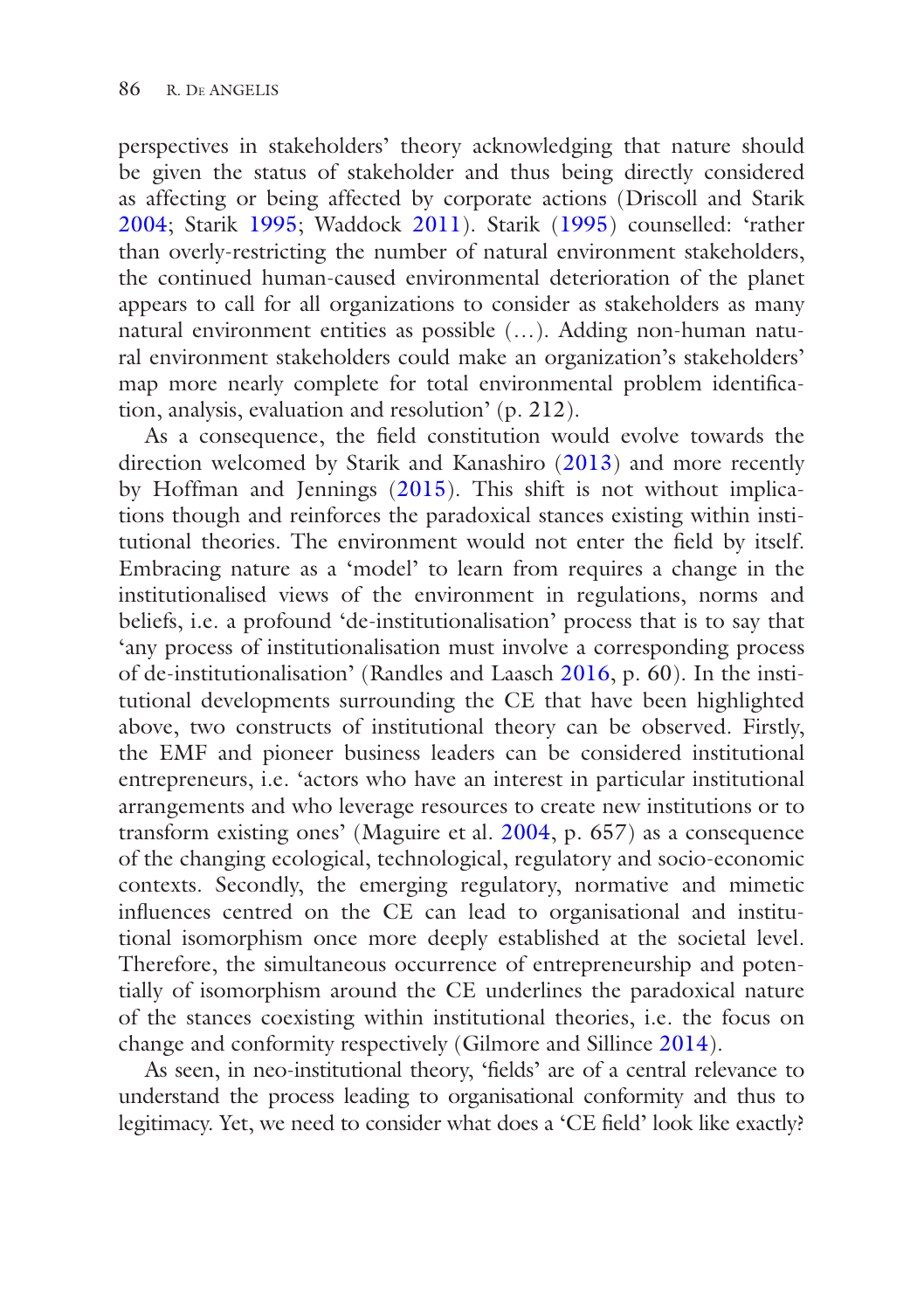To begin to answer this question, the next section outlines an emerging 'CE organisational feld' with a particular application to the British context.

# 4.5 The UK's Circular Economy Field

A description of some emerging developments in the British CE feld emanating from the government (regulative) and professional training institutions at both the industry and education level (normative) is presented here with the exclusion of cognitive institutions whose presence is generally very problematic to measure (Hoffman 1999). It is only very recently that the CE thinking has been gaining attention (mostly from 2010) and it is therefore diffcult to ascertain whether it is becoming an integral part of the cultural frames guiding perception of the reality and action.

In terms of regulatory institutions, the British Government has acknowledged the desirability of a CE and has attributed to market mechanisms (resource prices) the lever for changes in consumers' and producers' behaviour (Joint written evidence to the Environmental Audit Committee 2014). The transition to a CE is seen as almost entirely down to the business initiative while Government role ranges from setting up the right policy framework for businesses to work within, to the removal of barriers that prevent businesses from taking circular actions and the promotion of innovation (ibid.). In what follows, some of these Government's interventions are highlighted and they include not only legislative and fnancial instruments (e.g. taxes) but also support measures, public procurement rules and initiatives managed by Government's agencies. The initiatives described are both UK wide and regional because environmental policy is decentralised in the UK (DEFRA 2015).

Starting with legislative and fnancial instruments, the Waste Hierarchy, which informs waste policy and regulation within the EU (Gregson et al. 2015) and encourages giving priority to waste prevention which is then followed by reusing, recycling, energy recovery and as last option landfll disposal (ibid.), governs waste policy and it has been converted into law with the Waste Regulations 2011 (England and Wales) (DEFRA 2011). A landfll tax also is charged in the UK since 1996 and in 1999, a landfll tax escalator was introduced which established that the standard rate of landfll tax would have increased each year (Seely 2009). This tax has represented a clear incentive to encourage the recovery of waste materials (DEFRA 2015) and has reduced waste sent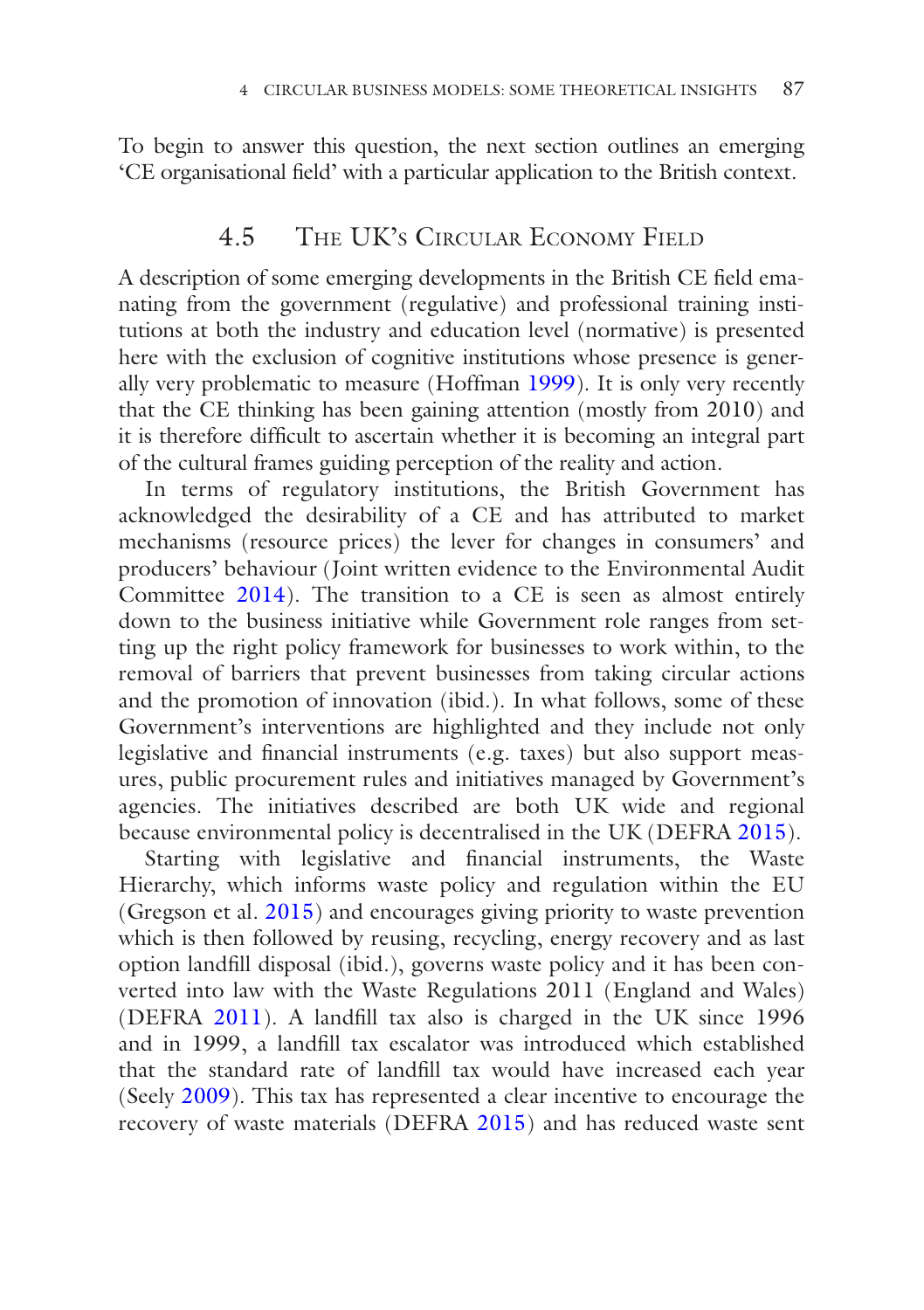to landfll which since 1996, when the tax was introduced, has halved (Joint written evidence to the Environmental Audit Committee 2014). The producer responsibility principle, which seeks to make businesses responsible for materials at the end of their life, also applies to different sectors (ibid.). For instance, Packaging Regulations establish that packaging must be designed so that it is recyclable, recoverable and compostable at the end of its useful life (ibid.).

Initiatives that seek to remove barriers and promote innovation include the UK Government Resource Security Action Plan (2012). This funded closed-loop initiatives in the local economy through the support of the Technology Strategy Board, and also launched the Circular Economy Task Force, an industry-led group gathered by the Green Alliance with the purpose to suggest policy recommendations on the issue of resource scarcity (DEFRA 2012). The UK Government also recognised the importance of the CE for the national manufacturing industry with its 2013 Future of Manufacturing Report, and with measures to encourage more responsible and effcient use of resources within the 2013 Waste Prevention Programme for England. The latter launched the Innovation in Waste Prevention Fund which supports projects for waste prevention in local communities through the Waste and Resources Action Programme (DEFRA 2013). In 2012, the UK Government also started supporting the Product Sustainability Forum, which brings together academics, NGOs, UK Government representatives and grocery retailers/suppliers, to improve the environmental credentials of grocery products (WRAP 2017b).

Innovation for the CE is also supported by the UK Government through Innovate UK and WRAP (Waste and Resource Action Plan). For example, Innovate UK launched (Spring 2015) a funding competition for investments up to £800k in studies exploring the business case of innovative BMs based on remanufacturing, leasing and reuse and under its previous name as Technology Strategy Board has fnanced the Supply Chain Innovation towards the Circular Economy project (Innovate UK 2015). The Technology Strategy Board also fnanced the Great Recovery Project (Joint written evidence to the Environmental Audit Committee 2014). Led by the Royal Society for the Encouragement of Arts, Manufactures and Commerce, the project has created a network of professionals (e.g. manufacturers, materials expert, design experts, policymakers and academic among others) to explore how to design products that accord with the principles of the CE and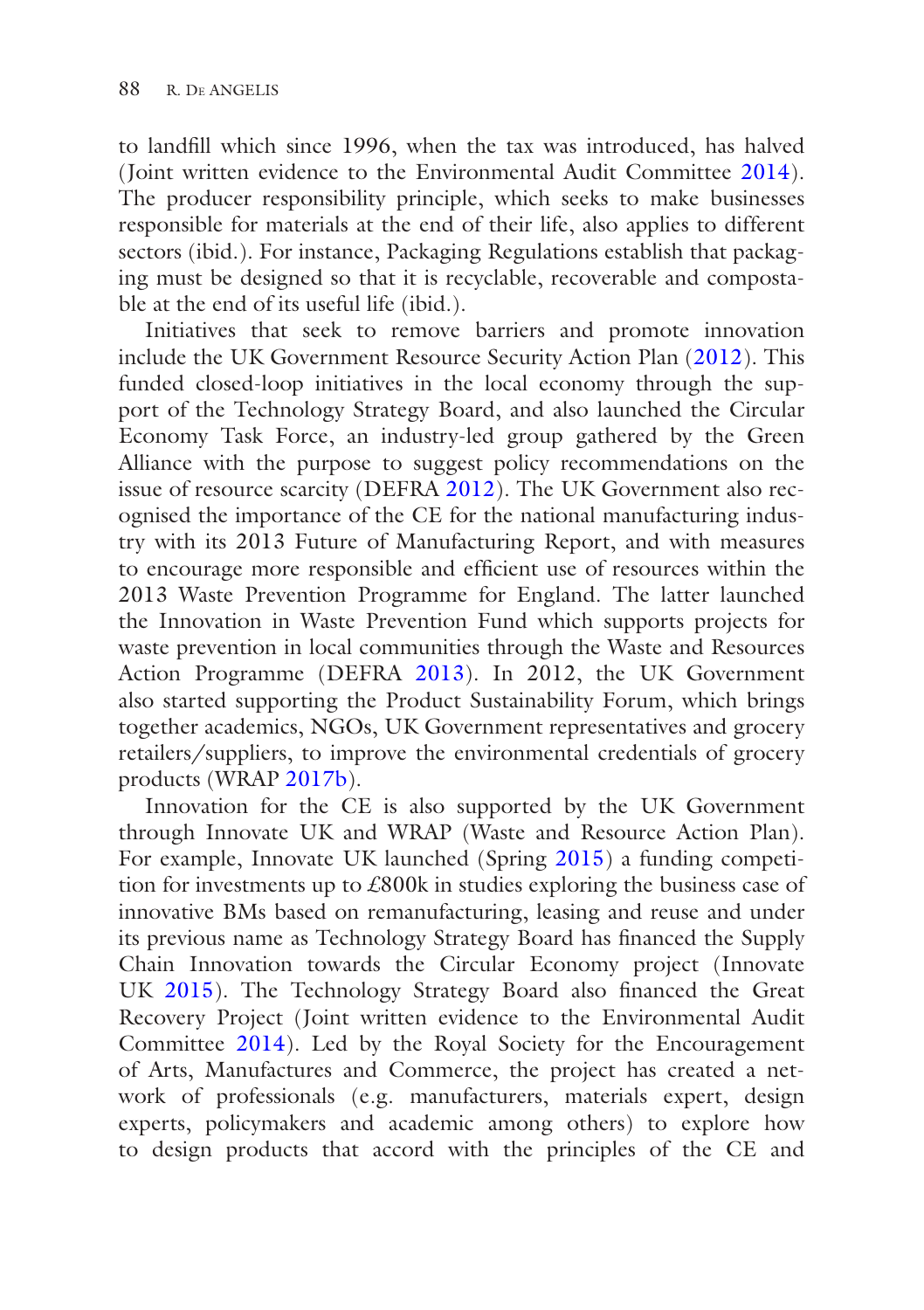has identifed four design typologies, namely design for longevity, design for service, design for reuse in manufacture and design for material recovery (RSA 2013). Several initiatives have also seen the involvement of WRAP, a not-for-proft organisation which works to promote resource effciency across the UK. Among these: (a) the *Courtald Commitment* aimed at reducing food waste in manufacturing, retail and households through a voluntary agreement with the retail industry (WRAP 2017c); (b) the *Love Food Hate Waste* campaign aimed at individuals, communities and organisations to reduce food waste (ibid.); (c) WRAP in 2012 started a collaboration with the Hospitality and Food Service sector aimed at reducing members food and packaging waste by 5% by the end of 2015 (ibid.); (d) the Electrical and Electronic Equipment Sustainable Action Plan (ESAP) and the Sustainable Clothing Action Plan (SCAP) aimed at improving, respectively, the environmental sustainability of electric and electronic products and clothing along their life cycles, by identifying actions including how to extend product durability, improve reuse and recycling and infuence consumer behaviour (WRAP 2017d; WRAP 2017e); (e) the development of a BMs map featuring innovations that accord with the principles of the CE to be used as a tool for businesses that want to innovate their BMs (WRAP 2017a); (f) the support and coordination of the Plastics Industry Recycling Plan (PIRAP) launched in June 2015. PIRAP is a network of industry associations representing the plastic packaging supply chain that works to identify which actions need to be developed to guarantee that the industry meets the UK plastic packaging recycling targets, which are due to increase from 32% of 2012 to 57% by 2017 (WRAP 2017f); (g) WRAP is leading on the REBus project (coming to an end in December 2017) concerned with the development of resource efficient BMs which assists SMEs and large organisations in the implementation of these BMs with a focus on textiles, electric, electrical, furniture and construction goods (DEFRA 2015).

Additional initiatives that seek to encourage business initiatives come from other UK's regions and include the following: (a) Zero Waste Scotland (ZWS) assists in the implementation of the Scottish Zero Waste Plan, resource efficiency and low carbon policies (ZWS 2015); (b) the Scottish Materials Brokerage Service works to ensure that the supply and demand of high value recycled materials is matched (DEFRA 2015); (c) the Welsh Eco-design Centre works in partnership with companies, designers and industry associations to support design for the CE and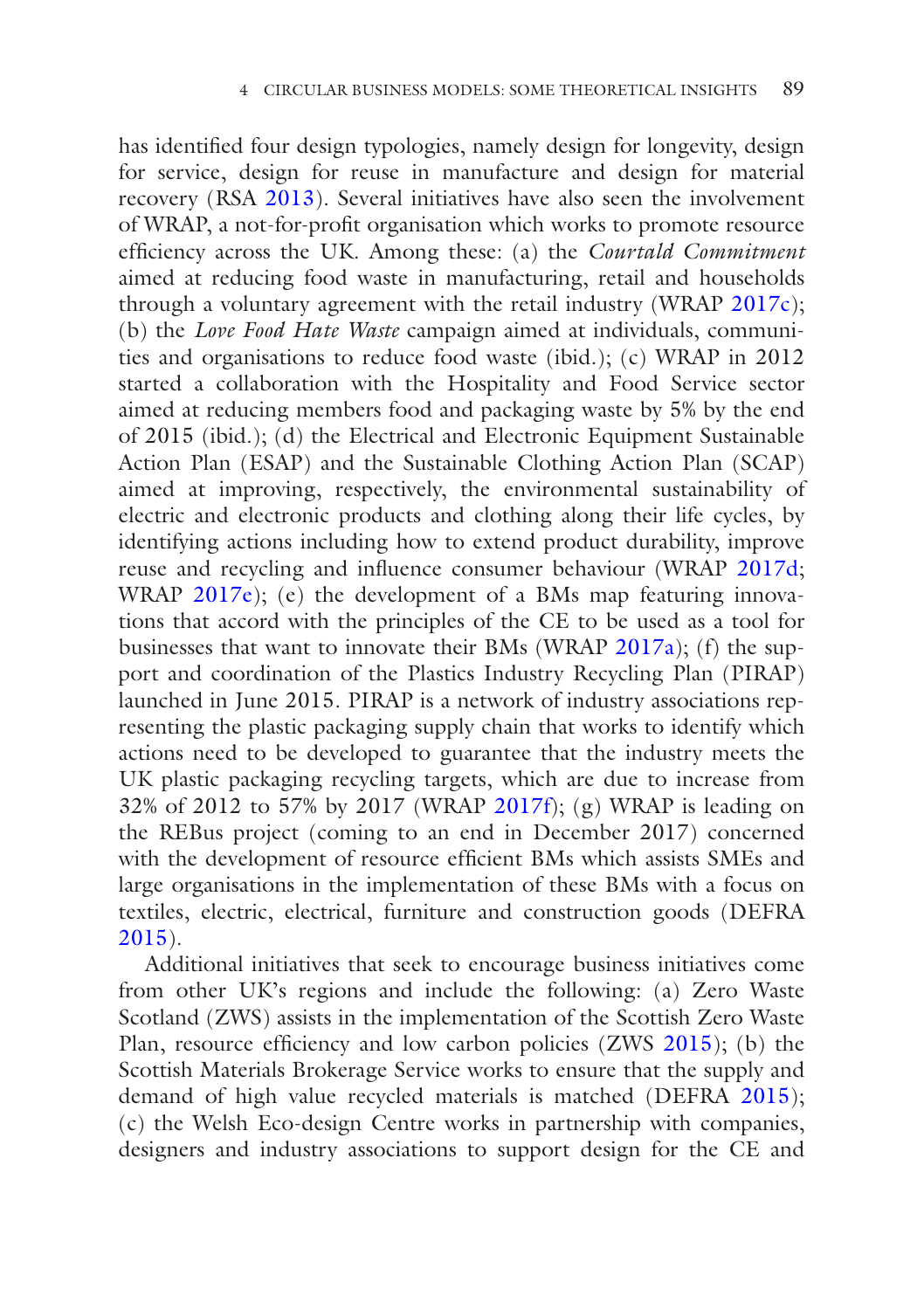(d) the Prosperity Agreements set by the Northern Ireland Environment Agency support businesses towards more resource and energy-efficient innovations (DEFRA 2015).

In terms of public procurement, revision of buying standards at the government level has been initiated in 2014 with new rules contemplating reuse of furniture, purchase of refurbished or easy to reuse items, which can act as lever for the development of more CBMs within the business community along with a 'swap shop' facilitating reusing and exchange of items across departments (DEFRA 2014).

Nonetheless, further government intervention to facilitate the transition to a CE was requested by the House of Commons Environmental Audit Committee in 2014. Notably, the Committee encouraged among others the following measures: (a) differential value-added tax and tax allowances for products that are in line with the CE principles; (b) standardisation of waste collections and a ban on disposal of food waste to landfill; (c) standards for eco-design (House of Commons, Environmental Audit Committee 2014).

Normative institutions also populate the British CE organisational felds in the form of professional training organisations from the industry and the higher education that are gathering around the CE. At the industry level, professional networks include the CE 100, the Sustainable Business Model Group and the Resource Event. The CE 100 is a forum that was launched by the EMF in 2013. Leading global companies, governments, higher education institutions and SMEs innovating in products, services and BMs, are part of the CE 100 and they collaborate and network for the development of practices based on CE principles (EMF 2017a). Similar to the CE 100 is the Sustainable Business Model Group launched by the Forum for the Future. The Resource Event is the British most prominent event for businesses interested in the CE and resource effciency, gathering annually businesses across sectors with opportunities to share best practices and to learn more about BMs for a CE (Resource 2015). In addition, as evidenced in Chapter [2,](http://dx.doi.org/10.1007/978-3-319-75127-6_2) the British Standards Institute has very recently released the frst global standard offering practical guidance to organisations of any size and type wishing to implement CE principles (BSI 2017).

At the higher education level, British universities work in collaboration with the EMF and they are classifed as follows: (a) pioneer universities (University of Bradford, Cranfeld University and University College of London) which contribute with teaching and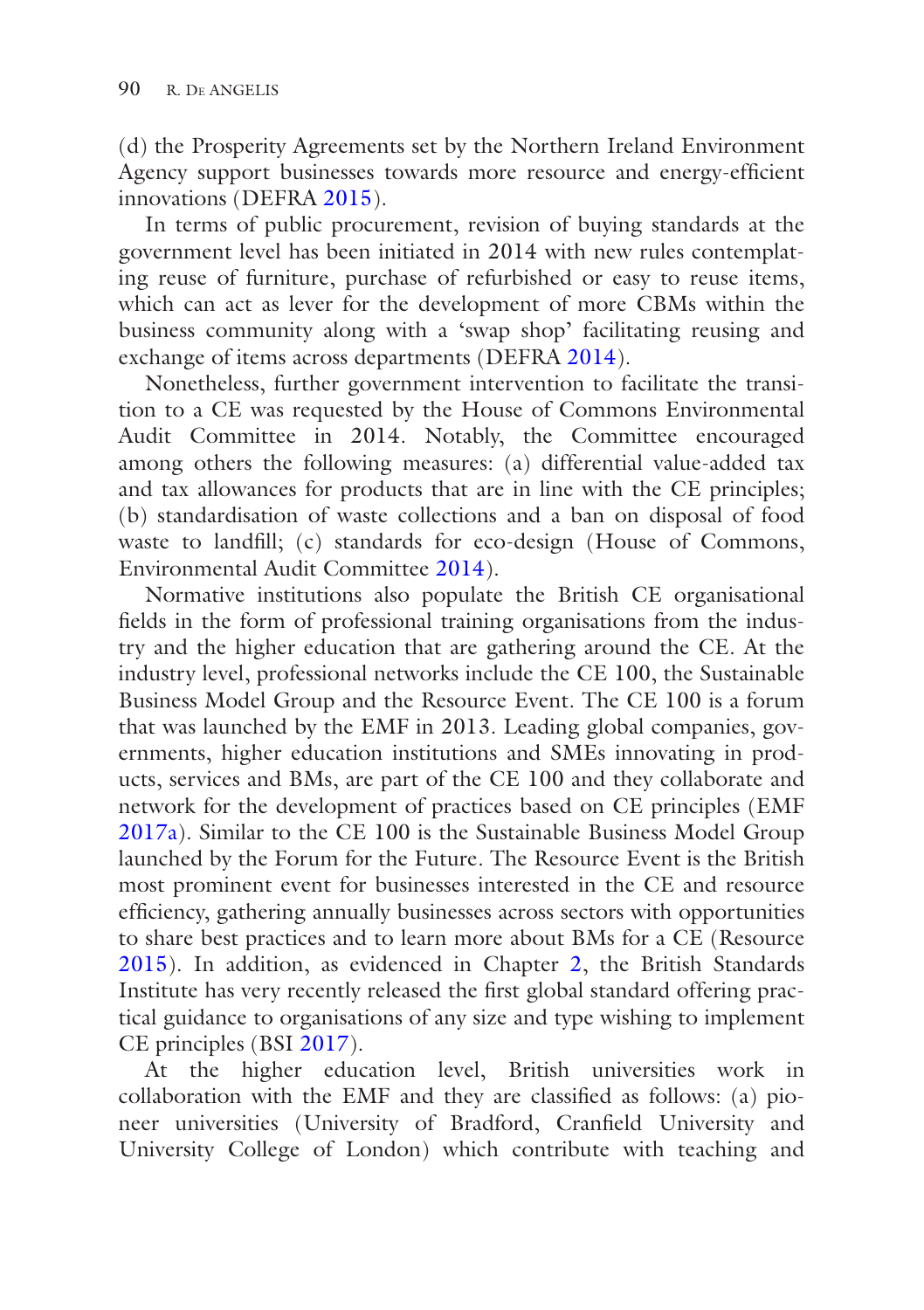research to advance understanding of the CE; (b) network universities (Loughborough University, Northumbria University, University of Edinburgh, University of Sheffeld, University of Strathclyde, University of Exeter and University of the Arts London) which contribute to knowledge exchanges and collaborations with policymakers and businesses and (c) partner universities (Imperial College London, London Business School and Cranfeld University), which are collaborating in the Schmidt-MacArthur Fellowship, seeking to develop skills for a CE in design, engineering and business (EMF 2017b; EMF 2017c). Among the initiatives taken by these universities, the University of Bradford launched the world frst Circular Economy MBA, distance learning executive education and a postgraduate certifcate in the CE, and Cranfeld University a Master in Technology, Innovation and Management for the CE. In addition to its collaboration with higher education institution, the EMF provides online teaching and learning resources to support education for a CE in schools and colleges and e-learning resources for business leaders in managerial and executive roles (EMF 2017d).

The description of the CE organisational feld does not intend to be an exhaustive representation of all the institutional developments around the CE that are emerging within the British context. At this point in time, with the UK negotiating an exit from the European Union, there is some institutional and policy uncertainty, that impacts on the evolution of the CE organisational feld. Notably, if the country remains within the European Economic Area (EEA), the majority of European environmental laws (including the Waste Hierarchy and the CE package) will continue to apply. However, if the UK moves outside the EEA, then there could be greater change, though exporters will still need to comply with EU regulations in case of trading with other EU states (IEEP 2016).

### 4.6 Summary

In this chapter, the theoretical dimension of CBMs have been explored, in order to provide a rationale for why CBMs might be adopted. It has offered an integrated conceptual framework which combines the natural-resource-based-view of the frm (Hart 1995) and the neoinstitutional theory (Di Maggio and Powell 1983). The approach taken in this study is consistent with the quest to advance the Business and Natural Environment and BMs literature by combining different theories and levels of analysis (Amit and Zott 2001; Bertels and Bowen 2015;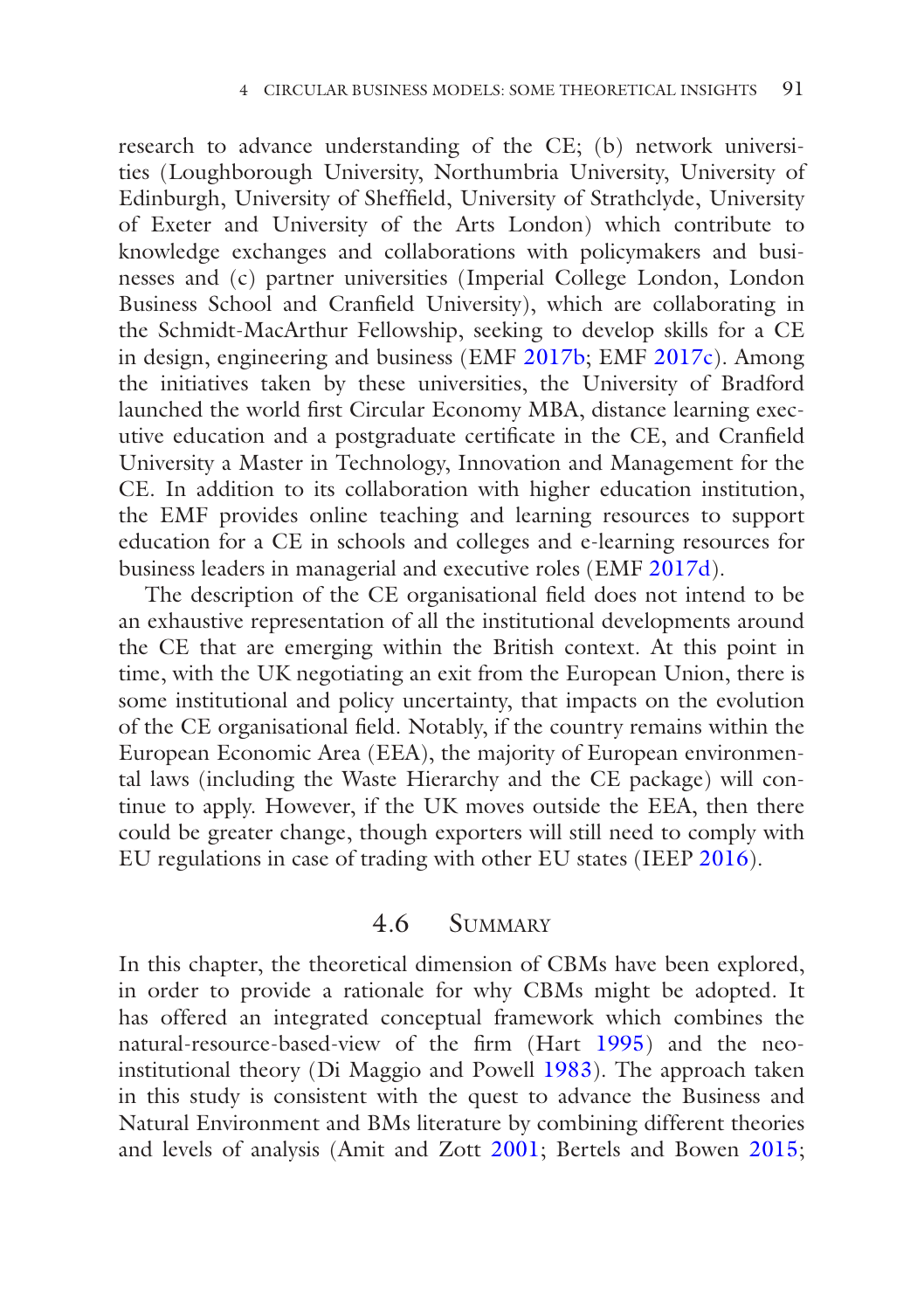Hoffman and Bansal 2012). It is also coherent with anchoring the study of the BM to the institutional level, to advance understanding of the conditions under which BMs develop (Demil et al. 2015), given that the structure within which a BM operates is a determinant of whether it flourishes or fails (Wells 2013). This responds to the call for more attention to be given to institutional theories in the context of CE research (Fischer and Pascucci 2017).

Opportunities for the perspectives underlying CBMs and the conceptual framework used in this study to cross-fertilise each other alongside potential sources of conficts and limitations deriving from integrating them are also emphasised. While these considerations are useful to underline the academic relevance of this research, there are also important implications for the practitioner community. Notably, the arguments from competitive and legitimacy logics emphasise the necessity of the transition from linear BMs to CBMs for the attainment of a sustainable and sustained competitive advantage. An outline of an emergent CE feld in the British context has also been presented in line with the quest for research over socio-institutional mechanisms leading to the transition towards the CE and related BM innovation (EMF 2016; Hobson and Lynch 2016; Moreau et al. 2017).

Organisational theories and their instrumental logic have been used to part answer to this chapter's initial question: how can the rationale for adopting CBMs be explained? However, this work begs the need for further research. For example, the micro foundations of corporate decision-making could be complementarily explored from a normative perspective. This would involve considering the influence of management values, mental frames and sense-making process, aspects which are currently overlooked within the Business and Natural Environment literature (Basu and Palazzo 2008; Christensen et al. 2014; Hahn and Lülfs 2014; Zollo et al. 2013) and would contribute to overcome the 'much lamented micro-macro chasm in the feld of management' (Aguinis and Glavas 2012, p. 594). Future studies might also reveal the mechanisms leading to a sustained competitive advantage from CBM innovation and shed some light on the relevant underlying resources and capabilities. Questions remain over the implications resulting from applying strategic management lenses to CBMs. Particularly, to what extent is down to firms' competition and to what extent is to firms' cooperation for such CBMs to succeed? Answering this is likely to require contributions from scholars in both the Business and Natural Environment and Strategic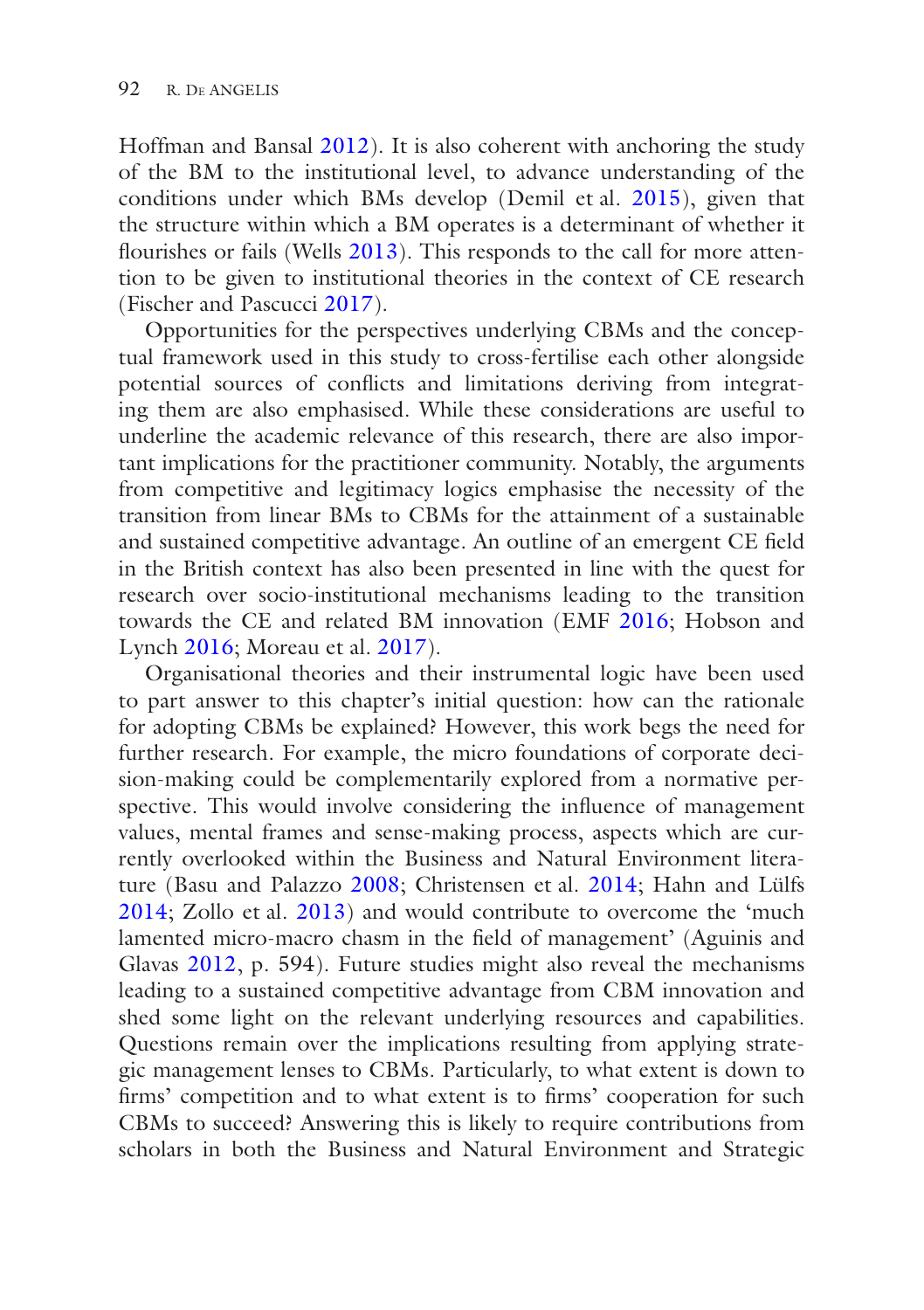Management felds in fnding answers. This would have important implications for practitioners since essential lessons might be learnt from the experience of other business leaders that have experimented with CBM innovation.

Furthermore, future studies might assess organisational and institutional isomorphism within a particular institutional context and compare different CE organisational felds and their underlying regulatory, normative and mimetic infuences (e.g. across European countries) to evaluate which institutional arrangements are more effective in soliciting the transition towards a more resource-effcient CE. Although sociocultural conditions or cognitive structures in the analysis of the British CE feld have not been considered here, this is an opportunity for further institutional research. They have relevance in motivating individual and organisational action (Starik and Rands 1995), with cognitive, institutional and economic processes tightly linked such that: 'cognitive and institutional path dependence will ultimately lead to economic path dependence' (Mantzavinos et al. 2004, p. 81). There are also developing grassroots social innovations that might be investigated, as well as consumers' attitudes. British consumers would seem to now consider both the purchase of second-hand goods, and alternatives to the ownership of goods such as sharing and leasing. (Eurobarometer 2014). The Transition Town movement, a UK-based international network seeks to promote sustainable living at the community level, also promotes some initiatives aligned with CE thinking, such as car share schemes and clothing swopping/repairing (IPPR 2013). Therefore, these emergent cultural developments are an interesting avenue for future CE research to explore and to investigate whether over time they become more embedded in the British institutional context and thereby contribute to the emergence of CBMs.

#### **REFERENCES**

- Aguinis, H., & Glavas, A. (2012). What we know and don't know about corporate social responsibility: A review and research agenda. *Journal of Management, 38,* 932–968.
- Aldersgate Group. (2015). *Resource effcient business models. The roadmap to resilience and prosperity.* Retrieved August 2017, from [http://www.aldersgat](http://www.aldersgategroup.org.uk/reports)[egroup.org.uk/reports.](http://www.aldersgategroup.org.uk/reports)
- Amit, R., & Zott, C. (2001). Value creation in e-business. *Strategic Management Journal, 22,* 493–520.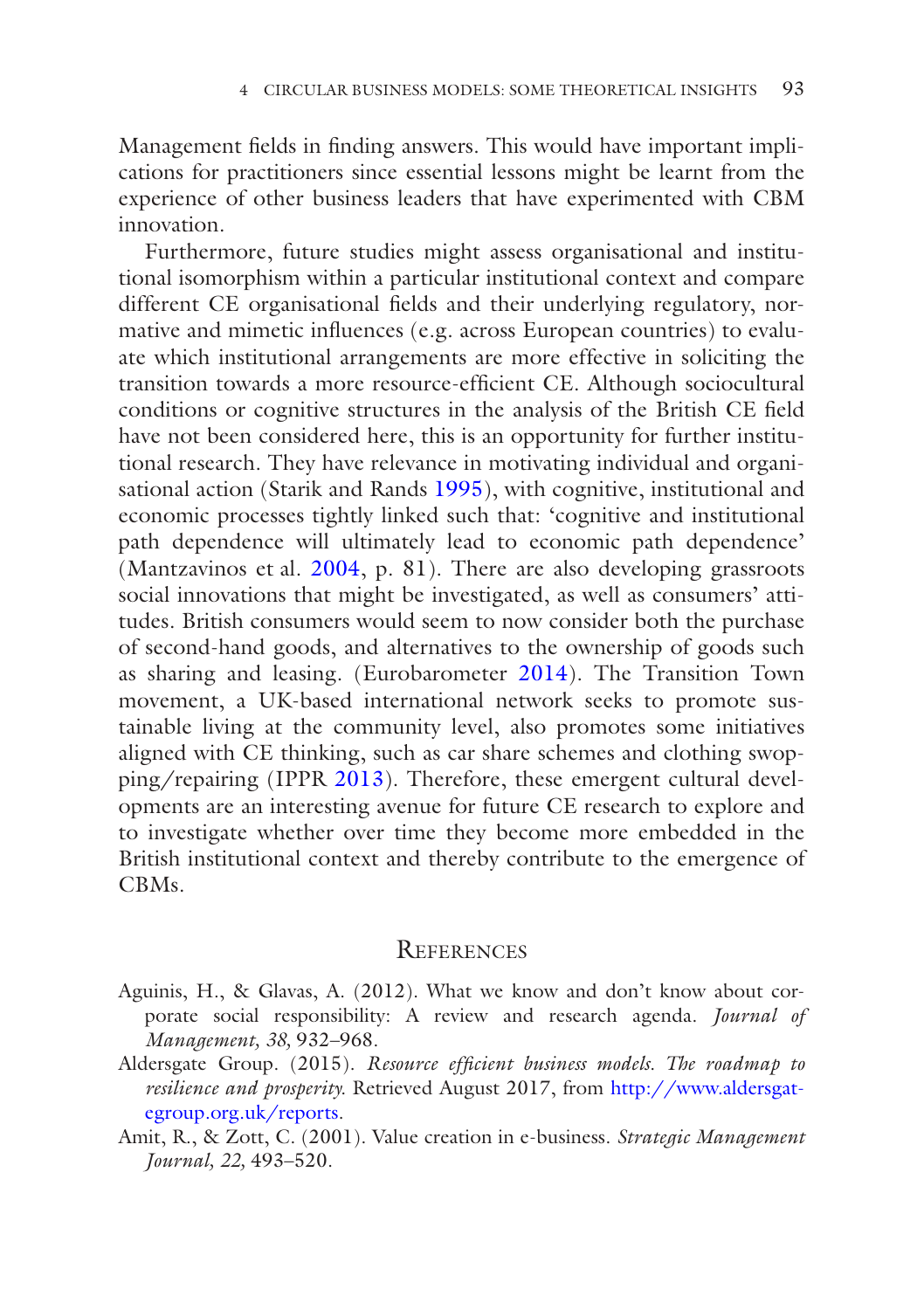- Amores Salvadó, J., Martín de Castro, G., Navas López, J., & Delgado Verde, M. (2012). *Environmental innovation and frm performance: A naturalresource-based-view*. Basingstoke: Palgrave Macmillan.
- Antikainen, M., & Valkokari, K. (2016). A framework for sustainable circular business model innovation. *Technology Innovation Management Review, 6,* 5–12.
- Arend, R. (2013). The business model: Present and future-beyond a skeumorph. *Strategic Organization, 11,* 390–402.
- Barney, J. (1991). Firm resources and sustained competitive advantage. *Journal of Management, 17*(1), 99–120.
- Barney, J., Ketchen, D., Jr., & Wright, M. (2011). The future of resource-based theory: Revitalization or decline? *Journal of Management, 37,* 1299–1315.
- Basu, K., & Palazzo, G. (2008). Corporate social responsibility: A process model of sensemaking. *Academy of Management Review, 33,* 122–136.
- Bertels, S., & Bowen, F. (2015). Taking stock, looking ahead: Editors' introduction to the inaugural Organization & Environment review issue. *Organization & Environment, 28,* 3–7.
- Blomsma, F., & Brennan., G. (2017). The emergence of circular economy: A new framing around prolonging resource productivity. *Journal of Industrial Ecology, 21,* 603–614. [https://doi.org/10.1111/jiec.12603.](http://dx.doi.org/10.1111/jiec.12603)
- Bocken, N., de Pauw, I., Bakker, C., & van der Grinten, B. (2016). Product design and business model strategies for a circular economy. *Journal of Industrial and Production Engineering, 33,* 308–320.
- Boxenbaum, E., & Jonsson, S. (2008). Isomorphism, diffusion and decoupling. In R. Greenwood, C. Oliver, R. Suddaby, & K. Sahlin (Eds.), *The SAGE handbook of organizational institutionalism* (pp. 78–99). Thousands Oaks, CA: Sage.
- BSI (British Standards Institute). (2017)*. BS 8001: 2017 framework for implementing the principles of the circular economy in organisations.* Retrieved August 2017, from [https://www.bsigroup.com/en-GB/standards/](https://www.bsigroup.com/en-GB/standards/benefits-of-using-standards/becoming-more-sustainable-with-standards/Circular-Economy/) [benefits-of-using-standards/becoming-more-sustainable-with-standards/](https://www.bsigroup.com/en-GB/standards/benefits-of-using-standards/becoming-more-sustainable-with-standards/Circular-Economy/) [Circular-Economy/](https://www.bsigroup.com/en-GB/standards/benefits-of-using-standards/becoming-more-sustainable-with-standards/Circular-Economy/).
- Christensen, L., Mackey, A., & Whetten, D. (2014). Taking responsibility for corporate social responsibility: The role of leaders in creating, implementing, sustaining, or avoiding socially responsible frm behaviors. *The Academy of Management Perspective, 28,* 164–178.
- Circle Economy. (2016). *Master circular business with the value hill*. Retrieved August 2017, from [http://www.circle-economy.com/wp-content/](http://www.circle-economy.com/wp-content/uploads/2016/09/finance-white-paper-20160923.pdf) [uploads/2016/09/fnance-white-paper-20160923.pdf.](http://www.circle-economy.com/wp-content/uploads/2016/09/finance-white-paper-20160923.pdf)
- D'Aunno, T., Succi, M., & Alexander, J. (2000). The role of institutional and market forces in divergent organizational change. *Administrative Science Quarterly, 45,* 679–708.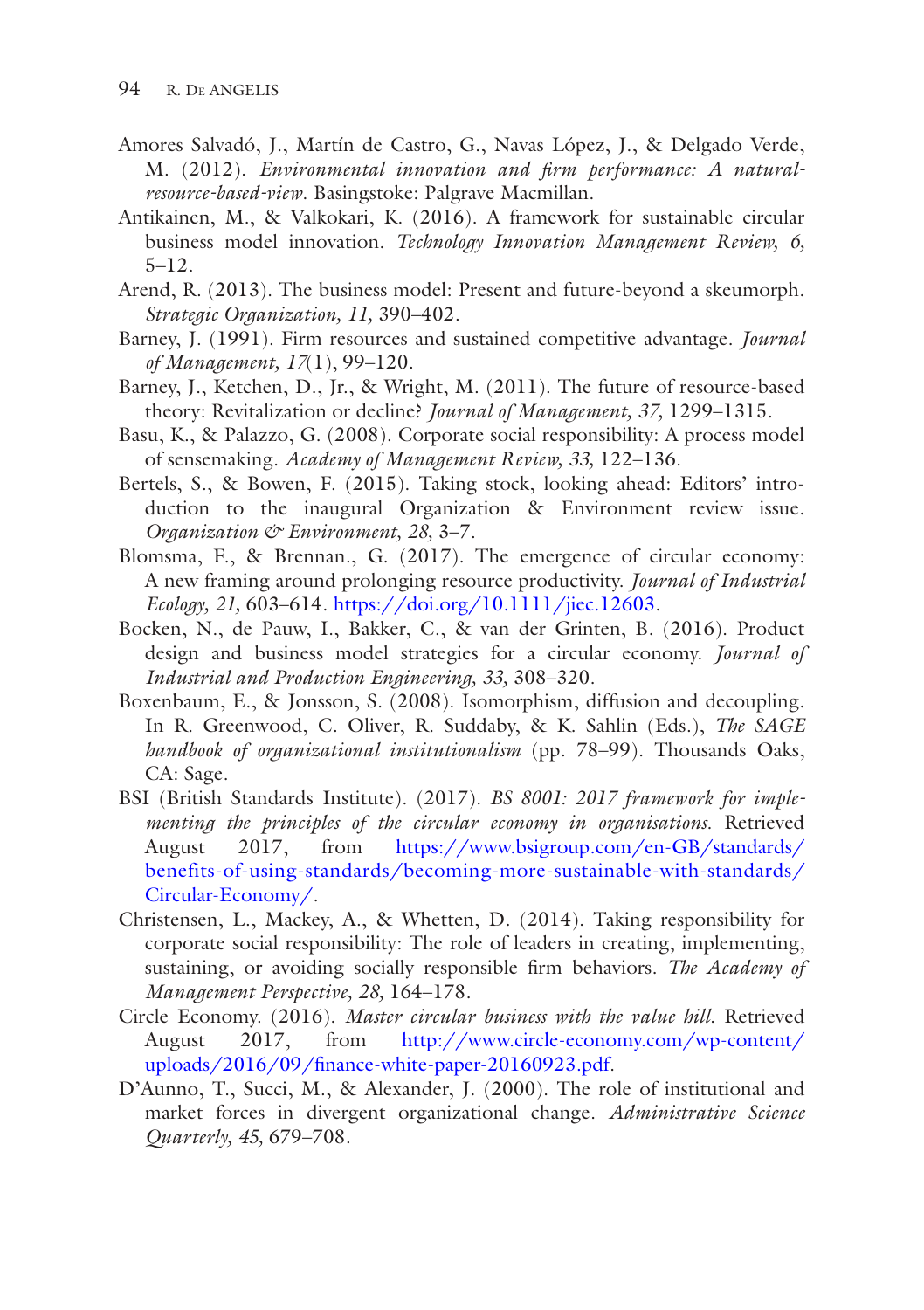- DEFRA. (2011). *Government review of waste policy in England*. Retrieved March 2015, from [https://www.gov.uk/government/uploads/system/uploads/](https://www.gov.uk/government/uploads/system/uploads/attachment_data/file/69401/pb13540-waste-policy-review110614.pdf) [attachment\\_data/fle/69401/pb13540-waste-policy-review110614.pdf](https://www.gov.uk/government/uploads/system/uploads/attachment_data/file/69401/pb13540-waste-policy-review110614.pdf).
- DEFRA. (2012). *Resource security action plan: Making the most of valuable materials.* Retrieved March 2015, from [http://www.gov.uk/government/](http://www.gov.uk/government/publications) [publications](http://www.gov.uk/government/publications).
- DEFRA. (2013). *Prevention is better than cure. The role of waste prevention in moving to a more resource effcient economy.* Retrieved March 2015, from <http://www.gov.uk/government/publications>.
- DEFRA. (2014). *Waste prevention programme for England one year on newsletter.* Retrieved April 2015, from <http://www.gov.uk/government/publications>.
- DEFRA. (2015). *UK response to European commission consultation of member states on the circular economy*. Retrieved December 2015, from [http://www.](http://www.gov.uk) [gov.uk](http://www.gov.uk).
- Delmas, M., & Toffel, M. (2012). Institutional pressures and organizational characteristics: Implications for environmental strategy. In A. Hoffman & P. Bansal (Eds.), *The Oxford handbook of business and the natural environment* (pp. 229–247). Oxford Handbooks Online.
- Demil, B., Lecocq, X., Ricart, J., & Zott, C. (2015). Introduction to the special issue: Business models within the domain of strategic entrepreneurship. *Strategic Entrepreneurship Journal, 9,* 1–11.
- Di Maggio, P. (1983). State expansion and organizational feld. In R. Hall & R. Quinn (Eds.), *Organizational theory and public policy* (pp. 147–161). Beverly Hills, CA: Sage.
- Di Maggio, P. (1988). Interest and agency in institutional theory. In L. G. Zucker (Ed.), *Institutional patterns and organizations: Culture and environment* (pp. 3–21). Cambridge, MA: Ballinger.
- Di Maggio, P., & Powell, W. (1983). The iron cage revisited: Institutional isomorphism and collective rationality in organizational felds. *American Sociological Review, 48,* 147–160.
- Doh, J., Howton, S., Howton, S., & Siegel, D. (2010). Does the market respond to an endorsement of social responsibility? The role of institutions, information and legitimacy. *Journal of Management, 36,* 1461–1485.
- Driscoll, C., & Starik, M. (2004). The primordial stakeholder: Advancing the conceptual consideration of stakeholder status for the natural environment. *Journal of Business Ethics, 49,* 55–73.
- Dyer, J., & Singh, H. (1998). The relational view: Cooperative strategy and sources of interorganizational competitive advantage. *Academy of Management Review, 23,* 660–679.
- EMF (Ellen MacArthur Foundation). (2015). *Towards a circular economy. Business rationale for an accelerated transition.* Retrieved November 2016, from [https://www.ellenmacarthurfoundation.org/publications/](https://www.ellenmacarthurfoundation.org/publications/towards-a-circular-economy-business-rationale-for-an-accelerated-transition) [towards-a-circular-economy-business-rationale-for-an-accelerated-transition](https://www.ellenmacarthurfoundation.org/publications/towards-a-circular-economy-business-rationale-for-an-accelerated-transition).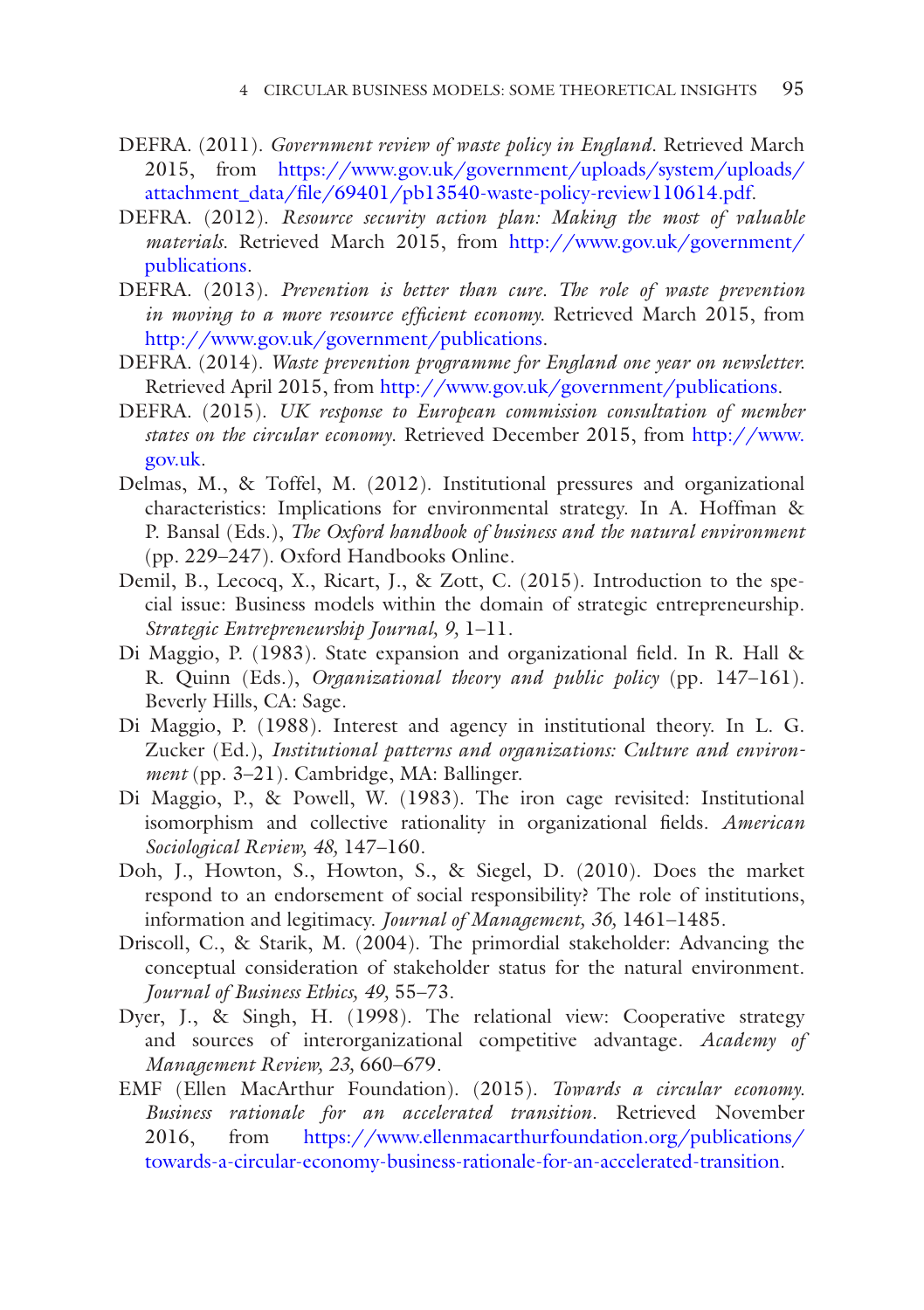- EMF. (2016). *Priority research agenda*. Retrieved December 2016, from [http://](http://www.circulareconomy.com/assets/downloads/higher-education/EMF_Priority-Research-Agenda-copy.pdf) [www.circulareconomy.com/assets/downloads/higher-education/EMF\\_](http://www.circulareconomy.com/assets/downloads/higher-education/EMF_Priority-Research-Agenda-copy.pdf) [Priority-Research-Agenda-copy.pdf.](http://www.circulareconomy.com/assets/downloads/higher-education/EMF_Priority-Research-Agenda-copy.pdf)
- EMF. (2017a). *What is CE 100*? Retrieved January 2017, from [http://www.](http://www.ellenmacarthurfoundation.org/business/ce100) [ellenmacarthurfoundation.org/business/ce100](http://www.ellenmacarthurfoundation.org/business/ce100).
- EMF. (2017b). *Pioneer and network universities*. Retrieved January 2017, from [http://www.ellenmacarthurfoundation.org/higher\\_education](http://www.ellenmacarthurfoundation.org/higher_education).
- EMF. (2017c). *Partner universities*. Retrieved January 2017, from [https://www.ellenmacarthurfoundation.org/programmes/education/](https://www.ellenmacarthurfoundation.org/programmes/education/schmidt-macarthur-fellowship/fellowship) [schmidt-macarthur-fellowship/fellowship](https://www.ellenmacarthurfoundation.org/programmes/education/schmidt-macarthur-fellowship/fellowship).
- EMF. (2017d). *Courses*. Retrieved June 2017, from [https://www.ellenmacar](https://www.ellenmacarthurfoundation.org/programmes/education/courses)[thurfoundation.org/programmes/education/courses](https://www.ellenmacarthurfoundation.org/programmes/education/courses).
- EMF, & IDEO. (2017). *Business model canvas*. Retrieved August 2017, from <http://circulardesignguide.com/post/circular-business-model-canvas>.
- EMF, & McKinsey. (2012). *Towards the circular economy: Economic and business rationale for an accelerated transition*. Retrieved May 2013, from [http://](http://www.ellenmacarthurfoundation.org/business/reports) [www.ellenmacarthurfoundation.org/business/reports.](http://www.ellenmacarthurfoundation.org/business/reports)
- EMF, McKinsey, & SUN. (2015)*. Growth within: A circular economy vision for a competitive Europe.* Retrieved July 2015, from [http://www.ellenmacarthur](http://www.ellenmacarthurfoundation.org/business/reports)[foundation.org/business/reports.](http://www.ellenmacarthurfoundation.org/business/reports)
- Eurobarometer. (2014). *Attitudes of Europeans towards waste management and resource effciency.* Retrieved August 2017, from [http://ec.europa.eu/](http://ec.europa.eu/public_opinion) [public\\_opinion.](http://ec.europa.eu/public_opinion)
- Fischer, A., & Pascucci, S. (2017). Institutional incentives in circular economy transition: The case of material use in the Dutch textile industry. *Journal of Cleaner Production*. [https://doi.org/10.1016/j.jclepro.2016.12.038.](http://dx.doi.org/10.1016/j.jclepro.2016.12.038)
- Gilmore, S., & Sillince, J. (2014). Institutional theory and change: The deinstitutionalisation of sports science at Club X. *Journal of Organizational Change Management, 27,* 314–330.
- Gorissen, L., Vrancken, K., & Manshoven, S. (2016). Transition thinking and business model innovation–Towards a transformative business model and new role for the reuse centers of Limburg, Belgium. *Sustainability, 8,* 1–23.
- Goyal, S., Esposito, M., & Kapoor, A. (2016). Circular economy business models in developing economies: Lessons from India on reduce, recycle and reuse paradigms. *Thunderbird International Business Review*. [https://doi.](http://dx.doi.org/10.1002/tie.21883) [org/10.1002/tie.21883](http://dx.doi.org/10.1002/tie.21883).
- Gregson, N., Crang, M., Fuller, S., & Holmes, H. (2015). Interrogating the circular economy: The moral economy of resource recovery in the EU. *Economy and Society, 44,* 218–243.
- Hahn, R., & Lülfs, R. (2014). Sustainable behavior in the business sphere: A comprehensive overview of the explanatory power of psychological model. *Organization & Environment, 27,* 43–64.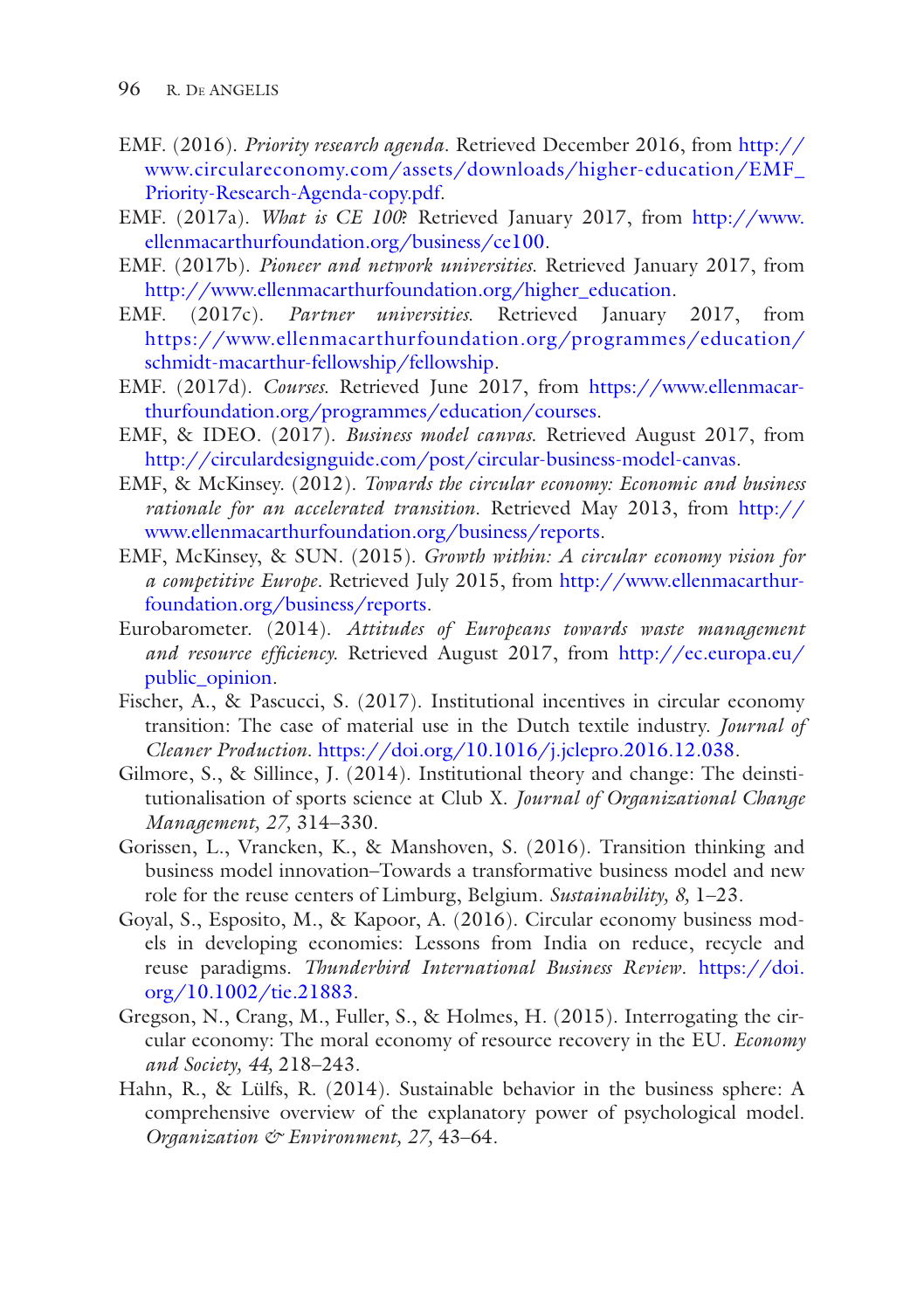- Hahn, T., Figge, F., Aragón-Correa, J., & Sharma, S. (2015). Advancing research on corporate sustainability: Off to pastures new or back to the roots? *Business & Society On-Line*. [https://doi.org/10.1177/0007650315576152.](http://dx.doi.org/10.1177/0007650315576152)
- Haigh, N., & Hoffman, A. (2014). The new heretics: Hybrid organizations and the challenges they present to corporate sustainability. *Organization & Environment, 27,* 223–241.
- Hart, S. (1995). A natural-resource-based-view of the frm. *Academy of Management Review, 20,* 986–1014.
- Hart, S. (2010). *Capitalism at the crossroad: Next generation business strategies for a post-crisis world* (3rd ed.). Upper Saddle River, NJ: Prentice Hall.
- Hart, S. (2012). The third generation corporation. In A. Hoffman & P. Bansal (Eds.), *The Oxford handbook of business and natural environment* (pp. 647– 656). Oxford Handbooks Online.
- Hart, S., & Dowell, G. (2011). A natural-resource-based view of the frm: Fifteen years after. *Journal of Management, 37,* 1464–1479.
- Hart, S., & Milstein, M. (1999). Global sustainability and the creative destruction of industries. *MIT Sloan Management Review, 41,* 23–33.
- Hasse, R., & Krücken, G. (2008). Systems theory, societal contexts, and organizational heterogeneity. In R. Greenwood, C. Oliver, R. Suddaby, & K. Sahlin (Eds.), *The SAGE handbook of organizational institutionalism* (pp. 539–560). Thousand Oaks, CA: Sage.
- Hobson, K., & Lynch, N. (2016). Diversifying and de-growing the circular economy: Radical social transformation in a resource-scarce world. *Futures, 82,* 15–25.
- Hodgson, G. (1998). The approach of institutional economics. *Journal of Economic Literature, 36,* 166–192.
- Hoffman, A. (1999). Institutional evolution and change: Environmentalism and the U.S. chemical industry. *Academy of Management Journal, 42,* 351–371.
- Hoffman, A., & Bansal, P. (2012). Retrospective, perspective and prospective: Introduction to the Oxford handbook on business and the natural environment. In A. Hoffman & P. Bansal (Eds.), *The Oxford handbook of business and the natural environment* (pp. 1–34). Oxford: Oxford University Press.
- Hoffman, A., & Jennings, D. (2015). Institutional theory and the natural environment: Research in (and on) the Anthropocene. *Organization & Environment, 28,* 8–31.
- House of Commons, Environmental Audit Committee. (2014). *Growing a circular economy: Ending the throwaway society. Third report of session 2014–2015*. Retrieved April 2015, from <http://www.publications.parliament.uk>.
- IEEP (Institute for European Environmental Policy). (2016). *The potential policy and environmental consequences for the UK of a departure from the European Union*. Retrieved November 2016, from [http://www.ieep.eu/assets/2000/](http://www.ieep.eu/assets/2000/IEEP_Brexit_2016.pdf) [IEEP\\_Brexit\\_2016.pdf](http://www.ieep.eu/assets/2000/IEEP_Brexit_2016.pdf).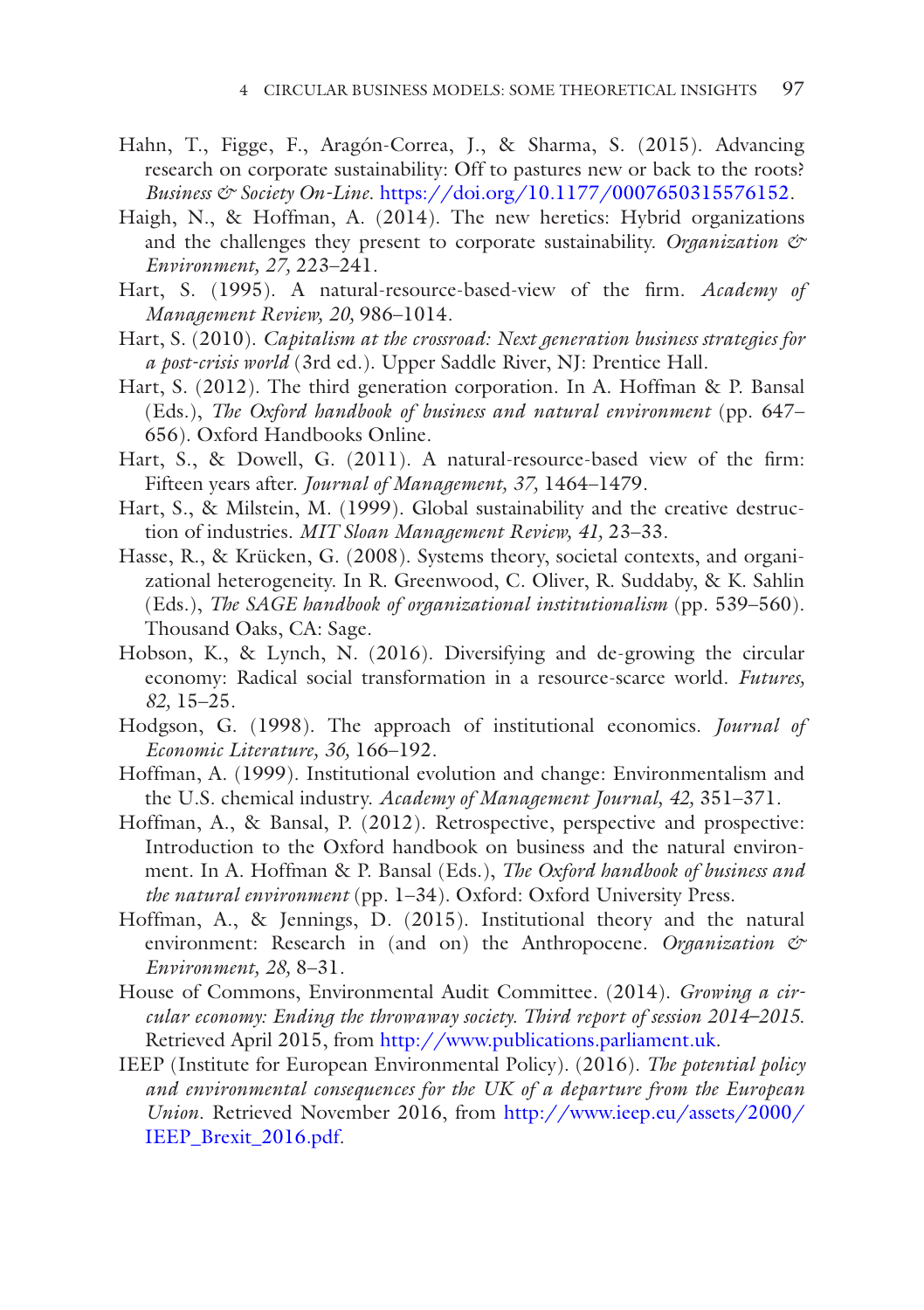- Innovate UK. (2015). *Circular economy: Business models.* Retrieved March 2015, from<http://interact.innovateuk.org>.
- IPPR (Institute for Public Policy Research). (2013). *Sustainable consumption in the UK. A selection of case studies*. Retrieved August 2017, from [http://ippr.](http://ippr.org) [org.](http://ippr.org)
- Joint Written Evidence to the Environmental Audit Committee. (2014). *Joint written evidence submitted by DEFRA, BIS, CLG, HMT, DfD, FCO and DECC.* Retrieved April 2015, from [http://data.parliament.uk/](http://data.parliament.uk/writtenevidence) [writtenevidence](http://data.parliament.uk/writtenevidence).
- Lacy, P., & Rutqvist, J. (2015). *Waste to wealth: The circular economy advantage*. New York: Palgrave Macmillan.
- Lecocq, X., Demil, B., & Ventura, J. (2010). Business models as a research program in strategic management: An appraisal based on Lakatos. *M@n@gement, 13,* 214–225.
- Lewandowski, M. (2016). Designing the business models for circular economy. Towards the conceptual framework. *Sustainability, 8,* 1–28.
- Lifset, R., & Boons, F. (2012). Industrial ecology: Business management in a material world. In P. Bansal & A. Hoffman (Eds.), *The Oxford handbook of business and natural environment* (pp. 311–326). Oxford: Oxford University Press.
- Linder, M., & Williander, M. (2015). Circular business model innovation: Inherent uncertainties. *Business Strategy and the Environment*. [https://doi.](http://dx.doi.org/10.1002/bse.1906) [org/10.1002/bse.1906](http://dx.doi.org/10.1002/bse.1906).
- Linnenluecke, M., & Griffths, A. (2013). Firms and sustainability: Mapping the intellectual origins and structure of the corporate sustainability feld. *Global Environmental Change, 23,* 382–391.
- Lounsbury, M., Fairclough, S., & Lee, M. (2012). Institutional approaches to organizations and the natural environment. In A. Hoffman & P. Bansal (Eds.), *The Oxford handbook of business and natural environment* (pp. 211– 228). Oxford: Oxford University Press.
- Lovins, A., Lovins, L., & Hawken, P. (1999). A road map for natural capitalism. *Harvard Business Review, 77*(May–June), 145–158.
- Maguire, S., Hardy, C., & Lawrence, T. (2004). Institutional entrepreneurship in emerging felds: HIV/AIDS treatment advocacy in Canada. *Academy of Management Journal, 47,* 657–679.
- Mantzavinos, C., North, D., & Shariq, S. (2004). Learning, institutions and economic performance. *Perspective on Politics, 12,* 75–84.
- Meyer, J., & Rowan, B. (1977). Institutionalized organizations: Formal structures as myth and ceremony. *American Journal of Sociology, 83,* 340–363.
- Montiel, I., & Delgado-Ceballos, J. (2014). Defning and measuring corporate sustainability: Are we there yet? *Organization & Environment, 27,* 113–139.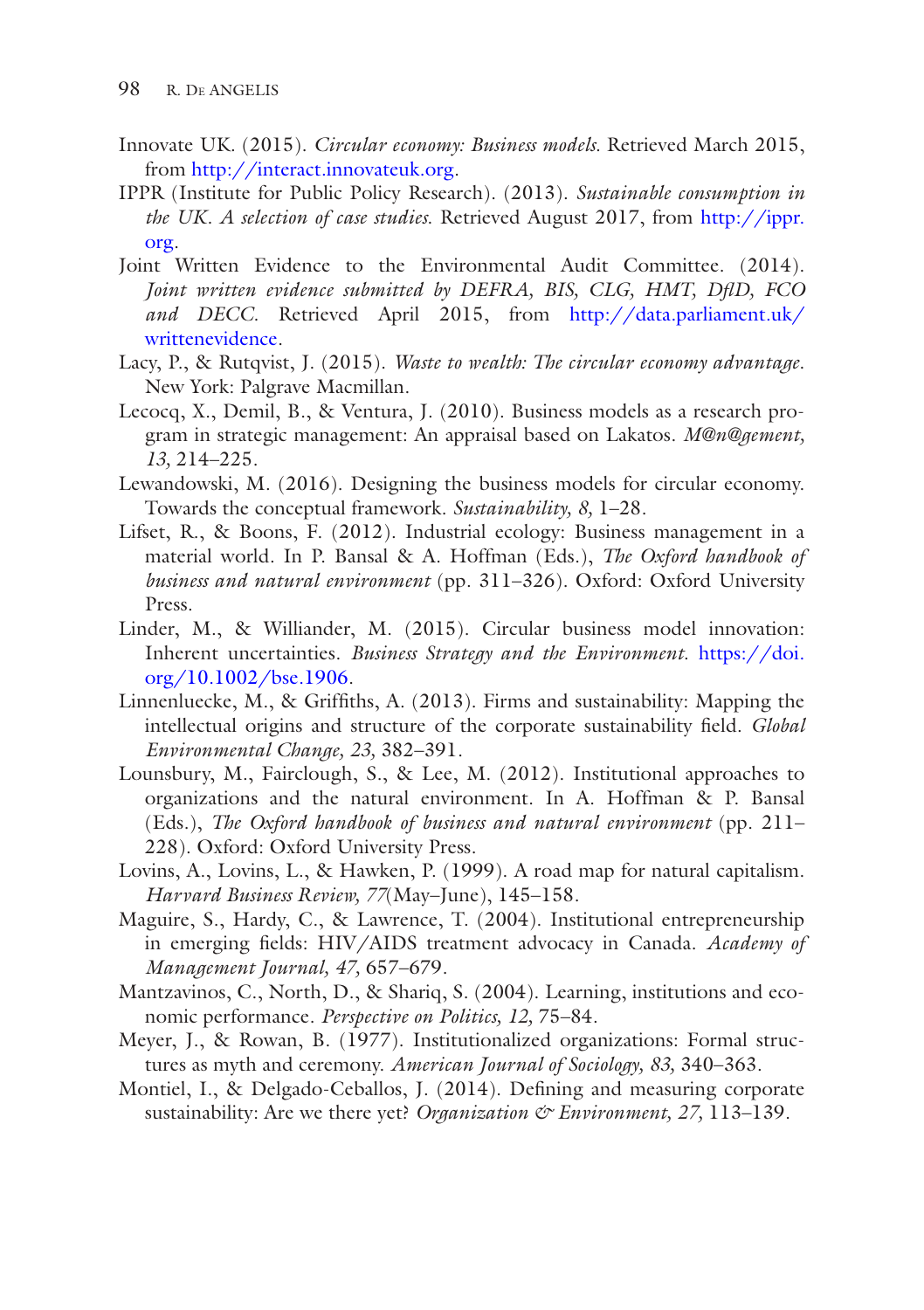- Moreau, V., Sahakian, M., van Griethuysen, P., & Vuille, F. (2017). Coming full circle. Why social and institutional dimensions matter for the circular economy. *Journal of Industrial Ecology*. [https://doi.org/10.1111/jiec.12598](http://dx.doi.org/10.1111/jiec.12598).
- Moreno, M., De los Rios, C., Rowe, Z., & Charnley, F. (2016). A conceptual framework for circular design. *Sustainability, 8,* 1–15.
- Murray, A., Skene, K., & Haynes, K. (2015). The circular economy: An interdisciplinary exploration of the concept and application in a global context. *Journal of Business Ethics,* 1–12. [https://doi.org/10.1007/s10551-015-2693-2](http://dx.doi.org/10.1007/s10551-015-2693-2).
- Norden. (2015). *Moving towards a circular economy. Successful Nordic business models*. Retrieved August 2017, from [http://norden.diva-portal.org/smash/](http://norden.diva-portal.org/smash/get/diva2:852029/FULLTEXT01.pdf) [get/diva2:852029/FULLTEXT01.pdf](http://norden.diva-portal.org/smash/get/diva2:852029/FULLTEXT01.pdf).
- North, D. (1990). *Institutions, institutional change and economic performance*. Cambridge: Cambridge University Press.
- Oliver, C. (1991). Strategic responses to institutional processes. *Academy of Management Review, 16,* 145–179.
- Oliver, C. (1997). The infuence of institutional and task environment relationships on organizational performance: The Canadian construction industry. *Journal of Management Studies, 34,* 99–124.
- Osterwalder, A., & Pigneur, Y. (2010). *Business model generation. A handbook for visionaries, game changers and challengers.* Hoboken, NJ: Wiley.
- Randles, S., & Laasch, O. (2016). Theorising the normative business model. *Organization & Environment, 29,* 53–73.
- Resource. (2015). *What is resource*. Retrieved July 2015, from [http://www.](http://www.resource-event.com/about-us) [resource-event.com/about-us](http://www.resource-event.com/about-us).
- RSA (Royal Society for the Encouragement of Arts, Manufactures and Commerce). (2013). *Investigating the role of design in the circular economy. Executive summary*. Retrieved June 2015, from [http://www.greatrecovery.](http://www.greatrecovery.org.uk/resources/) [org.uk/resources/.](http://www.greatrecovery.org.uk/resources/)
- Ruggieri, A., Braccini, A., Poponi, S., & Mosconi, E. (2016). A meta-model of inter-organisational cooperation for the transition to a circular economy. *Sustainability, 8,* 1153. [https://doi.org/10.3390/su8111153](http://dx.doi.org/10.3390/su8111153).
- Schneider, S., & Spieth, P. (2013). Business model innovation: Towards an integrated future research agenda. *International Journal of Innovation Management, 17,* 1–34.
- Scott, W. (1987). The adolescence of institutional theory. *Administrative Science Quarterly, 32,* 493–511.
- Scott, W. (1995). *Institutions and organizations*. Thousands Oaks; CA: Sage.
- Scott, W. (2008). *Institutions and organizations: Ideas and interests* (3rd ed.). Thousand Oaks, CA: Sage.
- Seely, A. (2009). *Landfll tax: Introduction and early history*. Retrieved December 2015, from<http://www.parliament.uk/commons-library>.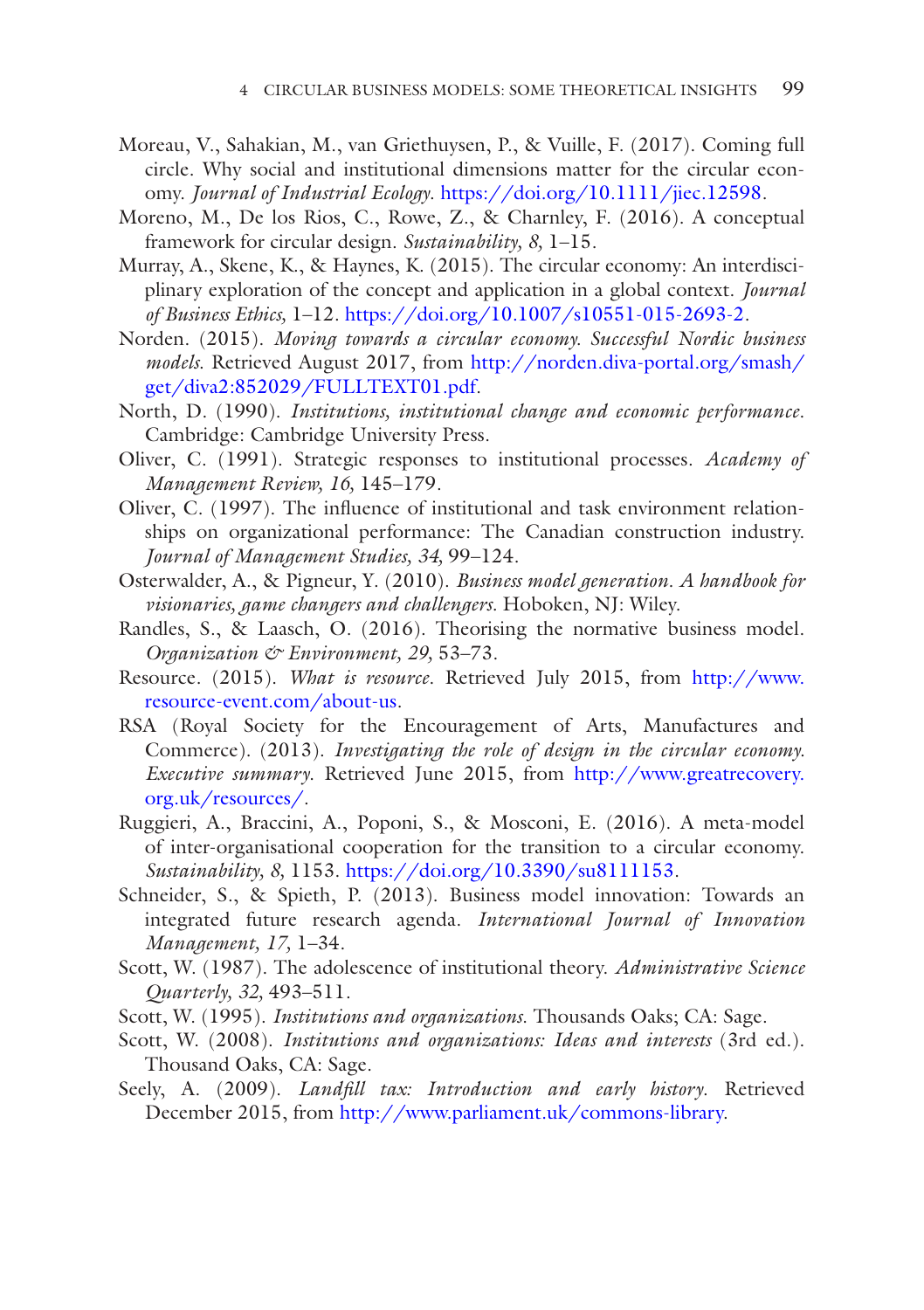- Sempels, C. (2013). Implementing a circular and performance economy through business model innovation. In EMF (Ed.), *A new dynamic. Effective business in a circular economy* (pp. 143–156). Cowes: Ellen MacArthur Foundation.
- Shrivastava, P., & Hart, S. (1995). Creating sustainable corporations. *Business Strategy and the Environment, 4,* 154–165.
- Sommer, A. (2012). *Managing green business models transformations*. Berlin and Heidelberg: Springer.
- Stahel, W. (2006). *The performance economy* (2nd ed.). Basingstoke: Palgrave Macmillan.
- Starik, M. (1995). Should trees have managerial standing? Toward stakeholder status for non-human nature. *Journal of Business Ethics, 14,* 207–217.
- Starik, M., & Kanashiro, P. (2013). Toward a theory of sustainable management: Uncovering and integrating the nearly obvious. *Organization & Environment, 26,* 7–30.
- Starik, M., & Rands, G. (1995). Weaving an integrated web: Multilevel and multisystem perspectives of ecologically sustainable organizations. *Academy of Management Review, 20,* 908–935.
- Teece, D. J. (2010). Business models, business strategy and innovation. *Long Range Planning, 43,* 172–194.
- Van Renswoude, K., Ten Wolde, A., & Jan Joustra, D. (2015). *Circular business models—Part 1: An introduction to IMSA's circular business model scan.* IMSA Amsterdam, April 2015. Retrieved August 2017, from [https://groenomstill](https://groenomstilling.erhvervsstyrelsen.dk/sites/default/files/media/imsa_circular_business_models_-_april_2015_-_part_1.pdf)[ing.erhvervsstyrelsen.dk/sites/default/fles/media/imsa\\_circular\\_business\\_](https://groenomstilling.erhvervsstyrelsen.dk/sites/default/files/media/imsa_circular_business_models_-_april_2015_-_part_1.pdf) models - april 2015 - part 1.pdf.
- Vatn, A. (2005). *Institutions and the environment.* Cheltenham: Edward Elgar.
- Waddock, S. (2011). We are all stakeholders of Gaia: A normative perspective on stakeholder thinking. *Organization & Environment, 24,* 192–212.
- Webster, K. (2013). A concise guide to the circular economy. In EMF (Ed.), *A new dynamic. Effective business in a circular economy* (pp. 19–28).
- Weetman, C. (2017). *A circular economy handbook for business and supply chains: Repair, remake, redesign, rethink*. London: KoganPage.
- Wells, P. (2013). *Business models for sustainability.* Cheltenham: Edward Elgar.
- Wirtz, B., Pistoia, A., Ulrich, S., & Göttel, V. (2016). Business models: Origin, development and future research. *Long Range Planning, 49,* 36–54.
- WRAP. (2017a). *Innovative business models map.* Retrieved August 2017, from [http://www.wrap.org.uk/content/innovative-business-model-map.](http://www.wrap.org.uk/content/innovative-business-model-map)
- WRAP. (2017b). *Product sustainability forum*. Retrieved April 2017, from [http://www.wrap.org.uk/content/product-sustainability-forum-psf.](http://www.wrap.org.uk/content/product-sustainability-forum-psf)
- WRAP. (2017c). *Food waste reduction*. Retrieved April 2017, from [http://wrap.](http://wrap.org.uk/food-waste-reduction) [org.uk/food-waste-reduction.](http://wrap.org.uk/food-waste-reduction)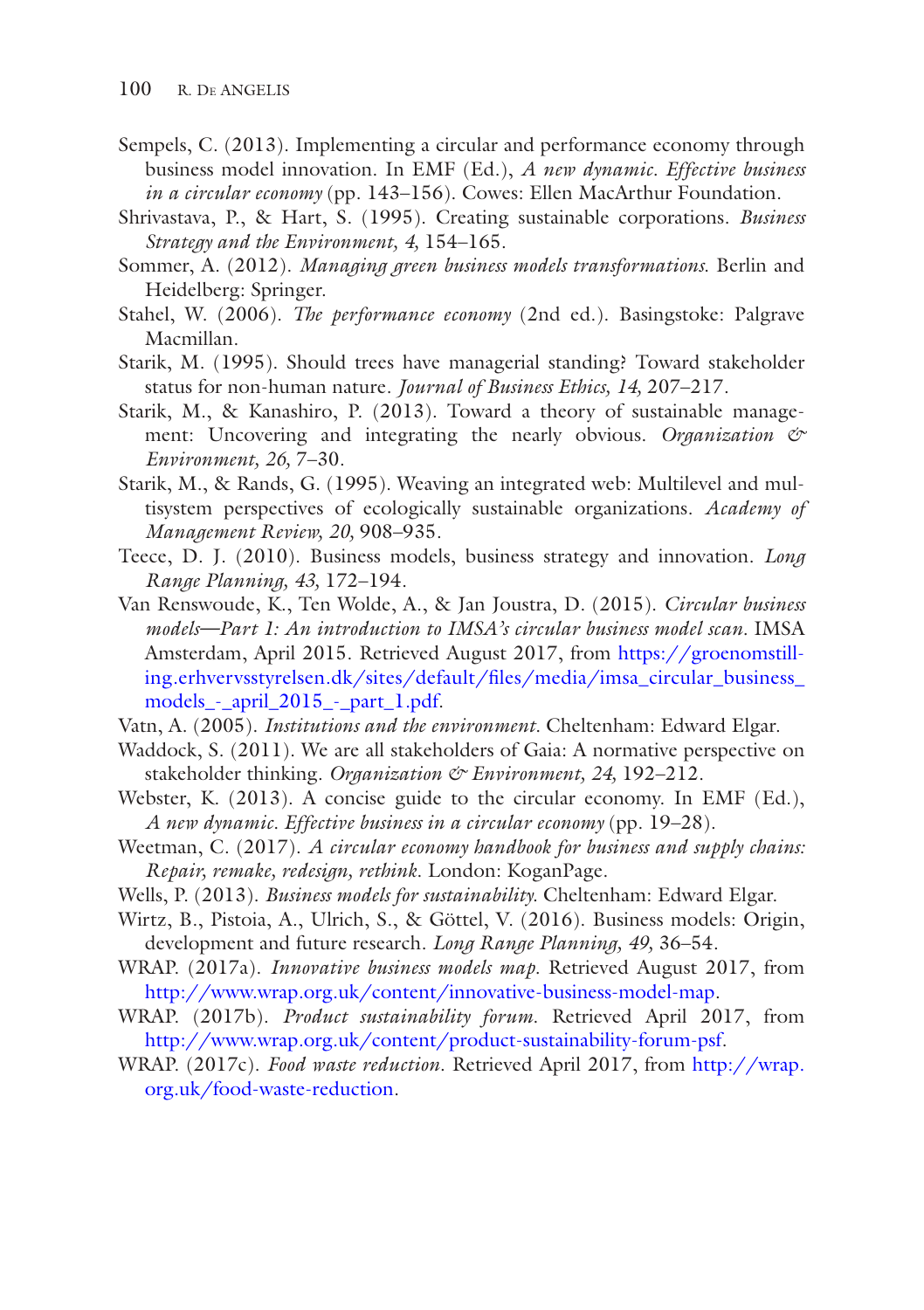- WRAP. (2017d). *ESAP. Generating value for business through sustainability*. Retrieved March 2017, from [http://www.wrap.org.uk/sites/fles/wrap/](http://www.wrap.org.uk/sites/files/wrap/esap-summary-2014.pdf) [esap-summary-2014.pdf](http://www.wrap.org.uk/sites/files/wrap/esap-summary-2014.pdf).
- WRAP. (2017e). *Sustainable clothing action plan*. Retrieved April 2017, from [http://www.wrap.org.uk/content/sustainable-clothing-action-plan-1.](http://www.wrap.org.uk/content/sustainable-clothing-action-plan-1)
- WRAP. (2017f). *PIRAP background and UK targets.* Retrieved June 2017, from <http://www.wrap.org.uk/content/pirap-background-and-uk-targets>.
- WWF (World Wildlife Fund). (2016). *Living planet report*. Retrieved November 2016, from [http://assets.wwf.org.uk/custom/lpr2016/.](http://assets.wwf.org.uk/custom/lpr2016/)
- Zollo, M., Cennamo, C., & Neumann, K. (2013). Beyond what and why: Understanding organizational evolution towards sustainable enterprise models. *Organization & Environment, 26,* 241–259.
- Zott, C., & Amit, R. (2013). The business model: A theoretically anchored robust construct for strategic analysis. *Strategic Organization, 11,* 403–411.
- Zott, C., Amit, R., & Massa, L. (2011). The business model: Recent development and future research. *Journal of Management, 37,* 1019–1042.
- ZWS (Zero Waste Scotland). (2015). *The carbon impacts of the circular economy*. Retrieved September 2015, from [http://www.zerowastescotland.org.uk/](http://www.zerowastescotland.org.uk/CarbonImpactsOfTheCircularEconomy) [CarbonImpactsOfTheCircularEconomy](http://www.zerowastescotland.org.uk/CarbonImpactsOfTheCircularEconomy).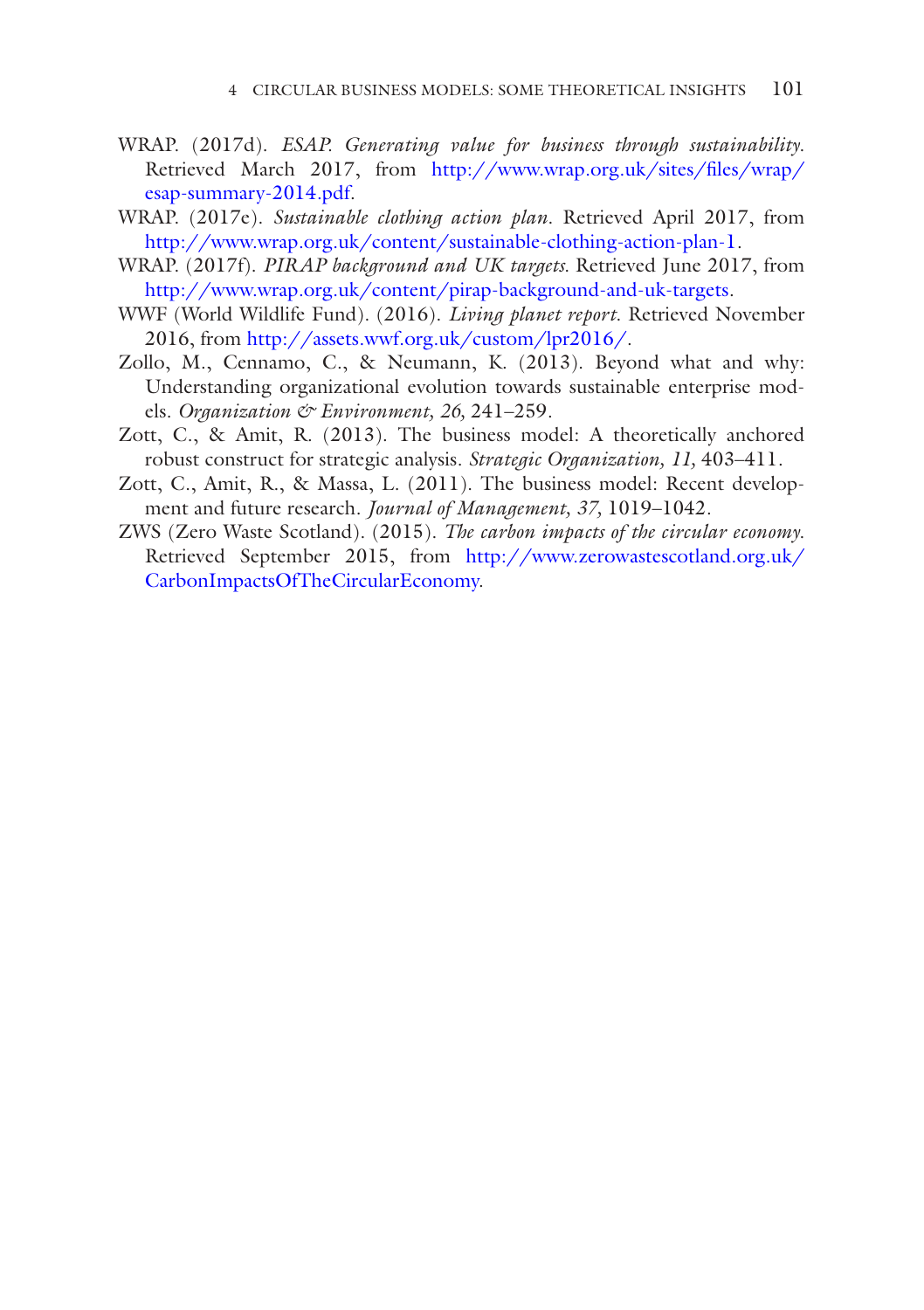# Concluding Remarks

**Abstract** This chapter is a fnal refection which also highlights the specifc contribution that this enquiry brings to the academic literature, its limitations and implications for practitioners wishing to implement circular economy-driven business model innovation.

**Keywords** Research contribution · Research limitations Research implications

## 5.1 **RESEARCH CONTRIBUTION**

This work brings some specifc contribution to the literature at the intersection between the CE and BMs from a Management Studies perspective and this is signifcant given the limited contribution to the CE that has come from business disciplines to date (Moreno et al. 2016), particularly in the academic literature.

To begin with, this book offers a preliminary, more systematic conceptualisation of the CBM, which to the best of this author's knowledge, is almost inexistent in the relevant literature. Therefore, the proposed conceptualisation can be considered as a stepping stone towards both theory building at the intersection between the CE and BMs, and conceptual clarity in CE-related literature where divergence and confusion on the terminology in use exist. This conceptualisation has been built by bridging academic and practitioner literature on the CE that to date have rather developed in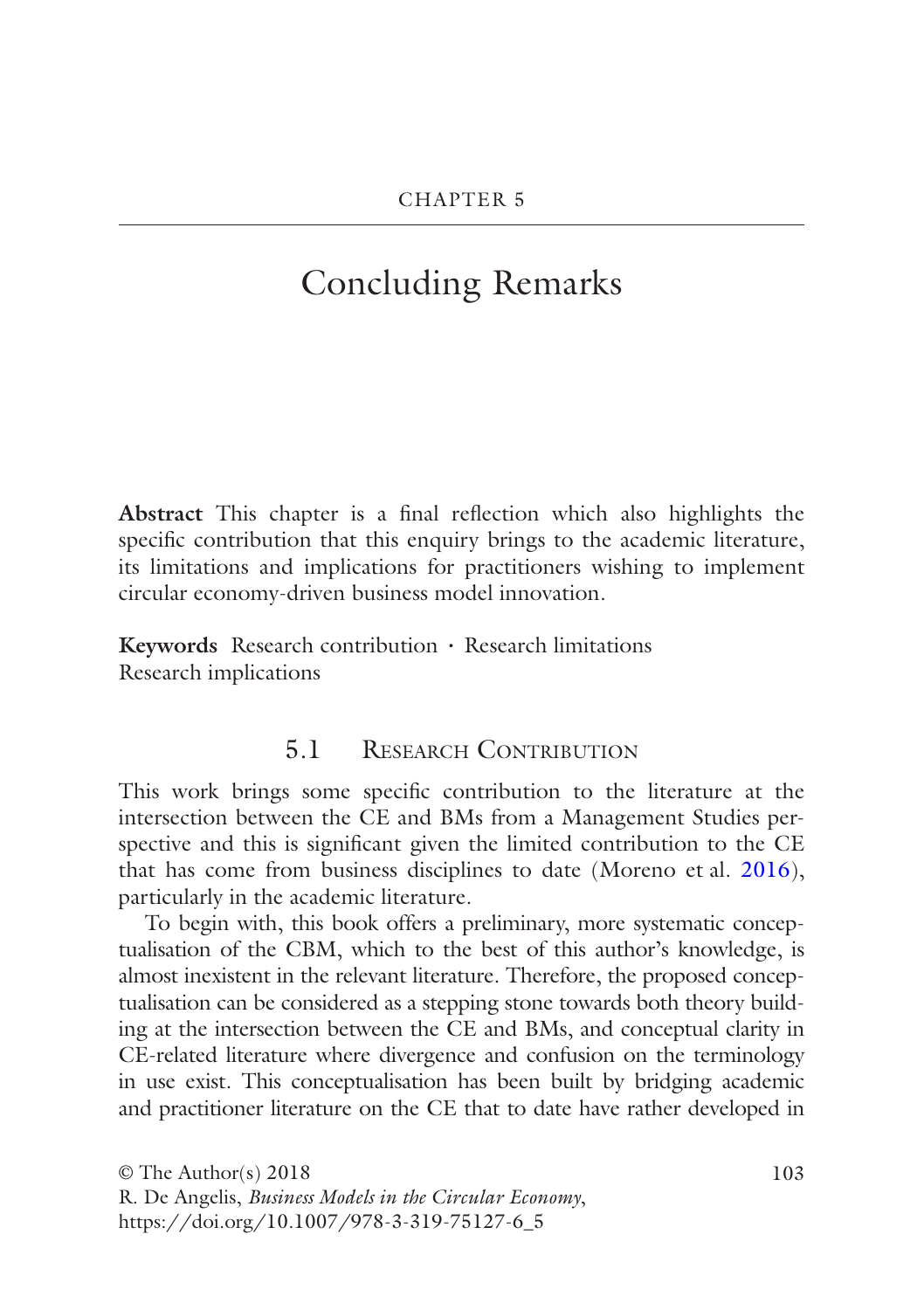silos with limited cross-fertilisation. Recommendations for future studies wishing to further develop the conceptualisation of the CBM presented in this book have also been provided in relation to the research method, size of companies and industry/sectors to investigate. Forthcoming research could also investigate organisations that have attempted to implement CBMs but have not succeeded. Studies of this type might help to identify organisational, market and policy barriers that have hindered the exercise of corporate agency and from which lessons can be drawn from policy and practical perspectives. Calls for increasing the practical relevance of Management Studies and overcoming the rigour versus relevance 'tribes' within the feld have been expressed (Gulati 2007; Reed 2009). By contributing to academic clarity and practical relevance simultaneously, this book also addresses crucial concerns in the Management discipline. In addition, Management literature has given considerable more attention to constructs like resources, capabilities and competitive advantage than to BMs, despite their relevance for business leaders (Baden-Fuller and Morgan 2010). Therefore, conceptualising CBMs around 'value' and linking them to opportunities to improve competitive advantage complements the prevailing perspectives in the Management literature.

This book also contributes to the theoretical dimension of CBMs currently mostly neglected within the CE literature. It has done so by explaining the rationale for adopting CBMs using theories in the strategic management (natural-resource-based-view of the frm) and institutional (neo-institutional theory) literature. In addition, it refects on how the conceptual framework could be advanced as a consequence of extending it in the realm of CBMs and the extent to which the implications of CBMs are source of tensions for the theoretical framework used. Recommendations to further elaborate the theoretical dimension of CBMs have been also offered in relation to both alternative theories, and institutional contexts within which to assess the infuence of regulative, normative and mimetic pressures in favouring the transition towards the CE.

## 5.2 Implications for Practitioners and Research **LIMITATIONS**

BM innovation is a key building block in the transition towards the CE. Therefore, it is important to provide some direction about what a CBM is in the frst place. In this respect, it is hoped that the conceptualisation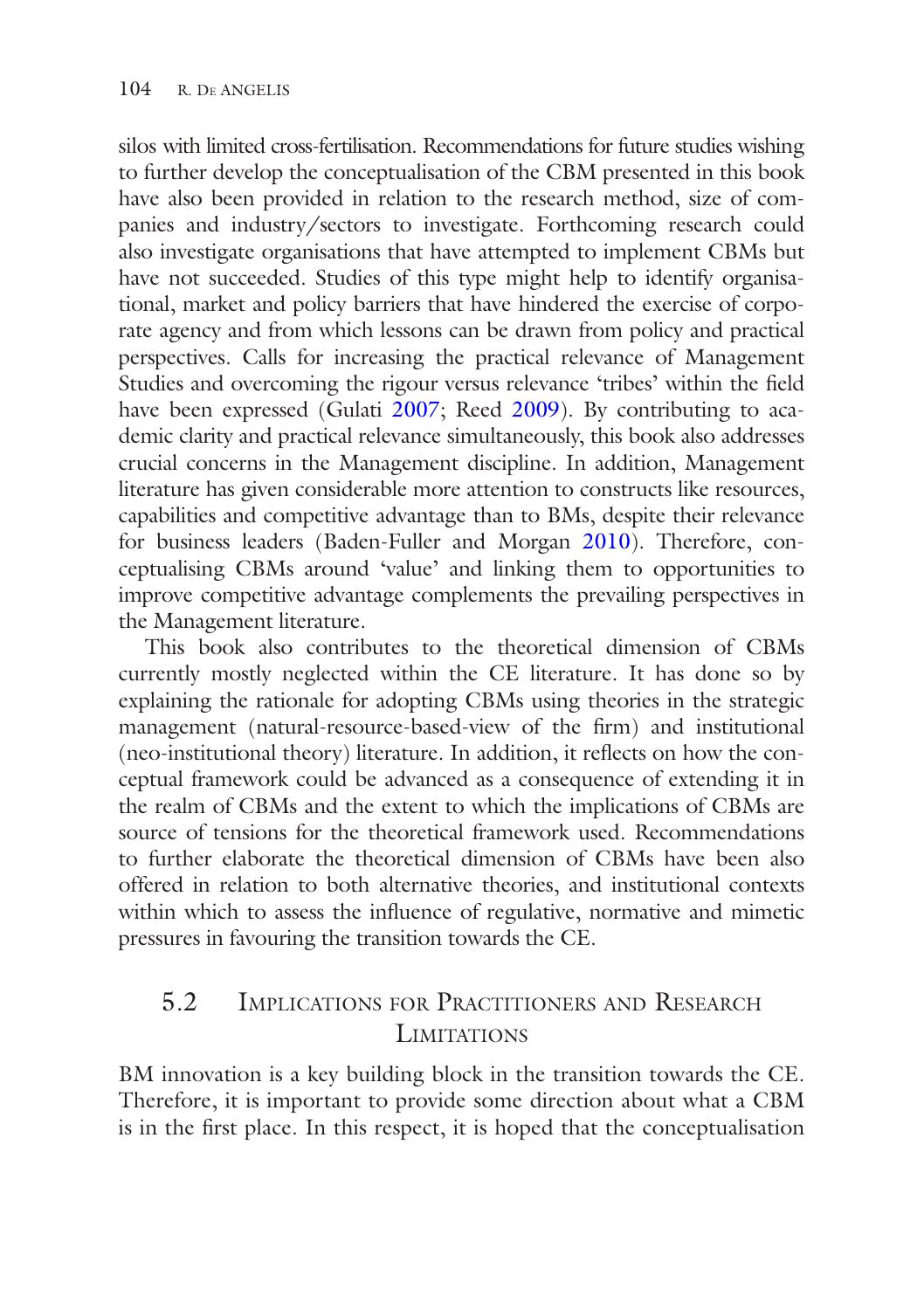of the CBM offered here clarifes the nature and the scope of CBMs cutting across the divergent constructs populating the CE literature. It is also hoped that this conceptualisation provides some guidance for business leaders in making sense of an emerging model that holds huge potentials for the future prosperity of our market-based economy and of corporations within this. The conceptualisation of the CBM is recalled here from Chapter [3](http://dx.doi.org/10.1007/978-3-319-75127-6_3): *Circular business models are business models wherein enhanced customers' value is produced as a result of more comprehensive 'circular offerings' (e.g. products as services; greater convenience; dematerialised products; superior product durability and ecological performances; product upgradability; take*-*back schemes) and 'circular relationships' (access over ownership, e.g. leasing, renting, sharing). In circular business models*, *diffused forms of value are created, local/regional supply chains are implemented, maximisation of resources value across the activity system is pursued, boundaries spanning relational competences for the adaptation or development of 'circular' resources and capabilities are developed, and idiosyncratic value capture mechanisms are observed.*

BM innovation is attracting the interest of the business community with the changing competitive arena that business leaders are now confronting demanding a shift in the ways through which value is created and captured. If creation and appropriation of value is the language of business, constructing the conceptualisation of the CBM around the theme of value, i.e. value proposition, value creation and delivery, and value capture, is appropriate to catalyse the attention of business leaders. However, there are some practical implications that management practitioners have to deal with once they have mastered the sense of CBMs, which are correlated to the 'level of circularity' they wish to pursue. Will minor, moderate or major levels of circularity be pursued? Each of these strategic orientations will result in varying degrees of impact for value creation, delivery and capture. What does the pursuit of circular offering mean for current and prospective value propositions? How far should managers go in stretching their relational capabilities? What level of restructuring will be required in the supply chain? Which circular strategy or combination of circular strategies are to be followed to maximise resource value in the activity system? For instance, which measure or how many measures in the ReSOLVE (Regenerate, Share, Optimise, Loop, Virtualise, Exchange) framework (EMF et al. 2015) will be implemented? How can untapped sources of revenues be spotted?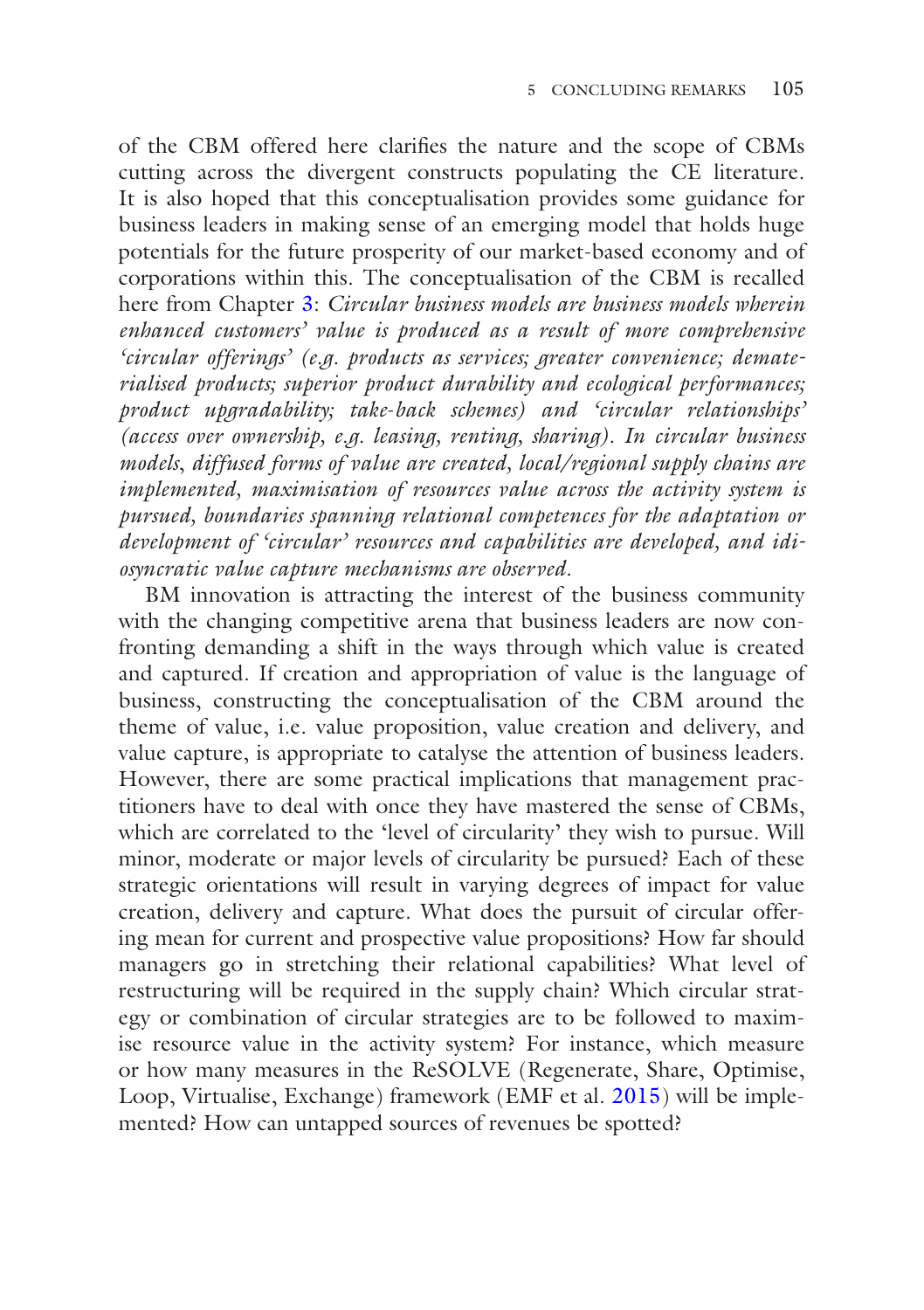CE-driven BM innovation will inevitably confront managers with potential challenges. To begin with, it is open to question which organisational structures are most suited to succeed in the implementation of CBMs. For instance, are SMEs more likely to attain successful outcome compared to larger frms? Some studies suggest SMEs have a fairly limited familiarity and comprehension of environmental issues (Tilley 1999) and they do not get involved with actions that do not relate directly to their survival (Hunt and Auster 1990). However, it is also noted that SMEs are suited to pursue radical innovation (Klewitz and Hansen 2014) because of their enhanced fexibility (Etzion 2007), and they can engage not only with reactive but also with environmentally proactive strategies (Aragón-Correa et al. 2008) and are involved in the implementation of BM innovation for the attainment of broader environmental and social goals (Clinton and Whisnant 2014). Secondly, driving and enacting a major turn in corporate strategies such as in the case of BM innovation is time demanding. Therefore, in the case of large organisations, potential sources of temporal tensions could arise given the time orientation of 'quarterly capitalism' (Barton 2011, p. 86), wherein companies set their objectives and evaluate their performances in the very short term. This aspect has implication for academic research also where the conficts deriving from managing organisations in accordance with broader corporate objectives are mostly framed in terms of fnancial versus environmental/social goals, with the temporal aspect almost neglected (Hahn et al. 2015; Slawinski and Bansal 2015). Thirdly, and once more in relation to large organisations, can organisational 'loose coupling', i.e. high degree of institutional separation (Weick 1976, p. 1), be a source of hindrance in the process of BM innovation? If so, how can this be moderated? Crossing internal boundaries to enable value creation and capture would become relevant and consequently, internal, boundary-spanning relational capabilities would need to be developed alongside external and network-oriented ones. Fourthly, given the existence of some fundamental barriers to the development of CBMs, e.g. the lack of EU-wide standards concerning secondary raw materials quality especially for plastics (EC 2015), could corporate agency suffice to overcome these barriers? What could this mean for BM innovation? Is, for instance, the set-up and control of own materials supply chains necessary to guarantee quality and thus reliable and consistent sources of secondary raw materials?

Alongside its suggested contributions, there are also some limitations in this enquiry that future studies could address. As emphasised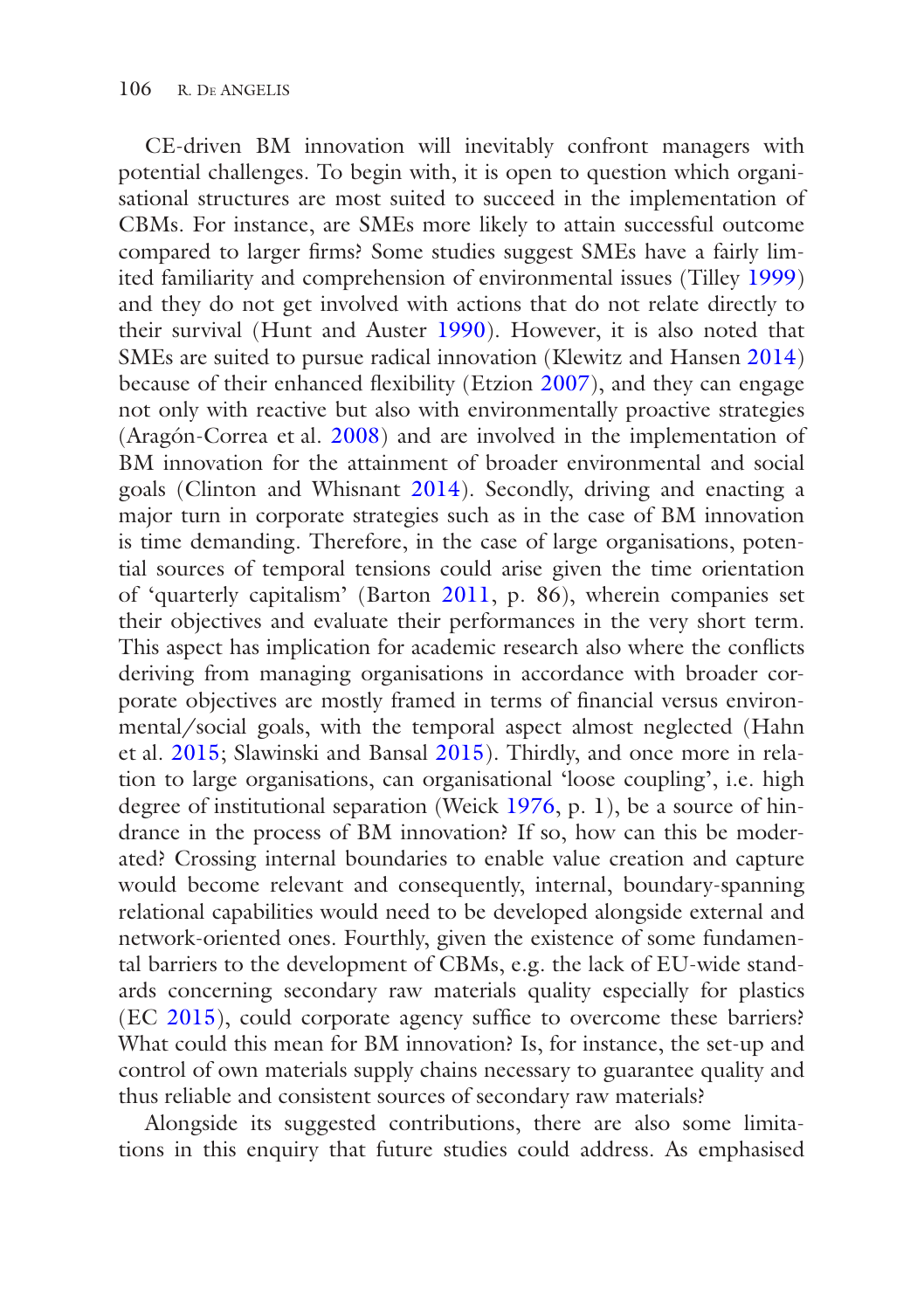throughout this book, this enquiry offers a preliminary conceptualisation of the CBM. CE thinking is an emerging concept and so it is not yet in widespread use though gaining increasing attention worldwide. Therefore, this book does not give a defnite answer in relation to how CBMs look like and can be conceptualised. Nonetheless, it offers some guidance from which future studies may depart to complement this research. This book has also focussed solely on the corporations in a CE and it has not considered the wider, system-level implications of the CE model. Moving to a CE requires more than just business involvement. It can be assimilated to sociotechnical transitions defned as 'a combination of technical, organizational, economic, institutional, social-cultural and political changes' (Van den Bergh et al. 2011, p. 2) and these are complex, developing over the long term and involving many players (Geels 2011). Shrivastava (1995) makes a pertinent point when he argues that 'companies are only one of the many wheels of sustainability' (p. 937). Thus, BM innovation can be considered as one of the 'many wheels' of the sociotechnical transition towards a CE. Consequently, this is a further area of enquiry that other scholars in other disciplines (e.g. product design, policy, energy and materials innovation) and not exclusively in Management Studies can contribute to.

## 5.3 A Final Reflection

What follows is a refection infused of a personal note, which further clarifes this book perspective on how to approach environmental problems.

This author research interest was born while preparing the research proposal for my doctoral degree. At that point in time, I was introduced to 'Mission Zero', the transformational corporate sustainability programme initiated by Ray Anderson, the founder of Interface Carpet. Renowned for having set the ambitious aim of becoming the frst company to have zero negative impact upon the natural environment, Interface's story inspired pretty much the rest of this author's academic training providing motivation for researching on innovative business practices that address environmental and societal challenges. Inspiration comes from positive narratives and can be powerful. Positive narratives can be more effective than the 'doom and gloom' rhetoric to catalyse action for an economy that is in harmony with the natural world. Therefore, this book, fuelled by the original inspiration that this author has personally experienced and leveraging on the thoughts expressed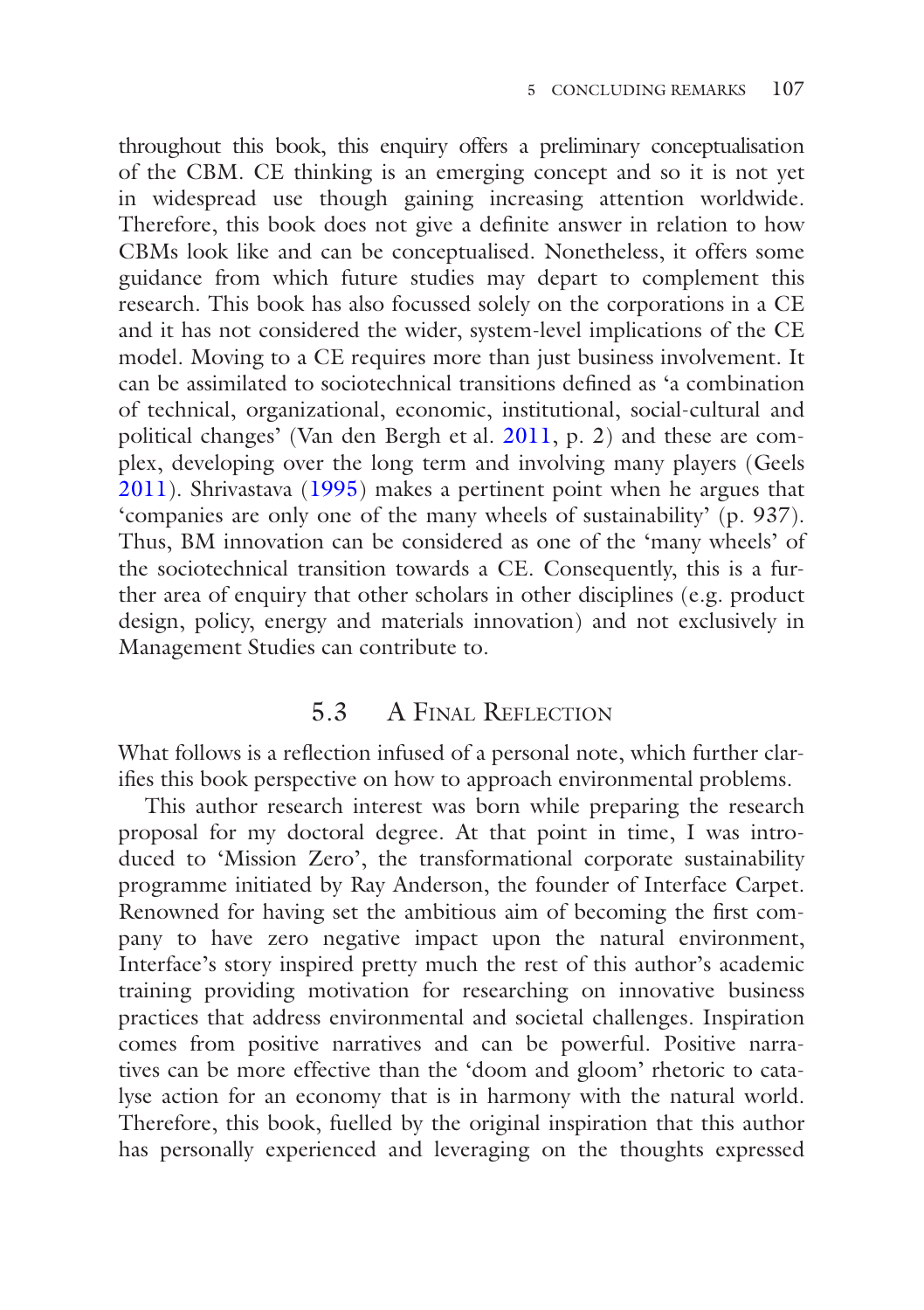by other scholars, has sought to engage the reader in a positive outlook about the future prosperity of humanity on planet Earth.

The positive narrative that circular principles are putting forward with regard to the relationship between economy and ecology, focuses on reintegration of the economy within ecology (EMF et al. 2015), which is in itself inspiring. In addition, it is complemented by an empowering attitude towards corporations since the radical transformation of current linear-operating BMs is a crucial constituent of the CE. By contrast, 'doom and gloom' approaches either lack proposals, or these are unachievable or unrealistic. The CE thinking and its related initiatives are emerging. However, in the light of its empowering attitude, positive narrative and of the reasons discussed in the previous sections of this book, it gives hopes in believing that 'business as unusual' wherein the 'bottom line' interest is achieved while ecological and social concerns are not simply minimised but signifcantly overcome, is possible within a marketbased economy.

#### **REFERENCES**

- Aragón-Correa, J., Hurtado-Torres, N., Sharma, S., & García-Morales, V. (2008). Environmental strategy and performance in small frms: A resourcebased perspective. *Journal of Environmental Management, 86,* 88–103.
- Baden-Fuller, C., & Morgan, M. (2010). Business models as models. *Long Range Planning, 43,* 156–171.
- Barton, D. (2011). Capitalism for the long term. *Harvard Business Review, 11*  (March), 84–91.
- Clinton, L., & Whisnant, R. (2014). *Model behavior. 20 business model innovations for sustainability.* Retrieved February 2015, from [www.sustainability.](http://www.sustainability.com) [com](http://www.sustainability.com).
- EC. (2015). *Closing the loop: An action plan for the circular economy.* Retrieved August 2017, from [http://eur-lex.europa.eu/legal-content/EN/TXT/PDF](http://eur-lex.europa.eu/legal-content/EN/TXT/PDF/%3furi%3dCELEX:52015DC0614%26from%3dEN) /?uri=[CELEX:52015DC0614&from](http://eur-lex.europa.eu/legal-content/EN/TXT/PDF/%3furi%3dCELEX:52015DC0614%26from%3dEN)=EN.
- EMF, McKinsey, & SUN. (2015)*. Growth within: A circular economy vision for a competitive Europe.* Retrieved July 2015, from [http://www.ellenmacarthur](http://www.ellenmacarthurfoundation.org/business/reports)[foundation.org/business/reports.](http://www.ellenmacarthurfoundation.org/business/reports)
- Etzion, D. (2007). Research on organizations and natural environment, 1992–present: A review. *Journal of Management, 33,* 637–664.
- Geels, F. (2011). The multi-level perspective on sustainability transitions: Responses to seven criticism. *Environmental Innovation and Societal Transitions, 1,* 24–40.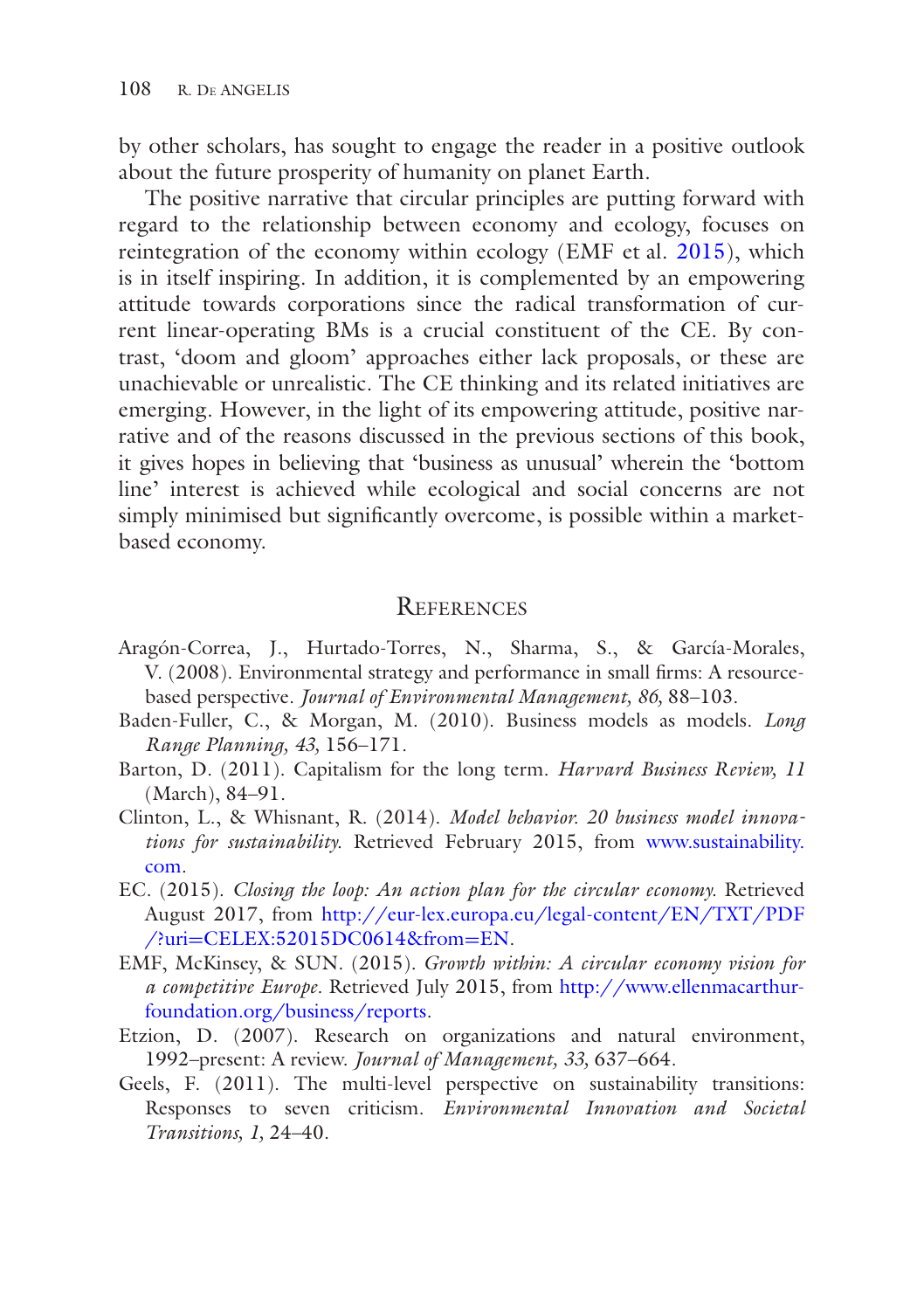- Gulati, R. (2007). Tent poles, tribalism, and boundary spanning: The rigor-relevance debate in management research. *Academy of Management Journal, 50,* 775–782.
- Hahn, T., Figge, F., Aragón-Correa, J., & Sharma, S. (2015). Advancing research on corporate sustainability: Off to pastures new or back to the roots? *Business & Society*. [https://doi.org/10.1177/0007650315576152](http://dx.doi.org/10.1177/0007650315576152).
- Hunt, C., & Auster, E. (1990). Proactive environmental management: Avoiding the toxic trap. *Sloan Management Review, 31,* 7–18.
- Klewitz, J., & Hansen, E. (2014). Sustainability-oriented innovation of SMEs: A systematic review. *Journal of Cleaner Production, 65,* 57–74.
- Moreno, M., De los Rios, C., Rowe, Z., & Charnley, F. (2016). A conceptual framework for circular design. *Sustainability, 8,* 1–15.
- Reed, M. (2009). The theory/practice gap: A problem for research in business school? *Journal of Management Development, 28,* 685–693.
- Shrivastava, P. (1995). The role of corporations in achieving ecological sustainability. *Academy of Management Review, 20,* 936–960.
- Slawinski, N., & Bansal, P. (2015). Short on time: Intertemporal tensions in business sustainability. *Organization Science, 26,* 531–549.
- Tilley, F. (1999). The gap between the environmental attitudes and the environmental behaviour of small frms. *Business Strategy and the Environment, 8,* 238–248.
- Van den Bergh, J., Truffer, B., & Kallis, G. (2011). Environmental innovation and societal transitions: Introduction and overview. *Environmental Innovation and Societal Transitions, 1,* 1–23.
- Weick, K. (1976). Educational organizations as loosely coupled systems. *Administrative Journal Quarterly, 21,* 1–19.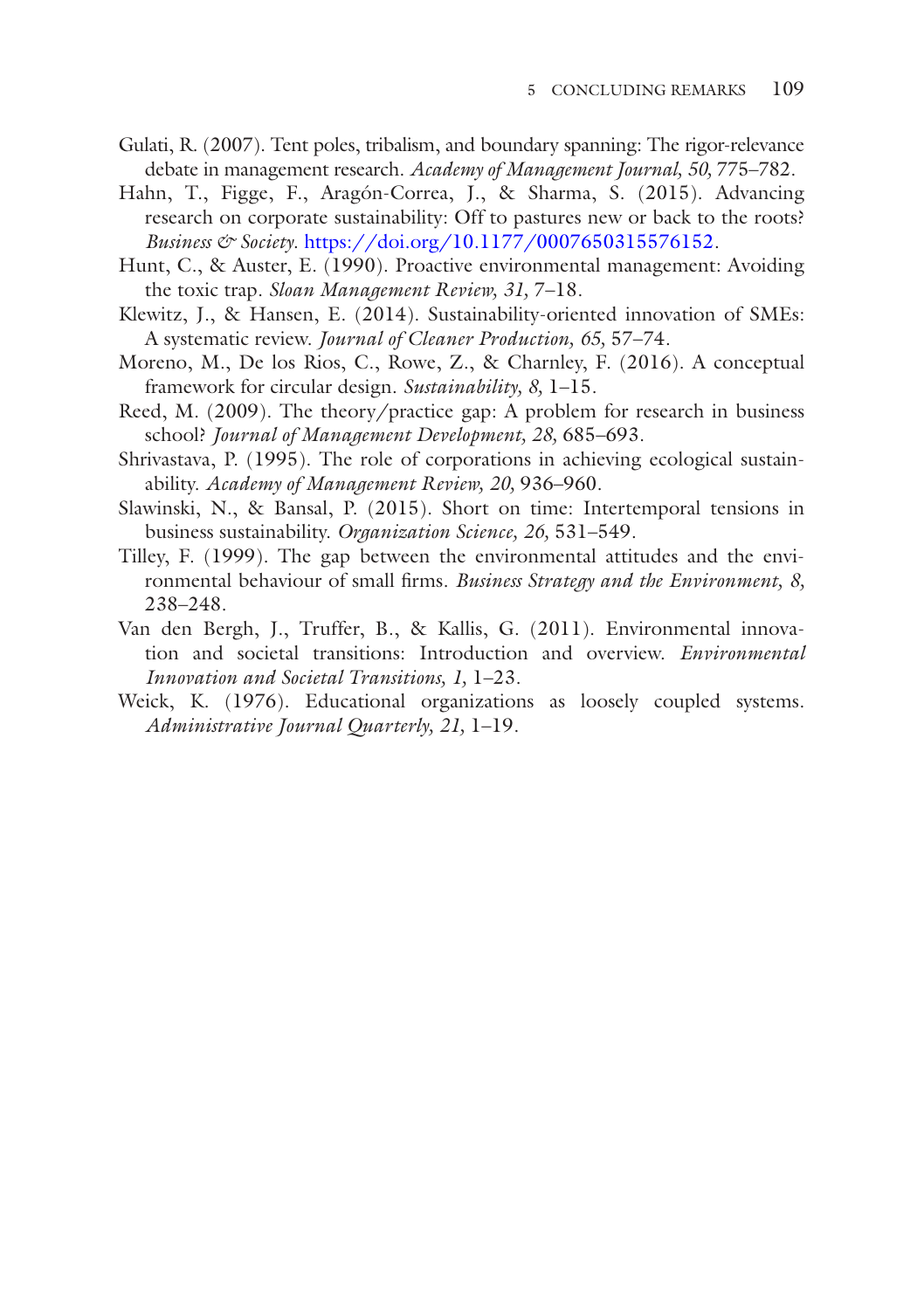## **INDEX**

#### **B**

Biomimicry, 30–33 Blue Economy, 30, 32, 33 Business model, [4–6](#page-18-0), 47–48, 52–54, 58, 60, 77, 90 Business model innovation, [4–7,](#page-18-0) 33, 34, 47

#### **C**

Circular business models, [4–7](#page-18-0), 34, 46, 47, 49, 59, 65, 76, 77, 78, 105 Circular economy, [1](#page-15-0), [3–7](#page-17-0), 11, 19, 24, 25, 29, 32, 34, 46, 53, 75, 76, 85, 87, 88, 91 Closed-loop supply chains, 30–32, 58, 59 Corporate environmentalism, 13, 14 Corporate sustainability, [2](#page-16-0), [3](#page-17-0), [6](#page-20-0), 12–16, 18, 26, 27, 33, 84, 107 Cradle-to-cradle®, 30–33, 58

#### **E**

Ellen MacArthur Foundation, 18, 29

#### **I**

Industrial Ecology, 29, 30, 32

### **N**

Natural Capitalism, 16, 30–33 Natural-resource-based-view of the frm, [6,](#page-20-0) 14, 76, 78, 79, 91, 104 Neo-institutional theory, [7](#page-21-0), 76, 78, 79, 82–86, 91, 104

## **R**

ReSOLVE framework, 50, 52, 59, 66

#### **S**

Sustainable development, [2,](#page-16-0) [3,](#page-17-0) [5,](#page-19-0) [6,](#page-20-0) 12–18, 25–27, 33, 34, 46, 80

#### **T**

The Performance Economy, 32, 33, 67

© The Editor(s) (if applicable) and The Author(s), under exclusive 111 licence to Springer International Publishing AG, part of Springer Nature 2018, R. De Angelis, *Business Models in the Circular Economy*, https://doi.org/10.1007/978-3-319-75127-6